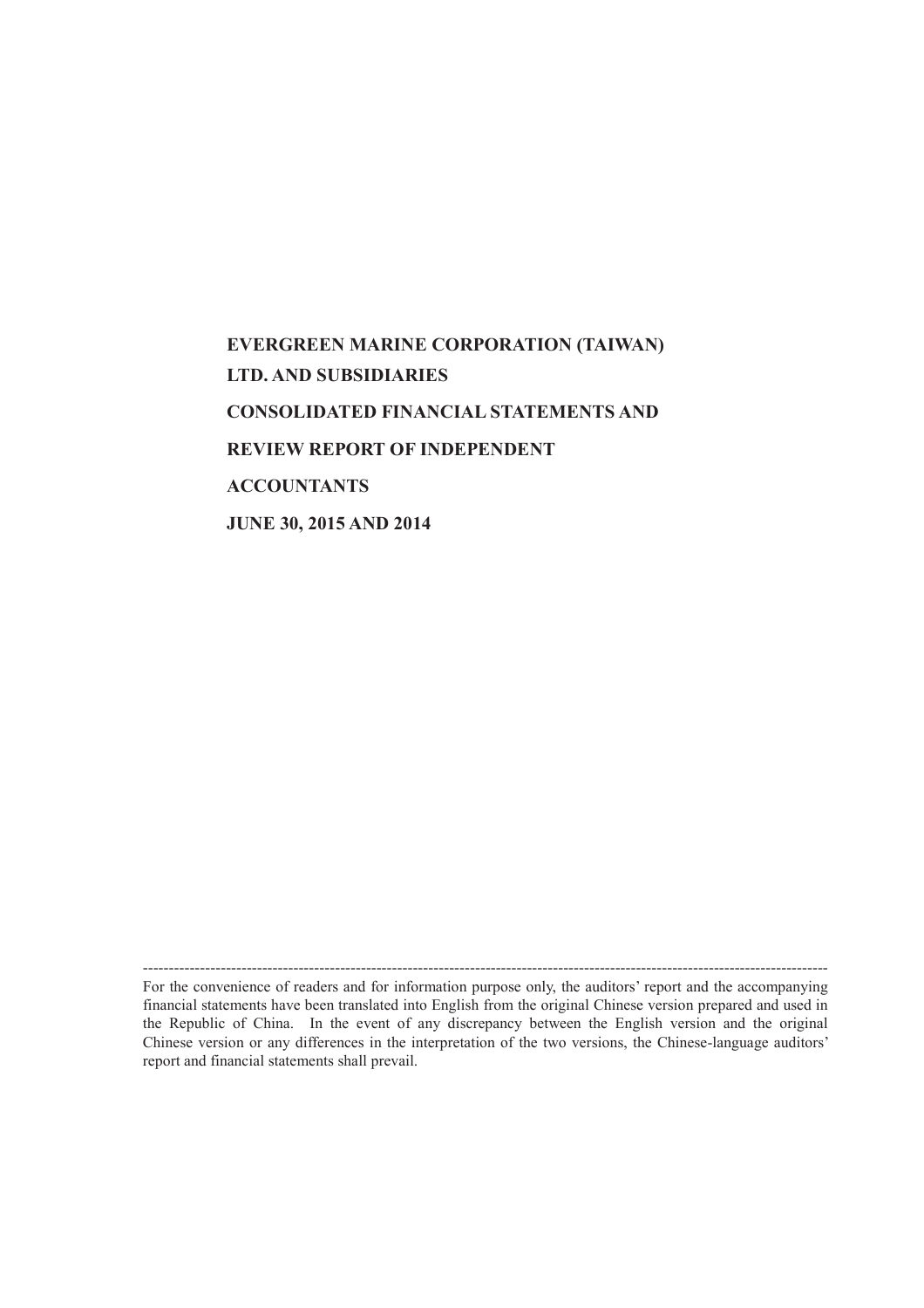### REVIEW REPORT OF INDEPENDENT ACCOUNTANTS TRANSLATED FROM CHINESE

To the Board of Directors and Shareholders of Evergreen Marine Corporation (Taiwan) Ltd.

We have reviewed the accompanying consolidated balance sheets of Evergreen Marine Corporation (Taiwan) Ltd. and subsidiaries as of June 30, 2015 and 2014, and the related consolidated statements of comprehensive income for the three-month periods and six-month periods then ended as well as the consolidated statements of changes in equity and of cash flows for the six-month periods then ended. These consolidated financial statements are the responsibility of the Company's management. Our responsibility is to issue a report on these consolidated financial statements based on our reviews. We did not review the financial statements of all the consolidated subsidiaries. Those financial statements and the information disclosed in Note 13 were reviewed by other independent accountants whose reports thereon have been furnished to us, and our opinion expressed herein is based solely on the review reports of other independent accountants. The statements reflect total assets of NT\$64,969,875 thousand and NT\$68,578,186 thousand, constituting 34.53% and 38.04% of total consolidated assets as of June 30, 2015 and 2014, respectively, and operating revenues of NT\$13,274,195 thousand, NT\$14,534,953 thousand, NT\$26,357,041 thousand and NT\$27,078,773 thousand, constituting 38.14%, 41.32%, 37.60% and 38.96% of the total consolidated operating revenues for the three-month periods and six-month periods ended June 30, 2015 and 2014, respectively. In addition, we did not review the financial statements of all the investee companies accounted for using equity method. Those statements were reviewed by other independent accountants, whose reports thereon have been furnished to us, and our opinion expressed herein, insofar as it relates to the amounts included for those investee companies accounted for using equity method and information disclosed in Note 13 relating to these long-term equity investments, is based solely on the review reports of other independent accountants. Long-term investments in these investee companies amounted to NT\$13,969,209 thousand and NT\$14,338,107 thousand, constituting 7.42% and 7.95% of total consolidated assets as of June 30, 2015 and 2014, respectively, and comprehensive loss (including share of profit or loss and share of other comprehensive income of associates and joint ventures accounted for using equity method) was NT\$9,407 thousand, NT\$167,987 thousand and NT\$896,695 thousand for the three-month periods ended June 30, 2015 and 2014, and six-month period ended June 30, 2014, respectively, and comprehensive income was NT\$113,417 thousand for the six-month period ended June 30, 2015.

Except as explained in the following paragraph, we conducted our reviews in accordance with the Statement of Auditing Standards No. 36, "Engagements to Review Financial Statements" in the Republic of China. A review consists primarily of inquiries of company personnel and analytical procedures applied to financial data. It is substantially less in scope than an audit conducted in accordance with generally accepted auditing standards in the Republic of China, the objective of which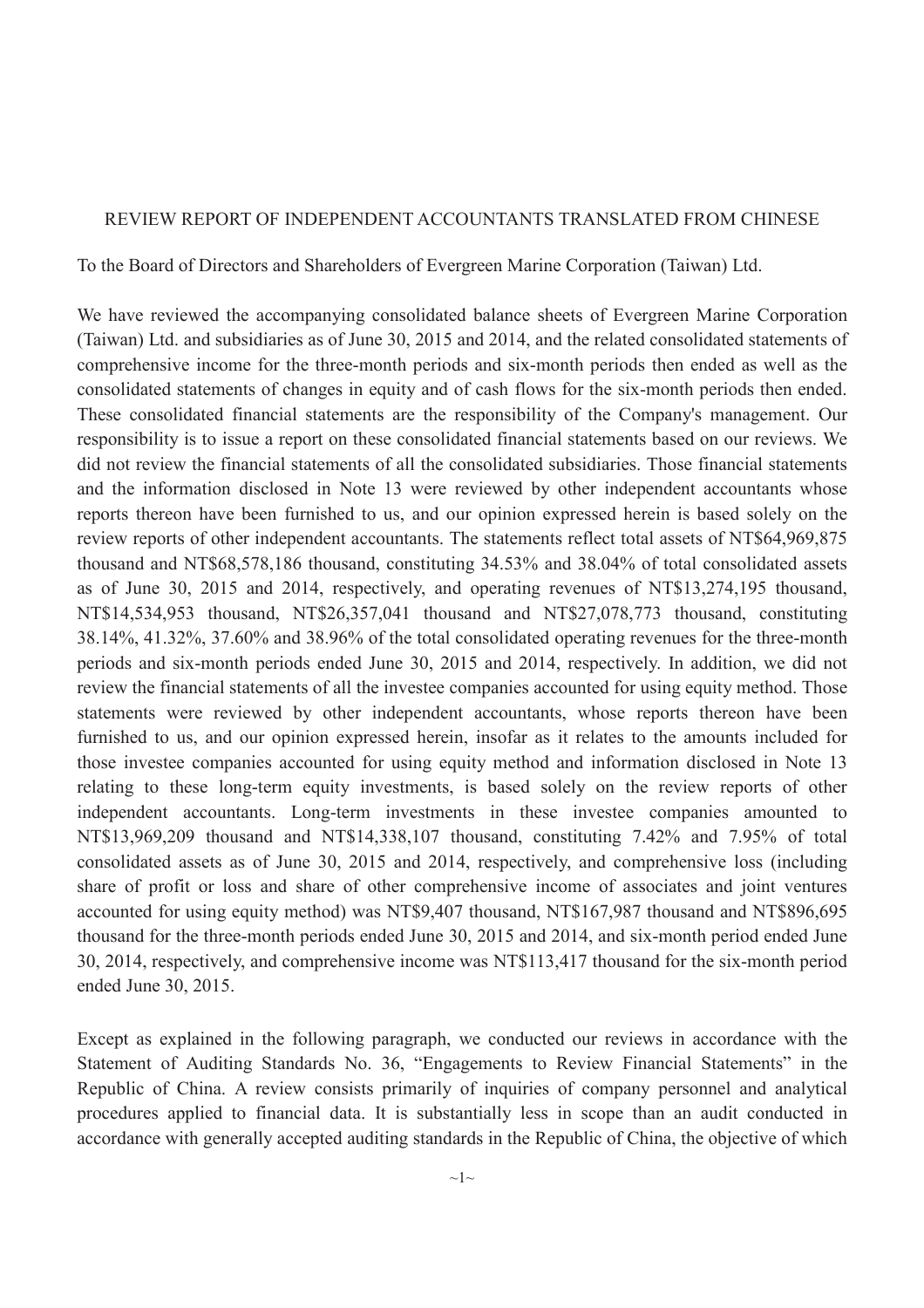is the expression of an opinion regarding the financial statements taken as a whole. Accordingly, we do not express such an opinion.

As described in Note 6(7) to the consolidated financial statements, we did not review all the financial statements of investee companies accounted for using equity method, which statements reflect investments accounted for using equity method of NT\$80,712 thousand, 0.04% of total consolidated assets as of June 30, 2015, and comprehensive income (including share of profit or loss and share of other comprehensive income of associates and joint ventures accounted for using equity method) was NT\$2,975 thousand and NT\$7,700 thousand for the three-month and six-month periods ended June 30, 2015, respectively. These amounts and the related information disclosed in Note 13 were also based on the unreviewed financial statements of such investees companies.

Based on our reviews and the reports of the other independent accountants, except for the effect on the consolidated financial statements and related disclosures of such adjustments, if any, as might have been determined to be necessary had the financial statements of these investees companies accounted for using equity method been reviewed by independent accountants as explained in the preceding paragraph and disclosed in Note 13, we are not aware of any material modifications that should be made to the consolidated financial statements referred to in the first paragraph for them to be in conformity with the "Regulations Governing the Preparation of Financial Reports by Securities Issuers", and International Accounting Standards No. 34 "Interim Financial Reporting", as endorsed by the Financial Supervisory Commission.

PricewaterhouseCoopers, Taiwan August 14, 2015 Taipei, Taiwan Republic of China

<sup>-------------------------------------------------------------------------------------------------------------------------------------------------</sup> The accompanying consolidated financial statements are not intended to present the financial position and results of operations and cash flows in accordance with accounting principles generally accepted in countries and jurisdictions other than the Republic of China. The standards, procedures and practices in the Republic of China governing the audit of such financial statements may differ from those generally accepted in countries and jurisdictions other than the Republic of China. Accordingly, the accompanying consolidated financial statements and report of independent accountants are not intended for use by those who are not informed about the accounting principles or auditing standards generally accepted in the Republic of China, and their applications in practice.

As the financial statements are the responsibility of the management, PricewaterhouseCoopers cannot accept any liability for the use of, or reliance on, the English translation or for any errors or misunderstandings that may derive from the translation.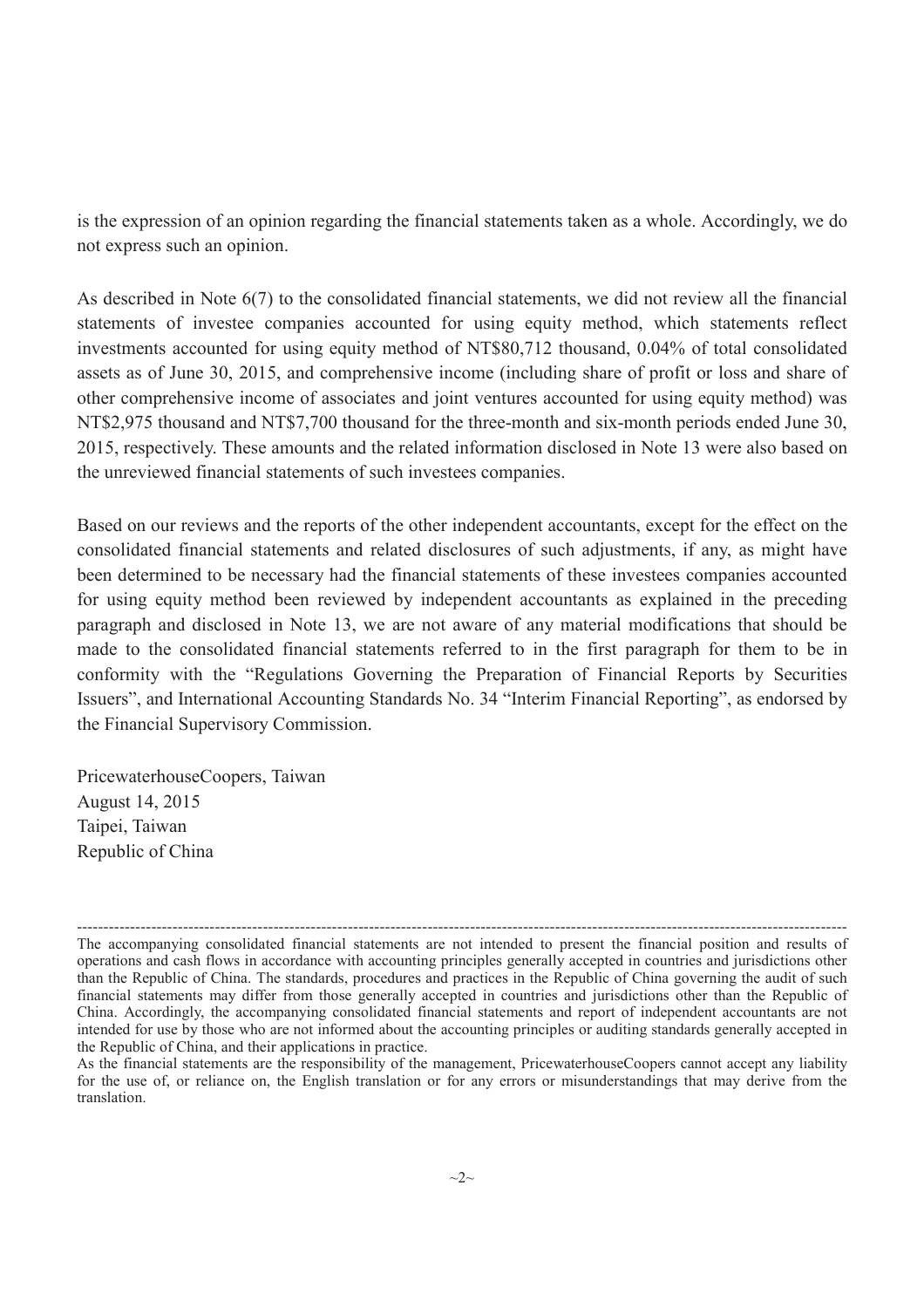|                                            |                | June 30, 2015 |               |                           | December 31, 2014 |               |                |    | June 30, 2014 |                |  |
|--------------------------------------------|----------------|---------------|---------------|---------------------------|-------------------|---------------|----------------|----|---------------|----------------|--|
| Assets                                     | <b>Notes</b>   |               | <b>AMOUNT</b> | $\sqrt[0]{\phantom{0}}_0$ |                   | <b>AMOUNT</b> | $\%$           |    | <b>AMOUNT</b> | $\%$           |  |
| <b>Current assets</b>                      |                |               |               |                           |                   |               |                |    |               |                |  |
| Cash and cash equivalents                  | 6(1)           | \$            | 33, 333, 852  | 18                        | $\mathbb{S}$      | 32,826,541    | 17             | \$ | 30,642,903    | 17             |  |
| Financial assets at fair value through     |                |               |               |                           |                   |               |                |    |               |                |  |
| profit or loss - current                   |                |               |               |                           |                   |               |                |    | 57            |                |  |
| Held-to-maturity financial assets -        | 6(3)           |               |               |                           |                   |               |                |    |               |                |  |
| current                                    |                |               | 200,000       |                           |                   |               |                |    |               |                |  |
| Derivative financial assets for            |                |               |               |                           |                   |               |                |    |               |                |  |
| hedging - current                          |                |               | 314           | $\overline{a}$            |                   |               |                |    |               |                |  |
| Notes receivable, net                      |                |               | 46,463        |                           |                   | 68,095        |                |    | 77,478        |                |  |
| Accounts receivable, net                   | 6(4)           |               | 11,577,879    | 6                         |                   | 14, 167, 175  | 8              |    | 12,613,639    | 7              |  |
| Accounts receivable, net - related         | 7              |               |               |                           |                   |               |                |    |               |                |  |
| parties                                    |                |               | 941,671       | 1                         |                   | 451,085       |                |    | 308,364       |                |  |
| Other receivables                          |                |               | 372,146       |                           |                   | 441,545       |                |    | 790,002       | 1              |  |
| Other receivables - related parties        | 7              |               | 665,666       |                           |                   | 318,063       |                |    | 515,801       |                |  |
| Current income tax assets                  |                |               | 28,023        |                           |                   | 2,788         |                |    | 13,944        |                |  |
| Inventories                                | 6(5)           |               | 4,040,629     | 2                         |                   | 4,492,807     | 2              |    | 5, 151, 855   | 3              |  |
| Prepayments                                |                |               | 785,990       | 1                         |                   | 1,005,630     | 1              |    | 758,592       |                |  |
| Other current assets                       | $6(6)$ , 7 and |               |               |                           |                   |               |                |    |               |                |  |
|                                            | 8              |               | 2,529,316     | $\mathbf{1}$              |                   | 3,495,230     | $\mathbf{2}$   |    | 2,744,995     | $\mathfrak{2}$ |  |
| <b>Current assets</b>                      |                |               | 54, 521, 949  | 29                        |                   | 57, 268, 959  | 30             |    | 53, 617, 630  | 30             |  |
| <b>Non-current assets</b>                  |                |               |               |                           |                   |               |                |    |               |                |  |
| Available-for-sale financial assets - 6(2) |                |               |               |                           |                   |               |                |    |               |                |  |
| non-current                                |                |               | 2,953,577     | 2                         |                   | 2, 211, 369   | 1              |    | 2,003,520     | 1              |  |
| Held-to-maturity financial assets -        | 6(3)           |               |               |                           |                   |               |                |    |               |                |  |
| non-current                                |                |               | 170,000       |                           |                   | 370,000       |                |    | 370,000       |                |  |
| Investments accounted for using            | 6(7)           |               |               |                           |                   |               |                |    |               |                |  |
| equity method                              |                |               | 23,964,518    | 13                        |                   | 23,550,100    | 13             |    | 23,834,018    | 13             |  |
| Property, plant and equipment, net         | $6(8)$ , 7 and |               |               |                           |                   |               |                |    |               |                |  |
|                                            | 8              |               | 102, 635, 624 | 54                        |                   | 99, 524, 289  | 53             |    | 91,603,828    | 51             |  |
| Investment property, net                   | 6(9)           |               | 1,975,365     | 1                         |                   | 1,987,214     | 1              |    | 1,996,658     | $\mathbf{1}$   |  |
| Intangible assets                          |                |               | 22,218        |                           |                   | 22,578        |                |    | 8,973         |                |  |
| Deferred income tax assets                 |                |               | 392,379       |                           |                   | 386,009       |                |    | 486,263       |                |  |
| Other non-current assets                   | $6(10)$ and 8  |               | 1,506,631     | $\mathbf{1}$              |                   | 3,614,489     | $\overline{c}$ |    | 6, 341, 193   | 4              |  |
| Non-current assets                         |                |               | 133,620,312   | 71                        |                   | 131,666,048   | 70             |    | 126, 644, 453 | 70             |  |
| <b>Total assets</b>                        |                | \$            | 188, 142, 261 | 100                       | \$                | 188, 935, 007 | 100            | \$ | 180, 262, 083 | 100            |  |
|                                            |                |               |               |                           |                   |               |                |    |               |                |  |

#### EVERGREEN MARINE CORPORATION (TAIWAN) LTD. AND SUBSIDIARIES CONSOLIDATED BALANCE SHEETS (Expressed in thousands of New Taiwan Dollars)

(The consolidated balance sheets as of June 30, 2015 and 2014 are reviewed, not audited)

(Continued)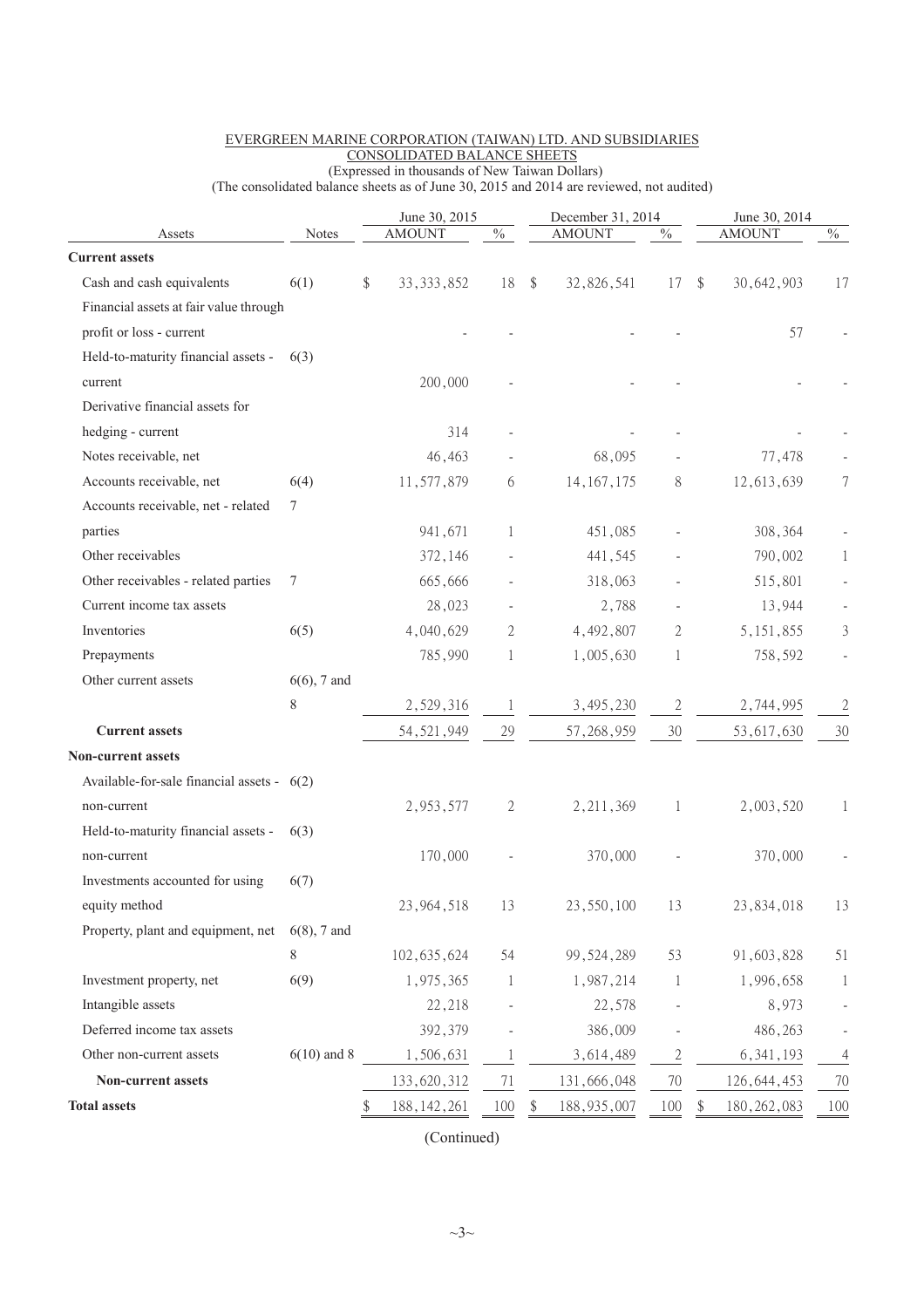|                                           |               | June 30, 2015       |                           | December 31, 2014   |                | June 30, 2014       |                  |  |
|-------------------------------------------|---------------|---------------------|---------------------------|---------------------|----------------|---------------------|------------------|--|
| Liabilities and Equity                    | Notes         | <b>AMOUNT</b>       | $\sqrt[0]{\phantom{0}}_0$ | <b>AMOUNT</b>       | $\frac{0}{6}$  | <b>AMOUNT</b>       | $\frac{0}{6}$    |  |
| <b>Current liabilities</b>                |               |                     |                           |                     |                |                     |                  |  |
| Short-term loans                          | 6(11)         | \$                  |                           | \$                  |                | \$<br>1,194,540     | $\mathbf{1}$     |  |
| Derivative financial liabilities for      |               |                     |                           |                     |                |                     |                  |  |
| hedging - current                         |               | 18,361              |                           |                     |                |                     |                  |  |
| Accounts payable                          |               | 15, 197, 507        | 8                         | 14, 385, 345        | 8              | 11,618,598          | $\boldsymbol{7}$ |  |
| Accounts payable - related parties        | 7             | 601,377             | 1                         | 667,569             |                | 255,982             |                  |  |
| Other payables                            |               | 1,941,303           | 1                         | 2,399,967           | 1              | 1,967,468           | 1                |  |
| Other payables - related parties          | 7             | 109,494             |                           | 118,835             |                | 125,258             |                  |  |
| Current income tax liabilities            |               | 432,862             |                           | 900,973             | 1              | 295,889             |                  |  |
| Other current liabilities                 | $6(12)$ and 7 | 22, 104, 918        | 12                        | 22, 180, 734        | 12             | 22,300,666          | 12               |  |
| <b>Current liabilities</b>                |               | 40, 405, 822        | 22                        | 40, 653, 423        | 22             | 37,758,401          | 21               |  |
| <b>Non-current liabilities</b>            |               |                     |                           |                     |                |                     |                  |  |
| Corporate bonds payable                   | 6(13)         | 3,000,000           | 1                         | 3,000,000           | 1              | 3,000,000           | $\sqrt{2}$       |  |
| Long-term loans                           | 6(14)         | 60, 617, 599        | 32                        | 61,022,348          | 32             | 61,116,056          | 34               |  |
| Deferred income tax liabilities           |               | 1,201,223           | 1                         | 1,196,839           | 1              | 1,173,922           |                  |  |
| Other non-current liabilities             | 6(15)(16)     | 16,773,073          | 9                         | 18,226,064          | 10             | 18,248,606          | 10               |  |
| <b>Non-current liabilities</b>            |               | 81,591,895          | 43                        | 83, 445, 251        | 44             | 83, 538, 584        | 46               |  |
| <b>Total liabilities</b>                  |               | 121,997,717         | 65                        | 124,098,674         | 66             | 121, 296, 985       | 67               |  |
| Equity attributable to owners of the      |               |                     |                           |                     |                |                     |                  |  |
| parent                                    |               |                     |                           |                     |                |                     |                  |  |
| Capital                                   | 6(18)         |                     |                           |                     |                |                     |                  |  |
| Common stock                              |               | 34,775,802          | 18                        | 34,775,802          | 18             | 34, 749, 523        | 19               |  |
| Stock dividends to be distributed         |               | 347,758             |                           |                     |                |                     |                  |  |
| <b>Capital surplus</b>                    | 6(19)         |                     |                           |                     |                |                     |                  |  |
| Capital surplus                           |               | 7,985,713           | 4                         | 7,292,458           | 4              | 7,271,957           | 4                |  |
| <b>Retained earnings</b>                  | 6(20)         |                     |                           |                     |                |                     |                  |  |
| Legal reserve                             |               | 9, 233, 242         | 5                         | 9,115,638           | 5              | 9,115,638           | 5                |  |
| Special reserve                           |               |                     |                           | 828,940             |                | 828,940             |                  |  |
| Unappropriated retained earnings          |               | 8,629,330           | 5                         | 7,240,507           | 4              | 4,552,186           | 3                |  |
| Other equity interest                     | 6(21)         |                     |                           |                     |                |                     |                  |  |
| Other equity interest                     |               | 1,144,404           | 1                         | 1,627,440           |                | 634,399)            |                  |  |
| <b>Equity attributable to owners</b>      |               |                     |                           |                     |                |                     |                  |  |
| of the parent                             |               | 62, 116, 249        | 33                        | 60,880,785          | 32             | 55,883,845          | 31               |  |
| Non-controlling interest                  |               | 4,028,295           | $\overline{2}$            | 3,955,548           | $\overline{2}$ | 3,081,253           | $\overline{2}$   |  |
| <b>Total equity</b>                       |               | 66, 144, 544        | 35                        | 64, 836, 333        | 34             | 58,965,098          | 33               |  |
| <b>Significant Contingent Liabilities</b> | 9             |                     |                           |                     |                |                     |                  |  |
| <b>And Unrecognized Contract</b>          |               |                     |                           |                     |                |                     |                  |  |
| <b>Commitments</b>                        |               |                     |                           |                     |                |                     |                  |  |
| <b>Significant Events After The</b>       | 11            |                     |                           |                     |                |                     |                  |  |
| <b>Balance Date</b>                       |               |                     |                           |                     |                |                     |                  |  |
| <b>Total liabilities and equity</b>       |               | \$<br>188, 142, 261 | 100                       | \$<br>188, 935, 007 | 100            | \$<br>180, 262, 083 | 100              |  |
|                                           |               |                     |                           |                     |                |                     |                  |  |

#### EVERGREEN MARINE CORPORATION (TAIWAN) LTD. AND SUBSIDIARIES CONSOLIDATED BALANCE SHEETS (Expressed in thousands of New Taiwan Dollars)

(The consolidated balance sheets as of June 30, 2015 and 2014 are reviewed, not audited)

The accompanying notes are an integral part of these consolidated financial statements. See review report of independent accountants dated August 14, 2015.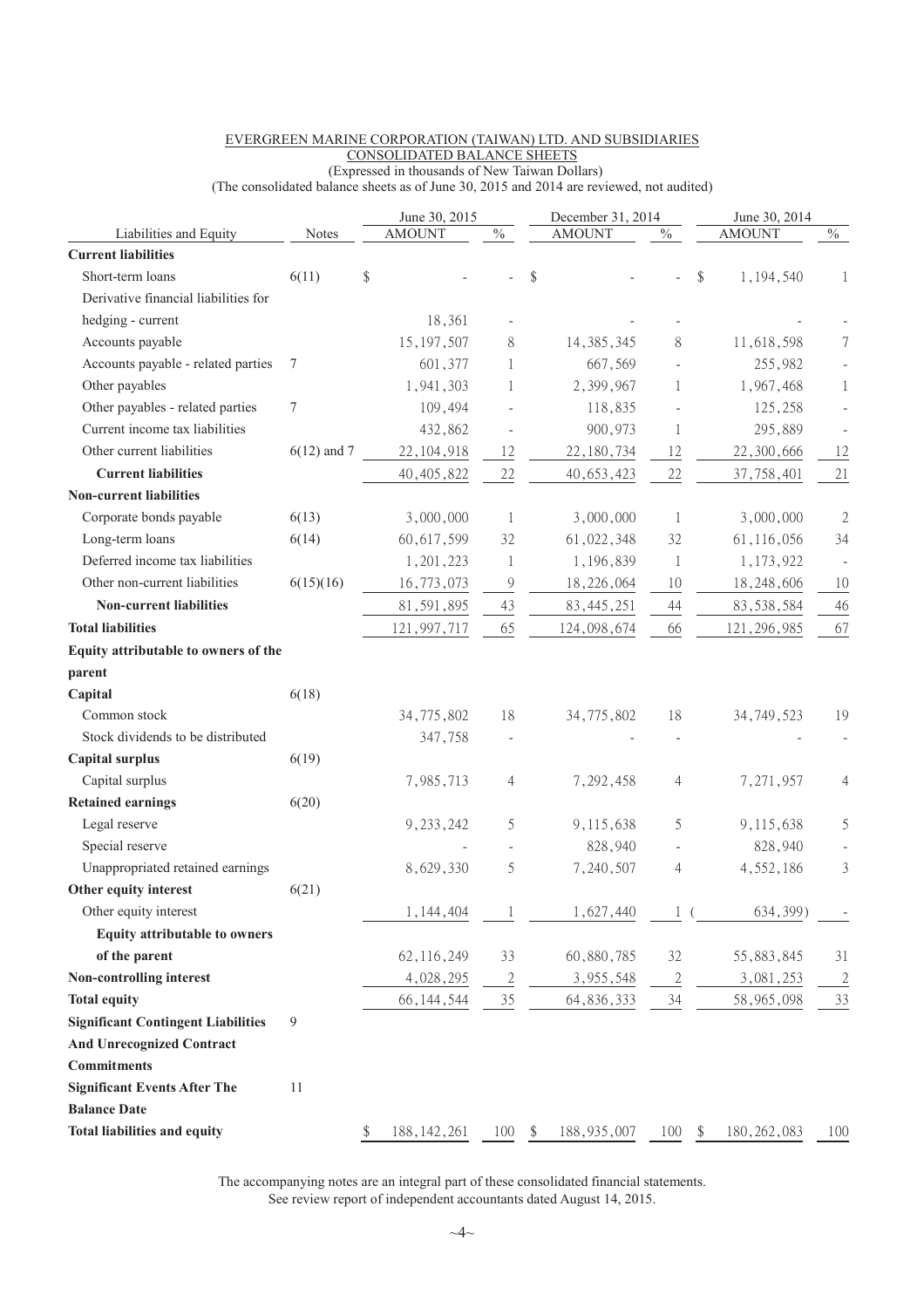# EVERGREEN MARINE CORPORATION (TAIWAN) LTD. AND SUBSIDIARIES<br>CONSOLIDATED STATEMENTS OF COMPREHENSIVE INCOME<br>(Expressed in thousands of New Taiwan Dollars, except (loss) earnings per share)<br>(Reviewed, not audited)

|                                                                   |                   | 2015              |                  | Three-month periods ended June 30<br>2014 | 2015                     |                 | Six-month periods ended June 30<br>2014 |                 |                  |
|-------------------------------------------------------------------|-------------------|-------------------|------------------|-------------------------------------------|--------------------------|-----------------|-----------------------------------------|-----------------|------------------|
|                                                                   | Notes             | <b>AMOUNT</b>     | $\frac{0}{0}$    | <b>AMOUNT</b>                             | $\frac{0}{0}$            | <b>AMOUNT</b>   | $\%$                                    | <b>AMOUNT</b>   | $\%$             |
| <b>Operating revenue</b>                                          | $6(22)$ and 7     | \$34,800,478      | 100              | \$35,178,947                              | 100                      | \$70,104,478    | 100                                     | \$69,499,661    | 100              |
| <b>Operating costs</b>                                            | $6(27)(28)$ and 7 | $33, 166, 253$ )( | 96(              | $33, 277, 837$ )(                         | 94(                      | (65, 304, 314)  | 93(                                     | (67, 773, 929)  | 97)              |
| Gross profit                                                      |                   | 1,634,225         | 4                | 1,901,110                                 | 6                        | 4,800,164       | 7                                       | 1,725,732       | 3                |
| Unrealized profit from sales                                      |                   | 29,371)           |                  |                                           | $\overline{\phantom{a}}$ | $45,315$ )      |                                         |                 |                  |
| Realized profit on from sales                                     |                   | 1,053             |                  |                                           |                          | 1,371           | $\overline{\phantom{a}}$                |                 |                  |
| Gross profit, net                                                 |                   | 1,605,907         | 4                | 1,901,110                                 | 6                        | 4,756,220       | 7                                       | 1,725,732       | 3                |
| <b>Operating expenses</b>                                         | $6(27)(28)$ and 7 | $1,469,240$ )(    | $4)$ (           | $1,430,955$ )(                            | $4)$ (                   | $2,842,741$ $($ | $4)$ (                                  | $2,830,250$ )(  | 4)               |
| Other gains, net                                                  | 6(23)             | 212,236           |                  | 136,759                                   |                          | 258,618         | $\overline{\phantom{a}}$                | 330, 343        |                  |
| <b>Operating profit (loss)</b>                                    |                   | 348,903           |                  | 606,914                                   | 2                        | 2,172,097       | $\mathfrak{Z}$                          | 774, 175)       |                  |
| Non-operating income and expenses                                 |                   |                   |                  |                                           |                          |                 |                                         |                 |                  |
| Other income                                                      | 6(24)             | 203,623           |                  | 539,494                                   |                          | 354,266         |                                         | 765,348         |                  |
| Other gains and losses                                            | 6(25)             | $189,370$ )(      | $1)$ (           | $231,271)$ (                              | $1)$ (                   | 9,531)          | $-$ (                                   | 167,710)        |                  |
| Finance costs                                                     | 6(26)             | $221,933$ )(      | $1)$ (           | 147,778)                                  | - (                      | $439,405$ )(    | $1)$ (                                  | $275,865$ )(    | $\left  \right $ |
| Share of (loss) income of associates and joint ventures accounted |                   |                   |                  |                                           |                          |                 |                                         |                 |                  |
| for using equity method                                           |                   | 20,682)           |                  | 141,308)                                  |                          | 133,624         | $\sim$                                  | $827,967$ )     |                  |
| Total non-operating income and expenses                           |                   | $228,362$ )(      | $\left  \right $ | 19,137                                    | $\overline{\phantom{a}}$ | 38,954          | $\overline{\phantom{a}}$                | $506, 194$ )(   | $\left  \right $ |
| Profit (loss) before income tax                                   |                   | 120,541           |                  | 626,051                                   | $\mathfrak{2}$           | 2,211,051       | $3 -$                                   | $,280,369$ $($  | 2)               |
| Income tax expense                                                | 6(29)             | 170,529)          |                  | $213,767$ )(                              | $1)$ (                   | $404,477$ )(    | 1)                                      | 233,598)        |                  |
| (Loss) profit for the period                                      |                   | 49,988)<br>18     |                  | 412,284                                   |                          | 1,806,574       | 2(                                      | $1, 513, 967$ ) | 2                |

(Continued)

 $~5~$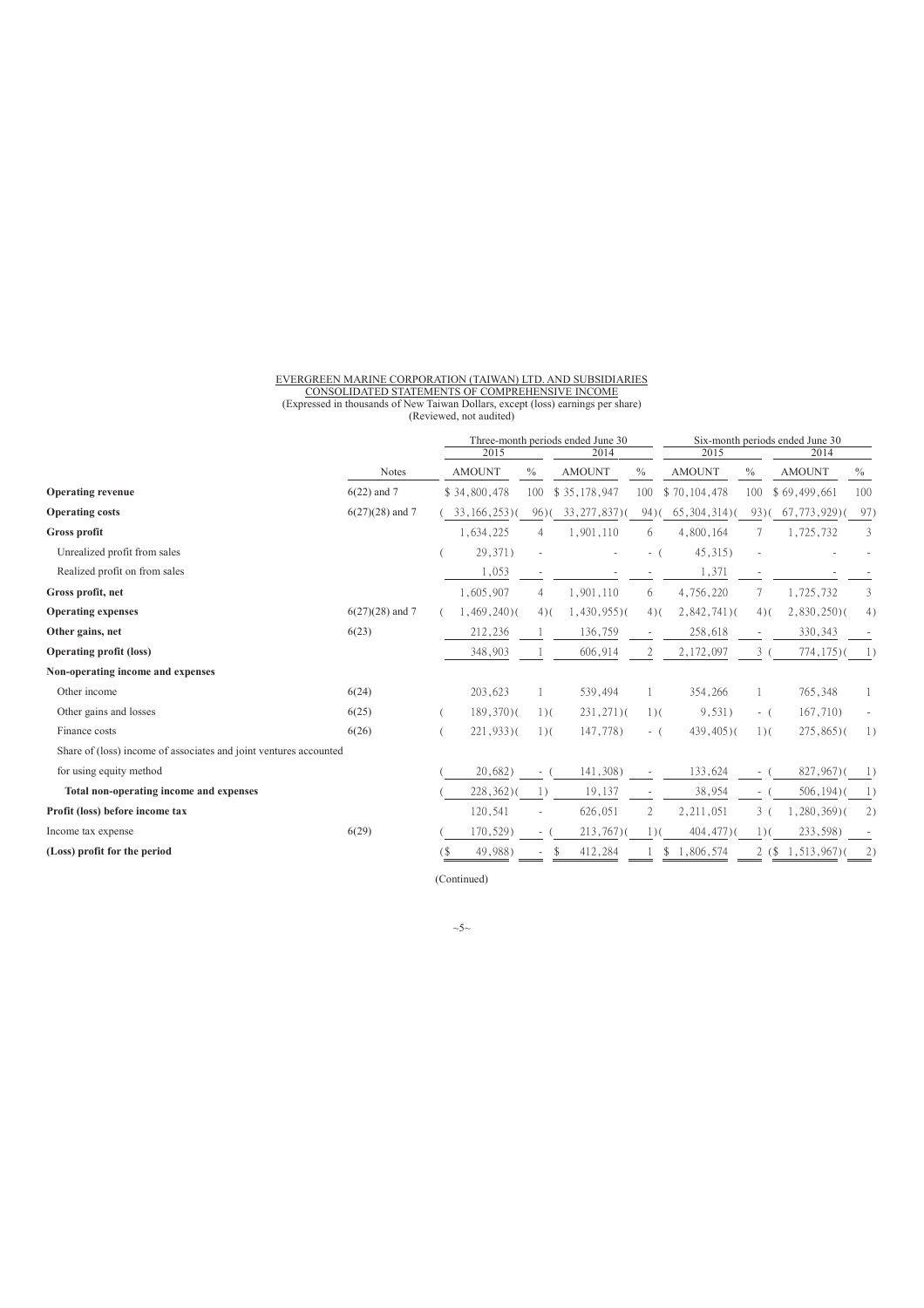# EVERGREEN MARINE CORPORATION (TAIWAN) LTD. AND SUBSIDIARIES<br>CONSOLIDATED STATEMENTS OF COMPREHENSIVE INCOME<br>(Expressed in thousands of New Taiwan Dollars, except (loss) earnings per share)<br>(Reviewed, not audited)

|                                                                     |              |        |               |            | Three-month periods ended June 30 |               | Six-month periods ended June 30 |                         |               |       |  |
|---------------------------------------------------------------------|--------------|--------|---------------|------------|-----------------------------------|---------------|---------------------------------|-------------------------|---------------|-------|--|
|                                                                     |              |        | 2015          |            | 2014                              |               | 2015                            |                         | 2014          |       |  |
|                                                                     | <b>Notes</b> |        | <b>AMOUNT</b> | $\%$       | <b>AMOUNT</b>                     | $\frac{0}{0}$ | <b>AMOUNT</b>                   | $\frac{0}{0}$           | <b>AMOUNT</b> | $\%$  |  |
| Other comprehensive income (loss), net                              |              |        |               |            |                                   |               |                                 |                         |               |       |  |
| Components of other comprehensive income that will be               |              |        |               |            |                                   |               |                                 |                         |               |       |  |
| reclassified to profit or loss                                      |              |        |               |            |                                   |               |                                 |                         |               |       |  |
| Exchange differences on translating the financial statements of     |              |        |               |            |                                   |               |                                 |                         |               |       |  |
| foreign operations                                                  |              | $($ \$ | $626, 159$ )( | $2)($ \$   | $518, 137$ )(                     | 1)(           | $1,588,293$ )(                  | $2)$ \$                 | 195,081       |       |  |
| Unrealized gain on valuation of available-for-sale financial assets |              |        | 223,905       |            | 65,324                            |               | 767,252                         |                         | 70,471        |       |  |
| Cash flow hedges                                                    |              |        | 12,012)       |            |                                   | - (           | 18,193)                         |                         |               |       |  |
| Share of other comprehensive income (loss) of associates and        |              |        |               |            |                                   |               |                                 |                         |               |       |  |
| joint ventures accounted for using equity method                    |              |        | 37,693)       | $-$ (      | 27,941)                           |               | 22,445                          |                         | 57,162        |       |  |
| Income tax relating to the components of other comprehensive        |              |        |               |            |                                   |               |                                 |                         |               |       |  |
| income (loss)                                                       |              |        | 12,710)       |            | 2,756)                            |               | 27,071)                         |                         | 3,900         |       |  |
| Components of other comprehensive income that will be               |              |        |               |            |                                   |               |                                 |                         |               |       |  |
| reclassified to profit or loss                                      |              |        | $464,669$ )(  | $\cup$     | $483,510$ )(                      |               | 843,860)(                       |                         | 318,814       |       |  |
| Other comprehensive (loss) income for the period, net of income     |              |        |               |            |                                   |               |                                 |                         |               |       |  |
| tax                                                                 |              |        | $464,669$ )   | 1)(        | $483,510$ )(                      | $1)(\$        | 843,860)(                       | $\left  \right $        | 318,814       |       |  |
| Total comprehensive (loss) income for the period                    |              | 18     | 514,657)      | 1)(        | 71,226)                           |               | 962,714                         | ′\$                     | 1,195,153)    |       |  |
| (Loss) profit, attributable to:                                     |              |        |               |            |                                   |               |                                 |                         |               |       |  |
| Owners of the parent                                                |              |        | 152,949       |            | 150,429                           |               | 1,373,003                       | í \$                    | 1,543,406)    |       |  |
| Non-controlling interest                                            |              |        | 102,961       |            | 261,855                           |               | 433,571                         |                         | 29,439        |       |  |
| Comprehensive (loss) income attributable to:                        |              |        |               |            |                                   |               |                                 |                         |               |       |  |
| Owners of the parent                                                |              | 8      | 446,733)      | $1)(\$     | 582,099)                          |               | 889,967                         | 8.                      | 1,348,865)    |       |  |
| Non-controlling interest                                            |              | (\$    | 67,924        | \$         | 510,873                           |               | 72,747                          | $\mathcal{S}$<br>$\sim$ | 153,712       |       |  |
| (Loss) earnings per share (in dollars)                              | 6(30)        |        |               |            |                                   |               |                                 |                         |               |       |  |
| Basic (loss) earnings per share                                     |              | (\$    |               | $0.04)$ \$ |                                   | 0.04          |                                 | 0.39(                   |               | 0.44) |  |
| Diluted (loss) earnings per share                                   |              | 1\$    |               | $0.04)$ \$ |                                   | 0.04          |                                 | 0.39(                   |               | 0.44) |  |

The accompanying notes are an integral part of these consolidated financial statements. See review report of independent accountants dated August 14, 2015.

 $~\sim$ 6 $~\sim$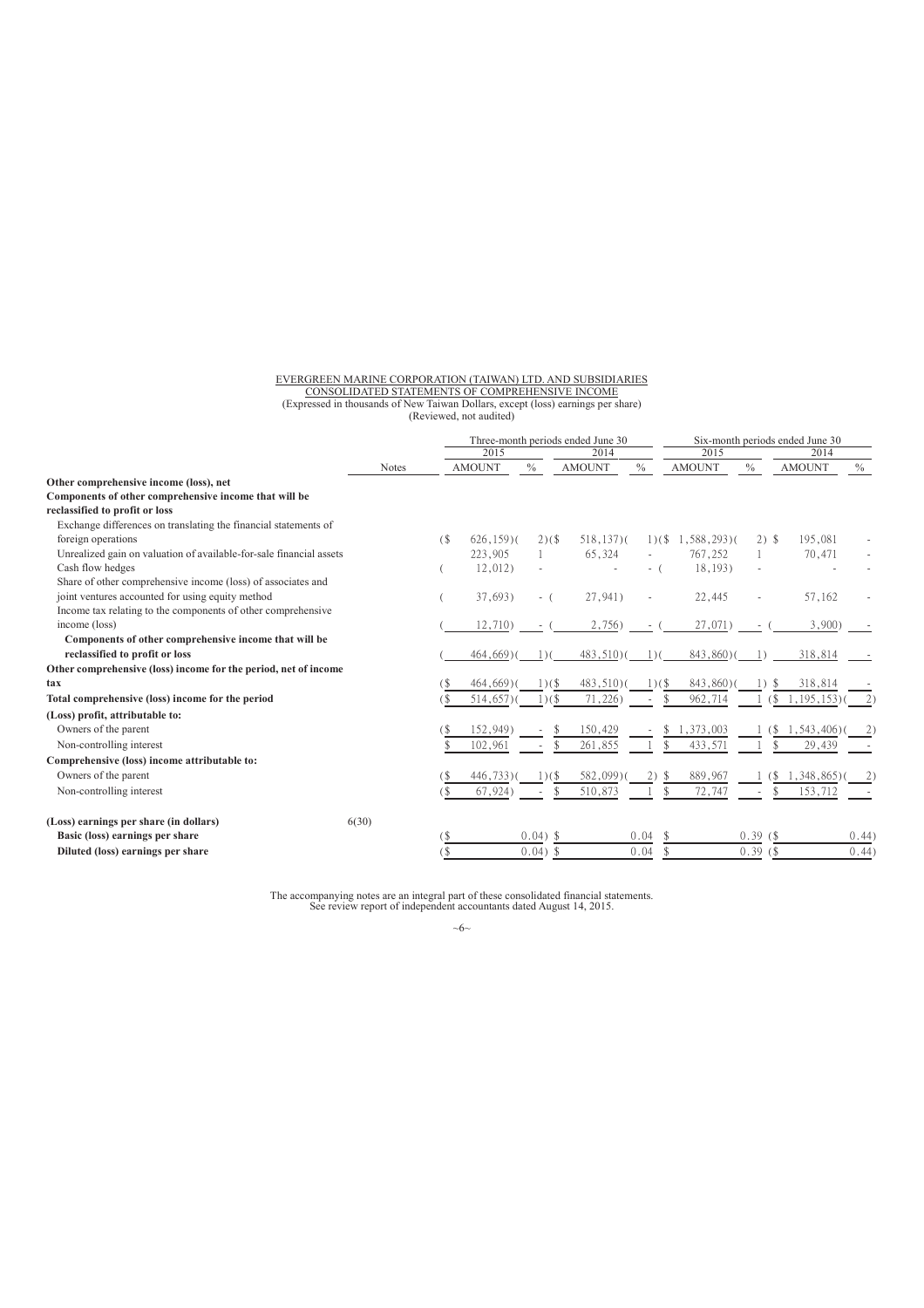# EVERGREEN MARINE CORPORATION (TAIWAN) LTD. AND SUBSIDIARIES<br>FOR THE SIX-MONTH PERIODS ENDED JUNE 30, 2015 AND 2014<br>FOR THE SIX-MONTH PERIODS ENDED JUNE 30, 2015 AND 2014<br>(Expressed in thousands of New Taiwan Dollars)<br>(Revi

### Equity attributable to owners of the parent

|                                                                              |       | Capital      |                                            |                    |               | <b>Retained Earnings</b> |                                        |                                                                                                      | Other equity interest                                                          |                                                                                      |              |                             |               |
|------------------------------------------------------------------------------|-------|--------------|--------------------------------------------|--------------------|---------------|--------------------------|----------------------------------------|------------------------------------------------------------------------------------------------------|--------------------------------------------------------------------------------|--------------------------------------------------------------------------------------|--------------|-----------------------------|---------------|
|                                                                              | Notes | Common stock | Stock<br>dividends<br>to be<br>distributed | Capital<br>surplus | Legal reserve | Special<br>reserve       | Unappropriated<br>retained<br>earnings | Exchange<br>differences on<br>translating the<br>financial<br>statements of<br>foreign<br>operations | Unrealized<br>gain or loss<br>on<br>available-for<br>-sale financial<br>assets | Hedging<br>instrument<br>gain (loss) on<br>effective<br>hedge of cash<br>flow hedges | Total        | Non-controlling<br>interest | Total equity  |
| Year 2014<br>Balance at January 1, 2014<br>Appropriation of 2013<br>earnings |       | \$34,749,523 | ٠                                          | \$7,271,957        | \$9,115,638   | \$5,814,993              | \$1,109,539                            | 804,815)<br>(S                                                                                       | 36,456)<br>- 68                                                                | 12,331                                                                               | \$57,232,710 | 2,927,541<br>S.             | \$60,160,251  |
| Reversal of special reserve                                                  |       |              |                                            |                    | $\sim$        | 4,986,053)               | 4,986,053                              |                                                                                                      |                                                                                |                                                                                      |              |                             |               |
| Net (loss) income for the<br>period                                          |       |              |                                            |                    |               | $\sim$                   | 1,543,406)                             |                                                                                                      |                                                                                |                                                                                      | 1,543,406)   | 29,439                      | ,513,967)     |
| Other comprehensive income<br>for the period                                 | 6(21) |              |                                            |                    |               |                          |                                        | 80,183                                                                                               | 97,623                                                                         | 16,735                                                                               | 194,541      | 124,273                     | 318,814       |
| Balance at June 30, 2014                                                     |       | \$34,749,523 |                                            | \$7,271,957        | \$9,115,638   | 828,940                  | 4,552,186                              | 724,632                                                                                              | 61,167                                                                         | 29,066                                                                               | \$55,883,845 | 3,081,253                   | \$ 58,965,098 |
| Year 2015                                                                    |       |              |                                            |                    |               |                          |                                        |                                                                                                      |                                                                                |                                                                                      |              |                             |               |
| Balance at January 1, 2015<br>Appropriation of 2014<br>earnings              |       | \$34,775,802 |                                            | \$7,292,458        | \$9,115,638   | 828,940<br>£.            | \$7,240,507                            | \$1,356,698                                                                                          | 636,519                                                                        | 365.777<br>(\$                                                                       | \$60,880,785 | 3,955,548                   | \$64,836,333  |
| Reversal of special reserve                                                  |       |              |                                            |                    |               | 828,940)                 | 828,940                                |                                                                                                      |                                                                                |                                                                                      |              |                             |               |
| Legal reserve                                                                |       |              |                                            | $\sim$             | 117,604       |                          | 117,604)                               |                                                                                                      |                                                                                |                                                                                      |              |                             |               |
| Stock dividends<br>Cash dividends                                            |       | $\sim$       | 347,758                                    |                    |               | $\sim$                   | 347,758)                               |                                                                                                      |                                                                                |                                                                                      |              |                             |               |
| Adjustments to share of<br>changes in equity of<br>associates and joint      | 6(19) |              |                                            |                    |               | . .                      | 347,758)                               |                                                                                                      |                                                                                |                                                                                      | 347,758      | ٠                           | 347,758)      |
| ventures                                                                     |       |              |                                            | 693,255            |               |                          |                                        |                                                                                                      |                                                                                |                                                                                      | 693,255      |                             | 693,255       |
| Net income for the period                                                    |       |              |                                            |                    |               |                          | 1,373,003                              |                                                                                                      |                                                                                |                                                                                      | 1,373,003    | 433,571                     | 1,806,574     |
| Other comprehensive income<br>(loss) for the period                          | 6(21) |              |                                            |                    |               |                          |                                        | 1,326,664                                                                                            | 662,739                                                                        | 180,889                                                                              | 483,036      | 360,824                     | 843,860       |
| Balance at June 30, 2015                                                     |       | \$34,775,802 | \$347,758                                  | \$7,985,713        | \$9,233,242   |                          | 8,629,330                              | 30,034                                                                                               | \$1,299,258                                                                    | 184,888                                                                              | \$62,116,249 | 4,028,295                   | 66, 144, 544  |

The accompanying notes are an integral part of these consolidated financial statements. See review report of independent accountants dated August 14, 2015.

 $~\sim$ 7 $~\sim$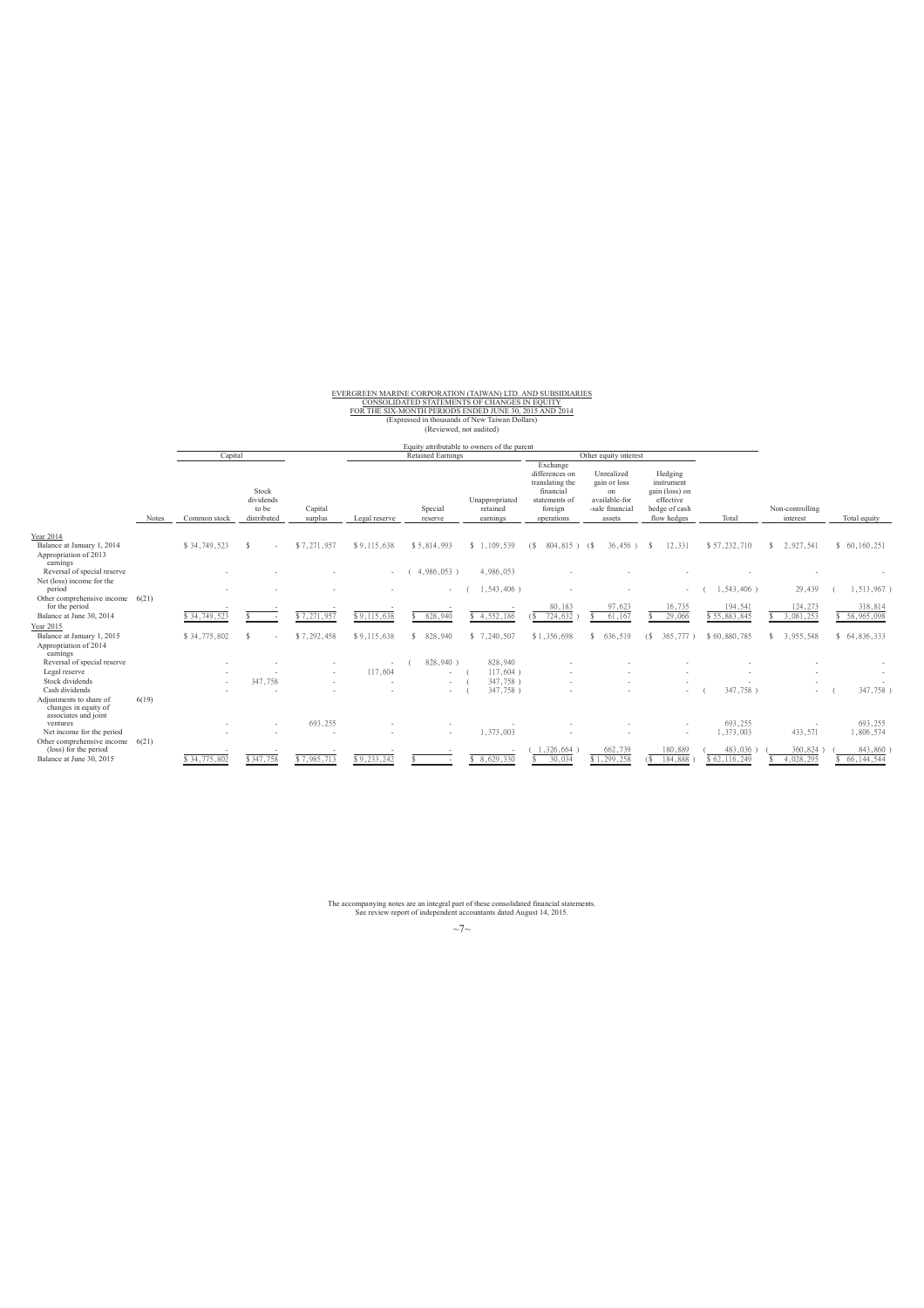### EVERGREEN MARINE CORPORATION (TAIWAN) LTD. AND SUBSIDIARIES CONSOLIDATED STATEMENTS OF CASH FLOWS

FOR THE SIX-MONTH PERIODS ENDED JUNE 30

(Expressed in thousands of New Taiwan Dollars)

(Reviewed, not audited)

|                                                                      | <b>Notes</b> |                  | 2015          |            | 2014          |
|----------------------------------------------------------------------|--------------|------------------|---------------|------------|---------------|
| CASH FLOWS FROM OPERATING ACTIVITIES                                 |              |                  |               |            |               |
| Consolidated profit (loss) before tax for the period                 |              | \$               | 2, 211, 051   | $($ \$     | $1,280,369$ ) |
| Adjustments                                                          |              |                  |               |            |               |
| Income and expenses having no effect on cash flows                   |              |                  |               |            |               |
| Financial assets at fair value through profit or loss                | 6(25)        |                  |               |            | 5,115         |
| Depreciation                                                         | 6(8)(9)      |                  | 4,011,949     |            | 3,758,946     |
| Amortization                                                         | 6(27)        |                  | 7,641         |            | 6,239         |
| Bad debts expense                                                    | 6(4)         |                  | 11,185        |            | 2,643         |
| Amortization of bond discounts                                       |              |                  |               |            | 6,317         |
| Interest income                                                      | 6(24)        | $\left($         | $117,492$ ) ( |            | 181,989)      |
| Interest expense                                                     | 6(26)        |                  | 439,405       |            | 275,865       |
| Dividend income                                                      | 6(24)        | $\overline{(\ }$ | $112,447$ ) ( |            | 89,510)       |
| Loss on disposal of investments accounted for using equity<br>method |              |                  | 7,550         |            |               |
| Share of (income) loss of associates and joint ventures              |              |                  |               |            |               |
| accounted for using equity method                                    |              |                  | 133,624)      |            | 827,967       |
| Net gain on disposal of property, plant and equipment                |              | $\overline{(}$   | 258,618) (    |            | 330, 343)     |
| Gain on disposal of investments                                      |              |                  |               |            | 69,585)       |
| Realized income with affiliated companies                            |              | $\left($         | $5,837$ ) (   |            | 4,466)        |
| Unrealized income with affiliated companies                          |              |                  | 45,315        |            |               |
| Changes in assets/liabilities relating to operating activities       |              |                  |               |            |               |
| Net changes in assets relating to operating activities               |              |                  |               |            |               |
| Notes receivable, net                                                |              |                  | 19,997        |            | 24,845        |
| Accounts receivable                                                  |              |                  | 2,289,179     |            | 113,918       |
| Accounts receivable, net - related parties                           |              | $\big($          | 498,218)      |            | 29,566        |
| Other receivables                                                    |              |                  | 64,217        |            | 286,344)      |
| Other receivables - related parties                                  |              | $\overline{(\ }$ | $355,058$ ) ( |            | $171, 115$ )  |
| Inventories                                                          |              |                  | 359,393       |            | 33,131        |
| Prepayments                                                          |              |                  | 199,259       |            | 148,046       |
| Other current assets                                                 |              |                  | 888,085       |            | 195,704       |
| Other non-current assets                                             |              | $\overline{(\ }$ | 1,212)        |            | 4,984         |
| Net changes in liabilities relating to operating activities          |              |                  |               |            |               |
| Accounts payable                                                     |              |                  | 1,101,518     |            | 584,458)      |
| Accounts payable - related parties                                   |              | (                | 51,454)       | - (        | 465,381)      |
| Other payables                                                       |              |                  | 469,584)      | $\sqrt{ }$ | 91,067)       |
| Other current liabilities                                            |              |                  | $724,003$ )   |            | 252,627)      |
| Other non-current liabilities                                        |              |                  | 33,406        |            | 8,132         |
| Cash generated from operations                                       |              |                  | 8,961,603     |            | 1,634,164     |
| Interest received                                                    |              |                  | 117,492       |            | 181,989       |
| Interest paid                                                        |              |                  | $480,110$ )   | $\left($   | 363,082)      |
| Income tax paid                                                      |              |                  | 921,148)      |            | 212,842)      |
| Net cash provided by operating activities                            |              |                  | 7,677,837     |            | , 240, 229    |
|                                                                      |              |                  |               |            |               |

(Continued)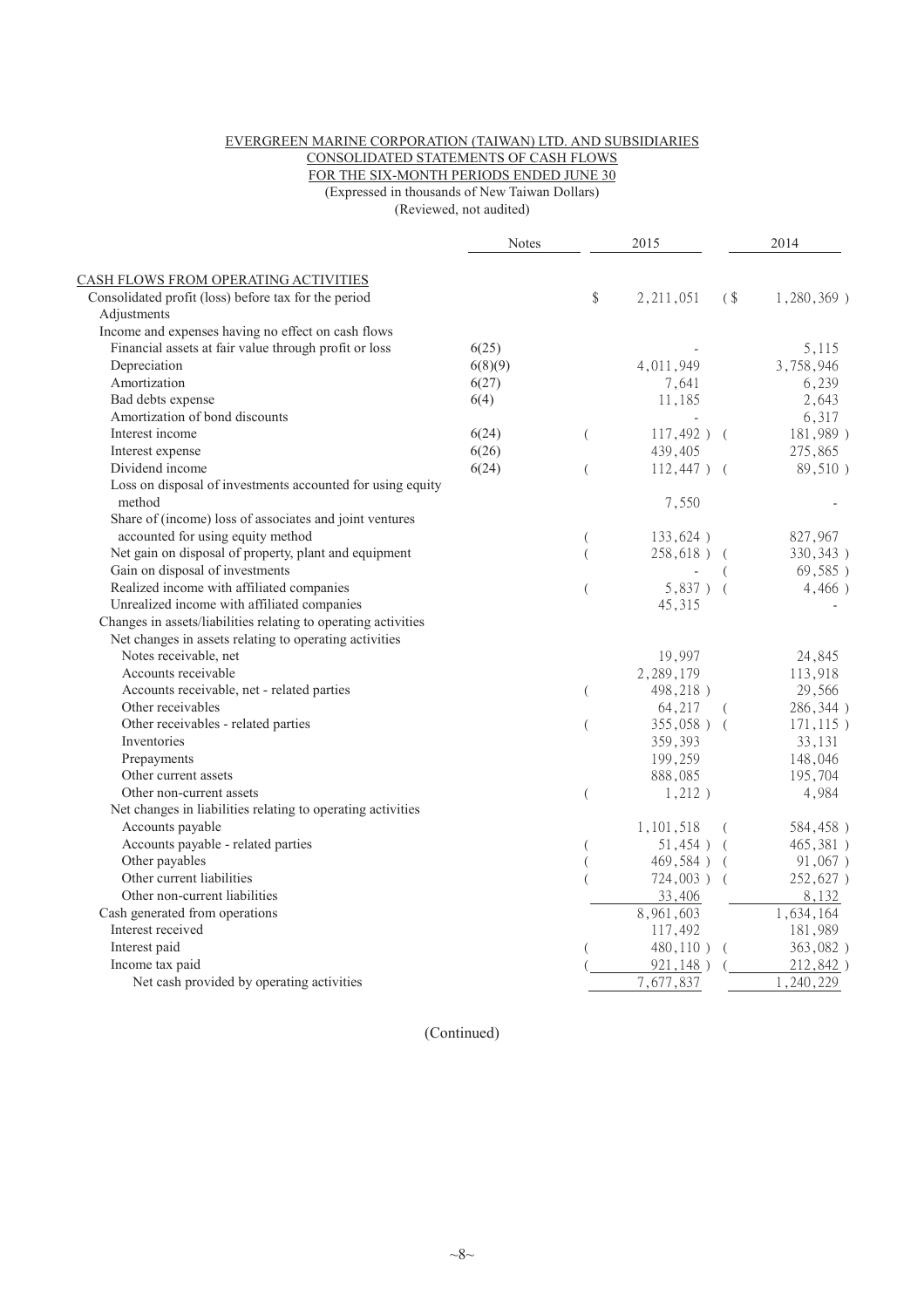#### EVERGREEN MARINE CORPORATION (TAIWAN) LTD. AND SUBSIDIARIES CONSOLIDATED STATEMENTS OF CASH FLOWS FOR THE SIX-MONTH PERIODS ENDED JUNE 30 (Expressed in thousands of New Taiwan Dollars)

(Reviewed, not audited)

|                                                                  | 2015<br><b>Notes</b> |          |                  | 2014          |                                |
|------------------------------------------------------------------|----------------------|----------|------------------|---------------|--------------------------------|
| CASH FLOWS FROM INVESTING ACTIVITIES                             |                      |          |                  |               |                                |
| Acquisition of investments accounted for using equity method     |                      | $($ \$   | $46,336$ ) $\$$  |               | 894,871)                       |
| Proceeds from disposal of investments accounted for using equity |                      |          |                  |               |                                |
| method                                                           |                      |          |                  |               | 5,760                          |
| Disposal of subsidiaries                                         |                      |          |                  |               | 151,429)                       |
| Acquisition of property, plant and equipment                     | 6(31)                | $\left($ | $1,705,894$ ) (  |               | $3,293,546$ )                  |
| Proceeds from disposal of property, plant and equipment          |                      |          | 344,789          |               | 397,344                        |
| Acquisition of intangible assets                                 |                      | $\left($ | $7,952$ ) (      |               | 3,954)                         |
| Increase in other non-current assets                             | 6(31)                | $\left($ |                  |               | $5,605,480$ ) ( $8,603,371$ )  |
| Dividend received                                                |                      |          | 404,808          |               | 381,214                        |
| Net cash used in investing activities                            |                      |          |                  |               | $6,616,065$ ) ( $12,162,853$ ) |
| CASH FLOWS FROM FINANCING ACTIVITIES                             |                      |          |                  |               |                                |
| Increase in short-term loans                                     |                      |          |                  |               | 1,075,086                      |
| Decrease in short-term loans                                     |                      |          |                  | $\left($      | 477,816)                       |
| (Decrease) increase in other payables                            | 7                    | $\left($ | 2,132)           |               | 147                            |
| Increase in long-term loans                                      |                      |          | 18,930,737       |               | 13,718,951                     |
| Decrease in long-term loans                                      |                      | (        | $17,457,877$ ) ( |               | $5,305,231$ )                  |
| Decrease in other non-current liabilities                        |                      |          |                  |               | $1,154,355$ ) ( $1,125,026$ )  |
| Net cash provided by financing activities                        |                      |          | 316,373          |               | 7,886,111                      |
| Effect of exchange rate changes                                  |                      |          | 870,834)         |               | 176,974                        |
| Increase (decrease) in cash and cash equivalents                 |                      |          | 507,311          |               | 2,859,539)                     |
| Cash and cash equivalents at beginning of period                 |                      |          | 32,826,541       |               | 33, 502, 442                   |
| Cash and cash equivalents at end of period                       |                      | \$       | 33, 333, 852     | $\mathcal{S}$ | 30,642,903                     |

The accompanying notes are an integral part of these consolidated financial statements. See review report of independent accountants dated August 14, 2015.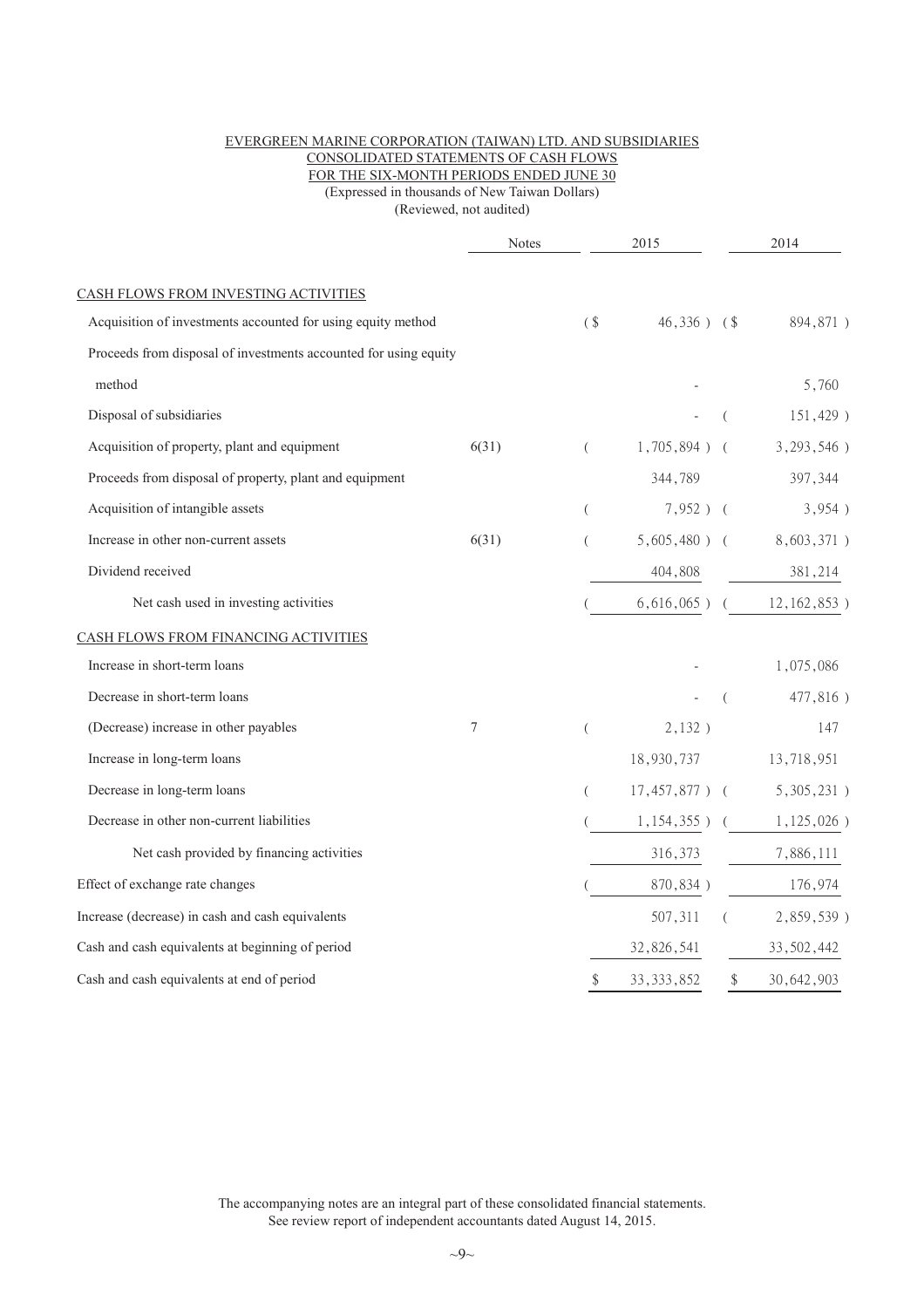## EVERGREEN MARINE CORPORATION (TAIWAN) LTD. AND SUBSIDIARIES NOTES TO THE CONSOLIDATED FINANCIAL STATEMENTS

(Expressed in thousands of New Taiwan Dollars, except as otherwise indicated) (Reviewed, not audited)

## 1. HISTORY AND ORGANIZATION

Evergreen Marine Corporation (Taiwan) Ltd. (the "Company") was established in the Republic of China. The Company and its subsidiaries (collectively referred herein as the "Group") are mainly engaged in domestic and international marine transportation, shipping agency services, and the distribution of containers. The Company was approved by the Securities and Futures Bureau (SFB), Financial Supervisory Commission, Executive Yuan, R.O.C. to be a public company on November 2, 1982 and was further approved by the SFB to be a listed company on July 6, 1987. The Company's shares have been publicly traded on the Taiwan Stock Exchange since September 21, 1987.

# 2. THE DATE OF AUTHORIZATION FOR ISSUANCE OF THE CONSOLIDATED FINANCIAL STATEMENTS AND PROCEDURES FOR AUTHORIZATION

These consolidated financial statements were authorised by the Board of Directors on August 14, 2015. 3. APPLICATION OF NEW STANDARDS, AMENDMENTS AND INTERPRETATIONS

(1) Effect of the adoption of new issuances of or amendments to International Financial Reporting Standards ("IFRS") as endorsed by the Financial Supervisory Commission ("FSC")

According to Financial-Supervisory-Securities-Auditing No. 1030010325 issued by FSC on April 3, 2014, commencing 2015, companies with shares listed on the TWSE or traded on the Taipei Exchange or Emerging Stock Market shall adopt the 2013 version of IFRS (not including IFRS 9, 'Financial instruments') as endorsed by the FSC and Regulations Governing the Preparation of Financial Reports by Securities Issuers effective January 1, 2015 (collectively referred herein as the "2013 version of IFRS") in preparing the consolidated financial statements. The impact of adopting the 2013 version of IFRS is listed below:

A.IAS 19 (revised), 'Employee benefits'

The revised standard makes amendments that net interest amount, calculated by applying the discount rate to the net defined benefit asset or liability, replaces the finance charge and expected return on plan assets. The revised standard eliminates the accounting policy choice that the actuarial gains and losses could be recognised based on corridor approach or recognised in profit or loss. The revised standard requires that the actuarial gains and losses can only be recognised immediately in other comprehensive income when incurred. Past service cost will be recognised immediately in the period incurred and will no longer be amortised using straight-line basis over the average period until the benefits become vested. An entity is required to recognise termination benefits at the earlier of when the entity can no longer withdraw an offer of those benefits and when it recognises any related restructuring costs, rather than when the entity is demonstrably committed to a termination. Additional disclosures are required for defined benefit plans.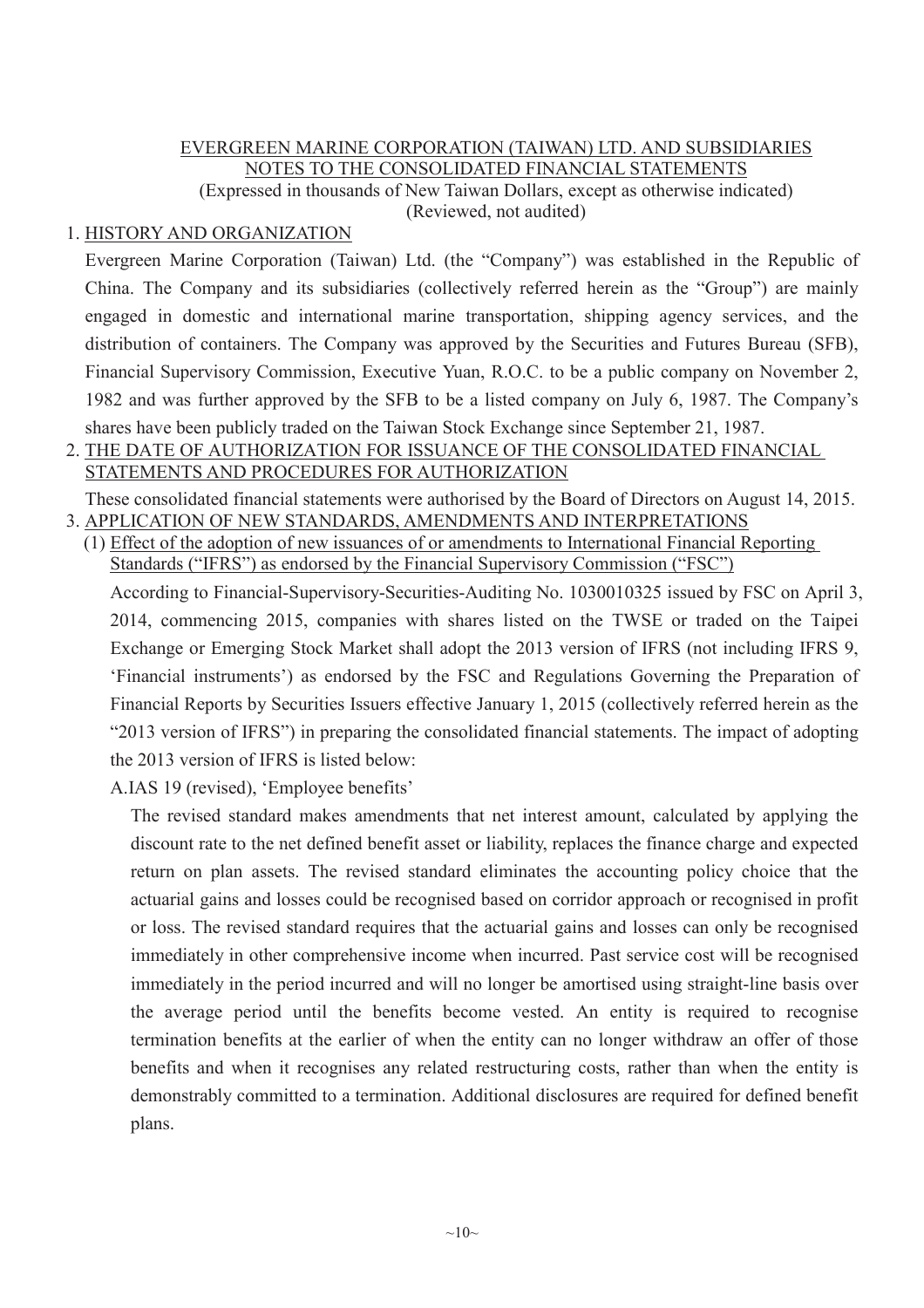The Group expected to recognise previously unrecognised past service cost. Net interest expense or income, calculated by applying the discount rate to the net defined benefit asset or liability, replace the finance charge and expected return on plan assets. The Group increased deferred tax assets by \$1,913 and accrued pension liabilities by \$11,251 and decreased unappropriated earnings by \$9,338 at Janaury 1, 2014. The Group increased accounts payable by \$170, deferred tax liabilities by \$2 and unappropriated earnings by \$511 and decreased investment accounted for using equity method by \$20, deferred tax assets by \$147 and accrued pension liabilities by \$850 at June 30, 2014. The Group increased deferred tax assets by \$6,735, accounts payable by \$339, accrued pension liabilities by \$26,507 and exchange differences on translation of foreign financial statements by \$989 and decreased deferred tax liabilities by \$939 and unappropriated earnings by \$20,161 at December 31, 2014.

The Group increased share of loss of associates and joint ventures accounted for using equity method by \$10 and income tax expense by \$77 and decreased operating costs by \$108 and operating expenses by \$234 for the three-month period ended June 30, 2014.

The Group increased share of loss of associates and joint ventures accounted for using equity method by \$20 and income tax expense by \$149, and decreased operating costs by \$213 and operating expenses by \$467 for the six-month period ended June 30, 2014.

B.IAS 1, 'Presentation of financial statements'

The amendment requires entities to separate items presented in OCI classified by nature into two groups on the basis of whether they are potentially reclassifiable to profit or loss subsequently when specific conditions are met. If the items are presented before tax then the tax related to each of the two groups of OCI items (those that might be reclassified and those that will not be reclassified) must be shown separately. Accordingly, the Group will adjust its presentation of the statement of comprehensive income.

C.IFRS 12, 'Disclosure of interests in other entities'

The standard integrates the disclosure requirements for subsidiaries, joint arrangements, associates and unconsolidated structured entities. Also, the Group will disclose additional information about its interests in consolidated entities and unconsolidated entities accordingly.

D.IFRS 13, 'Fair value measurement'

The standard defines fair value as the price that would be received to sell an asset or paid to transfer a liability in an orderly transaction between market participants at the measurement date. The standard sets out a framework for measuring fair value from market participants' perspective, and requires disclosures about fair value measurements. For non-financial assets only, fair value is determined based on the highest and best use of the asset. Based on the Group's assessment, the adoption of the standard has no significant impact on its consolidated financial statements, and the Group will disclose additional information about fair value measurements accordingly.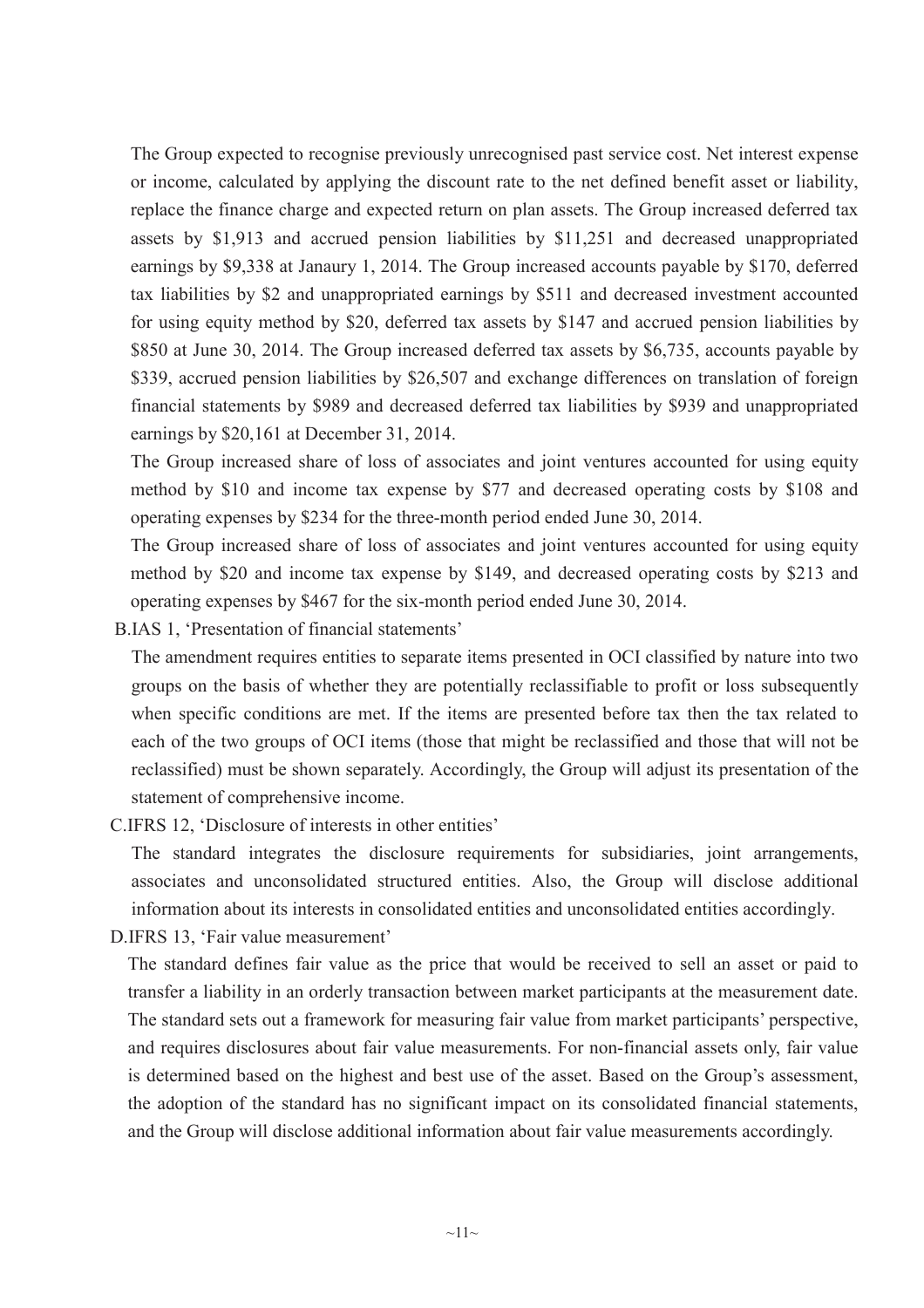(2) Effect of new issuances of or amendments to IFRSs as endorsed by the FSC but not yet adopted by the Group

None.

(3) Effect of IFRSs issued by IASB but not yet endorsed by the FSC

New standards, interpretations and amendments issued by IASB but not yet included in the 2013 version of IFRS as endorsed by the FSC:

Effective Date by

|                                                                                                                                | <b>International Accounting</b>           |
|--------------------------------------------------------------------------------------------------------------------------------|-------------------------------------------|
| New Standards, Interpretations and Amendments<br>IFRS 9, 'Financial instruments'                                               | <b>Standards Board</b><br>January 1, 2018 |
| Sale or contribution of assets between an investor and its<br>associate or joint venture<br>(amendments to IFRS 10 and IAS 28) | January 1, 2016                           |
| Investment entities: applying the consolidation exception<br>(amendments to IFRS 10, IFRS 12 and IAS 28)                       | January 1, 2016                           |
| Accounting for acquisition of interests in joint operations<br>(amendment to IFRS 11)                                          | January 1, 2016                           |
| IFRS 14, 'Regulatory deferral accounts'                                                                                        | January 1, 2016                           |
| IFRS 15, 'Revenue from contracts with customers'                                                                               | January 1, 2018                           |
| Disclosure initiative (amendment to IAS 1)                                                                                     | January 1, 2016                           |
| Clarification of acceptable methods of depreciation and<br>amortisation (amendments to IAS 16 and IAS 38)                      | January 1, 2016                           |
| Agriculture: bearer plants<br>(amendments to IAS 16 and IAS 41)                                                                | January 1, 2016                           |
| Defined benefit plans: employee contributions<br>(amendment to IAS 19R)                                                        | July 1, 2014                              |
| Equity method in separate financial statements<br>(amendment to IAS 27)                                                        | January 1, 2016                           |
| Recoverable amount disclosures for non-financial assets<br>(amendment to IAS 36)                                               | January 1, 2014                           |
| Novation of derivatives and continuation of hedge<br>accounting (amendment to IAS 39)                                          | January 1, 2014                           |
| IFRIC 21, 'Levies'                                                                                                             | January 1, 2014                           |
| Improvements to IFRSs 2010-2012                                                                                                | July 1, 2014                              |
| Improvements to IFRSs 2011-2013                                                                                                | July 1, 2014                              |
| Improvements to IFRSs 2012-2014                                                                                                | January 1, 2016                           |

The Group is assessing the potential impact of the new standards, interpretations and amendments above. The impact will be disclosed when the assessment is complete.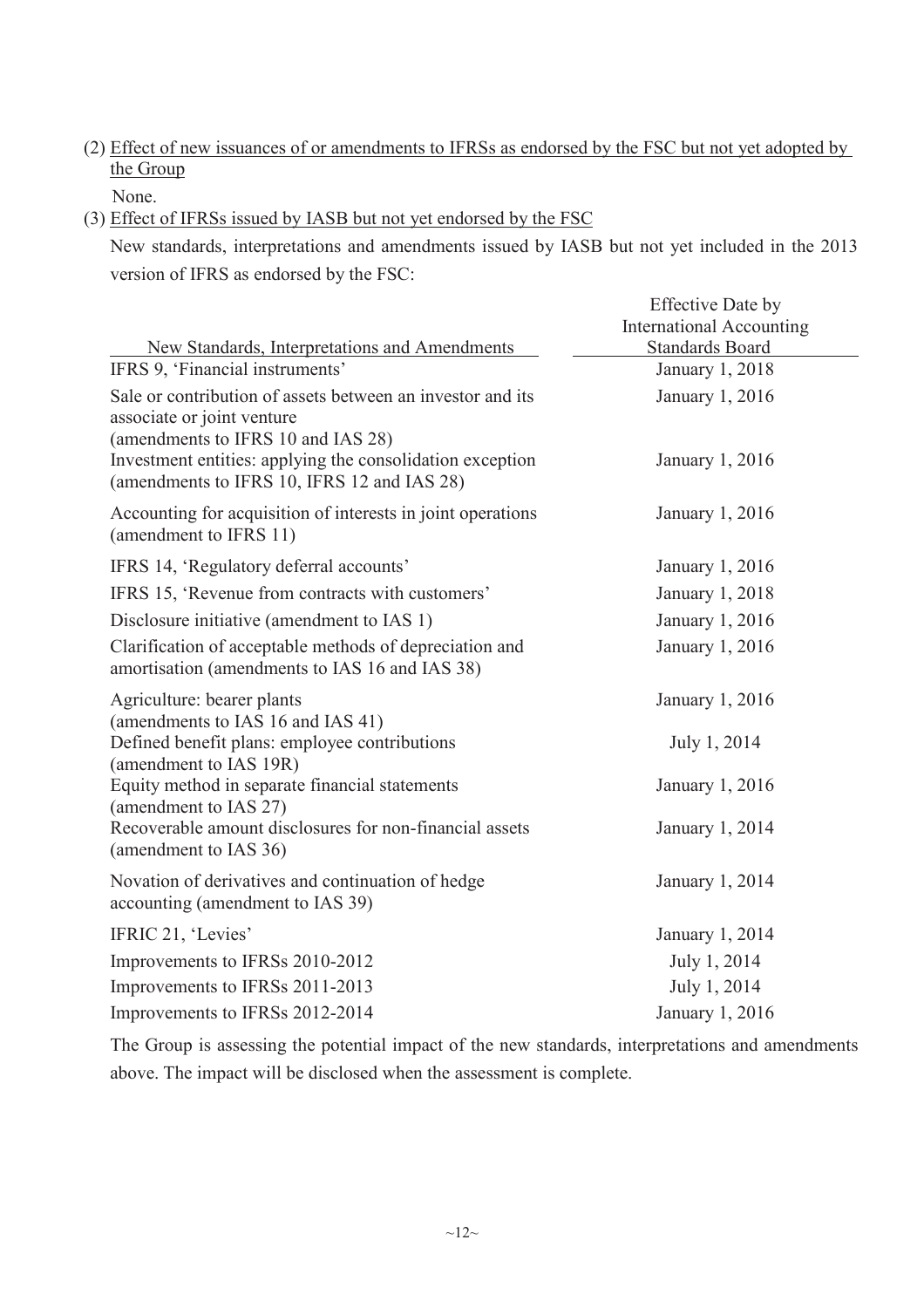# 4. SUMMARY OF SIGNIFICANT ACCOUNTING POLICIES

The principal accounting policies applied in the preparation of these consolidated financial statements are set out below. These policies have been consistently applied to all the periods presented, unless otherwise stated.

(1) Compliance statement

These consolidated financial statements of the Group have been prepared in accordance with the Regulations Governing the Preparation of Financial Reports by Securities Issuers and IAS 34, 'Interim Financial Reporting' as endorsed by the FSC.

- (2) Basis of preparation
	- A. Except for the following items, these consolidated financial statements have been prepared under the historical cost convention:
		- (a)Financial assets and financial liabilities (including derivative instruments) at fair value through profit or loss.
		- (b)Available-for-sale financial assets measured at fair value.
		- (c)Liabilities on cash-settled share-based payment arrangements measured at fair value.
		- (d)Defined benefit liabilities recognised based on the net amount of pension fund assets less present value of defined benefit obligation.
	- B. The preparation of financial statements in conformity with International Financial Reporting Standards, International Accounting Standards, IFRIC Interpretations, and SIC Interpretations as endorsed by the FSC (collectively referred herein as the "IFRSs") requires the use of certain critical accounting estimates. It also requires management to exercise its judgment in the process of applying the Group's accounting policies. The areas involving a higher degree of judgment or complexity, or areas where assumptions and estimates are significant to the consolidated financial statements are disclosed in Note 5.
- (3) Basis of consolidation
	- A. Basis for preparation of consolidated financial statements
		- (a)All subsidiaries are included in the Group's consolidated financial statements. Subsidiaries are all entities (including special purpose entities) controlled by the Group. The Group controls an entity when the Group is exposed, or has rights, to variable returns from its involvement with the entity and has the ability to affect those returns through its power over the entity. Consolidation of subsidiaries begins from the date the Group obtains control of the subsidiaries and ceases when the Group loses control of the subsidiaries.
		- (b)Inter-company transactions, balances and unrealised gains or losses on transactions between companies within the Group are eliminated. Accounting policies of subsidiaries have been adjusted where necessary to ensure consistency with the policies adopted by the Group.
		- (c)Profit or loss and each component of other comprehensive income are attributed to the owners of the parent and to the non-controlling interests. Total comprehensive income is attributed to the owners of the parent and to the non-controlling interests even if this results in the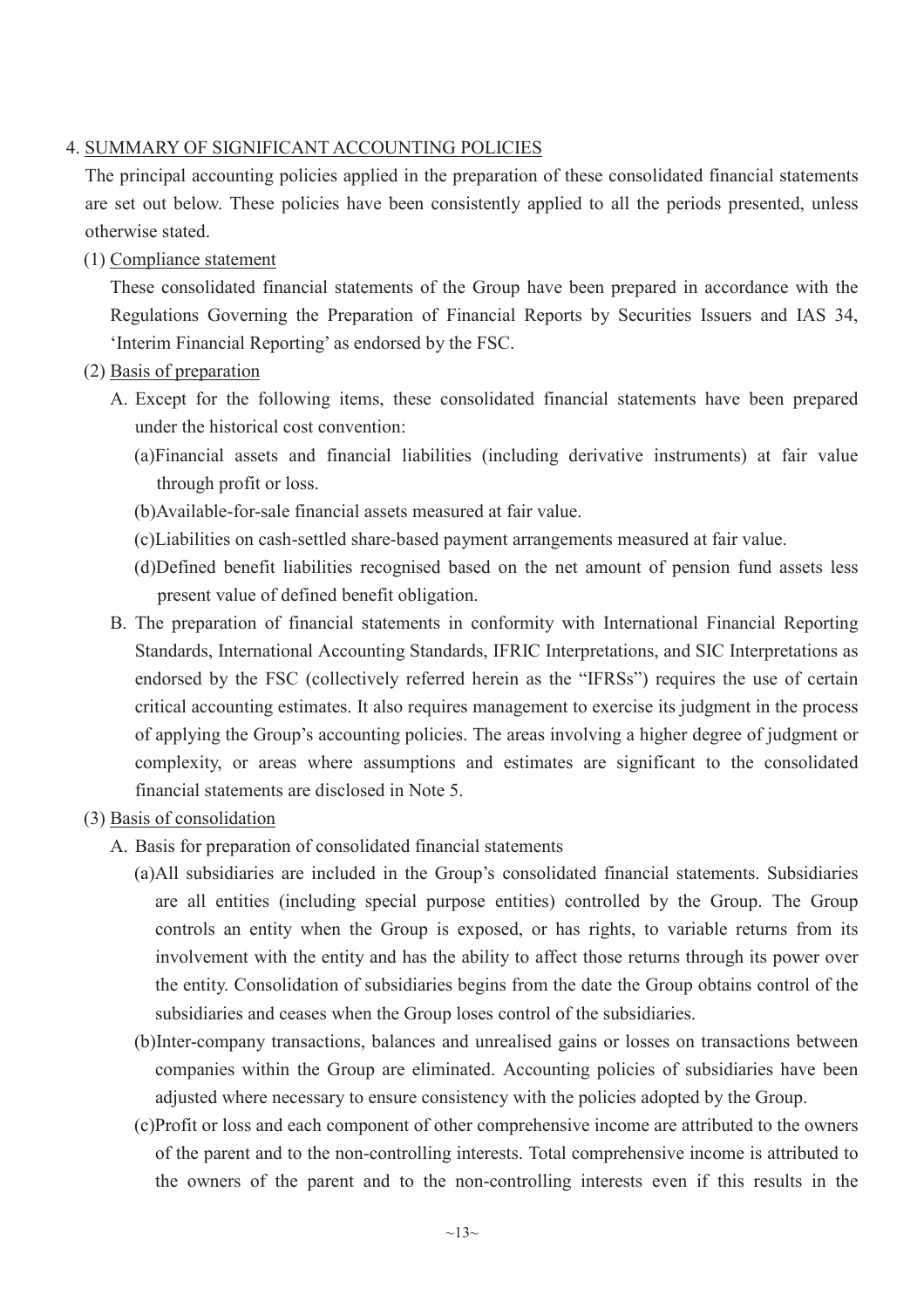non-controlling interests having a deficit balance.

- (d)Changes in a parent's ownership interest in a subsidiary that do not result in the parent losing control of the subsidiary (transactions with non-controlling interests) are accounted for as equity transactions, i.e. transactions with owners in their capacity as owners. Any difference between the amount by which the non-controlling interests are adjusted and the fair value of the consideration paid or received is recognised directly in equity.
- (e)When the Group loses control of a subsidiary, the Group remeasures any investment retained in the former subsidiary at its fair value. That fair value is regarded as the fair value on initial recognition of a financial asset or the cost on initial recognition of the associate or joint venture. Any difference between fair value and carrying amount is recognised in profit or loss. All amounts previously recognised in other comprehensive income in relation to the subsidiary are reclassified to profit or loss, on the same basis as would be required if the related assets or liabilities were disposed of. That is, when the Group loses control of a subsidiary, all gains or losses previously recognised in other comprehensive income in relation to the subsidiary should be reclassified from equity to profit or loss, if such gains or losses would be reclassified to profit or loss when the related assets or liabilities are disposed of.

 $O$ wnership  $(0/2)$ 

|                     |                       |                                                      |                  | $\sigma$ when simp $(70)$ |                  |             |
|---------------------|-----------------------|------------------------------------------------------|------------------|---------------------------|------------------|-------------|
| Name of<br>Investor | Name of<br>Subsidiary | Main business<br>activities                          | June 30,<br>2015 | December 31,<br>2014      | June 30,<br>2014 | Description |
| The<br>Company      | <b>TTSC</b>           | Cargo loading<br>and discharging                     | 55.00            | 55.00                     | 55.00            |             |
| The<br>Company      | Peony                 | Investments in<br>transport-related<br>business      | 100.00           | 100.00                    | 100.00           |             |
| The<br>Company      | <b>ETS</b>            | <b>Terminal Services</b>                             | 100.00           | 100.00                    | 100.00           |             |
| Peony               | <b>GMS</b>            | <b>Container Shipping</b>                            | 100.00           | 100.00                    | 100.00           |             |
| Peony               | Clove                 | Investments in container<br>yards and port terminals | 100.00           | 100.00                    | 100.00           |             |
| Peony               | Vigor                 | Investment activities                                |                  |                           | 100.00           | (a)         |
| Peony               | <b>EMU</b>            | Container shipping                                   | 51.00            | 51.00                     | 51.00            |             |

B. Subsidiaries included in the consolidated financial statements: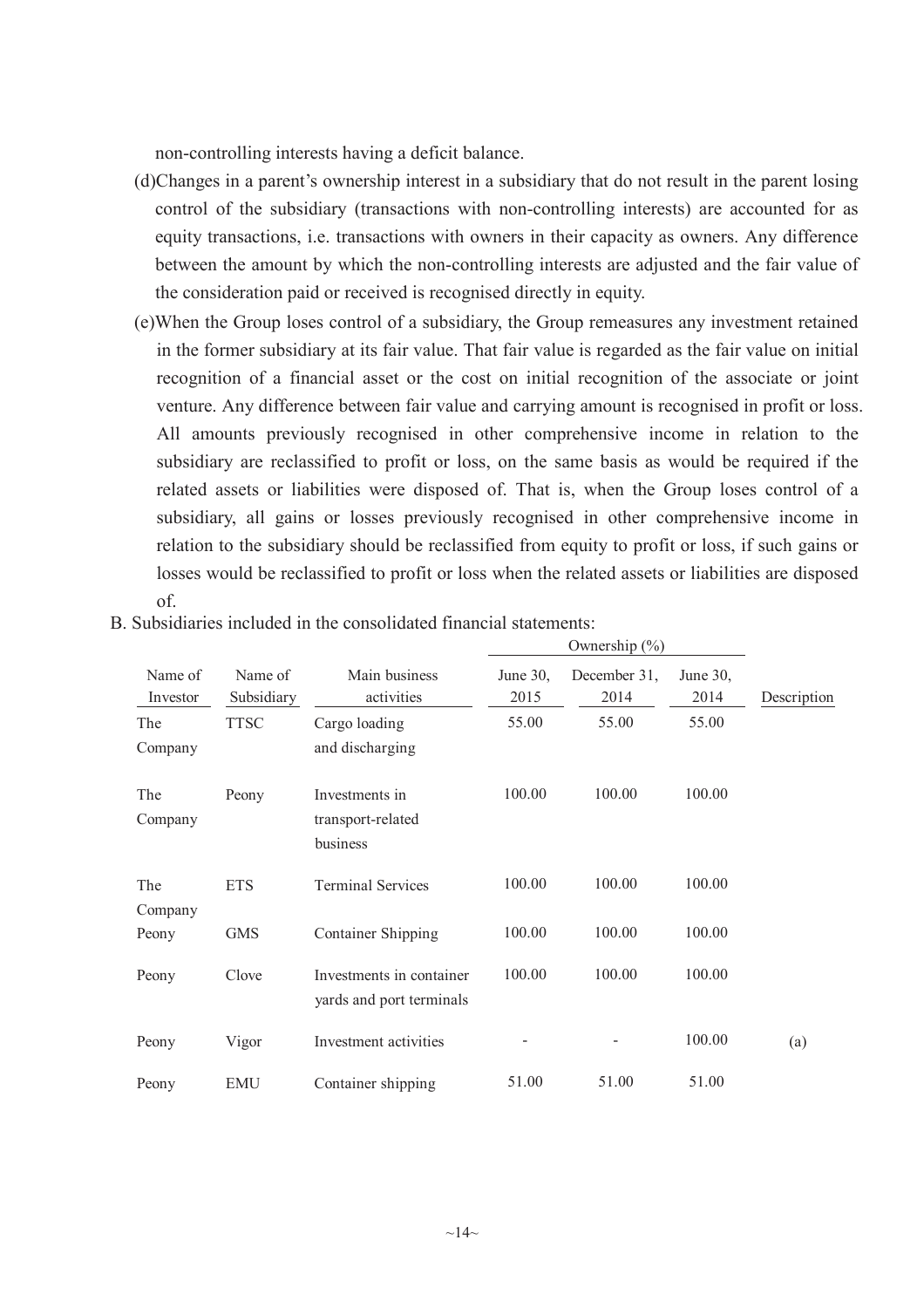|          |                |                                                                                |          | Ownership (%) |          |             |
|----------|----------------|--------------------------------------------------------------------------------|----------|---------------|----------|-------------|
| Name of  | Name of        | Main business                                                                  | June 30, | December 31,  | June 30, |             |
| Investor | Subsidiary     | activities                                                                     | 2015     | 2014          | 2014     | Description |
| Peony    | EHIC(M)        | Manufacturing of<br>dry steel containers<br>and container parts                | 84.44    | 84.44         | 84.44    |             |
| Peony    | Armand<br>N.V. | Investments in container<br>yards and port terminals                           | 70.00    | 70.00         | 70.00    |             |
| Peony    | <b>KTIL</b>    | Loading,<br>discharging, storage,<br>repairs and cleaning<br>of containers     | 20.00    | 20.00         | 20.00    | (b)         |
| Peony    | <b>MBPI</b>    | Containers storage<br>and inspections of<br>containers at the<br>customs house | 95.03    | 95.03         | 95.03    |             |
| Peony    | <b>MBT</b>     | Inland transportation,<br>repairs and cleaning<br>of containers                | 17.39    | 17.39         | 17.39    |             |
| Peony    | <b>EGS</b>     | Agency services dealing<br>with port formalities                               | 51.00    | 51.00         | 51.00    |             |
| Peony    | EGK            | Agency services dealing<br>with port formalities                               | 100.00   | 100.00        | 100.00   |             |
| Peony    | <b>EGT</b>     | Agency services dealing<br>with port formalities                               | 51.00    | 51.00         | 51.00    |             |
| Peony    | $EGI$          | Agency services dealing<br>with port formalities                               | 99.99    | 99.99         | 99.99    |             |
| Peony    | <b>EMA</b>     | Agency services dealing<br>with port formalities                               | 67.50    | 67.50         | 67.50    |             |
| Peony    | <b>EIT</b>     | Agency services dealing<br>with port formalities                               | 55.00    | 55.00         | 55.00    |             |
| Peony    | <b>EES</b>     | Agency services dealing<br>with port formalities                               | 55.00    | 55.00         | 55.00    |             |
| Peony    | <b>ERU</b>     | Agency services dealing<br>with port formalities                               | 51.00    | 51.00         | 51.00    |             |
| Peony    | EGD            | Agency services dealing<br>with port formalities                               | 100.00   | 100.00        | 100.00   |             |
| Peony    | <b>EGUD</b>    | Agency services dealing<br>with port formalities                               | 100.00   | 100.00        | 100.00   |             |
| Peony    | EGD-WWX        | Agency services dealing<br>with port formalities                               | 100.00   | 100.00        | 100.00   |             |
| Peony    | EGF            | Agency services dealing<br>with port formalities                               | 100.00   | 100.00        | 100.00   |             |
| Peony    | <b>EGN</b>     | Agency services dealing<br>with port formalities                               | 100.00   | 100.00        | 100.00   |             |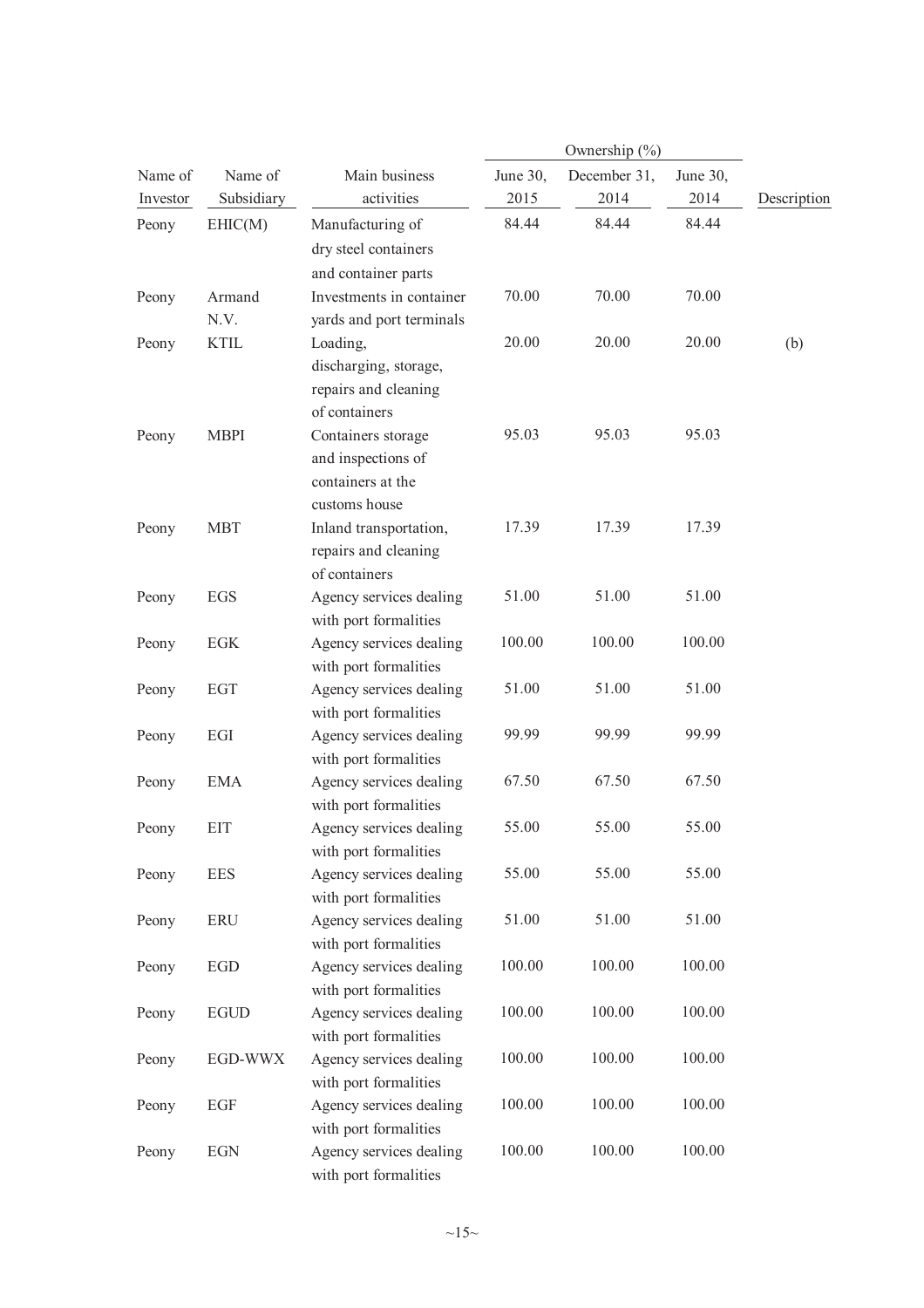|                |                |                                                                                           |          | Ownership (%) |          |             |
|----------------|----------------|-------------------------------------------------------------------------------------------|----------|---------------|----------|-------------|
| Name of        | Name of        | Main business                                                                             | June 30, | December 31,  | June 30, |             |
| Investor       | Subsidiary     | activities                                                                                | 2015     | 2014          | 2014     | Description |
| Peony          | EGV            | Agency services dealing<br>with port formalities                                          | 51.00    | 51.00         | 51.00    |             |
| Peony          | <b>ESA</b>     | Agency services dealing<br>with port formalities                                          | 55.00    | 55.00         | 55.00    |             |
| Peony          | <b>EGB</b>     | Real estate leasing                                                                       | 95.00    | 95.00         | 95.00    |             |
| <b>EMU</b>     | Island         | Investments in<br>operating machinery<br>and equipment of<br>port terminals               | 15.00    | 15.00         | 15.00    |             |
| <b>EMU</b>     | <b>KTIL</b>    | Loading,<br>discharging, storage,<br>repairs and cleaning<br>of containers                | 20.00    | 20.00         | 20.00    | (b)         |
| <b>EMU</b>     | <b>EGU</b>     | Agency services<br>dealing with port<br>formalities                                       | 100.00   | 100.00        | 100.00   |             |
| <b>EGD</b>     | <b>EGDL</b>    | Agency services<br>dealing with port<br>formalities                                       | 100.00   | 100.00        | 100.00   |             |
| <b>EGD</b>     | <b>EGDV</b>    | Agency services<br>dealing with port<br>formalities                                       | 100.00   | 100.00        | 100.00   |             |
| Clove          | Island         | Investments in<br>operating machinery<br>and equipment of<br>port terminals               | 36.00    | 36.00         | 36.00    |             |
| Armand<br>N.V. | Armand<br>B.V. | Investments in container<br>yards and port terminals                                      | 100.00   | 100.00        | 100.00   |             |
| Island         | Whitney        | Investments and<br>leases of operating<br>machinery and<br>equipment of port<br>terminals | 100.00   | 100.00        | 100.00   |             |
| Island         | Hemlock        | Investments and<br>leases of operating<br>machinery and<br>equipment of port<br>terminals | 100.00   | 100.00        | 100.00   |             |
| <b>MBPI</b>    | <b>MBT</b>     | Inland transportation,<br>repairs and cleaning<br>of containers                           | 72.95    | 72.95         | 72.95    |             |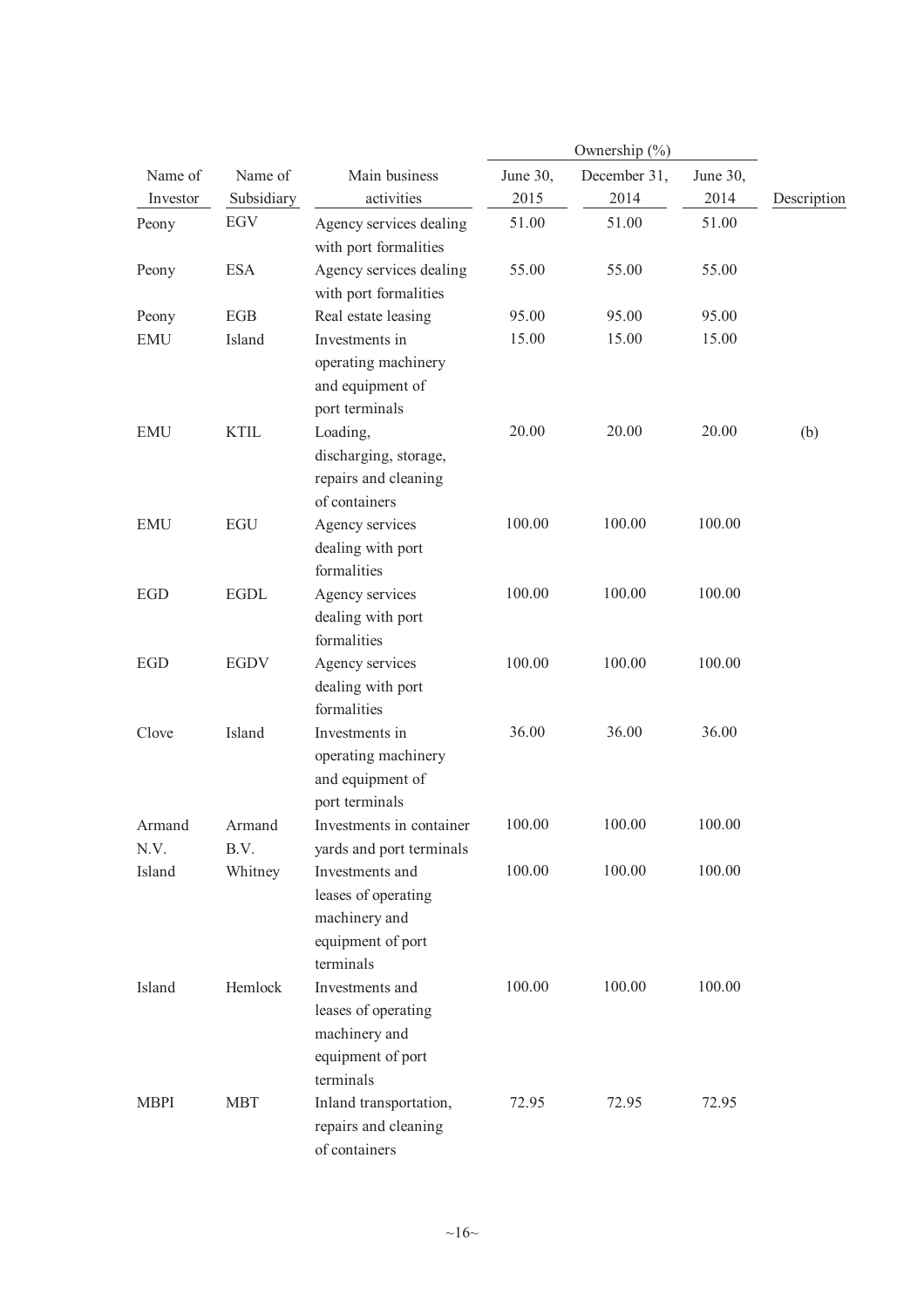- (a)On December 31, 2014, the shareholders have resolved to liquidate the indirect subsidiary Vigor and the liquidation was completed on that date.
- (b)The Group shall present consolidated financial statements in which it consolidates its investments in KTIL since control is presumed to exist when the Group merely owns 40% interests of the entity and when there is power to cast the majority of votes at meetings of the Board of Directors.
- C. Subsidiary not included in the consolidated financial statements: None.
- D. Adjustments for subsidiaries with different balance sheet dates: None.
- E. Significant restrictions: None.
- F. Subsidiaries that have non-controlling interests that are material to the Group:

As of June 30, 2015, December 31, 2014 and June 30, 2014, the non-controlling interest amounted to \$4,028,295, \$3,955,548 and \$3,081,253, respectively. The information of non-controlling interest and respective subsidiaries is as follows:

|            |                 |               | Non-controlling interest |                          |           |             |  |
|------------|-----------------|---------------|--------------------------|--------------------------|-----------|-------------|--|
|            |                 | June 30, 2015 |                          | December 31, 2014        |           |             |  |
| Name of    | Principal place |               | Ownership                |                          | Ownership |             |  |
| subsidiary | of business     | Amount        | $\frac{9}{0}$            | Amount                   | $(\%)$    | Description |  |
| <b>EMU</b> | U.K.            | \$2,672,062   | 49%                      | \$2,477,021              | 49%       |             |  |
|            |                 |               |                          |                          |           |             |  |
|            |                 |               |                          | Non-controlling interest |           |             |  |
|            |                 |               |                          | June 30, 2014            |           |             |  |
| Name of    | Principal place |               |                          |                          | Ownership |             |  |
| subsidiary | of business     |               |                          | Amount                   | $(\%)$    | Description |  |
| <b>EMU</b> | U.K.            |               |                          | 1,701,058                | 49%       |             |  |

Summarised financial information of the subsidiaries: Balance sheets

|                         | <b>EMU</b> |                |   |                   |    |               |
|-------------------------|------------|----------------|---|-------------------|----|---------------|
|                         |            | June 30, 2015  |   | December 31, 2014 |    | June 30, 2014 |
| Current assets          | S          | 9,899,895      | S | 10,405,522        | -S | 11,241,039    |
| Non-current assets      |            | 42,206,129     |   | 44,244,897        |    | 40,213,690    |
| Current liabilities     |            | $13,661,806$ ( |   | $14,677,522$ (    |    | 14,437,885)   |
| Non-current liabilities |            | 32,991,030)    |   | 34,917,752)       |    | 33, 545, 297) |
| Total net assets        |            | 5,453,188      |   | 5,055,145         |    | 3,471,547     |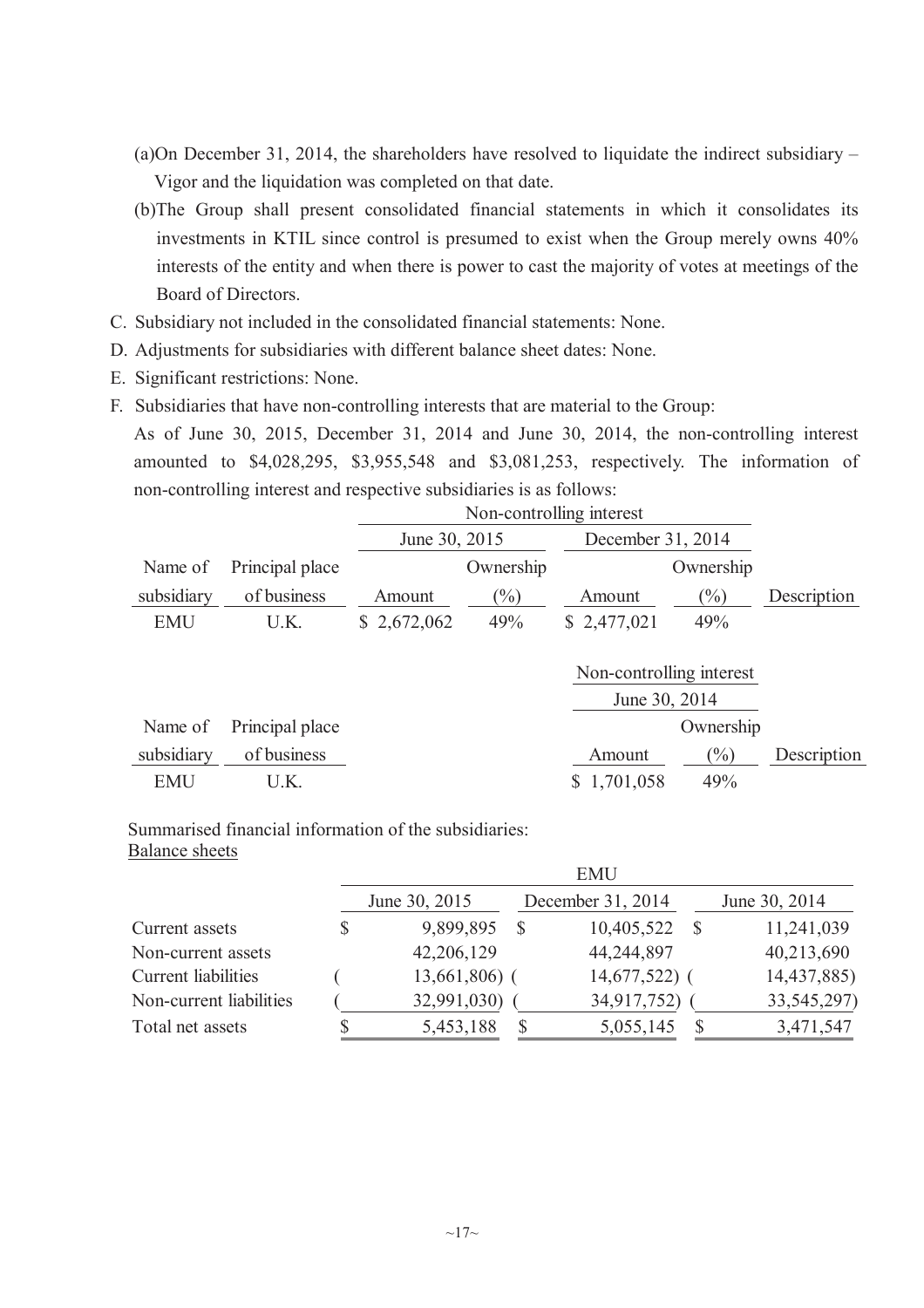# Statements of comprehensive income

| <b>EMU</b>                                |                                  |                                           |                    |  |
|-------------------------------------------|----------------------------------|-------------------------------------------|--------------------|--|
| Three-month period ended<br>June 30, 2015 |                                  | Three-month period ended<br>June 30, 2014 |                    |  |
|                                           | 12,559,998                       | $\boldsymbol{\mathbb{S}}$                 | 13,658,546         |  |
|                                           | 53,389                           | $\mathcal{S}$                             | 379,718            |  |
|                                           |                                  |                                           | 15,204)            |  |
|                                           | 42,379                           |                                           | 364,514            |  |
|                                           | 5,504                            |                                           | 4,695              |  |
| \$                                        | 47,883                           | \$                                        | 369,209            |  |
|                                           |                                  |                                           |                    |  |
| \$                                        | 23,463                           | $\boldsymbol{\mathsf{S}}$                 | 180,912            |  |
| <b>EMU</b>                                |                                  |                                           |                    |  |
| Six-month period ended<br>June 30, 2015   |                                  | Six-month period ended<br>June 30, 2014   |                    |  |
|                                           | 24,839,697                       |                                           | 25,529,744         |  |
| \$                                        | 532,610                          |                                           | 242,358)           |  |
|                                           |                                  |                                           | 6,318)             |  |
|                                           | 518,800                          | $\overline{ }$                            | 248,676)           |  |
|                                           | 4,879                            |                                           | 5,829              |  |
| \$                                        | 523,679                          | $\left( \text{\$} \right)$                | 242,847)           |  |
| \$                                        | 256,603                          | $\left( \text{\$} \right)$                | 118,995)           |  |
|                                           | $\frac{\$}{\$}$<br>$\frac{1}{2}$ |                                           | 11,010)<br>13,810) |  |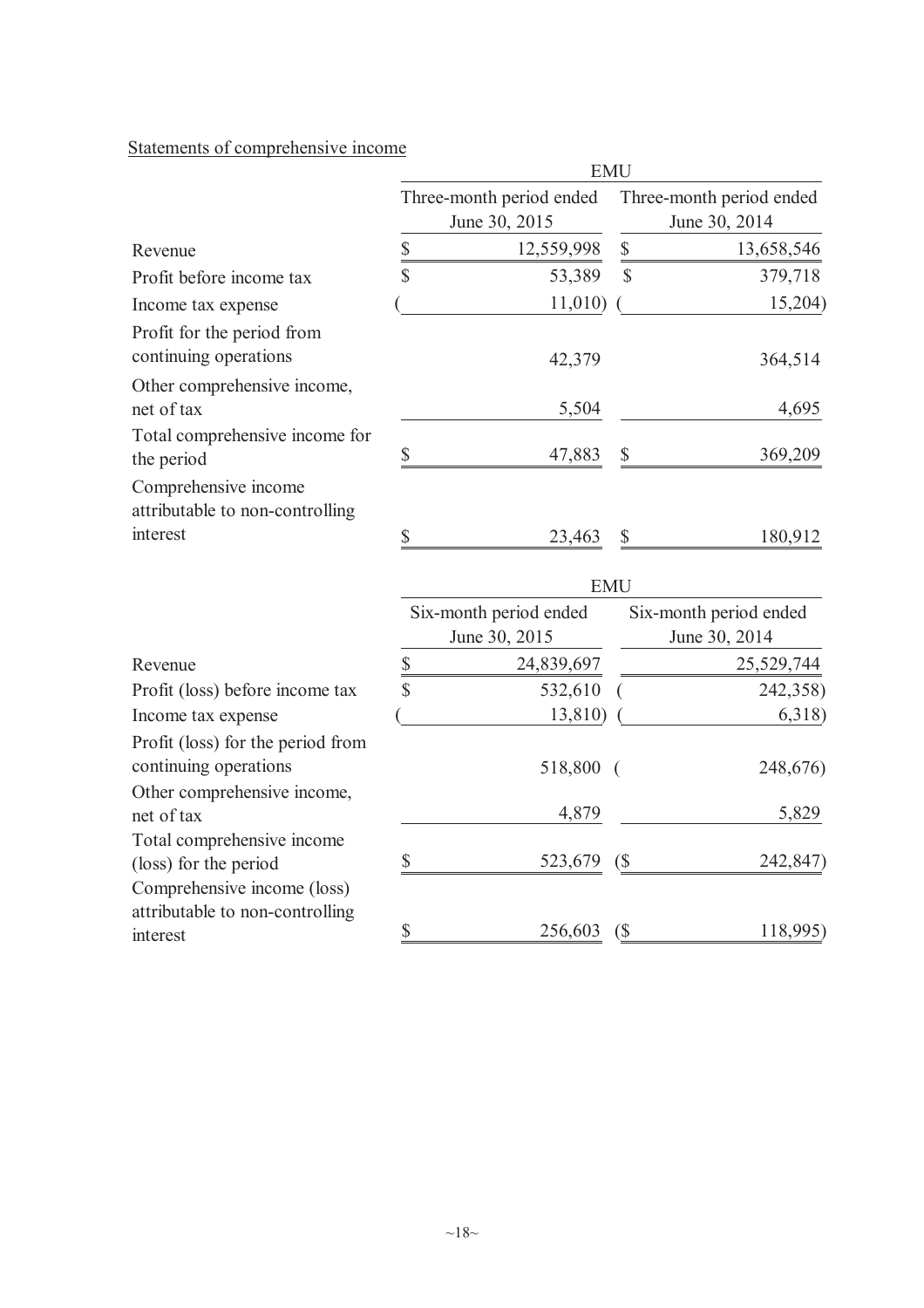## Statements of cash flows

|                                                          | <b>EMU</b>                              |                |                                         |  |
|----------------------------------------------------------|-----------------------------------------|----------------|-----------------------------------------|--|
|                                                          | Six-month period ended<br>June 30, 2015 |                | Six-month period ended<br>June 30, 2014 |  |
| Net cash provided by (usd in)<br>operating activiteis    | $\mathcal{S}$                           | 2,150,137 (\$) | 4,699,596)                              |  |
| Net cash used in investing<br>activities                 |                                         | $123,666$ ) (  | 10,872)                                 |  |
| Net cash (used in) provided by<br>financing activities   |                                         | 1, 113, 157    | 4,729,580                               |  |
| Effect of exchange rates on cash<br>and cash equivalents |                                         | 39,800)        | 1,374                                   |  |
| Increase in cash and cash<br>equivalents                 |                                         | 873,514        | 20,486                                  |  |
| Cash and cash equivalents,<br>beginning of period        |                                         | 1,370,292      | 1,576,345                               |  |
| Cash and cash equivalents,<br>end of period              |                                         | 2,243,806      | 1,596,831<br>S                          |  |

(4) Foreign currency translation

Items included in the financial statements of each of the Group's entities are measured using the currency of the primary economic environment in which the entity operates (the "functional currency"). The consolidated financial statements are presented in New Taiwan Dollars, which is the Company's functional and the Group's presentation currency.

- A. Foreign currency transactions and balances
	- (a)Foreign currency transactions are translated into the functional currency using the exchange rates prevailing at the dates of the transactions or valuation where items are remeasured. Foreign exchange gains and losses resulting from the settlement of such transactions are recognised in profit or loss in the period in which they arise, except when deferred in other comprehensive income as qualifying cash flow hedges and qualifying net investment hedges.
	- (b)Monetary assets and liabilities denominated in foreign currencies at the period end are re-translated at the exchange rates prevailing at the balance sheet date. Exchange differences arising upon re-translation at the balance sheet date are recognised in profit or loss.
	- (c)Non-monetary assets and liabilities denominated in foreign currencies held at fair value through profit or loss are re-translated at the exchange rates prevailing at the balance sheet date; their translation differences are recognised in profit or loss. Non-monetary assets and liabilities denominated in foreign currencies held at fair value through other comprehensive income are re-translated at the exchange rates prevailing at the balance sheet date; their translation differences are recognised in other comprehensive income. However, non-monetary assets and liabilities denominated in foreign currencies that are not measured at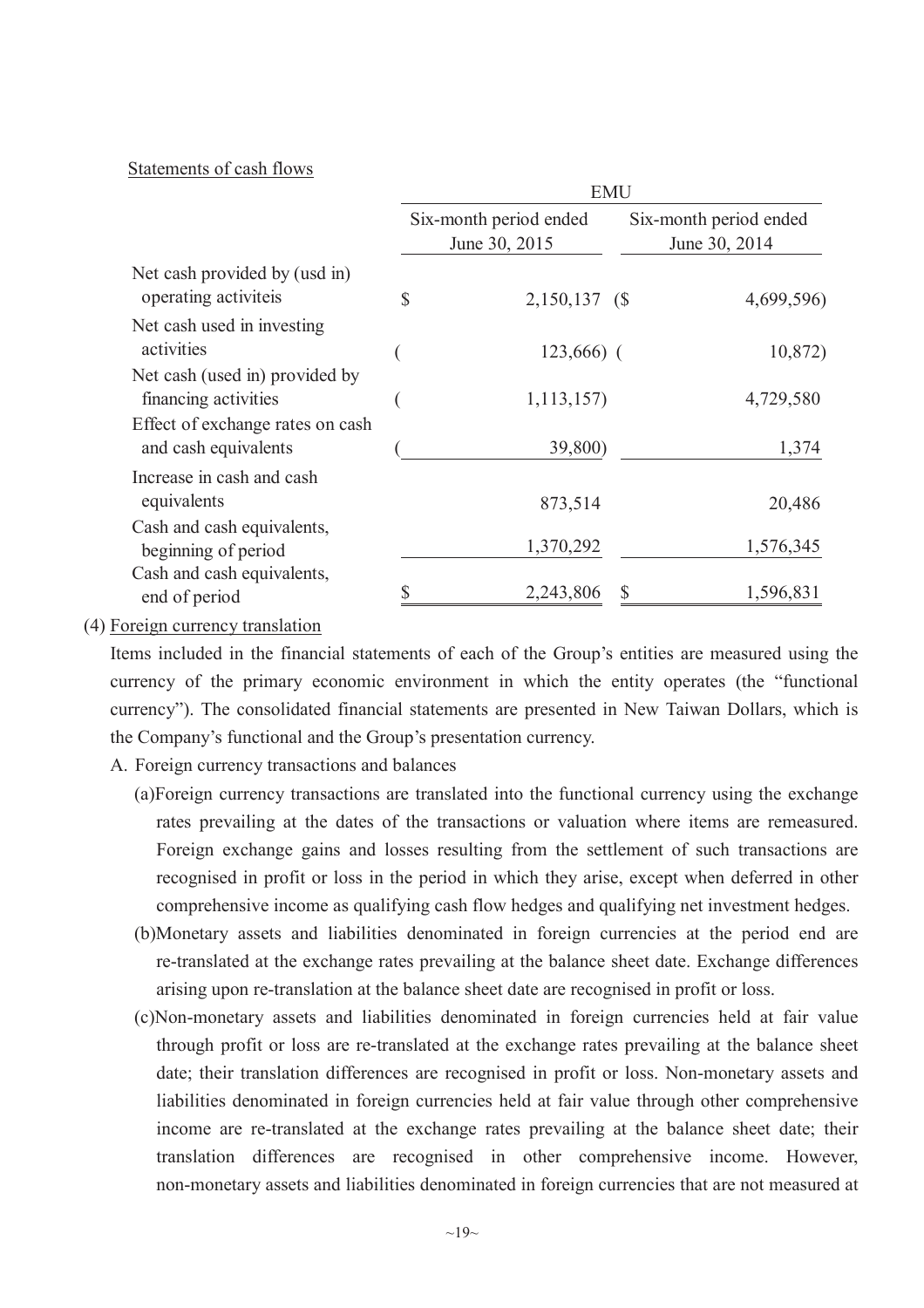fair value are translated using the historical exchange rates at the dates of the initial transactions.

- (d)All other foreign exchange gains and losses based on the nature of those transactions are presented in the statement of comprehensive income within 'other gains and losses'.
- B. Translation of foreign operations
	- (a)The operating results and financial position of all the group entities and associates that have a functional currency different from the presentation currency are translated into the presentation currency as follows:
		- i. Assets and liabilities for each balance sheet presented are translated at the closing exchange rate at the date of that balance sheet;
		- ii. Income and expenses for each statement of comprehensive income are translated at average exchange rates of that period; and
		- iii. All resulting exchange differences are recognised in other comprehensive income.
	- (b)When the foreign operation partially disposed of or sold is an associate, exchange differences that were recorded in other comprehensive income are proportionately reclassified to profit or loss as part of the gain or loss on sale. In addition, even when the Group still retains partial interest in the former foreign associate after losing significant influence over the former foreign associate, such transactions should be accounted for as disposal of all interest in these foreign operations.
	- (c)When the foreign operation partially disposed of or sold is a subsidiary, cumulative exchange differences that were recorded in other comprehensive income are proportionately transferred to the non-controlling interest in this foreign operation. In addition, even when the Group still retains partial interest in the former foreign subsidiary after losing control of the former foreign subsidiary, such transactions should be accounted for as disposal of all interest in the foreign operation.
- (5) Classification of current and non-current items
	- A. Assets that meet one of the following criteria are classified as current assets; otherwise they are classified as non-current assets:
		- (a)Assets arising from operating activities that are expected to be realised, or are intended to be sold or consumed within the normal operating cycle;
		- (b)Assets held mainly for trading purposes;
		- (c)Assets that are expected to be realised within twelve months from the balance sheet date;
		- (d)Cash and cash equivalents, excluding restricted cash and cash equivalents and those that are to be exchanged or used to pay off liabilities more than twelve months after the balance sheet date.
	- B. Liabilities that meet one of the following criteria are classified as current liabilities; otherwise they are classified as non-current liabilities: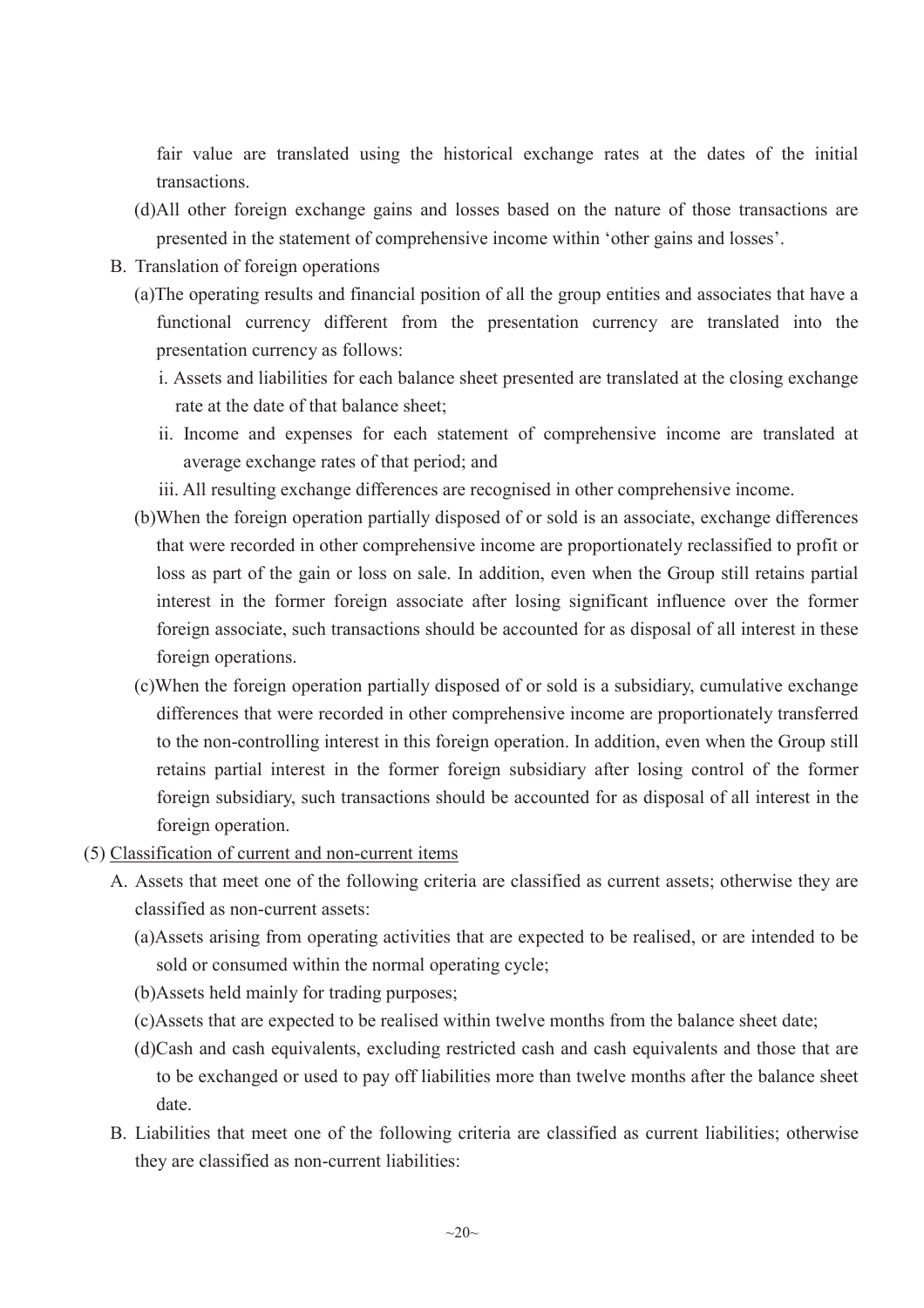(a)Liabilities that are expected to be paid off within the normal operating cycle;

(b)Liabilities arising mainly from trading activities;

- (c)Liabilities that are to be paid off within twelve months from the balance sheet date;
- (d)Liabilities for which the repayment date cannot be extended unconditionally to more than twelve months after the balance sheet date. Terms of a liability that could, at the option of the counterparty, result in its settlement by the issue of equity instruments do not affect its classification.
- (6) Cash equivalents

Cash equivalents refer to short-term, highly liquid investments that are readily convertible to known amounts of cash and which are subject to an insignificant risk of changes in value. Time deposits with original maturities of one year or less that meet the definition above and are held for the purpose of meeting short-term cash commitments in operations are classified as cash equivalents.

- (7) Financial assets at fair value through profit or loss
	- A. Financial assets at fair value through profit or loss are financial assets held for trading or financial assets designated as at fair value through profit or loss on initial recognition. Financial assets are classified in this category of held for trading if acquired principally for the purpose of selling in the short-term. Derivatives are also categorized as financial assets held for trading unless they are designated as hedges. Financial assets that meet one of the following criteria are designated as at fair value through profit or loss on initial recognition:

a)Hybrid (combined) contracts; or

b)They eliminate or significantly reduce a measurement or recognition inconsistency; or

- c)They are managed and their performance is evaluated on a fair value basis, in accordance with a documented risk management or investment strategy.
- B. On a regular way purchase or sale basis, financial assets at fair value through profit or loss are recognised and derecognised using trade date accounting.
- C. Financial assets at fair value through profit or loss are initially recognised at fair value. Related transaction costs are expensed in profit or loss. These financial assets are subsequently remeasured and stated at fair value, and any changes in the fair value of these financial assets are recognised in profit or loss.
- (8) Available-for-sale financial assets
	- A. Available-for-sale financial assets are non-derivatives that are either designated in this category or not classified in any of the other categories.
	- B. On a regular way purchase or sale basis, available-for-sale financial assets are recognised and derecognised using trade date accounting.
	- C. Available-for-sale financial assets are initially recognised at fair value plus transaction costs. These financial assets are subsequently remeasured and stated at fair value, and any changes in the fair value of these financial assets are recognised in other comprehensive income.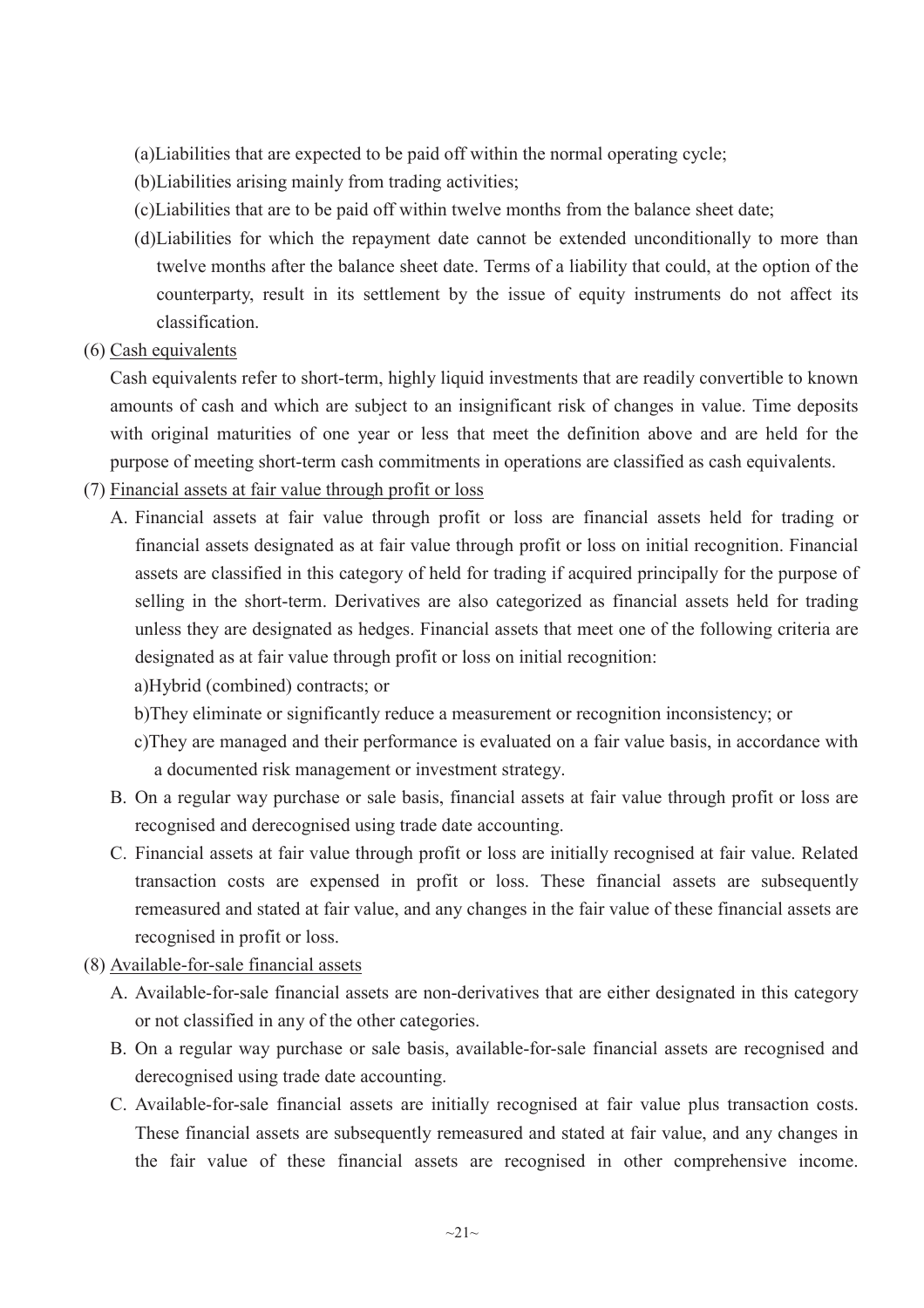Investments in equity instruments that do not have a quoted market price in an active market and whose fair value cannot be reliably measured are presented in 'financial assets carried at cost'.

## (9) Held-to-maturity financial assets

- A. Held-to-maturity financial assets are non-derivative financial assets with fixed or determinable payments and fixed maturity date that the Group has the positive intention and ability to hold to maturity other than those that meet the definition of loans and receivables and those that are designated as at fair value through profit or loss or as available-for-sale on initial recognition.
- B. On a regular way purchase or sale basis, held-to-maturity financial assets are recognised and derecognised using trade date accounting.
- C. Held-to-maturity financial assets are initially recognised at fair value on the trade date plus transaction costs and subsequently measured at amortised cost using the effective interest method, less provision for impairment. Amortisation of a premium or a discount on such assets is recognised in profit or loss.
- (10) Notes, accounts and other receivables

Notes and accounts receivable are claims resulting from the sale of goods or services. Receivables arising from transactions other than the sale of goods or services are classified as other receivables. Notes, accounts and other receivables are recognised initially at fair value and subsequently measured at amortised cost using the effective interest method, less provision for impairment. However, short-term accounts receivable without bearing interest are subsequently measured at initial invoice amount as effect of discounting is immaterial.

## (11) Impairment of financial assets

- A. The Group assesses at each balance sheet date whether there is objective evidence that a financial asset or a group of financial assets is impaired as a result of one or more events that occurred after the initial recognition of the asset (a 'loss event') and that loss event (or events) has an impact on the estimated future cash flows of the financial asset or group of financial assets that can be reliably estimated.
- B. The criteria that the Group uses to determine whether there is objective evidence of an impairment loss is as follows:
	- (a) Significant financial difficulty of the issuer or debtor;
	- (b) A breach of contract, such as a default or delinquency in interest or principal payments;
	- (c) The Group, for economic or legal reasons relating to the borrower's financial difficulty, granted the borrower a concession that a lender would not otherwise consider;
	- (d) It becomes probable that the borrower will enter bankruptcy or other financial reorganisation;
	- (e) The disappearance of an active market for that financial asset because of financial difficulties:
	- (f) Observable data indicating that there is a measurable decrease in the estimated future cash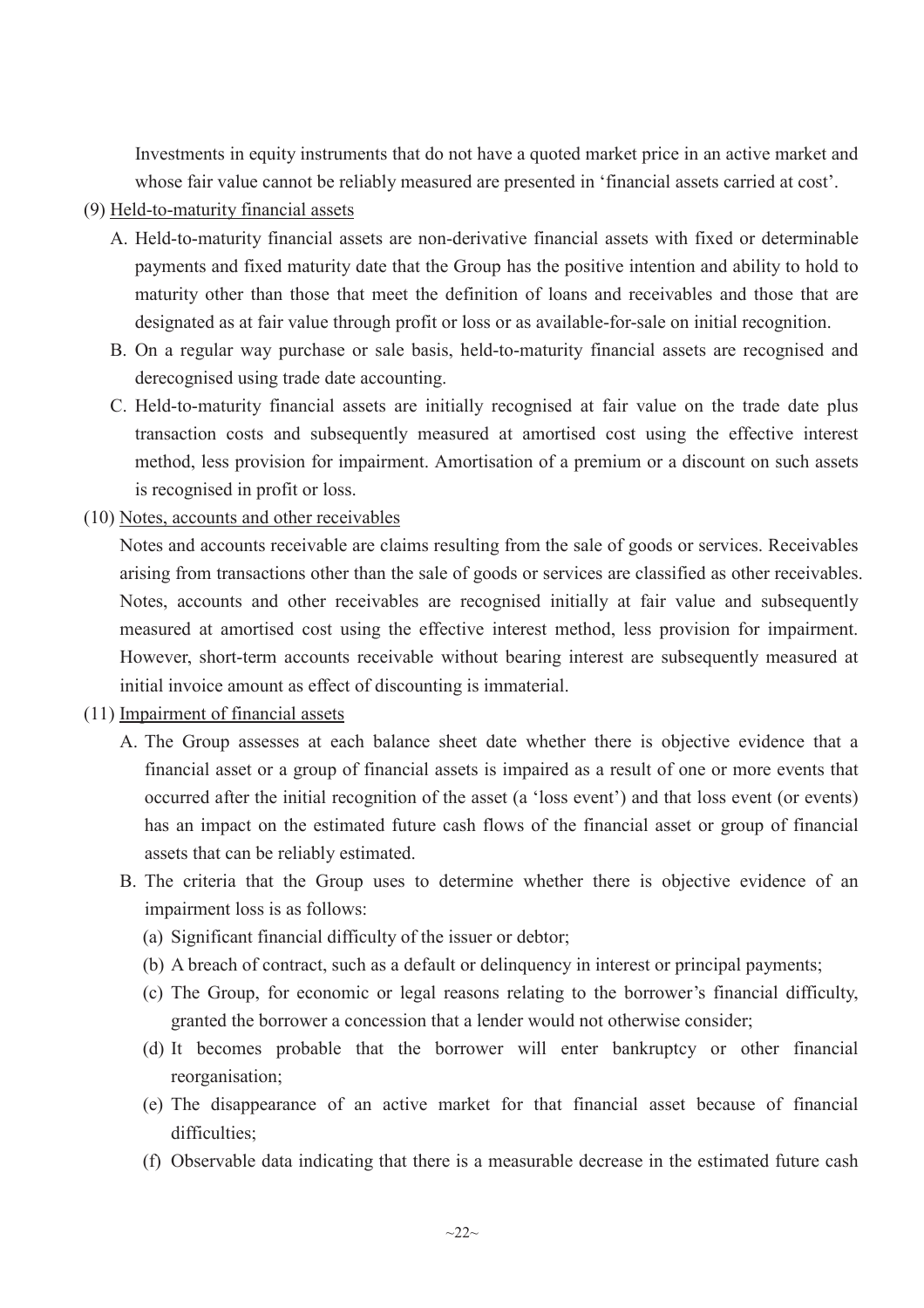flows from a group of financial assets since the initial recognition of those assets, although the decrease cannot yet be identified with the individual financial asset in the group, including adverse changes in the payment status of borrowers in the group or national or local economic conditions that correlate with defaults on the assets in the group;

- (g) Information about significant changes with an adverse effect that have taken place in the technology, market, economic or legal environment in which the issuer operates, and indicates that the cost of the investment in the equity instrument may not be recovered; or
- (h) A significant or prolonged decline in the fair value of an investment in an equity instrument below its cost.
- C. When the Group assesses that there has been objective evidence of impairment and an impairment loss has occurred, accounting for impairment is made as follows according to the category of financial assets:
	- (a) Financial assets measured at cost

The amount of the impairment loss is measured as the difference between the asset's carrying amount and the present value of estimated future cash flows discounted at current market return rate of similar financial assets, and is recognised in profit or loss. Impairment loss recognised for this category shall not be reversed subsequently. Impairment loss is recognised by adjusting the carrying amount of the asset through the use of an impairment allowance account.

(b) Available-for-sale financial assets

The amount of the impairment loss is measured as the difference between the asset's acquisition cost (less any principal repayment and amortisation) and current fair value, less any impairment loss on that financial asset previously recognised in profit or loss, and is reclassified from 'other comprehensive income' to 'profit or loss'. If, in a subsequent period, the fair value of an investment in a debt instrument increases, and the increase can be related objectively to an event occurring after the impairment loss was recognised, then such impairment loss is reversed through profit or loss. Impairment loss of an investment in an equity instrument recognised in profit or loss shall not be reversed through profit or loss. Impairment loss is recognised and reversed by adjusting the carrying amount of the asset through the use of an impairment allowance account.

# (12) Derecognition of financial assets

The Group derecognises a financial asset when one of the following conditions is met:

- A. The contractual rights to receive cash flows from the financial asset expire.
- B. The contractual rights to receive cash flows from the financial asset have been transferred and the Group has transferred substantially all risks and rewards of ownership of the financial asset.
- C. The contractual rights to receive cash flows from the financial asset have been transferred; however, the Group has not retained control of the financial asset.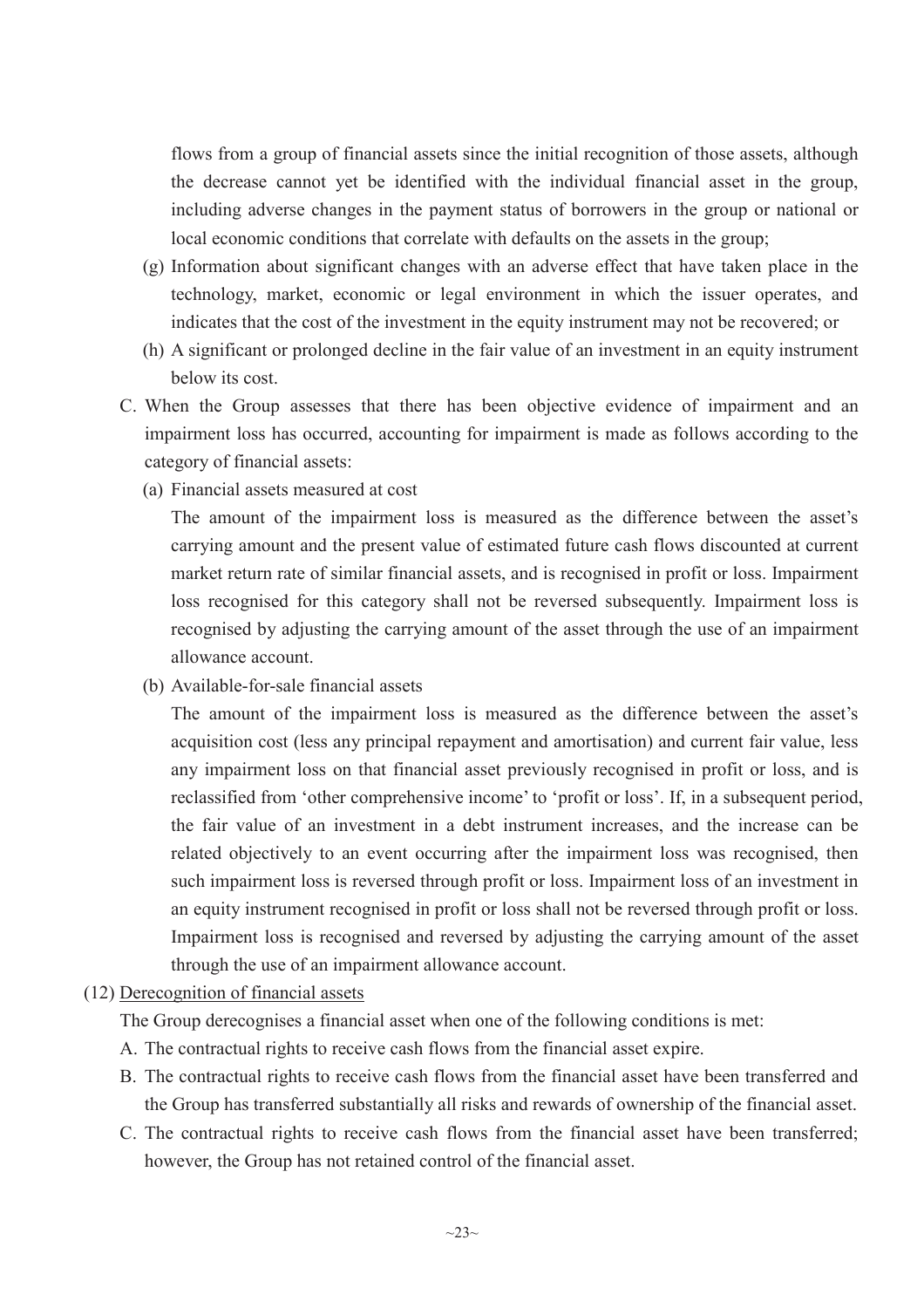# (13) Leases (lessor)

Lease income from an operating lease (net of any incentives given to the lessee) is recognised in profit or loss on a straight-line basis over the lease term.

(14) Inventories

Inventories refer to fuel inventories and steel inventories. Fuel inventories are physically measured by the crew of each ship and reported back to the Head Office through telegraph for recording purposes at balance sheet date. Valuation of inventories is based on the exchange rate prevailing at balance sheet date.

The perpetual inventory system is adopted for steel inventory recognition. Steel inventories are stated at cost. The cost is determined using the weighted-average method. At the end of period, inventories are evaluated at the lower of cost or net realisable value, and the individual item approach is used in the comparison of cost and net realisable value. The calculation of net realisable value should be based on the estimated selling price in the normal course of business, net of estimated costs of completion and estimated selling expenses.

- (15) Investments accounted for using equity method / associates
	- A. Associates are all entities over which the Group has significant influence but not control. In general, it is presumed that the investor has significant influence, if an investor holds, directly or indirectly 20 percent or more of the voting power of the investee. Investments in associates are accounted for using the equity method and are initially recognised at cost.
	- B. The Group's share of its associates' post-acquisition profits or losses is recognised in profit or loss, and its share of post-acquisition movements in other comprehensive income is recognised in other comprehensive income. When the Group's share of losses in an associate equals or exceeds its interest in the associate, including any other unsecured receivables, the Group does not recognise further losses, unless it has incurred legal or constructive obligations or made payments on behalf of the associate.
	- C. When changes in an associate's equity that are not recognised in profit or loss or other comprehensive income of the associate and such changes not affecting the Group's ownership percentage of the associate, the Group recognises the Group's share of change in equity of the associate in 'capital surplus' in proportion to its ownership.
	- D. Unrealised gains and loss on transactions between the Group and its associates are eliminated to the extent of the Group's interest in the associates. Unrealised losses are also eliminated unless the transaction provides evidence of an impairment of the asset transferred. Accounting policies of associates have been adjusted where necessary to ensure consistency with the policies adopted by the Group.
	- E. In the case that an associate issues new shares and the Group does not subscribe or acquire new shares proportionately, which results in a change in the Group's ownership percentage of the associate but maintains significant influence on the associate, then 'capital surplus' and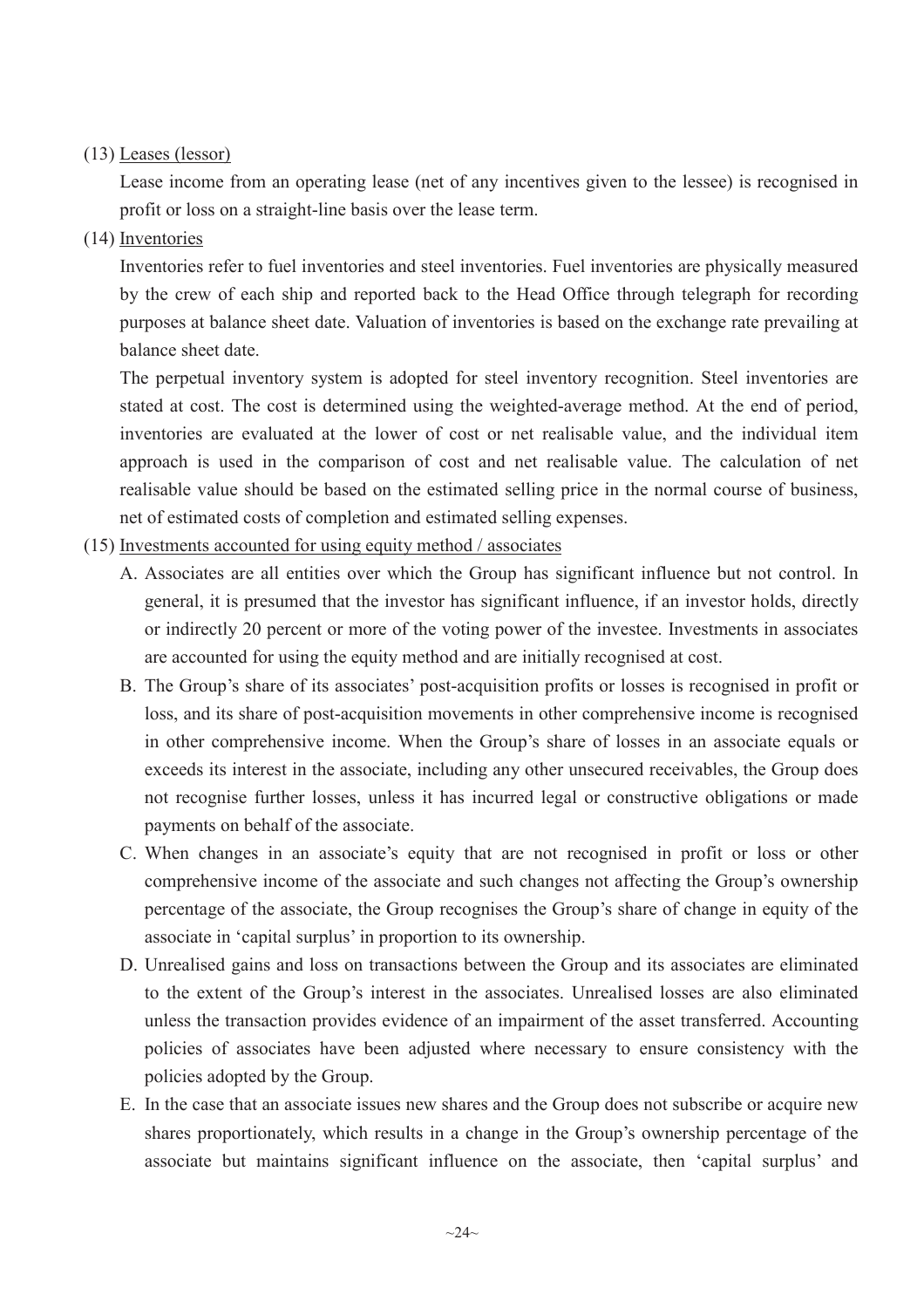'investments accounted for using equity method' shall be adjusted for the increase or decrease of its share of equity interest. If the above condition causes a decrease in the Group's ownership percentage of the associate, in addition to the above adjustment, the amounts previously recognised in other comprehensive income in relation to the associate are reclassified to profit or loss proportionately on the same basis as would be required if the relevant assets or liabilities were disposed of.

- F. Upon loss of significant influence over an associate, the Group remeasures any investment retained in the former associate at its fair value. Any difference between fair value and carrying amount is recognised in profit or loss.
- G. When the Group disposes its investment in an associate, if it loses significant influence over this associate, the amounts previously recognised in other comprehensive income in relation to the associate, are reclassified to profit or loss, on the same basis as would be required if the relevant assets or liabilities were disposed of. If it still retains significant influence over this associate, then the amounts previously recognised in other comprehensive income in relation to the associate are reclassified to profit or loss proportionately in accordance with the aforementioned approach.
- H. When the Group disposes its investment in an associate, if it loses significant influence over this associate, the amounts previously recognised as capital surplus in relation to the associate are transferred to profit or loss. If it still retains significant influence over this associate, then the amounts previously recognised as capital surplus in relation to the associate are transferred to profit or loss proportionately.
- (16) Property, plant and equipment
	- A. Property, plant and equipment are initially recorded at cost. Borrowing costs incurred during the construction period are capitalised.
	- B. Subsequent costs are included in the asset's carrying amount or recognised as a separate asset, as appropriate, only when it is probable that future economic benefits associated with the item will flow to the Group and the cost of the item can be measured reliably. The carrying amount of the replaced part is derecognised. All other repairs and maintenance are charged to profit or loss during the financial period in which they are incurred.
	- C. Land is not depreciated. Other property, plant and equipment apply cost model and are depreciated using the straight-line method to allocate their cost over their estimated useful lives. Each part of an item of property, plant, and equipment with a cost that is significant in relation to the total cost of the item must be depreciated separately.
	- D. The assets' residual values, useful lives and depreciation methods are reviewed, and adjusted if appropriate, at each balance sheet date. If expectations for the assets' residual values and useful lives differ from previous estimates or the patterns of consumption of the assets' future economic benefits embodied in the assets have changed significantly, any change is accounted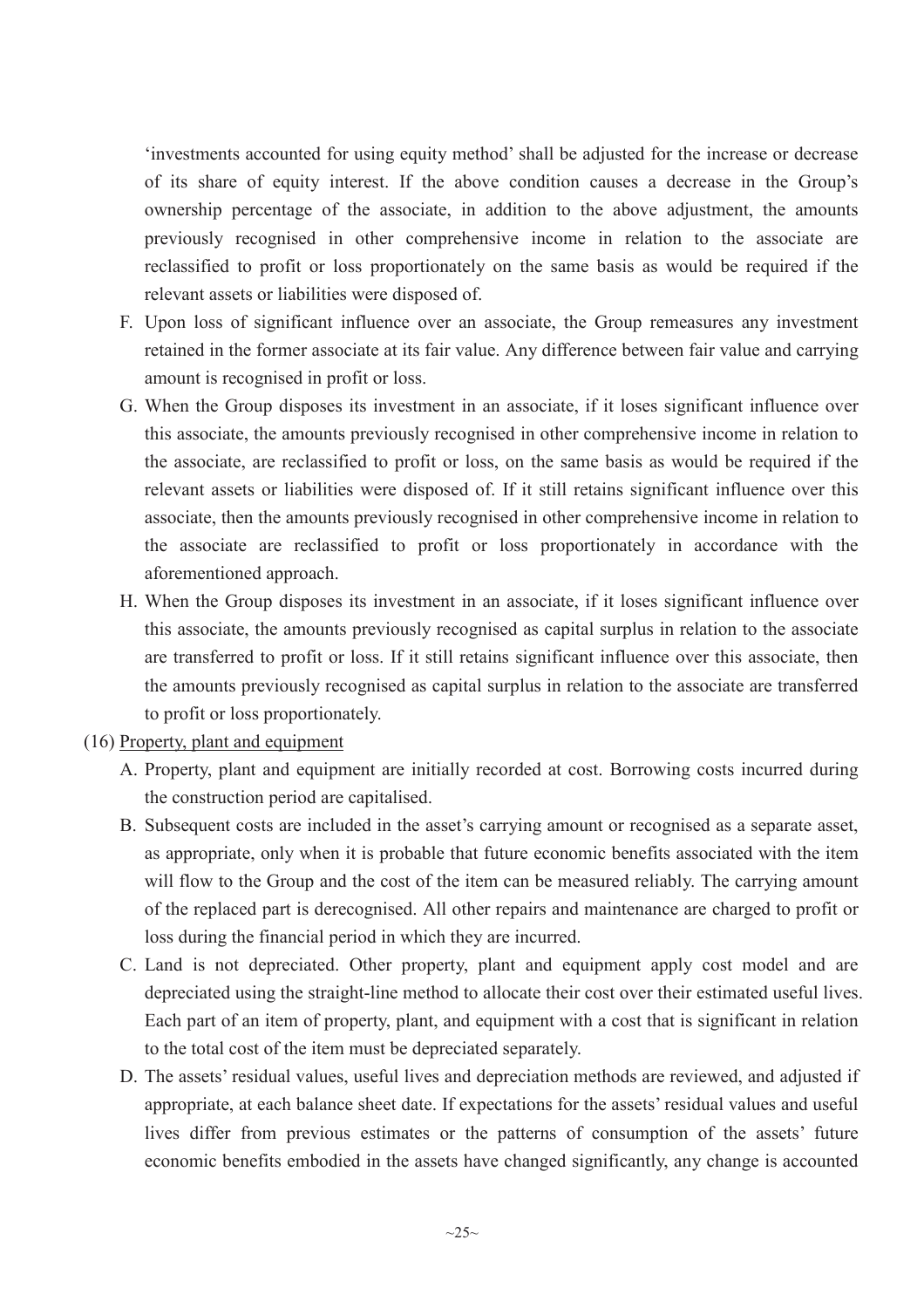for as a change in estimate under IAS 8, 'Accounting Policies, Changes in Accounting Estimates and Errors', from the date of the change. The estimated useful lives of property, plant and equipment are as follows:

| <b>Buildings</b>                | $20 \sim 60$ years |
|---------------------------------|--------------------|
| Loading and unloading equipment | $2 \sim 20$ years  |
| <b>Ships</b>                    | $18 \sim 25$ years |
| Transportation equipment        | $6 \sim 10$ years  |
| Leased assets                   | $3 \sim 90$ years  |
| Other equipment                 | $1 \sim 15$ years  |
|                                 |                    |

(17) Leased assets/ leases (lessee)

- A. Based on the terms of a lease contract, a lease is classified as a finance lease if the Group assumes substantially all the risks and rewards incidental to ownership of the leased asset.
	- (a) A finance lease is recognised as an asset and a liability at the lease's commencement at the lower of the fair value of the leased asset or the present value of the minimum lease payments.
	- (b) The minimum lease payments are apportioned between the finance charges and the reduction of the outstanding liability. The finance charges are allocated to each period over the lease term so as to produce a constant periodic rate of interest on the remaining balance of the liability.
	- (c) Property, plant and equipment held under finance leases are depreciated over their estimated useful lives. If there is no reasonable certainty that the Group will obtain ownership at the end of the lease, the asset shall be depreciated over the shorter of the lease term and its useful life.
- B. Payments made under an operating lease (net of any incentives received from the lessor) are recognised in profit or loss on a straight-line basis over the lease term.
- C. The accounting treatment of sale and leaseback transactions depends on the substance of the transaction. If sale and finance leaseback is in substance a financing transaction, the difference between the sales proceeds and the carrying value of the asset is deferred and amortised to the income statement over the lease term. If the sale price is below the fair value, the difference between sale price and carrying amount should be recognised immediately except that, if a loss arising is compensated by future rent at below market price, it should be deferred and amortised in proportion to the rent payments over the period for which the asset is expected to be used. If the sale price is above the fair value, the excess of proceeds over fair value should be deferred and amortised over the period for which the asset is expected to be used.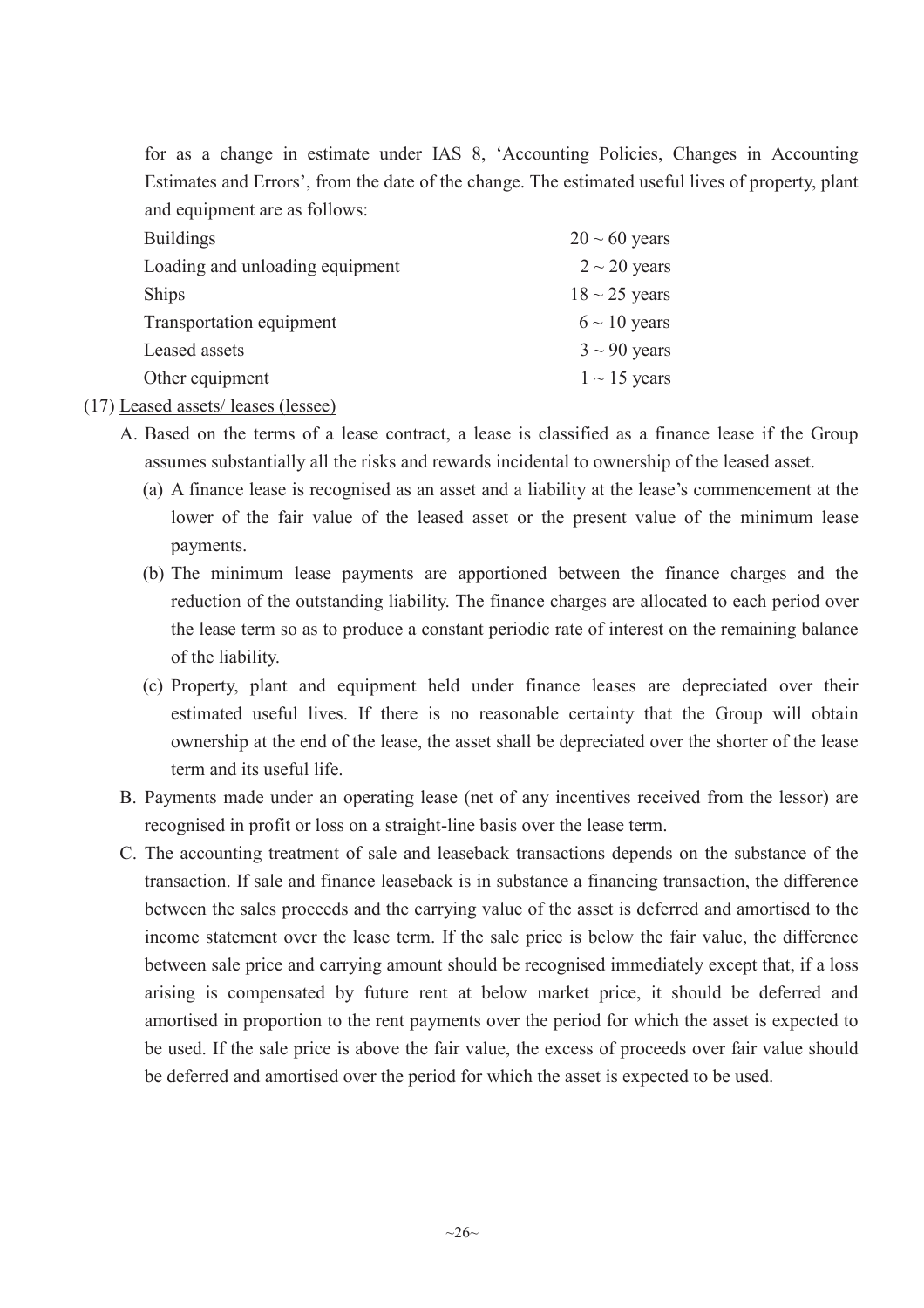# (18) Investment property

An investment property is stated initially at its cost and measured subsequently using the cost model. Except for land, investment property is depreciated on a straight-line basis over its estimated useful life of  $50 \sim 60$  years.

(19) Intangible assets

Computer software is stated at cost and amortised on a straight-line basis over its estimated useful life of 3 years.

(20) Impairment of non-financial assets

The Group assesses at each balance sheet date the recoverable amounts of those assets where there is an indication that they are impaired. An impairment loss is recognised for the amount by which the asset's carrying amount exceeds its recoverable amount. The recoverable amount is the higher of an asset's fair value less costs to sell or value in use. When the circumstances or reasons for recognizing impairment loss for an asset in prior years no longer exist or diminish, the impairment loss is reversed. The increased carrying amount due to reversal should not be more than what the depreciated or amortised historical cost would have been if the impairment had not been recognised.

- $(21)$  Loans
	- A. Borrowings are recognised initially at fair value, net of transaction costs incurred. Borrowings are subsequently stated at amortised cost; any difference between the proceeds (net of transaction costs) and the redemption value is recognised in profit or loss over the period of the borrowings using the effective interest method.
	- B. Fees paid on the establishment of loan facilities are recognised as transaction costs of the loan to the extent that it is probable that some or all of the facility will be drawn down. In this case, the fee is deferred until the draw-down occurs. To the extent there is no evidence that it is probable that some or all of the facility will be drawn down, the fee is capitalised as a pre-payment for liquidity services and amortised over the period of the facility to which it relates.
- (22) Accounts payable

Notes and accounts payable are obligations to pay for goods or services that have been acquired in the ordinary course of business from suppliers. They are recognised initially at fair value and subsequently measured at amortised cost using the effective interest method. However, short-term accounts payable without bearing interest are subsequently measured at initial invoice amount as effect of discounting is immaterial.

- (23) Financial liabilities at fair value through profit or loss
	- A. Financial liabilities at fair value through profit or loss are financial liabilities held for trading or financial liabilities designated as at fair value through profit or loss on initial recognition. Financial liabilities are classified in this category of held for trading if acquired principally for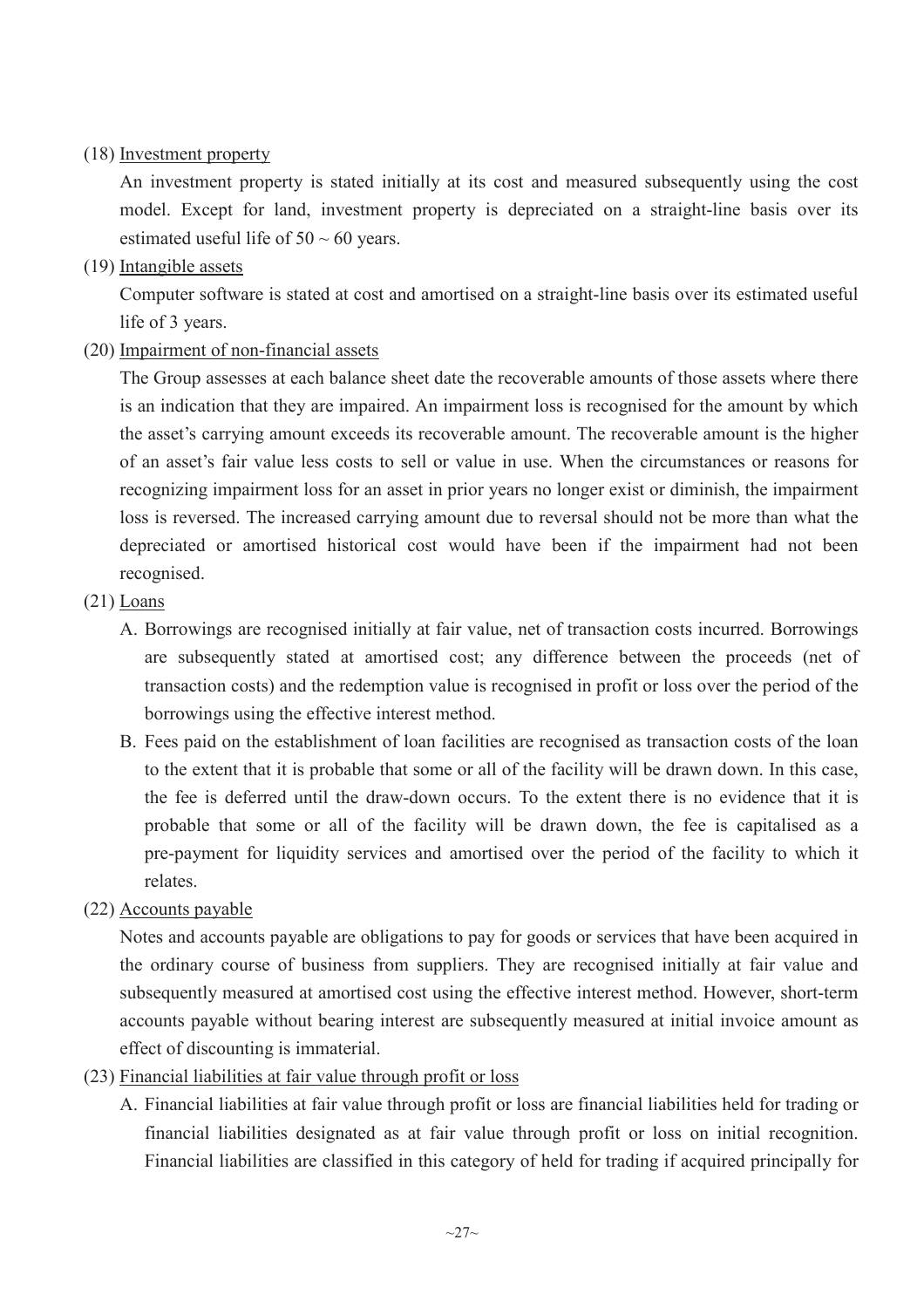the purpose of repurchasing in the short-term. Derivatives are also categorized as financial liabilities held for trading unless they are designated as hedges. Financial liabilities that meet one of the following criteria are designated as at fair value through profit or loss on initial recognition:

- (a)Hybrid (combined) contracts; or
- (b)They eliminate or significantly reduce a measurement or recognition inconsistency; or
- (c)They are managed and their performance is evaluated on a fair value basis, in accordance with a documented risk management policy.
- B. Financial liabilities at fair value through profit or loss are initially recognised at fair value. Related transaction costs are expensed in profit or loss. These financial liabilities are subsequently remeasured and stated at fair value, and any changes in the fair value of these financial liabilities are recognised in profit or loss. Derivative liabilities that are linked to equity instruments which do not have a quoted market price in an active market and whose fair value cannot be reliably measured, and that must be settled by delivery of such unquoted equity instruments are presented in 'financial liabilities measured at cost'.
- (24) Derecognition of financial liabilities

A financial liability is derecognised when the obligation under the liability specified in the contract is discharged or cancelled or expires.

(25) Offsetting financial instruments

Financial assets and liabilities are offset and reported in the net amount in the balance sheet when there is a legally enforceable right to offset the recognised amounts and there is an intention to settle on a net basis or realise the asset and settle the liability simultaneously.

- (26) Financial liabilities and equity instruments
	- A. Ordinary corporate bonds issued by the Group are initially recognised at fair value, net of transaction costs incurred. Ordinary corporate bonds are subsequently stated at amortised cost; any difference between the proceeds (net of transaction costs) and the redemption value is accounted for as the premium or discount on bonds payable and presented as an addition to or deduction from bonds payable, which is amortised in profit or loss as an adjustment to the 'finance costs' over the period of bond circulation using the effective interest method.
	- B. Convertible corporate bonds issued by the Group contain conversion options (that is, the bondholders have the right to convert the bonds into the Group's common shares by exchanging a fixed amount of cash for a fixed number of common shares), call options and put options. The Group classifies the bonds payable and derivative features embedded in convertible corporate bonds on initial recognition as a financial asset, a financial liability or an equity instrument. Convertible corporate bonds are accounted for as follows: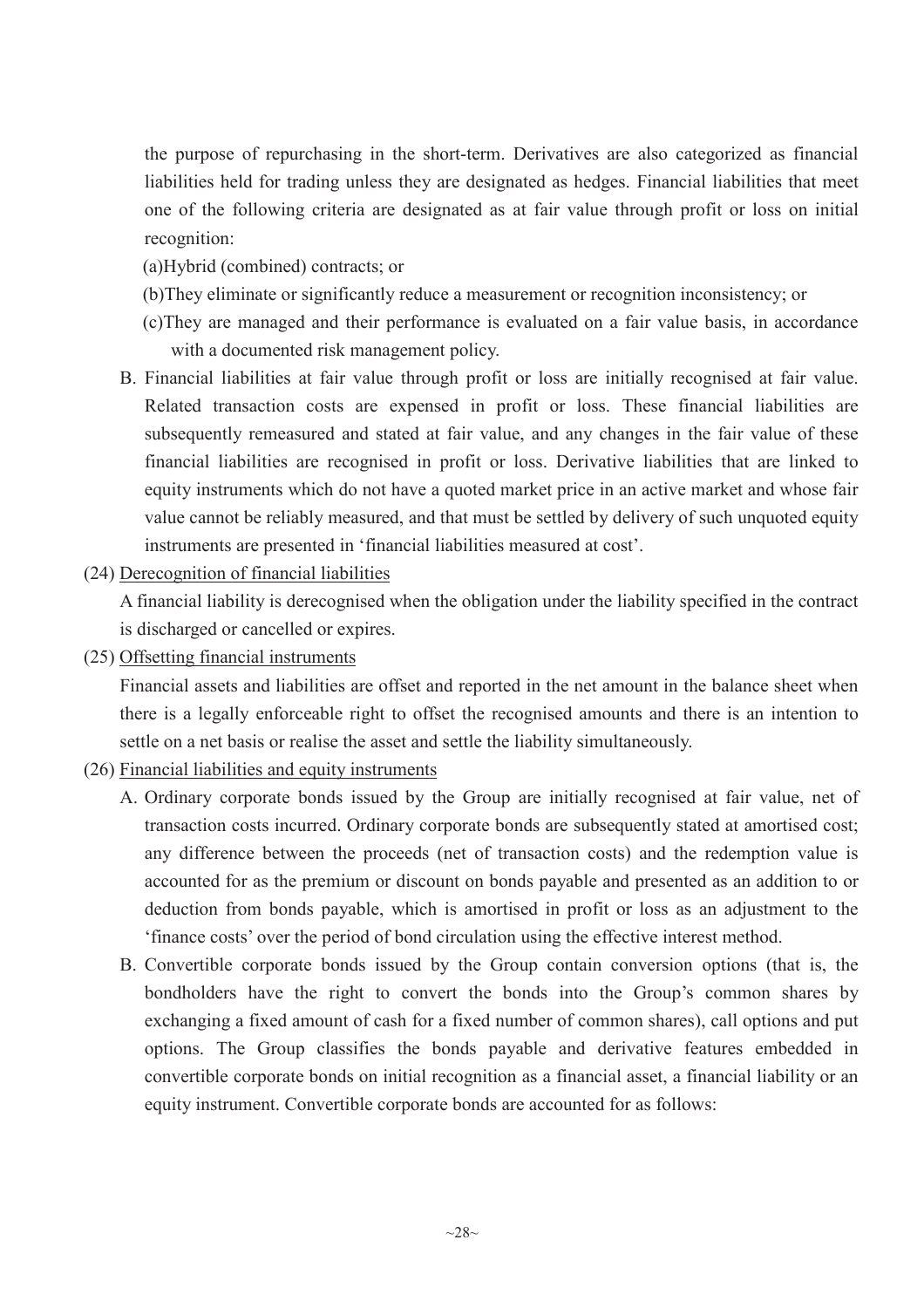- (a) Call options and put options embedded in convertible corporate bonds are recognised initially at net fair value as 'financial assets or financial liabilities at fair value through profit or loss'. They are subsequently remeasured and stated at fair value on each balance sheet date; the gain or loss is recognised as 'gain or loss on valuation of financial assets or financial liabilities at fair value through profit or loss'.
- (b)Bonds payable of convertible corporate bonds is initially recognised at fair value and subsequently stated at amortised cost. Any difference between the proceeds and the redemption value is accounted for as the premium or discount on bonds payable and presented as an addition to or deduction from bonds payable, which is amortised in profit or loss as an adjustment to the 'finance costs' over the period of bond circulation using the effective interest method.
- (c) Conversion options embedded in convertible corporate bonds issued by the Group, which meet the definition of an equity instrument, are initially recognised in 'capital surplus—stock warrants' at the residual amount of total issue price less amounts of 'financial assets or financial liabilities at fair value through profit or loss' and 'bonds payable—net' as stated above. Conversion options are not subsequently remeasured.
- (d) Any transaction costs directly attributable to the issuance of convertible corporate bonds are allocated to the liability and equity components in proportion to the allocation of proceeds.
- (e) When bondholders exercise conversion options, the liability component of the bonds (including 'bonds payable' and 'financial assets or financial liabilities at fair value through profit or loss') shall be remeasured on the conversion date. The book value of common shares issued due to the conversion shall be based on the adjusted book value of the above-mentioned liability component plus the book value of capital surplus - stock warrants.
- (27) Derivative financial instruments and hedging activities
	- A. Derivatives are initially recognised at fair value on the date a derivative contract is entered into and are subsequently remeasured at their fair value. Any changes in the fair value are recognised in profit or loss.
	- B. The Group designates certain derivatives as hedges of a particular risk associated with a recognised asset or liability or a highly probable forecast transaction (cash flow hedge).
	- C. The Group documents at the inception of the transaction the relationship between hedging instruments and hedged items, as well as its risk management objectives and strategy for undertaking various hedging transactions. The Group also documents its assessment, both at hedge inception and on an ongoing basis, of whether the derivatives that are used in hedging transactions are highly effective in offsetting changes in fair values or cash flows of hedged items.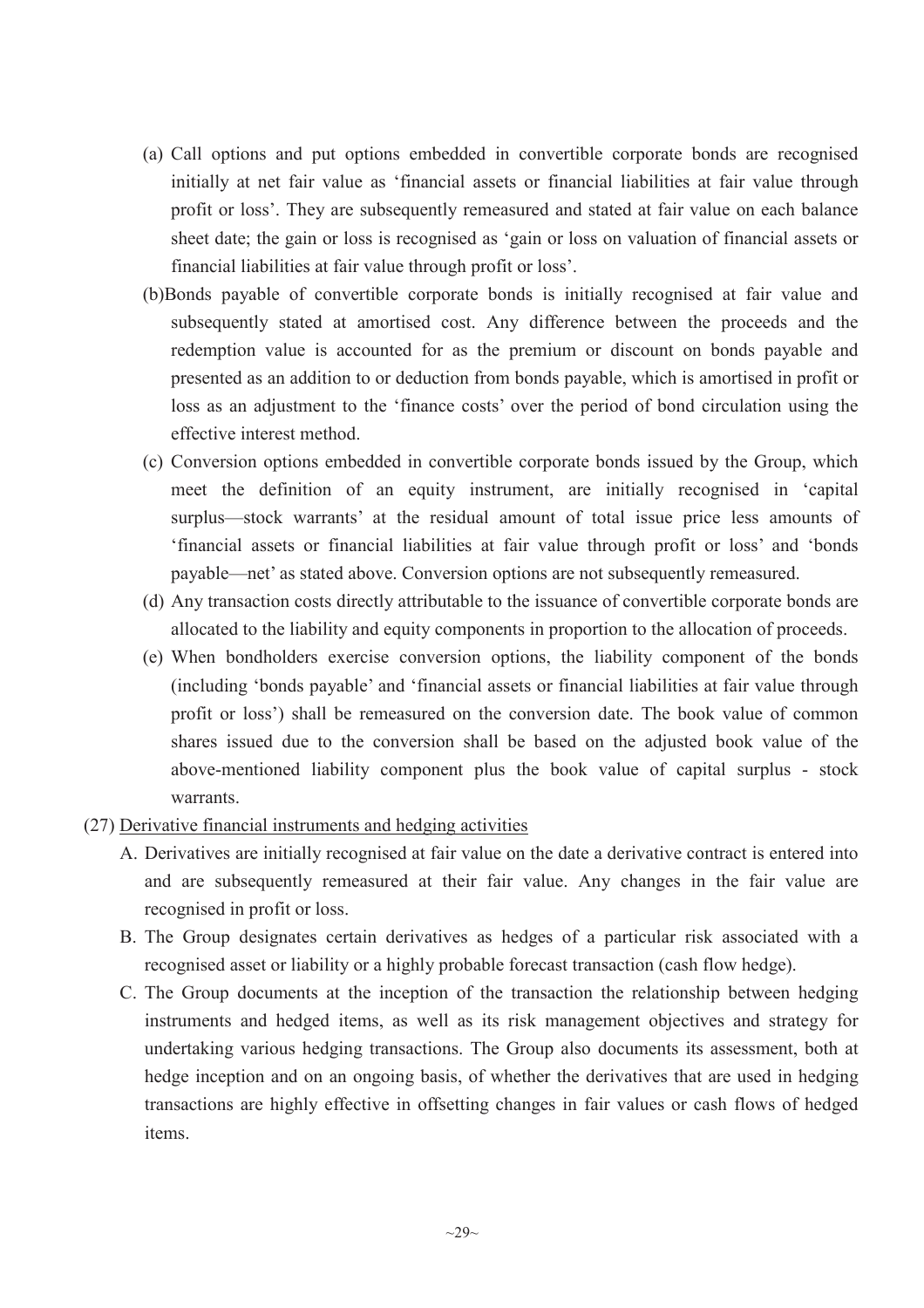- D. The full fair value of a hedging derivative is classified as a non-current asset or liability when the remaining maturity of the hedged item is more than 12 months, and as a current asset or liability when the remaining maturity of the hedged item is less than 12 months. Trading derivatives are classified as current assets or liabilities.
- E. Cash flow hedge
	- (a) The effective portion of changes in the fair value of derivatives that are designated and qualified as cash flow hedges is recognised in other comprehensive income. The gain or loss relating to the ineffective portion is recognised immediately in the statement of comprehensive income within 'other gains and losses'.
	- (b) Amounts accumulated in other comprehensive income are reclassified into profit or loss in the periods when the hedged item affects profit or loss. The gain or loss relating to the effective portion of interest rate swaps hedging variable rate borrowings is recognised in the statement of comprehensive income within 'finance costs'. However, when the forecast transaction that is hedged results in the recognition of a non-financial asset or financial liability, the gains and losses previously deferred in other comprehensive income are reclassified into profit or loss in the periods when the asset acquired or the liability assumed affects profit or loss. The deferred amounts are ultimately recognised in operating costs.
	- (c) When a hedging instrument expires, or is sold, cancelled or executed, or when a hedge no longer meets the criteria for hedge accounting, any cumulative gain or loss existing in other comprehensive income at that time remains in other comprehensive income. When a forecast transaction occurs or is no longer expected to occur, the cumulative gain or loss that was reported in other comprehensive income is transferred to profit or loss in the periods when the hedged forecast cash flow affects profit or loss.

# (28) Employee benefits

A. Short-term employee benefits

Short-term employee benefits are measured at the undiscounted amount of the benefits expected to be paid in respect of service rendered by employees in a period and should be recognised as expenses in that period when the employees render service.

- B. Pensions
	- (a) Defined contribution plans

For defined contribution plans, the contributions are recognised as pension expenses when they are due on an accrual basis. Prepaid contributions are recognised as an asset to the extent of a cash refund or a reduction in the future payments.

- (b) Defined benefit plans
	- i. Net obligation under a defined benefit plan is defined as the present value of an amount of pension benefits that employees will receive on retirement for their services with the Group in current period or prior periods. The liability recognised in the balance sheet in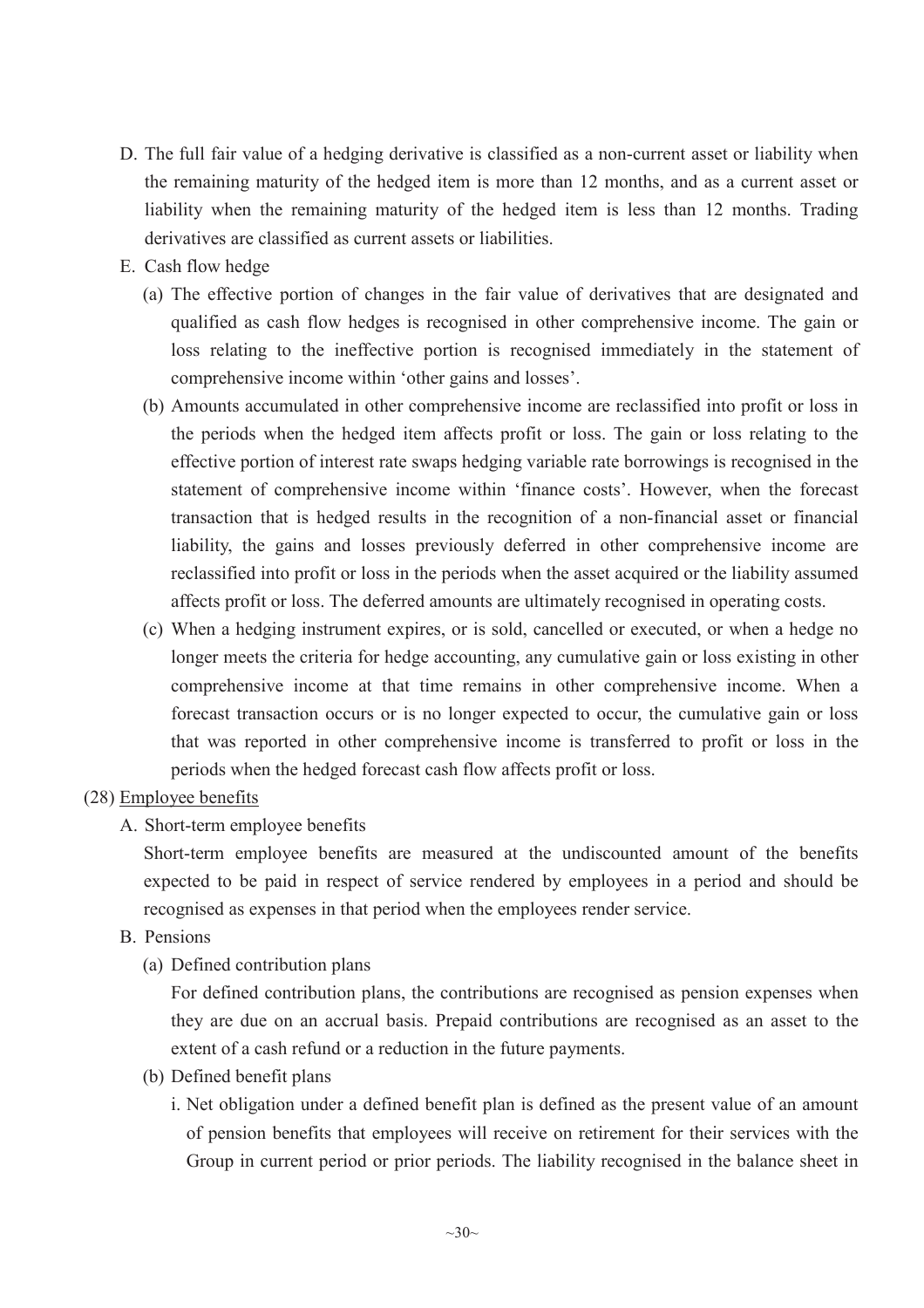respect of defined benefit pension plans is the present value of the defined benefit obligation at the balance sheet date less the fair value of plan assets. The defined benefit net obligation is calculated annually by independent actuaries using the projected unit credit method. The rate used to discount is determined by using interest rates of high-quality corporate bonds that are denominated in the currency in which the benefits will be paid, and that have terms to maturity approximating to the terms of the related pension liability; when there is no deep market in high-quality corporate bonds, the Group uses interest rates of government bonds (at the balance sheet date) instead.

- ii. Actuarial gains and losses arising on defined benefit plans are recognised in other comprehensive income in the period in which they arise and adjust to undistributed earnings.
- iii. Past service costs are recognised immediately in profit or loss.
- iv. Pension cost for the interim period is calculated on a year-to-date basis by using the pension cost rate derived from the actuarial valuation at the end of the prior financial year, adjusted for significant market fluctuations since that time and for significant curtailments, settlements, or other significant one-off events. And, the related information is disclosed accordingly.
- C. Termination benefits

Termination benefits are employee benefits provided in exchange for the termination of employment as a result from either the Group's decision to terminate an employee's employment before the normal retirement date, or an employee's decision to accept an offer of redundancy benefits in exchange for the termination of employment. The Group recognises termination benefits when it is demonstrably committed to a termination, when it has a detailed formal plan to terminate the employment of current employees and when it can no longer withdraw the plan. In the case of an offer made by the Group to encourage voluntary termination of employment, the termination benefits are recognised as expenses only when it is probable that the employees are expected to accept the offer and the number of the employees taking the offer can be reliably estimated. Benefits falling due more than 12 months after balance sheet date are discounted to their present value.

D. Employees', directors' and supervisors' remuneration

Employees' remuneration and directors' and supervisors' remuneration are recognised as expenses and liabilities, provided that such recognition is required under legal obligation or constructive obligation and those amounts can be reliably estimated. However, if the accrued amounts for employees' remuneration and directors' and supervisors' remuneration are different from the actual distributed amounts as resolved by the stockholders at their stockholders' meeting subsequently, the differences should be recognised based on the accounting for changes in estimates.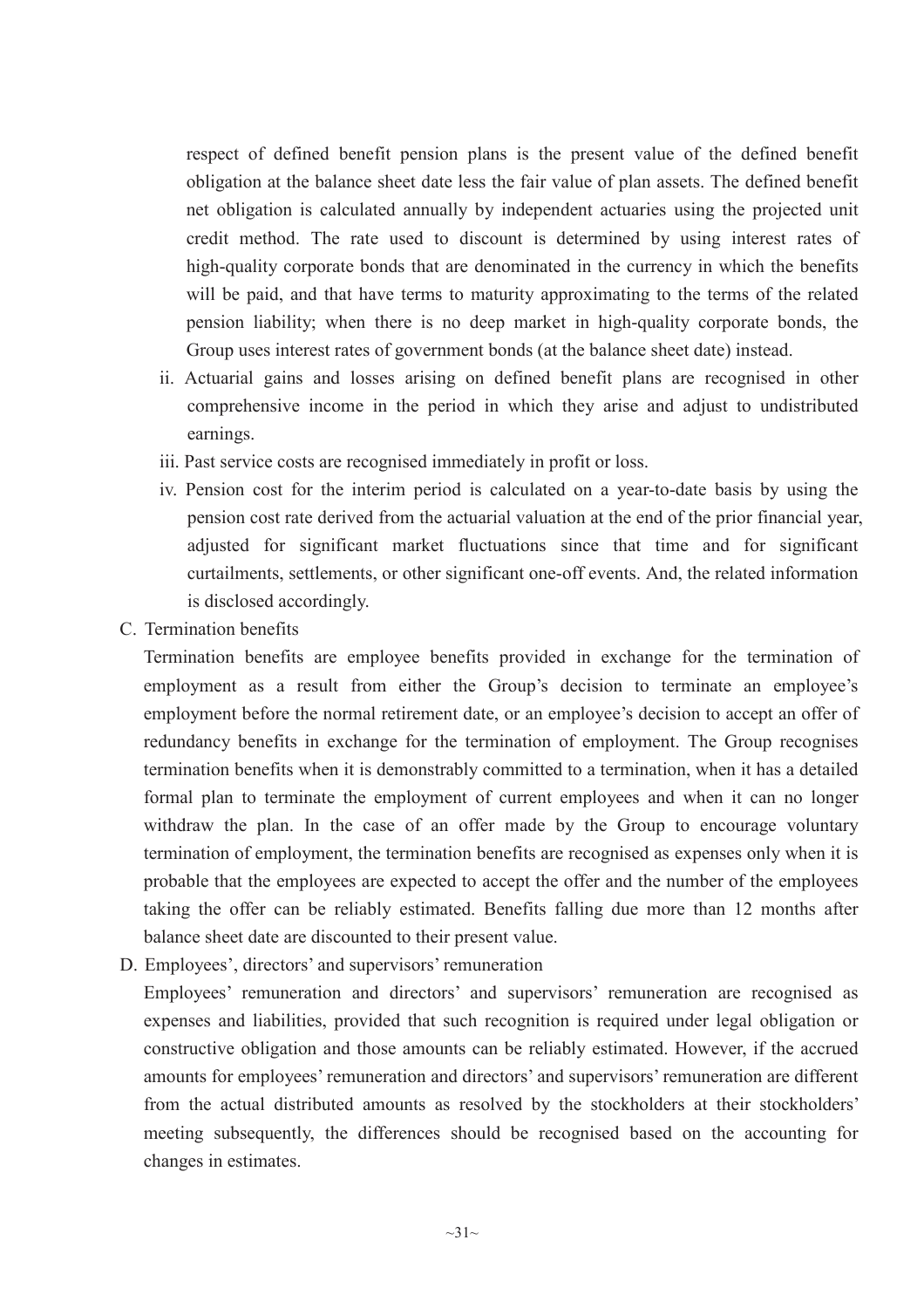## (29) Income tax

- A. The tax expense for the period comprises current and deferred tax. Tax is recognised in profit or loss, except to the extent that it relates to items recognised in other comprehensive income or items recognised directly in equity, in which cases the tax is recognised in other comprehensive income or equity.
- B. The current income tax expense is calculated on the basis of the tax laws enacted or substantively enacted at the balance sheet date in the countries where the Company and its subsidiaries operate and generate taxable income. Management periodically evaluates positions taken in tax returns with respect to situations in accordance with applicable tax regulations. It establishes provisions where appropriate based on the amounts expected to be paid to the tax authorities. An additional 10% tax is levied on the unappropriated retained earnings and is recorded as income tax expense in the year the stockholders resolve to retain the earnings.
- C. Deferred income tax is recognised, using the balance sheet liability method, on temporary differences arising between the tax bases of assets and liabilities and their carrying amounts in the consolidated balance sheet. Deferred income tax is provided on temporary differences arising on investments in subsidiaries and associates, except where the timing of the reversal of the temporary difference is controlled by the Group and it is probable that the temporary difference will not reverse in the foreseeable future. Deferred income tax is determined using tax rates and laws that have been enacted or substantially enacted by the balance sheet date and are expected to apply when the related deferred income tax asset is realised or the deferred income tax liability is settled.
- D. Deferred income tax assets are recognised only to the extent that it is probable that future taxable profit will be available against which the temporary differences can be utilized. At each balance sheet date, unrecognised and recognised deferred income tax assets are reassessed.
- E. Current income tax assets and liabilities are offset and the net amount reported in the balance sheet when there is a legally enforceable right to offset the recognised amounts and there is an intention to settle on a net basis or realise the asset and settle the liability simultaneously. Deferred income tax assets and liabilities are offset on the balance sheet when the entity has the legally enforceable right to offset current tax assets against current tax liabilities and they are levied by the same taxation authority on either the same entity or different entities that intend to settle on a net basis or realise the asset and settle the liability simultaneously.
- F. A deferred tax asset shall be recognised for the carryforward of unused tax credits resulting from acquisitions of equipment or technology, research and development expenditures and equity investments to the extent that it is possible that future taxable profit will be available against which the unused tax credits can be utilised.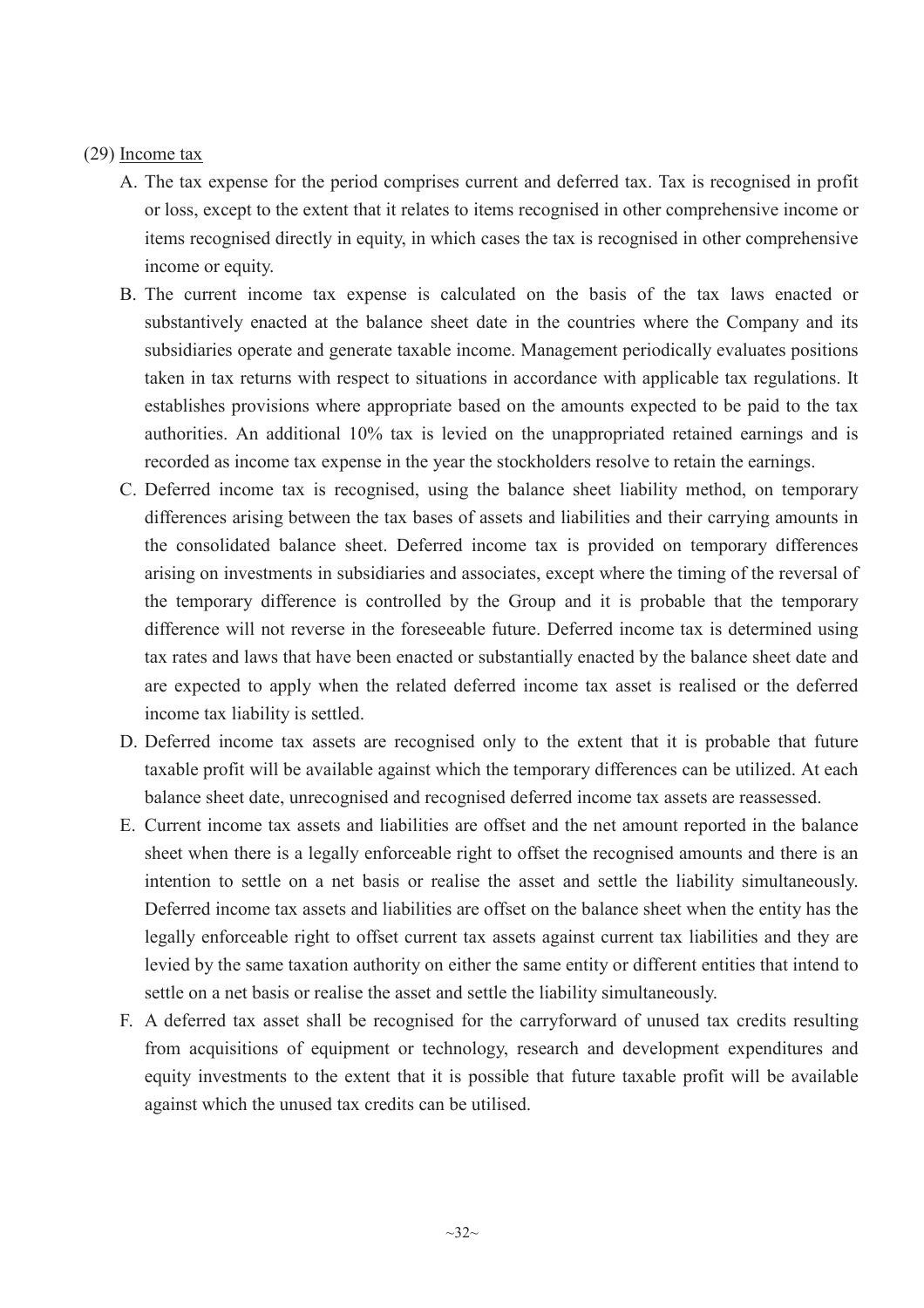G. The interim period income tax expense is recognised based on the estimated average annual effective income tax rate expected for the full financial year applied to the pretax income of the interim period, and the related information is disclosed accordingly.

# (30) Dividends

Dividends are recorded in the Company's financial statements in the period in which they are approved by the Company's shareholders. Cash dividends are recorded as liabilities; stock dividends are recorded as stock dividends to be distributed and are reclassified to ordinary shares on the effective date of new shares issuance.

# (31) Revenue recognition

A. Sales of goods

Revenue is measured at the fair value of the consideration received or receivable taking into account of business tax, returns, rebates and discounts for the sale of goods to external customers in the ordinary course of the Group's activities. Revenue arising from the sales of goods should be recognised when the Group has delivered the goods to the customer, the amount of sales revenue can be measured reliably and it is probable that the future economic benefits associated with the transaction will flow to the entity. The delivery of goods is completed when the significant risks and rewards of ownership have been transferred to the customer, the Group retains neither continuing managerial involvement to the degree usually associated with ownership nor effective control over the goods sold, and the customer has accepted the goods based on the sales contract or there is objective evidence showing that all acceptance provisions have been satisfied.

B. Sales of services

Revenue from delivering services is recognised under the percentage-of-completion method when the outcome of services provided can be estimated reliably. The stage of completion of a service contract is measured by the percentage of the actual services performed as of the financial reporting date to the total services to be performed. If the outcome of a service contract cannot be estimated reliably, contract revenue should be recognised only to the extent that contract costs incurred are likely to be recoverable.

(32) Operating segments

Operating segments are reported in a manner consistent with the internal reporting provided to the chief operating decision-maker. The chief operating decision-maker is responsible for allocating resources and assessing performance of the operating segments.

# 5. CRITICAL ACCOUNTING JUDGEMENTS, ESTIMATES AND KEY SOURCES OF ASSUMPTION UNCERTAINTY

The preparation of these consolidated financial statements requires management to make critical judgements in applying the Group's accounting policies and make critical assumptions and estimates concerning future events. Assumptions and estimates may differ from the actual results and are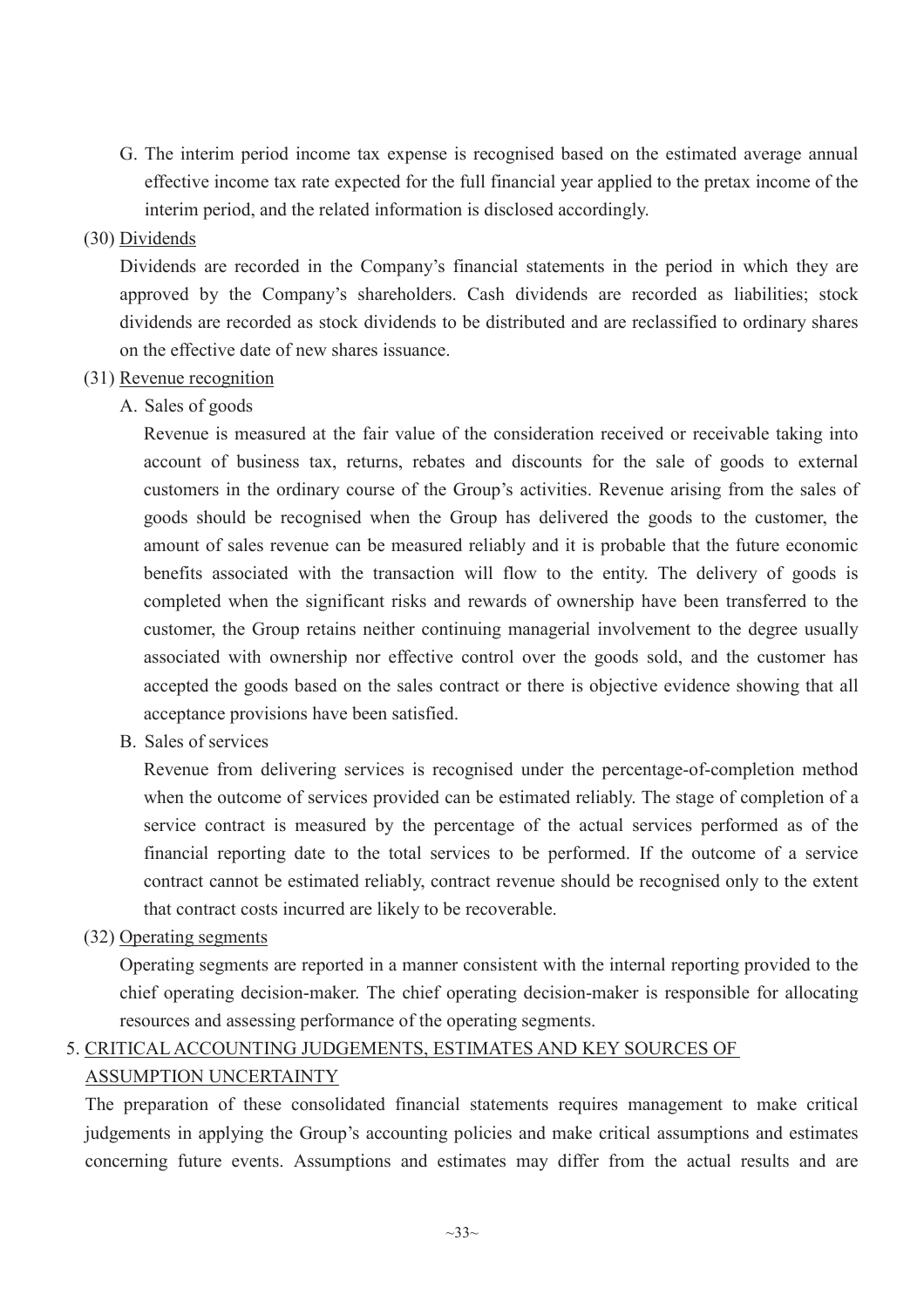continually evaluated and adjusted based on historical experience and other factors. Such assumptions and estimates have a significant risk of causing a material adjustment to the carrying amounts of assets and liabilities within the next financial year; and the related information is addressed below:

(1) Critical judgements in applying the Group's accounting policies

Financial assets—impairment of equity investments

The Group follows the guidance of IAS 39 to determine whether a financial asset—equity investment is impaired. This determination requires significant judgement. In making this judgement, the Group evaluates, among other factors, the duration and extent to which the fair value of an equity investment is less than its cost and the financial health of and short-term business outlook for the investee, including factors such as industry and sector performance, changes in technology and operational and financing cash flow.

If the decline of the fair value of an individual equity investment below cost was considered significant or prolonged, the Group would transfer the accumulated fair value adjustments recognised in other comprehensive income on the impaired available-for-sale financial assets to profit or loss or being the recognition of the impairment loss on the impaired financial assets measured at cost in profit or loss. The Group did not recognise any impairment loss on financial assets-equity investment in these financial statements.

(2) Critical accounting estimates and assumptions

A. Revenue recognition

Revenue from delivering services and related costs are recognised under the percentage-of-completion method when the outcome of services provided can be estimated reliably. The stage of completion of a service contract is measured by the percentage of the actual services performed as of the financial reporting date to the total services to be performed.

B. Impairment assessment of tangible and intangible assets (excluding goodwill)

The Group assesses impairment based on its subjective judgement and determines the separate cash flows of a specific group of assets, useful lives of assets and the future possible income and expenses arising from the assets depending on how assets are utilized and industrial characteristics. Any changes of economic circumstances or estimates due to the change of Group strategy might cause material impairment on assets in the future.

# C. Impairment assessment of investments accounted for using equity method

The Group assesses the impairment of an investment accounted for using equity method as soon as there is any indication that it might have been impaired and its carrying amount cannot be recoverable. The Group assesses the recoverable amounts of an investment accounted for using equity method based on the present value of the Group's share of expected future cash flows of the investee, and analyzes the reasonableness of related assumptions.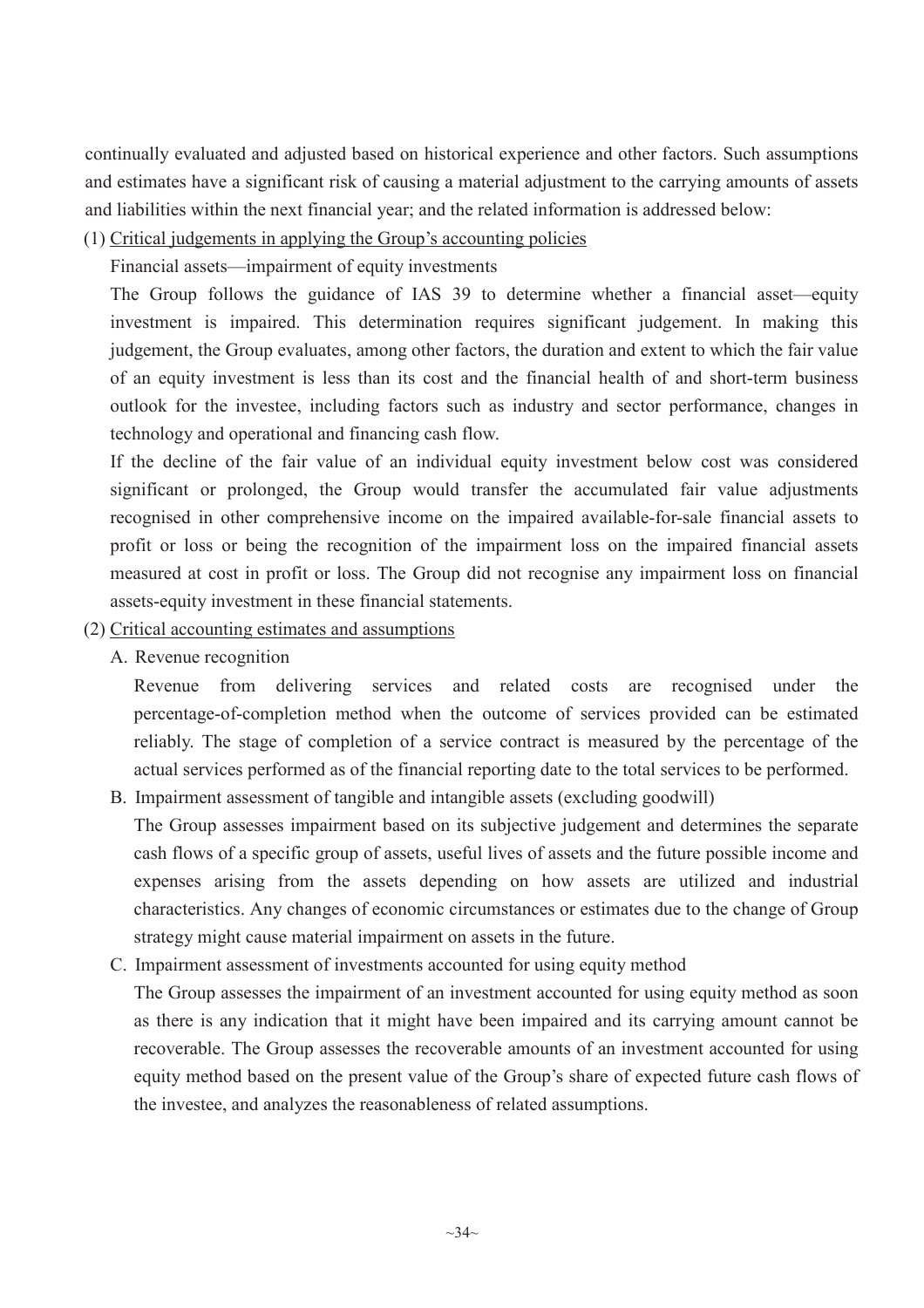D. Realisability of deferred income tax assets

Deferred income tax assets are recognised only to the extent that it is probable that future taxable profit will be available against which the deductible temporary differences can be utilised. Assessment of the realisability of deferred income tax assets involves critical accounting judgements and estimates of the management, including the assumptions of expected future sales revenue growth rate and profit rate, available tax credits, tax planning, etc. Any variations in global economic environment, industrial environment, and laws and regulations might cause material adjustments to deferred income tax assets.

As of June 30, 2015, the Group recognised deferred income tax assets amounting to \$392,379.

E. Calculation of accrued pension obligations

When calculating the present value of defined pension obligations, the Group must apply judgements and estimates to determine the actuarial assumptions on balance sheet date, including discount rates and future salary growth rate. Any changes in these assumptions could significantly impact the carrying amount of defined pension obligations.

As of June 30, 2015, the carrying amount of accrued pension obligations was \$2,881,786.

- F. Financial assets—fair value measurement of unlisted stocks without active market
- The fair value of unlisted stocks held by the Group that are not traded in an active market is determined considering those companies' recent funding raising activities, fair value assessment of other companies of the same type, market conditions and other economic indicators existing on balance sheet date. Any changes in these judgements and estimates will impact the fair value measurement of these unlisted stocks. Please refer to Note 12(3) for the financial instruments fair value information.

As of June 30, 2015, the carrying amount of unlisted stocks without active market was \$1,595,358.

G. Impairment assessment of financial assets without active markets

When there is an impairment indication that a financial instrument is impaired so the carrying amount of such investment may not be recoverable, the Group would assess the impairment loss of the investment accordingly. For a financial asset without an active market, the Group assesses its impairment based on the present value of estimated future cash flows from the expected cash dividends and disposal value discounted using the market rate of return at the balance sheet date for a similar financial instrument to determine its recoverable amount as well as by analysing the reasonableness of the related assumptions used.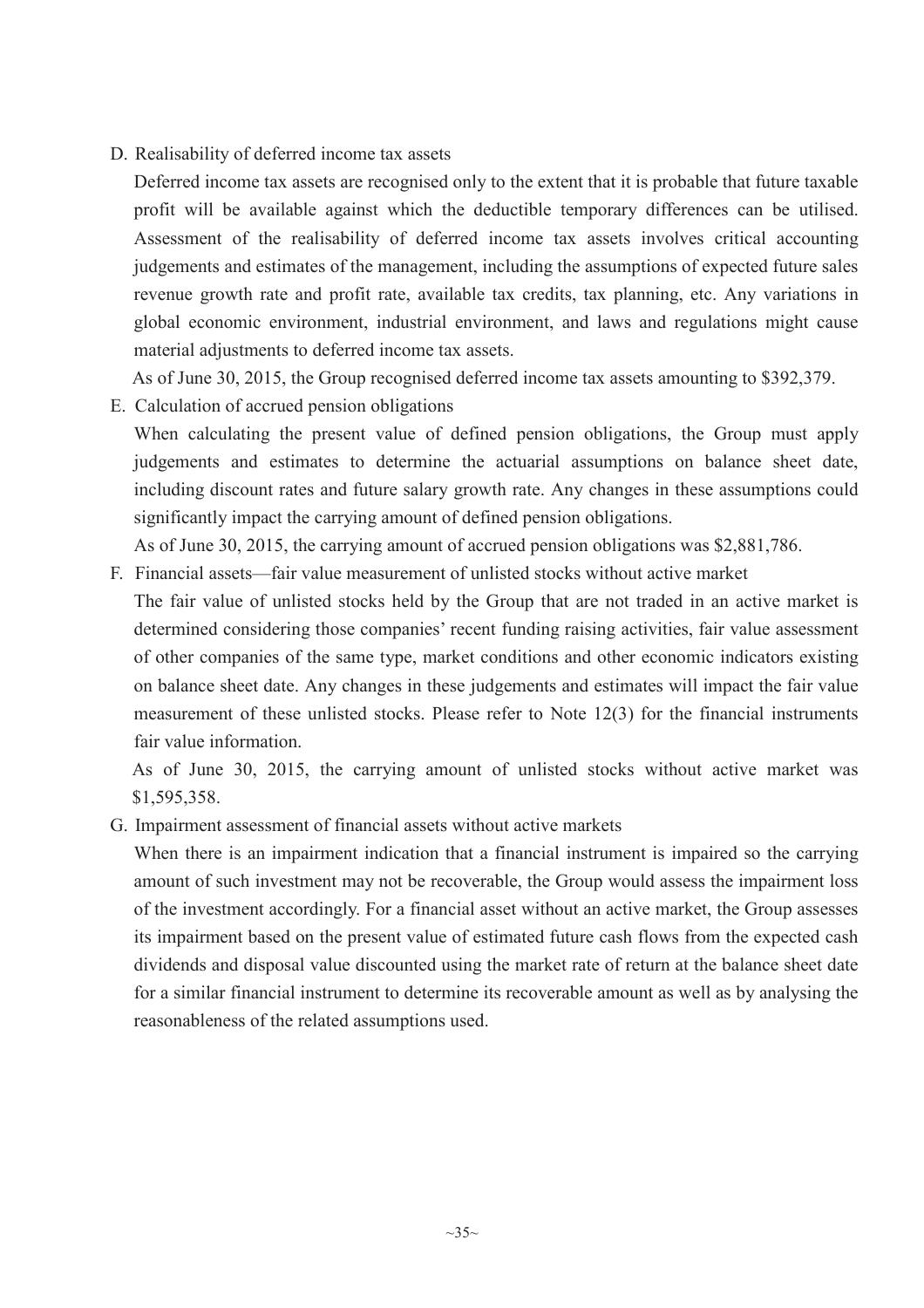#### 6. DETAILS OF SIGNIFICANT ACCOUNTS

(1) Cash and cash equivalents

|                             | June 30, 2015 |  | December 31, 2014 |  | June 30, 2014 |  |
|-----------------------------|---------------|--|-------------------|--|---------------|--|
| Cash on hand and petty cash | 16,527        |  | 16,994            |  | 18,191        |  |
| Checking accounts and       |               |  |                   |  |               |  |
| demand deposits             | 5,484,571     |  | 8,404,158         |  | 5,408,287     |  |
| Time deposits               | 27,562,813    |  | 24,075,581        |  | 25,216,425    |  |
| Cash equivalents            | 269,941       |  | 329,808           |  |               |  |
|                             | 33, 333, 852  |  | 32,826,541        |  | 30,642,903    |  |

A. The Group transacts with a variety of financial institutions all with high credit quality to disperse credit risk, so it expects that the probability of counterparty default is remote. The Group's maximum exposure to credit risk at balance sheet date is the carrying amount of all cash and cash equivalents.

B. The Group has no cash and cash equivalents pledged to others.

| (2) Available-for-sale financial assets |
|-----------------------------------------|
|-----------------------------------------|

| Items                       | June 30, 2015 |           | December 31, 2014 |           |   | June 30, 2014 |  |
|-----------------------------|---------------|-----------|-------------------|-----------|---|---------------|--|
| Non-current items:          |               |           |                   |           |   |               |  |
| Listed (TSE and OTC) stocks | $\mathbb{S}$  | 490,801   | $\mathcal{S}$     | 490,801   | S | 490,801       |  |
| Emerging stocks             |               | 1,250,000 |                   | 1,250,000 |   | 1,250,000     |  |
| Unlisted stocks             |               | 264,670   |                   | 268,972   |   | 258,986       |  |
|                             |               | 2,005,471 |                   | 2,009,773 |   | 1,999,787     |  |
| Valuation adjustment        |               | 949,950   |                   | 203,440   |   | 5,577         |  |
| Accumulated impairment      |               | 1,844)    |                   | 1,844)    |   | 1,844)        |  |
|                             |               | 2,953,577 | \$                | 2,211,369 |   | 2,003,520     |  |

A. The Group recognised \$213,730, \$58,762, 746,510 and \$70,010 in other comprehensive income for fair value change for the three-month and six-month periods ended June 30, 2015 and 2014, respectively.

- B. The Group recognised impairment loss of \$1,844 on unlisted stocks.
- C. The Group has no available-for-sale financial assets held by the Group pledged to others.
- (3) Held-to-maturity financial assets

| Items                                 | June 30, 2015 |         | December 31, 2014 | June 30, 2014 |         |
|---------------------------------------|---------------|---------|-------------------|---------------|---------|
| Current items:<br>Financial bonds     |               | 200,000 | ۰                 |               |         |
| Non-current items:<br>Financial bonds |               | 170,000 | 370,000           |               | 370,000 |

A. The Group recognised interest income of \$2,575, \$2,571, \$5,121 and \$5,110 for amortised cost in profit or loss for the three-month and six-month periods ended June 30, 2015 and 2014, respectively.

B. The counterparties of the Group's investments have good credit quality.

C. The Group has no held-to-maturity financial assets held by the Group pledged to others.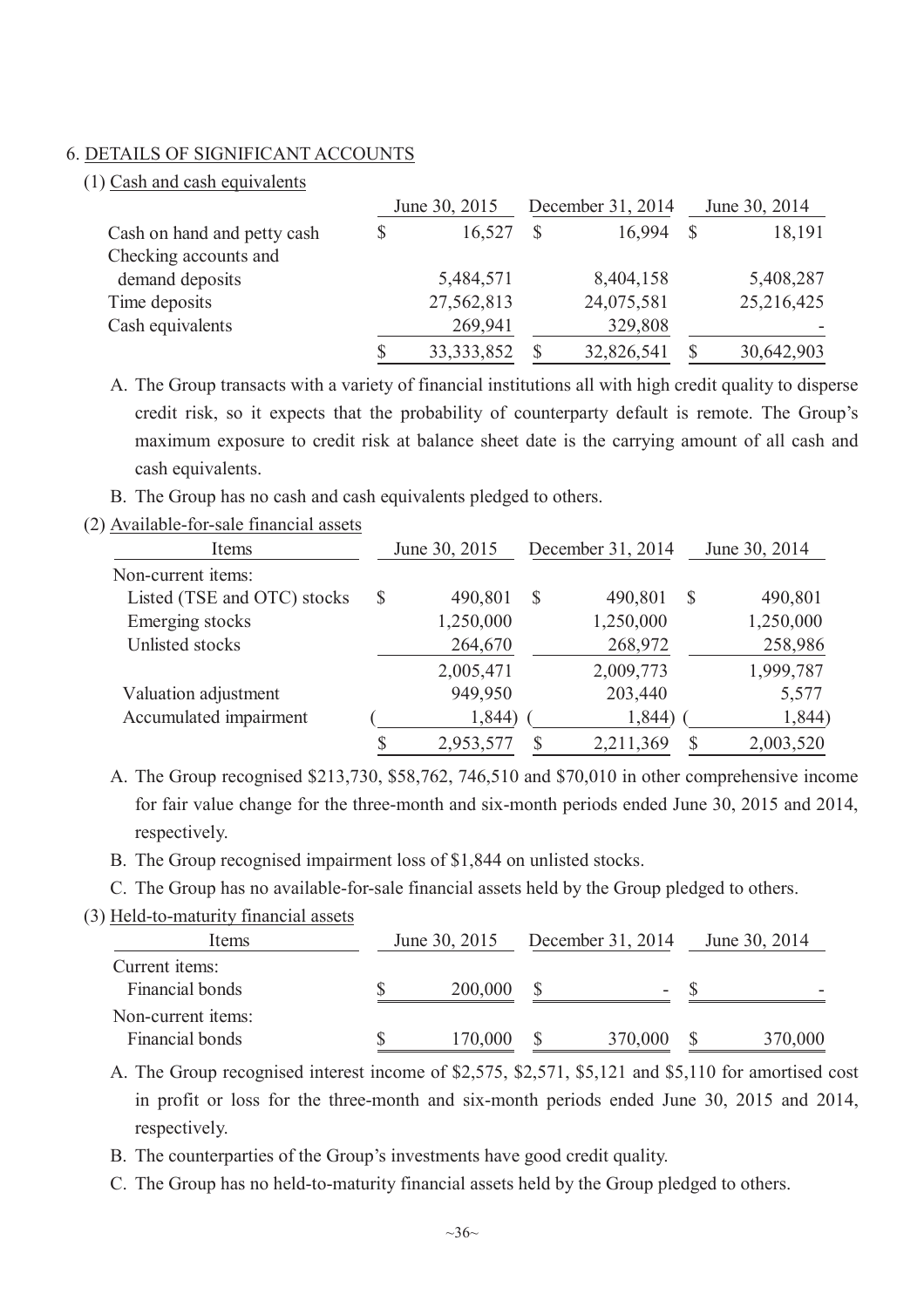#### (4) Accounts receivable, net

|                               | June 30, 2015 |                 | December 31, 2014 |               |  | June 30, 2014 |
|-------------------------------|---------------|-----------------|-------------------|---------------|--|---------------|
| Accounts receivable           |               | $11,601,032$ \$ |                   | 14,204,264 \$ |  | 12,636,794    |
| Less: allowance for bad debts | $23,153$ ) (  |                 | 37,089) (         |               |  | 23,155)       |
|                               |               | 11,577,879      |                   | 14, 167, 175  |  | 12,613,639    |

A. The credit quality of accounts receivable that were neither past due nor impaired was in the following categories based on the Group's credit quality control policy.

|         | June 30, 2015 |            | December 31, 2014 |            |  |            |
|---------|---------------|------------|-------------------|------------|--|------------|
| Group 1 |               | 794,495    |                   | 1,340,048  |  | 681,786    |
| Group 2 |               | 9,980,732  |                   | 11,353,551 |  | 10,859,464 |
|         |               | 10,775,227 |                   | 12,693,599 |  | 11,541,250 |

Note:

Group 1: Low risk: The Group's ten largest customers, with sound performance and high transparency of financial information, are approved based on the Group's credit quality control policy.

Group 2: General risk.

B. The ageing analysis of accounts receivable that were past due but not impaired is as follows:

|                | June 30, 2015 | December 31, 2014 | June 30, 2014 |           |  |
|----------------|---------------|-------------------|---------------|-----------|--|
| Up to 30 days  | 700,791       | $1,166,474$ \$    |               | 892,837   |  |
| 31 to 180 days | 101,861       | 307,102           |               | 179,552   |  |
|                | 802,652       | 1,473,576 \$      |               | 1,072,389 |  |

The above ageing analysis was based on past due date.

- C. Movement analysis of financial assets that were impaired is as follows:
	- (a) As of June 30, 2015, December 31, 2014 and June 30, 2014, the Group's accounts receivable that were impaired amounted to \$23,153, \$37,089 and \$23,155, respectively.

2015

(b) Movements on the Group provision for impairment of accounts receivable are as follows:

|     |        |  |            | Total                                        |          |  |
|-----|--------|--|------------|----------------------------------------------|----------|--|
| (\$ |        |  |            |                                              | 37,089)  |  |
|     | 11,185 |  | $\sim$     |                                              | 11,185   |  |
|     | 22,061 |  |            |                                              | 22,061   |  |
|     | 3,060  |  |            |                                              | 3,060    |  |
|     | 23,153 |  | ۰.         |                                              | 23,153   |  |
|     |        |  | 37,089) \$ | 201J<br>Individual provision Group provision | $-$ (\$) |  |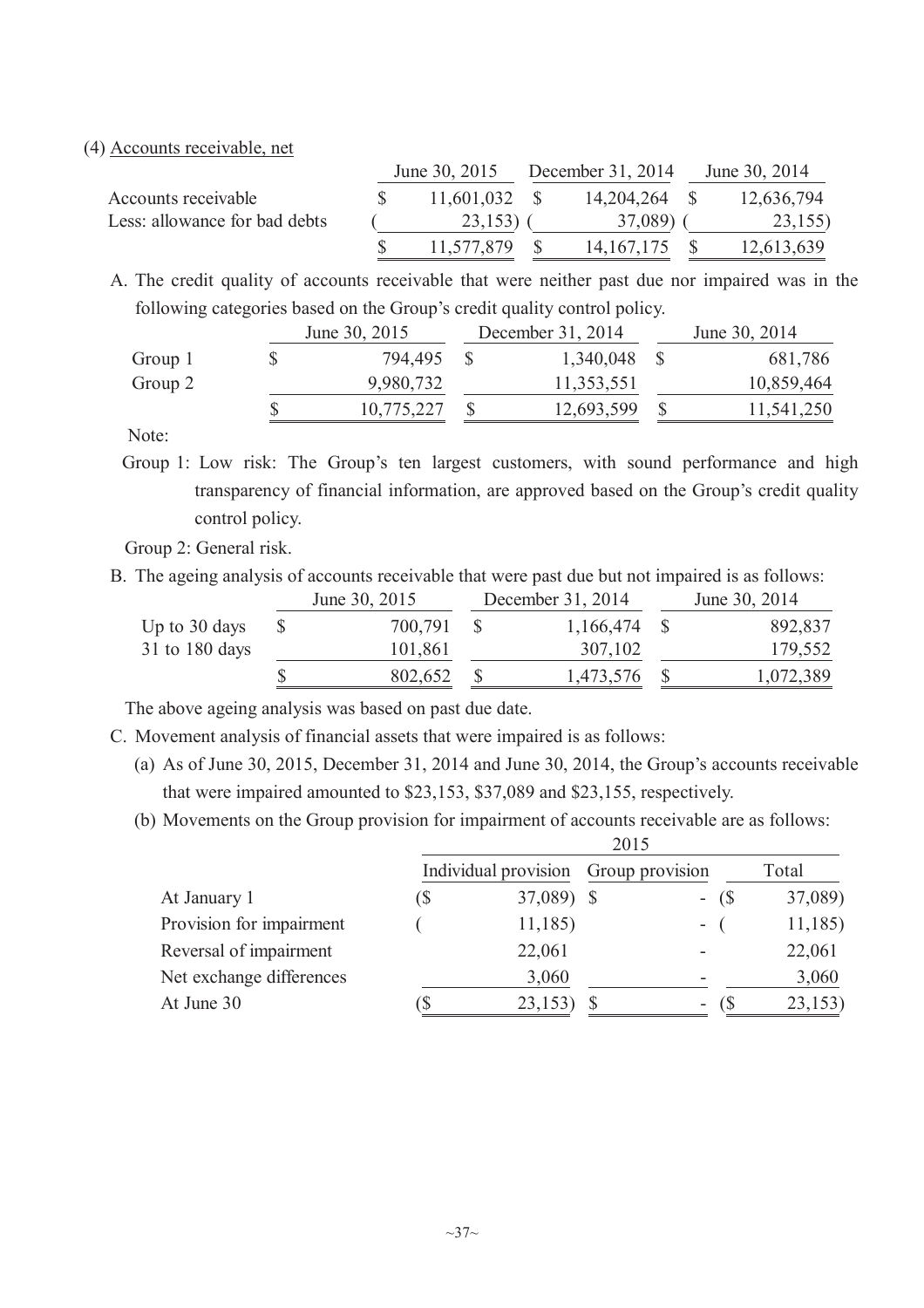|                          | 2014 |                      |  |                          |         |  |  |  |
|--------------------------|------|----------------------|--|--------------------------|---------|--|--|--|
|                          |      | Individual provision |  | Group provision          | Total   |  |  |  |
| At January 1             | (\$  | 34,284) \$           |  | $-$ (\$)                 | 34,284) |  |  |  |
| Provision for impairment |      | 13,657               |  |                          | 13,657  |  |  |  |
| Reversal of impairment   |      | 2,643)               |  | $-$ (                    | 2,643)  |  |  |  |
| Net exchange differences |      | 115                  |  |                          | 115     |  |  |  |
| At June 30               |      | 23,155               |  | $\overline{\phantom{0}}$ | 23,155  |  |  |  |

D. The Group does not hold any collateral as security.

(5) Inventories

|                               |              |                      |               | June 30, 2015     |              |                      |  |
|-------------------------------|--------------|----------------------|---------------|-------------------|--------------|----------------------|--|
|                               |              |                      |               | Allowance for     |              |                      |  |
|                               |              | Cost                 |               | valuation loss    | Book value   |                      |  |
| Ship fuel<br>Steel and others | $\mathbb{S}$ | 3,536,600<br>504,029 | \$            |                   | \$           | 3,536,600<br>504,029 |  |
|                               | \$           | 4,040,629            | \$            |                   | $\mathbb{S}$ | 4,040,629            |  |
|                               |              |                      |               | December 31, 2014 |              |                      |  |
|                               |              |                      |               | Allowance for     |              |                      |  |
|                               |              | Cost                 |               | valuation loss    |              | Book value           |  |
| Ship fuel                     | \$           | 4,560,526            | \$            |                   | \$           | 4,560,526            |  |
| Steel and others              |              | 591,329              |               |                   |              | 591,329              |  |
|                               | $\mathbb{S}$ | 5,151,855            | \$            |                   | $\mathbb{S}$ | 5,151,855            |  |
|                               |              |                      |               | June 30, 2014     |              |                      |  |
|                               |              |                      |               | Allowance for     |              |                      |  |
|                               |              | Cost                 |               | valuation loss    |              | Book value           |  |
| Ship fuel<br>Steel and others | \$           | 4,560,526<br>591,329 | $\mathcal{S}$ |                   | \$           | 4,560,526<br>591,329 |  |
|                               | \$           | 5,151,855            | \$            |                   | \$           | 5, 151, 855          |  |
| (6) Other current assets      |              |                      |               |                   |              |                      |  |
|                               |              | June 30, 2015        |               | December 31, 2014 |              | June 30, 2014        |  |
| Shipowner's accounts          | \$           | 1,477,244            | $\mathsf{\$}$ | 2,161,105         | $\mathbb{S}$ | 1,339,053            |  |
| Agency accounts               |              | 572,399              |               | 728,386           |              | 766,092              |  |
| Other financial assets        |              | 173,470              |               | 275,244           |              | 274,431              |  |
| Temporary debits              |              | 306,203              |               | 330,495           |              | 365,419              |  |
|                               | \$           | 2,529,316            | \$            | 3,495,230         | \$           | 2,744,995            |  |

A. Shipowner's accounts:

(a) Temporary accounts, between the Group and other related parties – Evergreen International S.A., Gaining Enterprise S.A., Italia Marittima S.p.A., Evergreen Marine (Hong Kong) Ltd. and Evergreen Marine (Singapore) Pte. Ltd. incurred due to foreign port formalities and pier rental expenses.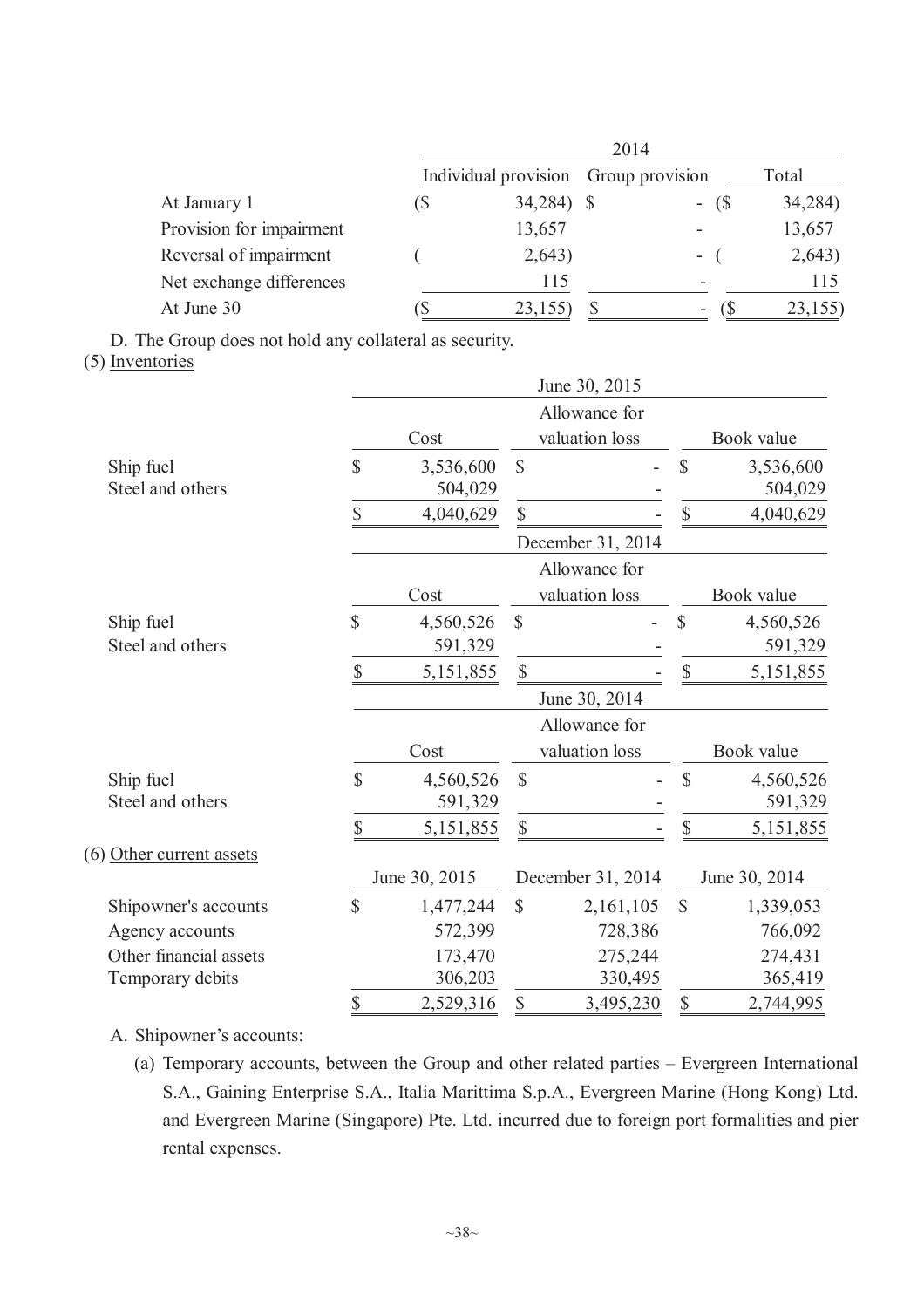- (b) In response to market competition and enhancement of global transportation network to provide better logistics services to customers, the Group has joined Cosco Container Lines Co., Ltd., Kawasaki Kisen Kaisha, Ltd., Yang Ming (UK), Ltd. and Hanjin Shipping Co., Ltd. to form the new CKYHE Alliance Transactions for trading of shipping spaces.
- B. Agency accounts:

The Group entered into agency agreements with its related parties, whereby the related parties act as the Group's agents to deal with domestic and foreign port formalities, such as arrival and departure of the Group's ships, cargo stevedoring and forwarding, freight collection, and payment of expenses incurred in domestic and foreign ports.

(7) Investments accounted for using equity method

|                                                                     |              | June 30, 2015 |               | December 31, 2014 |
|---------------------------------------------------------------------|--------------|---------------|---------------|-------------------|
| Evergreen International Storage and<br><b>Transport Corporation</b> | $\mathbb{S}$ | 8,138,338     | $\mathbb{S}$  | 8,323,749         |
| <b>EVA Airways Corporation</b>                                      |              | 8,021,495     |               | 6,544,364         |
| Taipei Port Container Terminal Corporation                          |              | 1,458,514     |               | 1,469,596         |
| Charng Yang Development Co., Ltd.                                   |              | 486,678       |               | 484,175           |
| Luanta Investment (Netherlands) N.V.                                |              | 2,326,873     |               | 2,439,505         |
| Balsam Investment (Netherlands) N.V.                                |              |               |               | 696,474           |
| Colon Container Terminal S.A.                                       |              | 2,627,639     |               | 2,671,525         |
| Others                                                              |              | 904,981       |               | 920,712           |
|                                                                     | \$           | 23,964,518    | $\mathcal{S}$ | 23,550,100        |
|                                                                     |              |               |               | June 30, 2014     |
| Evergreen International Storage and<br><b>Transport Corporation</b> |              |               | \$            | 7,742,509         |
| <b>EVA Airways Corporation</b>                                      |              |               |               | 6,823,215         |
| Taipei Port Container Terminal Corporation                          |              |               |               | 1,455,619         |
| Charng Yang Development Co., Ltd.                                   |              |               |               | 451,837           |
| Luanta Investment (Netherlands) N.V.                                |              |               |               | 2,451,243         |
| Balsam Investment (Netherlands) N.V.                                |              |               |               | 1,589,404         |
| Colon Container Terminal S.A.                                       |              |               |               | 2,482,578         |
| Others                                                              |              |               |               | 837,633           |
|                                                                     |              |               | \$            | 23,834,038        |

A.Details of long-term equity investments accounted for using equity method are set forth below: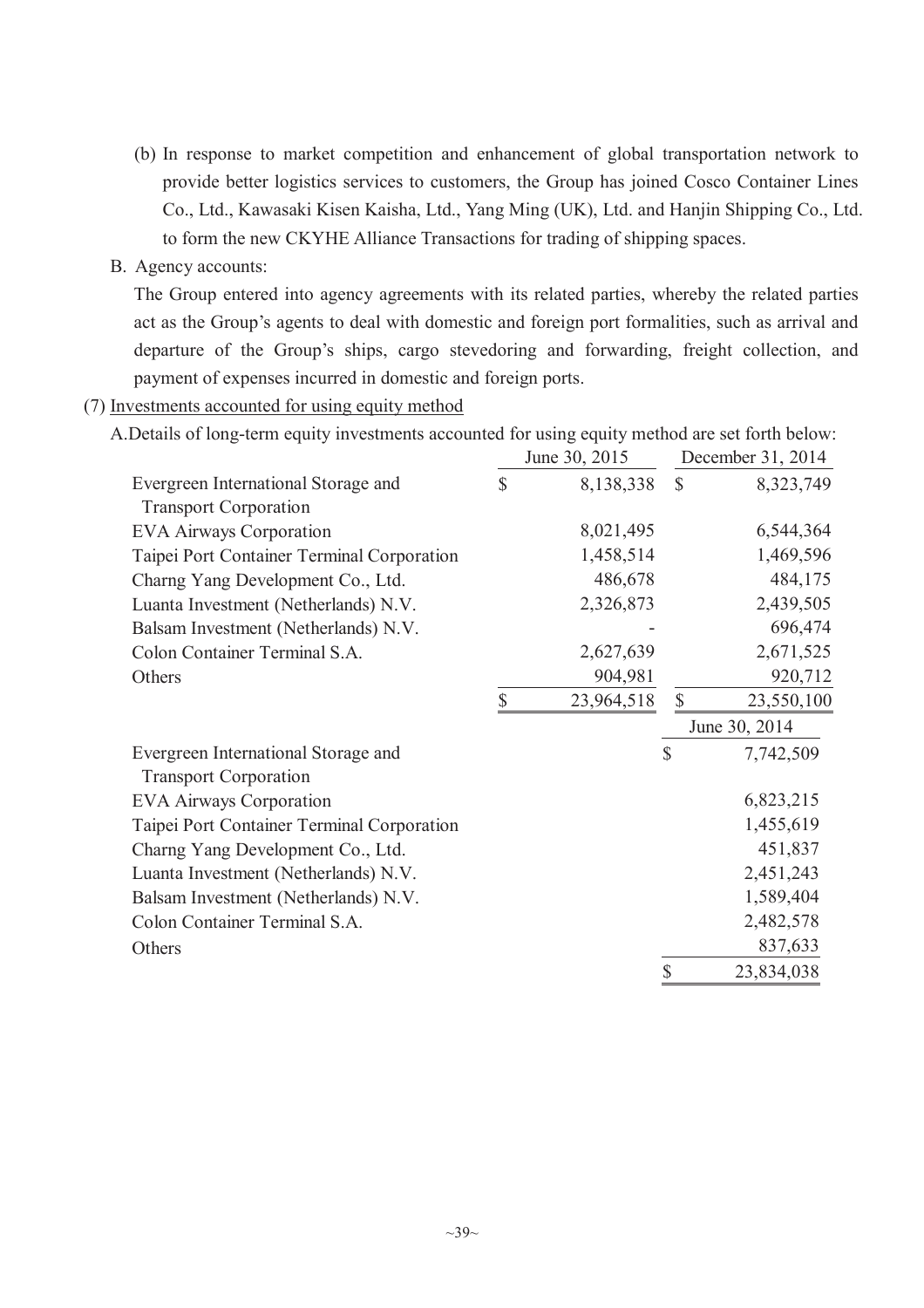### B.Associates

(a)The basic information of the associates that are material to the Group is as follows:

| Company<br>name                                                       | Principal<br>place of<br>business |                     | Ownership $\left(\frac{6}{6}\right)$ |                     | Nature of<br>relationship                               | Methods of<br>measurement |
|-----------------------------------------------------------------------|-----------------------------------|---------------------|--------------------------------------|---------------------|---------------------------------------------------------|---------------------------|
|                                                                       |                                   | June $30$ .<br>2015 | December<br>31, 2014                 | June $30$ ,<br>2014 |                                                         |                           |
| Evergreen<br>International<br>Storage and<br>Transport<br>Corporation | TW                                | 39.74%              | 39.74%                               |                     | with a right<br>39.74% over 20% to<br>vote              | Equity<br>method          |
| <b>EVA Airways</b><br>Corporation                                     | TW                                | 16.31%              | 19.32%                               | 19.32%              | have a right<br>to vote in the<br>Board of<br>Directors | Equity<br>method          |

(b)The summarised financial information of the associates that are material to the Group is as follows:

|                                   |              |               |              | Evergreen International Storage and Transport Corporation |               |               |
|-----------------------------------|--------------|---------------|--------------|-----------------------------------------------------------|---------------|---------------|
|                                   |              | June 30, 2015 |              | December 31, 2014                                         |               | June 30, 2014 |
| Current assets                    | $\mathbb{S}$ | 5,418,666     | $\mathbb{S}$ | 5,204,483                                                 | $\mathcal{S}$ | 6,190,085     |
| Non-current assets                |              | 28,182,841    |              | 26,898,034                                                |               | 21,495,563    |
| <b>Current</b> liabilities        |              | $2,401,048$ ( |              | $1,176,033$ (                                             |               | 3,753,345)    |
| Non-current liabilities           |              | 10,389,713)   |              | 9,750,657)                                                |               | 4,226,467)    |
| Total net assets                  | S            | 20,810,746    | \$           | 21,175,827                                                | $\mathbb{S}$  | 19,705,836    |
| Share in associate's net assets   | $\mathbb{S}$ | 8,184,281     | \$           | 8,325,748                                                 | $\mathbb{S}$  | 7,742,509     |
| Unrealized income with affiliated |              |               |              |                                                           |               |               |
| companies                         |              | 45,843)       |              | 1,999)                                                    |               |               |
| Carrying amount of the associate  | \$           | 8,138,438     | \$           | 8,323,749                                                 | $\mathbb{S}$  | 7,742,509     |
|                                   |              |               |              | <b>EVA Airways Corporation</b>                            |               |               |
|                                   |              | June 30, 2015 |              | December 31, 2014                                         |               | June 30, 2014 |
| Current assets                    | \$           | 54,736,670    | $\mathbb{S}$ | 50,095,894                                                | $\mathcal{S}$ | 44,069,719    |
| Non-current assets                |              | 132,396,844   |              | 117,464,306                                               |               | 117,014,594   |
| <b>Current</b> liabilities        |              | 54,332,836) ( |              | $51,352,783$ (                                            |               | 42,756,780)   |
| Non-current liabilities           |              | 78,214,455) ( |              | 76,530,416)                                               |               | 78,486,183)   |
| Total net assets                  | \$           | 54,586,223    | \$           | 39,677,001                                                | $\mathbb{S}$  | 39,841,350    |
| Share in associate's net assets   | $\mathbb{S}$ | 8,021,495     | $\mathbb{S}$ | 6,544,364                                                 | $\mathbb{S}$  | 6,823,215     |

### Balance sheet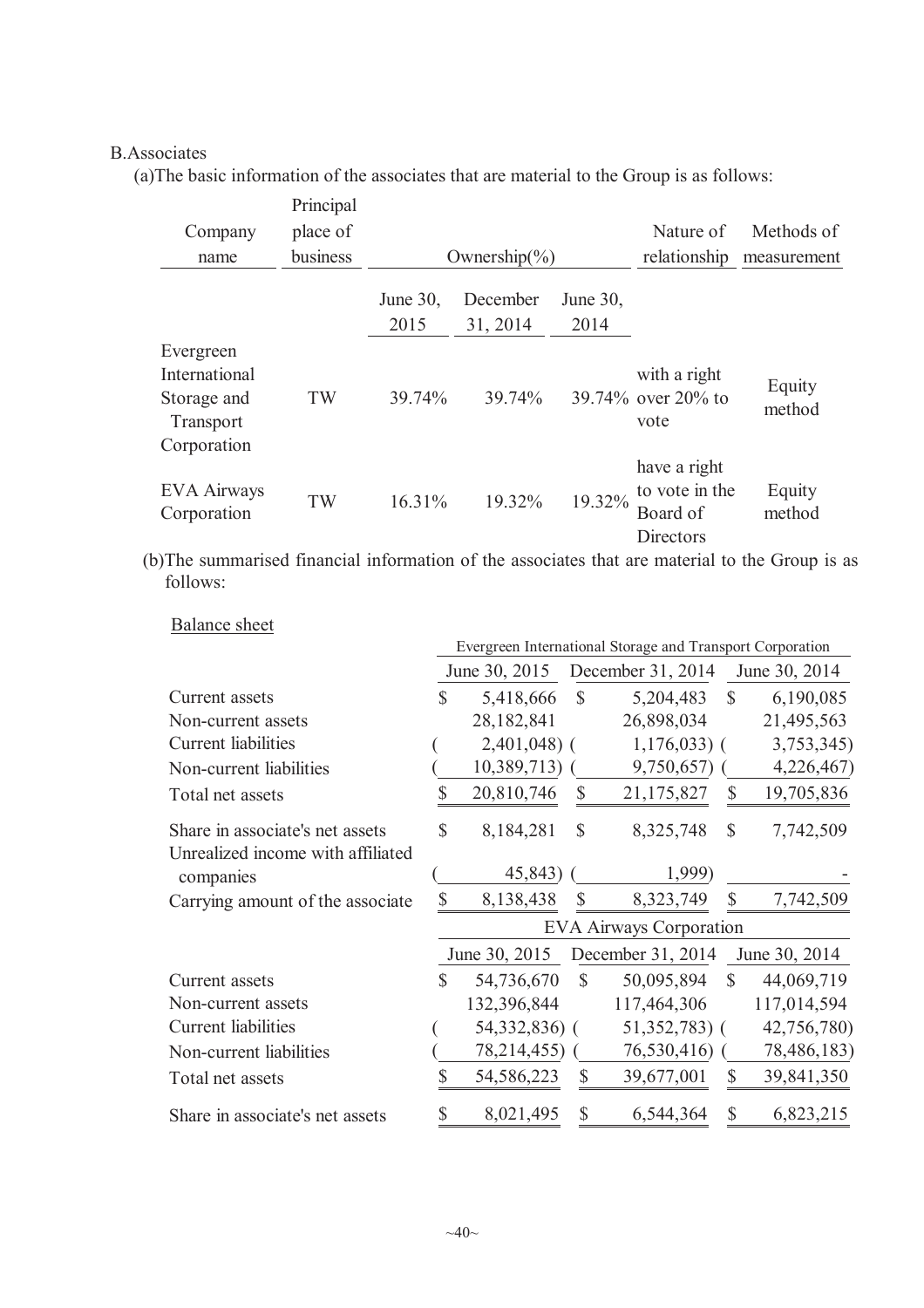| <u>Statement of comprehensive income</u>                   |               | Evergreen International Storage and Transport Corporation |                              |                                         |
|------------------------------------------------------------|---------------|-----------------------------------------------------------|------------------------------|-----------------------------------------|
|                                                            |               | Three-month period                                        |                              | Three-month period                      |
|                                                            |               | ended June 30, 2015                                       |                              | ended June 30, 2014                     |
| Revenue                                                    | \$            | 1,868,132                                                 | \$                           | 1,632,389                               |
| Profit for the period from                                 |               |                                                           |                              |                                         |
| continuing operations                                      | \$            | 231,652                                                   | \$                           | 106,762                                 |
| Other comprehensive loss, net of tax                       |               | 415,992)                                                  |                              | 179,265)                                |
| Total comprehensive loss                                   | $(\$\$        | 184,340)                                                  | $\sqrt{S}$                   | 72,503)                                 |
| Dividends received from associates                         | \$            | 148,422                                                   | \$                           | 127,219                                 |
|                                                            |               | Evergreen International Storage and Transport Corporation |                              |                                         |
|                                                            |               | Six-month period                                          |                              | Six-month period                        |
|                                                            |               | ended June 30, 2015                                       |                              | ended June 30, 2014                     |
| Revenue                                                    | \$            | 3,634,117                                                 | \$                           | 3,103,992                               |
| Profit for the period from<br>continuing operations        |               | 428,596                                                   |                              | 224,441                                 |
| Other comprehensive (loss) income,<br>net of tax           |               | 414,641)                                                  |                              | 9,723                                   |
| Total comprehensive income                                 | \$            | 13,955                                                    | \$                           | 234,164                                 |
| Dividends received from associates                         | \$            | 148,422                                                   | \$                           | 127,219                                 |
|                                                            |               | <b>EVA Airways Corporation</b>                            |                              |                                         |
|                                                            |               | Three-month period                                        |                              | Three-month period                      |
|                                                            |               | ended June 30, 2015                                       |                              | ended June 30, 2014                     |
| Revenue                                                    | \$            | 32,686,440                                                | \$                           | 31,938,491                              |
| Profit for the period from                                 |               |                                                           |                              |                                         |
| continuing operations                                      | \$            | 1,758,269                                                 | \$                           | 237,519                                 |
| Other comprehensive income, net of tax                     |               | 778,531                                                   |                              | 222,166                                 |
| Total comprehensive income                                 | $\frac{1}{2}$ | 2,536,800                                                 | \$                           | 459,685                                 |
| Dividends received from associates                         | \$            |                                                           | \$                           |                                         |
|                                                            |               | <b>EVA Airways Corporation</b>                            |                              |                                         |
|                                                            |               | Six-month period<br>ended June 30, 2015                   |                              | Six-month period<br>ended June 30, 2014 |
| Revenue                                                    | \$            | 66,060,931                                                |                              | 62,330,589                              |
| Profit (loss) for the period from<br>continuing operations | \$            | 3,899,702                                                 | $\sqrt{S}$                   | 543,602)                                |
| Other comprehensive income, net of tax                     |               | 1,109,930                                                 |                              | 286,609                                 |
| Total comprehensive income (loss)                          | \$            | 5,009,632                                                 | $\left( \mathcal{S} \right)$ | 256,993                                 |
| Dividends received from associates                         | $\mathcal{S}$ |                                                           |                              |                                         |

## Statement of comprehensive income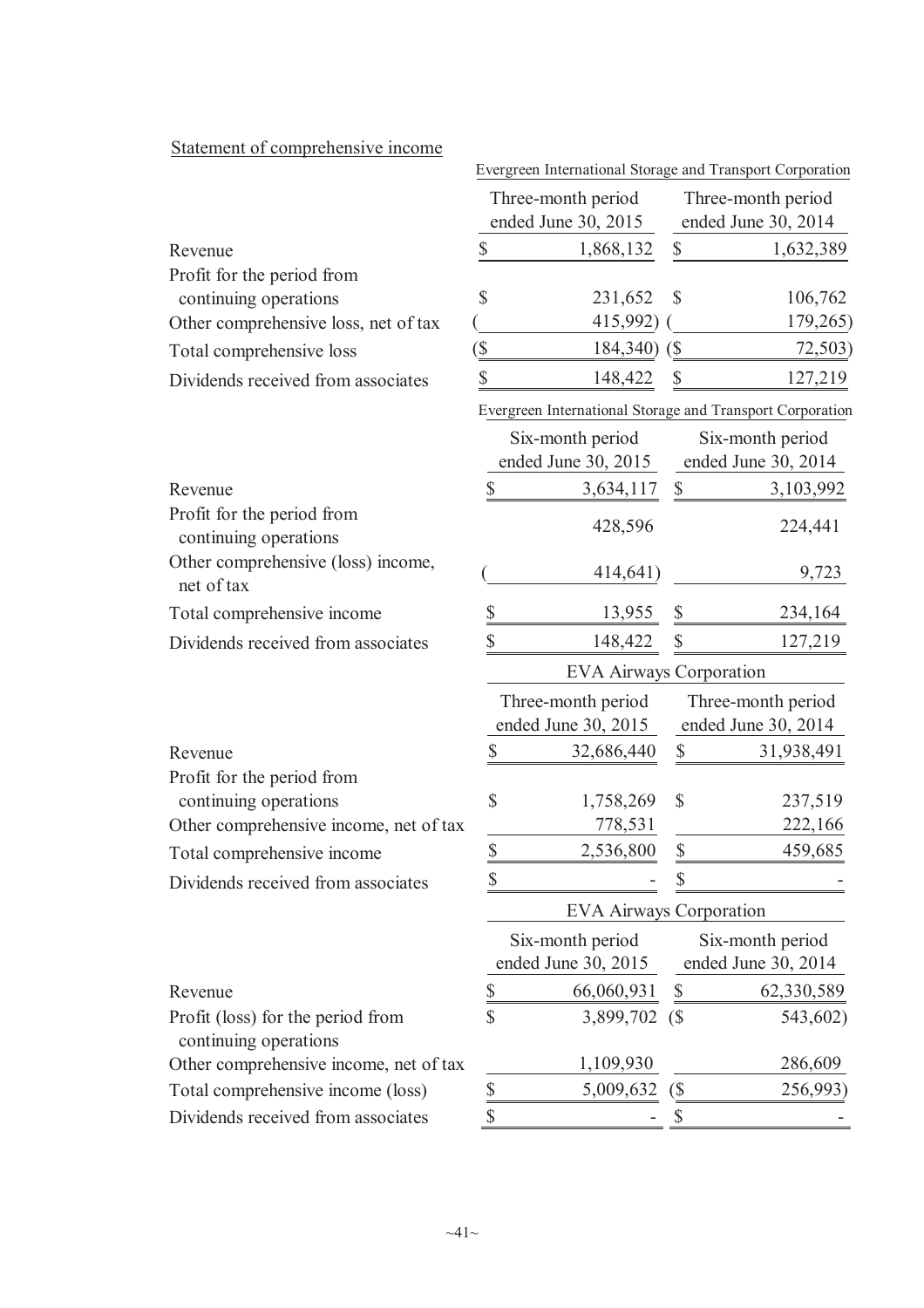(c) The carrying amount of the Group's interests in all individually immaterial associates and the Group's share of the operating results are summarised below: As of June 30, 2015, December 31, 2014 and June 30, 2014, the carrying amount of the

Group's individually immaterial associates amounted to \$7,804,685, \$8,681,987 and \$9,268,294, respectively.

|                                                            | Six-month period    |    | Six-month period    |
|------------------------------------------------------------|---------------------|----|---------------------|
|                                                            | ended June 30, 2015 |    | ended June 30, 2014 |
| Profit (loss) for the period from<br>continuing operations | 258,497 (\$         |    | 1,456,239)          |
| Other comprehensive income, net of tax                     | -                   |    |                     |
| Total comprehensive income (loss)                          | 258,497             | ſБ | 1,456,239)          |

C. The fair value of the Group's associates which have quoted market price was as follows:

|                                 | June 30, 2015 | December 31, 2014 | June 30, 2014 |
|---------------------------------|---------------|-------------------|---------------|
| Evergreen International Storage | 6,488,153     | 7,781,544 \$      | 7,823,950     |
| and Transport Corporation       |               |                   |               |
| <b>EVA Airways Corporation</b>  | 13,250,622    | 13,943,054        | 9,033,084     |
|                                 | 19,738,775    | 21,724,598        | 16,857,034    |

D. The Board of Directors has resolved that the subsidiary - Peony Investment S.A. participated in Greenpen Properties Sdn. Bhd.'s capital increase as the original shareholder, and the investment amount was MYR 1,200 thousand as of Jaunary 14, 2015. The shareholding ratio remained at 30% after the capital increase and Greenpen Properties Sdn. Bhd. is accounted for using equity method.

- E. The Board of Directors has resolved that the subsidiary Peony Investment S.A. participated in Luanta Investment (Netherlands) N.V.'s capital increase as the original shareholder, and the investment amount was EUR 1,000 thousand and EUR 1,600 thousand for the six-month period ended June 30, 2015 and for the year ended December 31, 2014, respectively. The shareholding ratio remained at 50% after the capital increase and Luanta Investment (Netherlands) N.V. is accounted for using equity method.
- F. The Board of Directors has resolved that the subsidiary Peony Investment S.A. participated in Balsam Investment (Netherlands) N.V.'s capital increase as the original shareholder, and the investment amount was EUR 19,600 thousand for the year ended December 31, 2014. The shareholding ratio remained at 49% after the capital increase and Balsam Investment (Netherlands) N.V. is accounted for using equity method.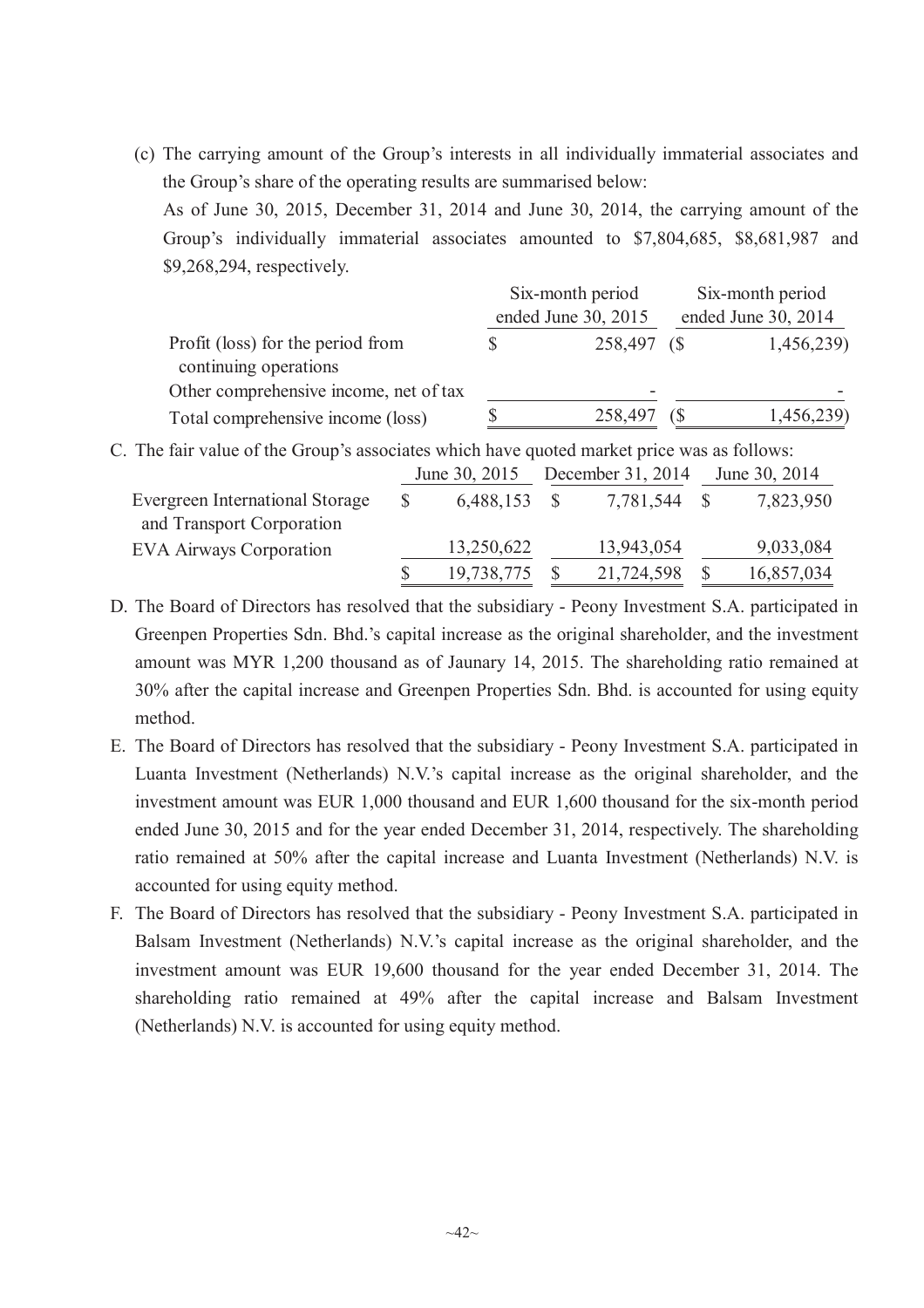#### (8) Property, plant and equipment, net

|                                                           | Land       |        | <b>Buildings</b>                                                  | Machinery<br>equipment    | Loading and<br>unloading equipment            |    | Computer and<br>communication<br>equipment | Transportation<br>equipment              | Ships                     | Office<br>equipment      | Leased assets                                                        | Leasehold<br>improvements        | Construction in<br>progress and<br>equipment for<br>inspection |                                                   | Total                                    |
|-----------------------------------------------------------|------------|--------|-------------------------------------------------------------------|---------------------------|-----------------------------------------------|----|--------------------------------------------|------------------------------------------|---------------------------|--------------------------|----------------------------------------------------------------------|----------------------------------|----------------------------------------------------------------|---------------------------------------------------|------------------------------------------|
| At January 1, 2015<br>Cost<br>Accumulated<br>depreciation | \$843,655  | $\sim$ | \$843,655 \$1,846,873 \$757,910 \$<br>1.054.389)<br>-S<br>792,484 | 565,562)<br>192,348<br>-S | 7,521,651 \$<br>4,915,222)<br>2,606,429<br>-S | -S | 256,551<br>- S<br>216,249)<br>40,302       | 17,894,326 \$<br>6,249,241<br>11,645,085 | 34,797,467)<br>65,030,137 | 429,329)<br>84,057<br>-S | 99,827,604 \$ 513,386 \$ 22,761,125 \$<br>4,570,222)<br>\$18,190,903 | 228,617 \$<br>129,728)<br>98,889 | <sup>S</sup>                                                   | -S<br>$\sim$<br>$\sim$<br><sup>\$</sup><br>$\sim$ | 152,451,698<br>52,927,409)<br>99,524,289 |
| 2015                                                      |            |        |                                                                   |                           |                                               |    |                                            |                                          |                           |                          |                                                                      |                                  |                                                                |                                                   |                                          |
| Opening net book<br>amount                                | \$843.655  |        | 792,484<br>-S                                                     | \$192,348 \$              | 2,606,429 \$                                  |    | 40,302 \$                                  | 11,645,085 \$                            | 65.030.137 \$             | 84.057                   | 18,190,903 \$<br><sup>S</sup>                                        | 98,889 \$                        |                                                                | -S<br>$\sim$                                      | 99,524,289                               |
| <b>Additions</b>                                          |            | 82     |                                                                   |                           | 21,795                                        |    | 7,793                                      | 1,398,665                                | 204,967                   | 20,041                   | 495                                                                  | 34,638                           | 16,708                                                         |                                                   | 1,705,185                                |
| Disposals                                                 |            | $\sim$ | $-1$                                                              | $226)$ (                  | $4,236$ ) (                                   |    | $20)$ (                                    | $7,890$ $($                              | $13,352$ ) (              | $164)$ (                 | 60,732)                                                              | $\overline{\phantom{a}}$         |                                                                | $-1$                                              | 86,620)                                  |
| Reclassifications                                         |            | ٠      |                                                                   |                           | 804,206 (                                     |    | 13)                                        | 3,963                                    | 6,624,409                 | $\overline{\phantom{a}}$ | 541                                                                  | 2,001                            |                                                                | $\sim$                                            | 7,435,107                                |
| Depreciation                                              |            | $-1$   | $27,013$ (                                                        | $14,595$ ) (              | $186,836$ (                                   |    | $9,993$ ) (                                | $717,155$ ) (                            | $2,096,226$ (             | $15,963$ ) (             | 914,332) (                                                           | 19,984)                          |                                                                | $\sim$ 1                                          | 4,002,097)                               |
| Net exchange<br>differences                               | 26,393     |        | 32,383)                                                           | $18,071$ )                | 38,848)                                       |    | 1,672)                                     | 214,597)                                 | 1,169,388)                | 3,618)                   | 434,043)                                                             | $1,092$ )                        | 135)                                                           |                                                   | 1,940,240)                               |
| Closing net book<br>amount                                | \$ 817,344 |        | 733,088<br>-S                                                     | \$159,457 \$              | 3,202,510                                     | -S | 36,397<br>-S                               | 12,108,071<br>S                          | 68,580,547                | 84,353<br>-S             | \$16,782,832                                                         | 114,452 \$                       | 16,573                                                         | -S                                                | 102,635,624                              |
| At June 30, 2015                                          |            |        |                                                                   |                           |                                               |    |                                            |                                          |                           |                          |                                                                      |                                  |                                                                |                                                   |                                          |
| Cost                                                      | \$ 817,344 |        | \$1,741,136 \$682,265 \$                                          |                           | 8,213,743 \$                                  |    | 247,059 \$                                 | 18,826,771 \$                            |                           |                          | 103,401,178 \$ 499,641 \$ 22,057,812 \$                              | 263,477 \$                       | 16,573                                                         | -S                                                | 156,766,999                              |
| Accumulated<br>depreciation                               |            |        | 1,008,048)                                                        | 522,808)                  | 5,011,233                                     |    | 210,662)                                   | 6,718,700)                               | 34,820,631)               | 415,288)                 | 5,274,980)                                                           | 149,025)                         |                                                                |                                                   | 54,131,375)                              |
|                                                           | \$ 817,344 |        | -S<br>733,088                                                     | 159,457<br>S.             | 3,202,510<br><sup>S</sup>                     |    | 36,397                                     | 12.108.071                               | 68.580.547                | 84,353<br>S              | 16,782,832<br>S                                                      | 114,452                          | 16,573<br>- S                                                  | S                                                 | 102,635,624                              |

 $~13~$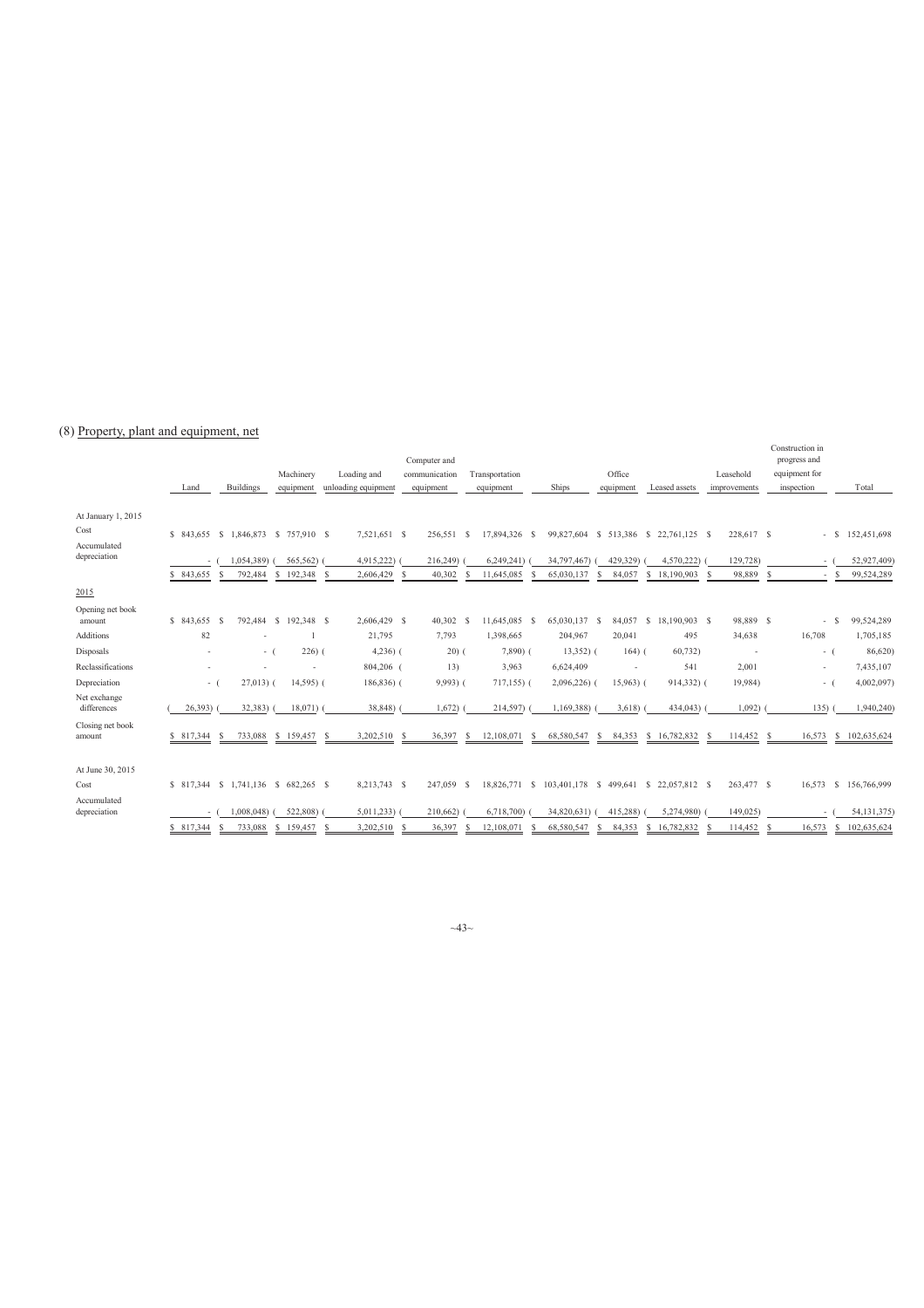|                                             |              |                              |               |                     | Computer and  |                   |                     |               |                     |               |                     |
|---------------------------------------------|--------------|------------------------------|---------------|---------------------|---------------|-------------------|---------------------|---------------|---------------------|---------------|---------------------|
|                                             |              |                              | Machinery     | Loading and         | communication | Transportation    |                     | Office        |                     | Leasehold     |                     |
|                                             | Land         | <b>Buildings</b>             | equipment     | unloading equipment | equipment     | equipment         | Ships               | equipment     | Leased assets       | improvements  | Total               |
| At January 1, 2014                          |              |                              |               |                     |               |                   |                     |               |                     |               |                     |
| Cost                                        | \$732.621    | S.<br>1,860,505              | \$767,850 \$  | 6,496,491 \$        | 313,365       | 19.892.061<br>-S  | s<br>72,704,920     | -S<br>542.631 | $$21,665,751$ \$    | 215,363       | -S<br>125, 191, 558 |
| Accumulated                                 |              |                              |               |                     |               |                   |                     |               |                     |               |                     |
| depreciation                                |              | ,018,845)                    | 545,501)      | 4,987,724)          | 264,008)      | 9,800,923         | 29,338,110)         | 449,761)      | 2,516,746)          | 100,857)      | 49,022,475)         |
|                                             | 732,621      | 841,660                      | 222,349<br>-S | 1,508,767 \$<br>S   | 49,357        | 10,091,138<br>-S  | 43,366,810<br>S     | 92,870        | \$19,149,005        | 114,506<br>-S | 76,169,083          |
| 2014                                        |              |                              |               |                     |               |                   |                     |               |                     |               |                     |
| Opening net book amount                     | \$732,621    | 841,660 \$<br>-S             | 222.349 \$    | 1,508,767 \$        | 49,357        | 10.091.138<br>- S | 43,366,810 \$<br>-S | 92,870        | 19,149,005 \$<br>S. | 114.506 \$    | 76,169,083          |
| <b>Additions</b>                            |              |                              | 10            | 99,043              | 7.006         | 3,232,632         | 158,429             | 8,911         |                     | 6,173         | 3,512,204           |
| Disposals                                   |              |                              | $\sim$        | $2,738$ ) (         | 12)1          | 87,479)           | $-1$                | $353)$ (      | 12,507)             | $-1$          | 103,089)            |
| Reclassifications                           |              |                              |               | $\sim$              | 1,605         | ٠                 | 15,743,909          |               |                     | $\sim$        | 15,742,304          |
| Depreciation                                | $\sim$       | 30,550(                      | $15,743$ ) (  | $132,627$ (         | $10,707$ ) (  | $906,567$ ) (     | $1,700,194$ (       | $16,179$ ) (  | 922,192) (          | $14,308$ ) (  | 3,749,067)          |
| Effect of consolidated entity's<br>movement |              |                              |               |                     |               | - 1               | $14,675$ ) (        | 3,959)        |                     | $\sim$ $-$    | 18,634)             |
| Net exchange differences                    | ,143         | 392                          | 5,418         | 40                  | 228           | 9,035             | 35,403              | 432           | 17,495              | 295           | 51,027              |
|                                             |              |                              |               |                     |               |                   |                     |               |                     |               |                     |
| Closing net book amount                     | 733,764<br>s | 810,718<br>s                 | \$ 212,034    | ,472,485<br>S       | 44,267        | 12,320,689<br>S   | 57,589,682<br>S     | ,722<br>81    | 18,231,801<br>S.    | 106,666       | 91,603,828<br>s     |
| At June 30, 2014                            |              |                              |               |                     |               |                   |                     |               |                     |               |                     |
| Cost                                        | \$733.764    | 1,859,143 \$<br><sup>S</sup> | 786.887 \$    | 6,199,308 \$        | 309,842 \$    | 22,261,054        | 88,634,916 \$<br>-S | 514,481       | $$21,658,785$ \$    | 221,995<br>-S | 143,180,175         |
| Accumulated                                 |              |                              |               |                     |               |                   |                     |               |                     |               |                     |
| depreciation                                |              | .048.425                     | 574,853)      | 4,726,823)          | 265,575)      | 9.940.365)        | 31.045.234)         | 432,759)      | 3,426,984)          | 115,329)      | 51,576,347)         |
|                                             | \$733,764    | 810,718                      | 212,034<br>S. | 1,472,485<br>S      | 44,267<br>-8  | 12,320,689<br>-S  | 57,589,682<br>S     | 81,722        | \$18,231,801        | 106,666       | 91,603,828<br>S     |

A. The Group has issued a negative pledge to granting banks for drawing borrowings within the credit line to purchase the above transportation equipment.

B. Information about the property, plant and equipment that were pledged to others as collaterals is provided in Note 8.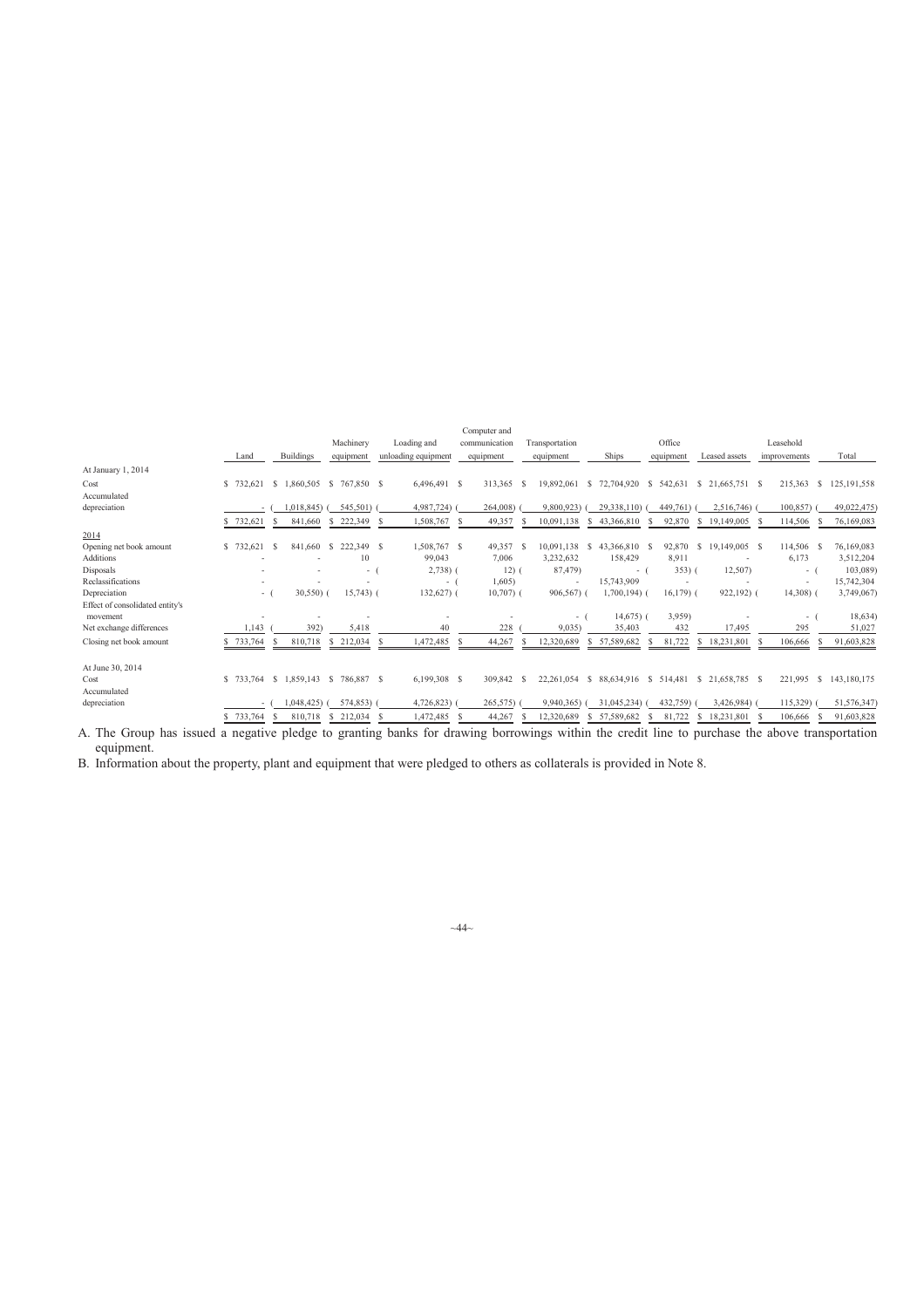# (9) Investment property, net

|                          |                           | Land      |                           | <b>Buildings</b> |                           | Total     |
|--------------------------|---------------------------|-----------|---------------------------|------------------|---------------------------|-----------|
| At January 1, 2015       |                           |           |                           |                  |                           |           |
| Cost                     | $\mathbb{S}$              | 1,414,008 | \$                        | 1,005,858        | \$                        | 2,419,866 |
| Accumulated depreciation |                           |           |                           | 432,652)         |                           | 432,652)  |
|                          | \$                        | 1,414,008 | $\boldsymbol{\mathsf{S}}$ | 573,206          | $\mathbb{S}$              | 1,987,214 |
| 2015                     |                           |           |                           |                  |                           |           |
| Opening net book amount  | \$                        | 1,414,008 | \$                        | 573,206          | $\mathbb{S}$              | 1,987,214 |
| Depreciation             |                           |           |                           | $9,852$ ) (      |                           | 9,852)    |
| Net exchange differences |                           |           |                           | 1,997)           |                           | 1,997)    |
| Closing net book amount  | $\mathbb{S}$              | 1,414,008 | $\boldsymbol{\mathsf{S}}$ | 561,357          | $\mathbb{S}$              | 1,975,365 |
| At June 30, 2015         |                           |           |                           |                  |                           |           |
| Cost                     | \$                        | 1,414,008 | $\mathbb{S}$              | 1,003,069        | $\mathbb{S}$              | 2,417,077 |
| Accumulated depreciation |                           |           |                           | 441,712)         |                           | 441,712)  |
|                          | \$                        | 1,414,008 | $\mathbb{S}$              | 561,357          | $\mathbb{S}$              | 1,975,365 |
| At January 1, 2014       |                           |           |                           |                  |                           |           |
| Cost                     | \$                        | 1,414,008 | \$                        | 1,012,695        | \$                        | 2,426,703 |
| Accumulated depreciation |                           |           |                           | 414,697)         |                           | 414,697)  |
|                          | $\mathbb{S}$              | 1,414,008 | $\mathbb{S}$              | 597,998          | $\mathbb{S}$              | 2,012,006 |
| 2014                     |                           |           |                           |                  |                           |           |
| Opening net book amount  | \$                        | 1,414,008 | \$                        | 597,998          | $\mathcal{S}$             | 2,012,006 |
| Depreciation             |                           |           |                           | $9,879$ (        |                           | 9,879)    |
| Net exchange differences |                           |           |                           | 5,469)           |                           | 5,469)    |
| Closing net book amount  | $\boldsymbol{\mathsf{S}}$ | 1,414,008 | $\boldsymbol{\mathsf{S}}$ | 582,650          | $\boldsymbol{\mathsf{S}}$ | 1,996,658 |
| At June 30, 2014         |                           |           |                           |                  |                           |           |
| Cost                     | $\mathbb{S}$              | 1,414,008 | $\mathbb{S}$              | 1,005,275        | \$                        | 2,419,283 |
| Accumulated depreciation |                           |           |                           | 422,625)         |                           | 422,625   |
|                          | $\mathbb{S}$              | 1,414,008 | \$                        | 582,650          | $\mathbb{S}$              | 1,996,658 |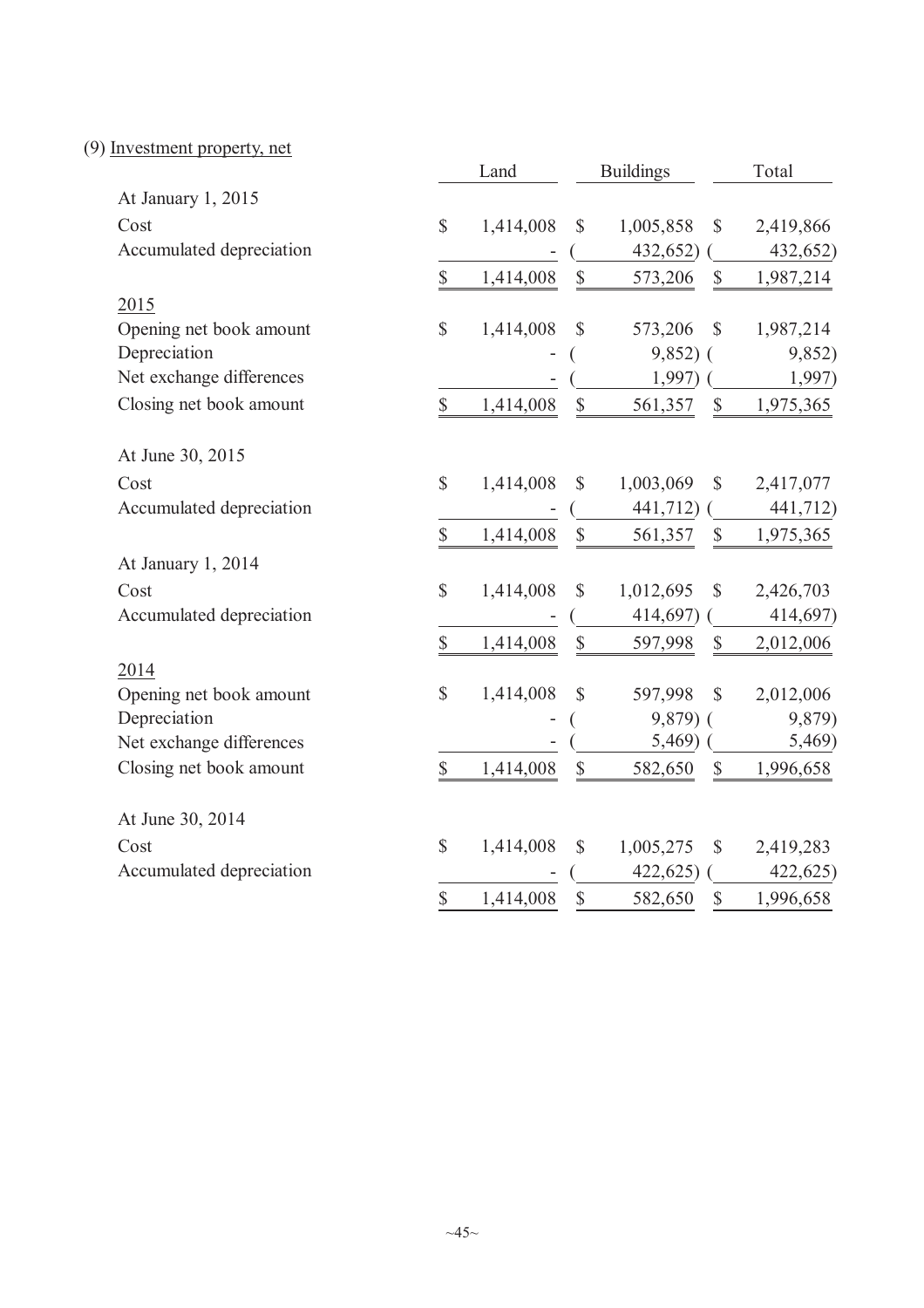A. Rental income from the investment property and direct operating expenses arising from the investment property are shown below:

|                                                                                                                    | Three-month period                      |              | Three-month period                      |
|--------------------------------------------------------------------------------------------------------------------|-----------------------------------------|--------------|-----------------------------------------|
|                                                                                                                    | ended June 30, 2015                     |              | ended June 30, 2014                     |
| Rental revenue from the lease of the<br>investment property                                                        | \$<br>24,953                            | \$           | 26,033                                  |
| Direct operating expenses arising<br>from the investment property<br>that generated rental income<br>in the period | \$<br>5,308                             | $\mathbb{S}$ | 5,169                                   |
| Direct operating expenses arising<br>from the investment property that<br>did not generate rental income in        |                                         |              |                                         |
| the period                                                                                                         | \$<br>599                               | $\mathbb{S}$ | 217                                     |
|                                                                                                                    | Six-month period ended<br>June 30, 2015 |              | Six-month period ended<br>June 30, 2014 |
| Rental revenue from the lease of the<br>investment property                                                        | \$<br>50,191                            | \$           | 52,043                                  |
| Direct operating expenses arising<br>from the investment property<br>that generated rental income<br>in the period | \$<br>10,693                            |              | 10,487                                  |
| Direct operating expenses arising<br>from the investment property that                                             |                                         |              |                                         |
| did not generate rental income in<br>the period                                                                    | \$<br>1,217                             |              | 457                                     |

B. The fair value of the investment property held by the Group as at June 30, 2015, December 31, 2014 and June 30, 2014 was \$3,455,189, \$3,467,369 and \$3,200,132, respectively. The fair value measurements were based on the market prices of recently sold properties in the immediate vicinity of a certain property.

C. Information about the investment property that were pledged to others as collaterals is provided in Note 8.

(10) Other non-current assets

|                           | June 30, 2015 | December 31, 2014 | June 30, 2014 |
|---------------------------|---------------|-------------------|---------------|
| Prepayments for equipment | 1,401,245     | 3,508,591         | 6,228,978     |
| Refundable deposits       | 104,997       | 105,457           | 111,777       |
| Others                    | 389           | 441               | 438           |
|                           | 1,506,631     | 3,614,489         | 6, 341, 193   |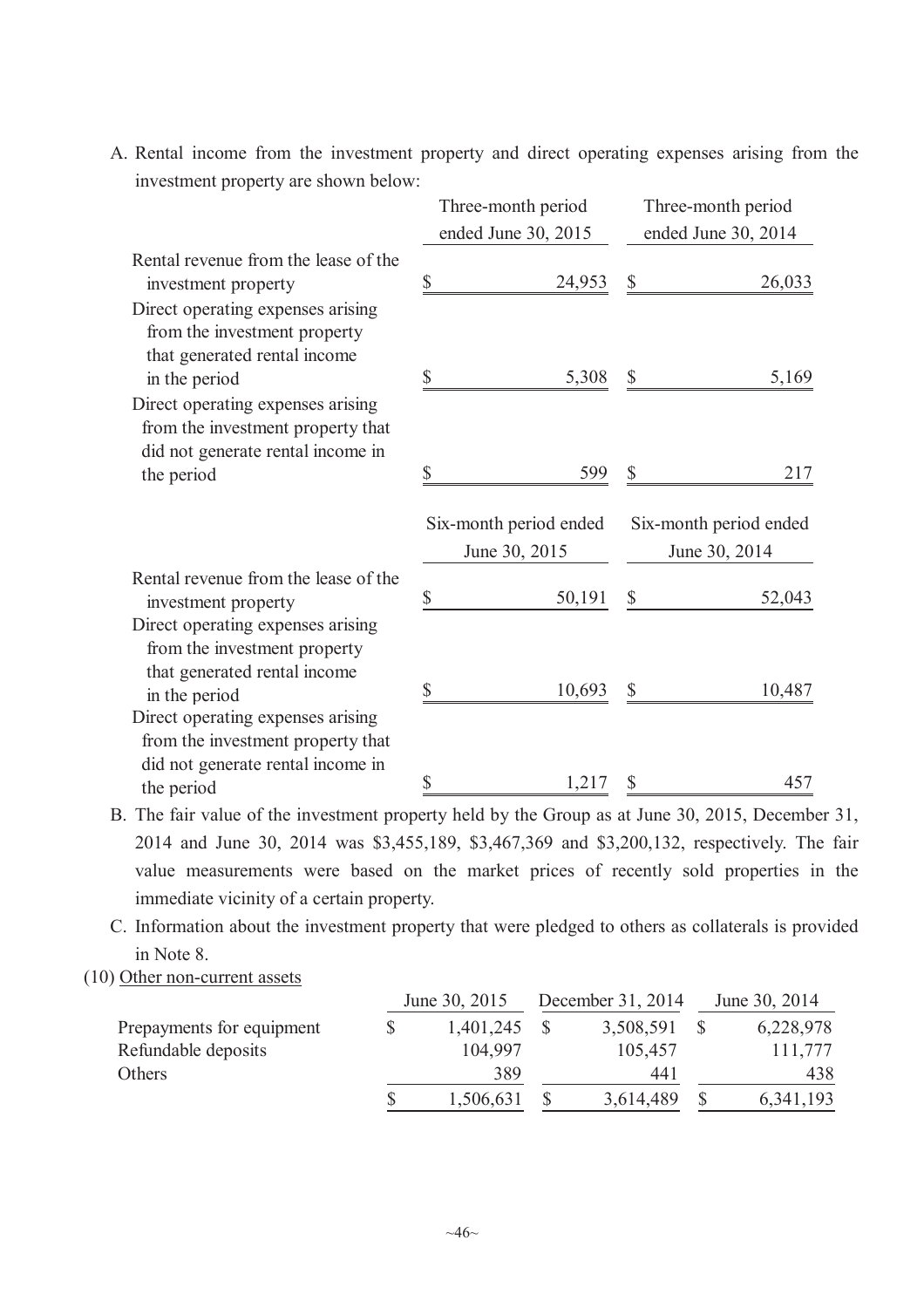Amount of borrowing costs capitalised as part of prepayment for equipment and the range of the interest rates for such capitalisation are as follows:

|                                              |                           | Three-month period  |                      |                  |                   |               |               | Three-month period                            |
|----------------------------------------------|---------------------------|---------------------|----------------------|------------------|-------------------|---------------|---------------|-----------------------------------------------|
|                                              |                           | ended June 30, 2015 |                      |                  |                   |               |               | ended June 30, 2014                           |
| Amount capitalised                           | $\mathcal{S}$             |                     |                      |                  | 4,672             | $\mathcal{S}$ |               | 33,902                                        |
| Interest rate                                |                           |                     | $1.22\% \sim 1.88\%$ |                  |                   |               |               | $1.07\% \sim 2.18\%$                          |
|                                              |                           |                     |                      | Six-month period |                   |               |               | Six-month period                              |
|                                              |                           | ended June 30, 2015 |                      |                  |                   |               |               | ended June 30, 2014                           |
| Amount capitalised                           | $\boldsymbol{\mathsf{S}}$ |                     |                      |                  | 13,795            | $\mathcal{S}$ |               | 81,062                                        |
| Interest rate                                |                           |                     | $1.22\% \sim 1.88\%$ |                  |                   |               |               | $1.07\% \sim 2.18\%$                          |
| $(11)$ Short-term loans                      |                           |                     |                      |                  |                   |               |               |                                               |
|                                              | June 30, 2015             |                     |                      |                  | December 31, 2014 |               |               | June 30, 2015                                 |
| Secured loans                                | \$                        |                     | \$                   |                  |                   | \$            |               | 1,194,540                                     |
| Interest rate                                |                           |                     |                      |                  |                   |               |               | 1.73%~2.23%                                   |
| (12) Other current liabilities               |                           |                     |                      |                  |                   |               |               |                                               |
|                                              |                           |                     |                      | June 30, 2015    |                   |               |               | December 31, 2014                             |
| Receipt in advance                           | \$                        |                     |                      |                  | 31,586            | $\mathcal{S}$ |               | 255,216                                       |
| Long-term liabilities - current portion      |                           |                     |                      | 15,006,944       |                   |               |               | 14,170,541                                    |
| Shipowner's accounts                         |                           |                     |                      | 1,835,380        |                   |               |               | 1,950,409                                     |
| Agency accounts                              |                           |                     |                      | 2,981,404        |                   |               |               | 3,579,244                                     |
| Long-term leases payable - current           |                           |                     |                      | 2,227,219        |                   |               |               | 2,195,524                                     |
| Others                                       |                           |                     |                      |                  | 22,385            |               |               | 29,800                                        |
|                                              | \$                        |                     |                      | 22,104,918       |                   | \$            |               | 22,180,734                                    |
|                                              |                           |                     |                      |                  |                   |               |               | June 30, 2014                                 |
| Receipt in advance                           |                           |                     |                      |                  |                   | $\mathsf{\$}$ |               | 33,617                                        |
| Long-term liabilities - current portion      |                           |                     |                      |                  |                   |               |               | 15,221,968                                    |
| Shipowner's accounts                         |                           |                     |                      |                  |                   |               |               | 1,856,897                                     |
| Agency accounts                              |                           |                     |                      |                  |                   |               |               | 2,845,684                                     |
| Long-term leases payable - current<br>Others |                           |                     |                      |                  |                   |               |               | 2,319,028                                     |
|                                              |                           |                     |                      |                  |                   |               |               | 23,472<br>22,300,666                          |
| (13) Corporate bonds payable                 |                           |                     |                      |                  |                   |               |               |                                               |
|                                              |                           |                     |                      |                  |                   |               |               | June 30, 2015 December 31, 2014 June 30, 2014 |
| Domestic unsecured convertible bonds         | \$                        |                     |                      | \$               |                   |               | $\mathcal{S}$ | 568,400                                       |
| Domestic secured corporate bonds             |                           | 3,000,000           |                      |                  |                   | 3,000,000     |               | 3,000,000                                     |
| Less: discount on corporate bonds            |                           |                     |                      |                  |                   |               |               | 1,060)                                        |
|                                              |                           | 3,000,000           |                      |                  |                   | 3,000,000     |               | 3,567,340                                     |
| Less: current portion or exercise of put     |                           |                     |                      |                  |                   |               |               |                                               |
| options                                      |                           |                     |                      |                  |                   |               |               | 567,340)                                      |
|                                              | \$                        | 3,000,000           |                      | \$               |                   | 3,000,000     | \$            | 3,000,000                                     |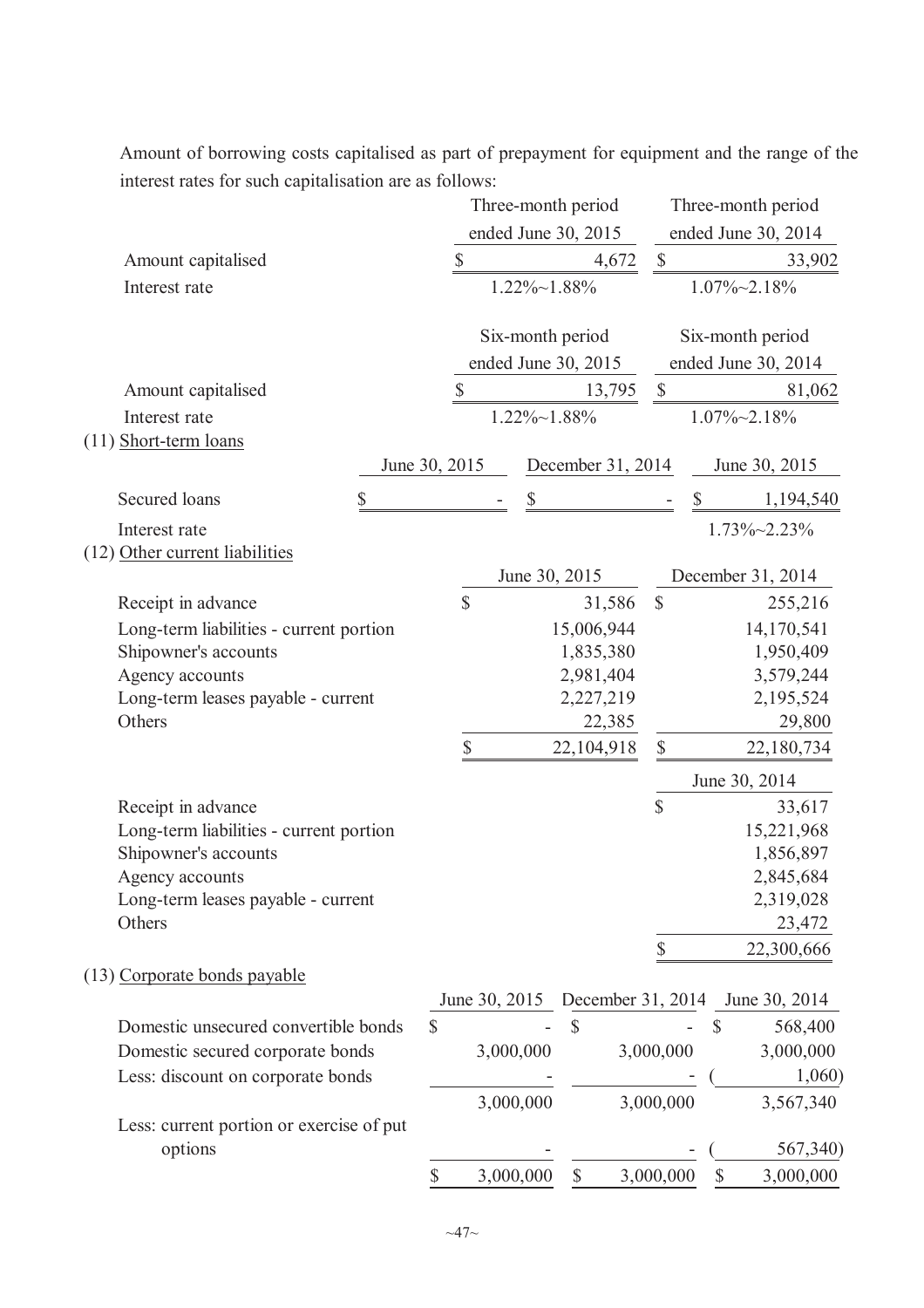- A. On August 7, 2009, the Company issued its third domestic unsecured convertible bonds (referred herein as the "Third Bonds") at face value, totaling \$2,500,000. The major terms of the issuance are set forth below:
	- (a) Period: 5 years (August 7, 2009 to August 7, 2014)
	- (b) Coupon rate: 0% per annum
	- (c) Principal repayment and interest payment

Unless the Third Bonds are redeemed, repurchased, resold, converted or deregistered before maturity, or other events occur due to regulatory reasons, the principal of the Third Bonds shall be repaid in lump sum by cash at maturity based on the face value of the Bonds.

(d) Collaterals

The Third Bonds are unsecured. However, if the Company subsequently issues other convertible bonds secured with collaterals, the rights of the holders of the Third Bonds to claim their credits and the collaterals are set at the same rank as the holders of the convertible bonds issued subsequently.

- (e) Redemption at the Company's option
	- i. During the period from one month after the issuance of the Third Bonds to 40 days before the maturity of the Third Bonds, if the closing price of the Company's common stock at the Taiwan Stock Exchange is equal to or more than 30% of the conversion price for a period of 30 consecutive trading days, the Company may redeem the outstanding bonds in cash at the face value of the Third Bonds within 30 trading days after the abovementioned 30 consecutive trading days.
	- ii.During the period from one month after the Third Bonds are issued to 40 days before the maturity of the Third Bonds, if the total amount of the Third Bonds outstanding after the conversion by the bondholders is less than \$250,000 (10% of the total issued amount), the Company may redeem the outstanding bonds at their face value any time during the 40 days before the maturity of the Third Bond.
	- iii. When the Company issues its redemption notice, if the bondholders do not reply before the effective redemption date, the Company may convert the bonds held by those bondholders into common stock at the conversion price in effect at the expiration of the notice period.
- (f) Redemption at the bondholders' option

During the period from 30 days before the 2-year maturity of the Third Bonds to the date of maturity, or from 30 days before the 3-year maturity of the Third Bonds to the date of maturity, the bondholders may require the Company to redeem their bonds in cash at the face value plus interest compensation. The redemption price for the former is 101.00% of the face value with a yield rate of 0.50% per annum, and 101.51% of the face value with a yield rate of 0.50% for the latter.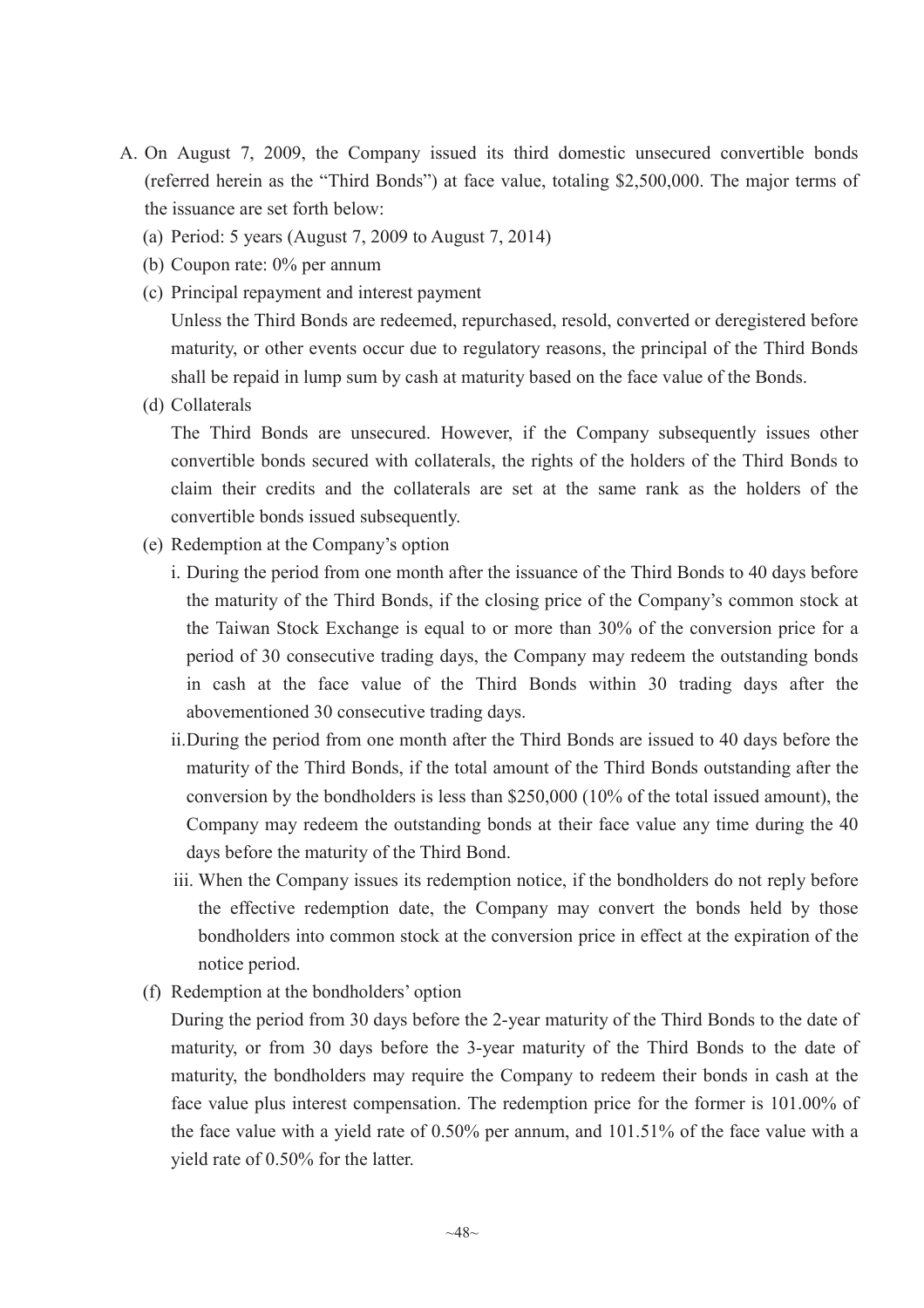#### (g) Terms of conversion

i. Conversion period

The bondholders may convert the Third Bonds into the Company's common stock during the period from one month after the Third Bonds are issued to 10 days before the maturity of the Third Bonds.

The bondholders are prohibited from exercising their conversion right during the period from 3 trading days before the announcement of cash or stock dividends to the date of distribution of the cash or stock dividends.

ii.Conversion price

The base day for setting conversion price is July 30, 2009. The conversion price can be any of the three average closing prices of the Company's common stock during the 1, 3 and 5 trading days before the base day multiplied by 101.00%. If any cash or stock dividends are distributed before the base day, the closing price used in the computation of the conversion price must be adjusted for the effect of the dividend distribution. If any cash or stock dividends are distributed during the period from the date on which the conversion price is set to the date on which the Third Bonds are issued, the conversion price is required to be adjusted in accordance with the adjusting formula specified in the bond agreement. The conversion price at the issuance of the Third Bonds was set at \$20.40 (in dollars).

(h) Entitlement to cash dividends or stock dividends

The bondholders who request to convert the Third Bonds during the period from January 1 of the current year to any date which is more than 3 trading days before the announcement of cash or stock dividends are entitled to the cash or stock dividends resolved by the stockholders in the current year. Conversion of the Third Bonds is prohibited during the period from 3 trading days before the announcement of cash or stock dividends to the ex-dividend date. The bondholders who request to convert the Third Bonds during the period from the date following the ex-dividend date to December 31 of the current year are not entitled to the cash or stock dividends resolved by the stockholders in the current year, but are entitled to the cash or stock dividends resolved by the stockholders in the following year.

- B. On April 26, 2012, the Company issued its twelfth domestic secured corporate bonds (referred herein as the "Twelfth Bonds"), totaling \$3,000,000. The Twelfth Bonds are categorized into Bond A and B, depending on the guarantee institution. Bond A totals \$2,000,000, and Bond B totals \$1,000,000. The major terms of the issuance are set forth below:
	- (a) Period: 5 years (April 26, 2012 to April 26, 2017)
	- (b) Coupon rate: 1.28% fixed per annum
	- (c) Principal repayment and interest payment

Repayments for the Twelfth Bonds are paid annually on coupon rate, starting a year from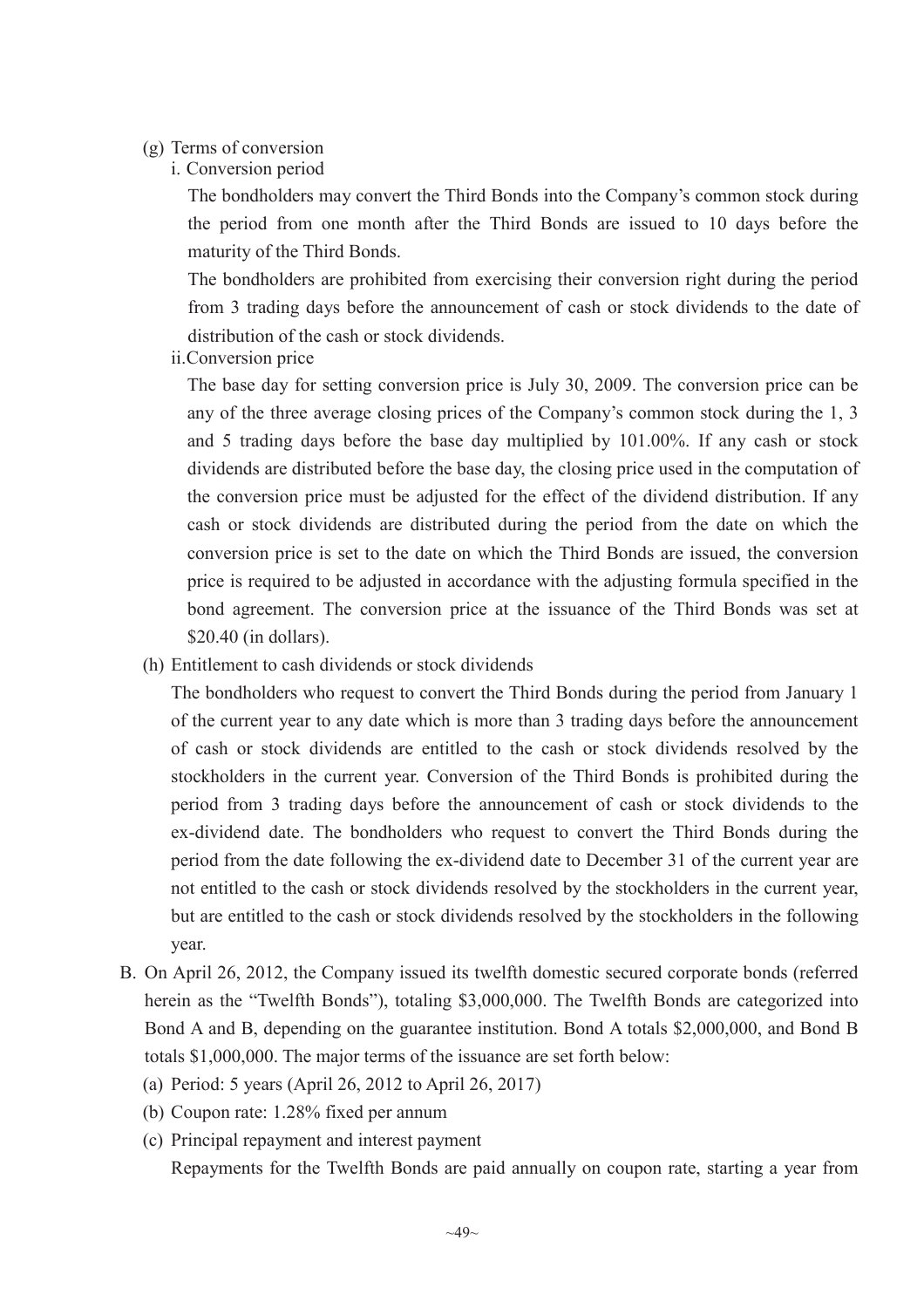the issuing date. The principal of the Twelfth Bonds shall be repaid in lump sum at maturity.

(d) Collaterals

The Twelfth Bonds are secured. Bond A is guaranteed by Bank Sinopac, and Bond B is guaranteed by Far Eastern International Bank.

C. The conversion rights and debt component of the Third Bonds are recognised separately in accordance with IAS 39. The issuance cost of the Third Bonds is allocated to debt and equity components by the amount initially recognised. Accordingly, the account of "capital reserve from stock warrants" amounted to \$256,205.

The net value of the rights of repurchase and resold embedded in bonds payable was separated from bonds payable, and was recognised in "financial liabilities at fair value through profit or loss" in accordance with IAS 39.

#### (14) Long-term loans

|                                       | June 30, 2015        |               | December 31, 2014    |
|---------------------------------------|----------------------|---------------|----------------------|
| Secured bank loans                    | \$<br>60,858,434     | $\mathcal{S}$ | 56,900,307           |
| Unsecured bank loans                  | 14,430,556           |               | 17,721,811           |
| Add: unrealised foreign exchange loss | 363,189              |               | 603,840              |
| Less: hosting fee credit              | 27,636)              |               | 33,069)              |
|                                       | 75,624,543           |               | 75,192,889           |
| Less: current portion                 | 15,006,944)          |               | 14,170,541)          |
|                                       | 60,617,599           | $\mathcal{S}$ | 61,022,348           |
| Interest rate                         | $0.88\% \sim 5.22\%$ |               | $0.80\% \sim 5.22\%$ |
|                                       |                      |               | June 30, 2014        |
| Secured bank loans                    |                      | \$            | 56,148,086           |
| Unsecured bank loans                  |                      |               | 19,591,652           |
| Add: unrealised foreign exchange loss |                      |               | 65,944               |
| Less: hosting fee credit              |                      |               | 34,998)              |
|                                       |                      |               | 75,770,684           |
| Less: current portion                 |                      |               | 14,654,628)          |
|                                       |                      |               | 61,116,056           |
| Interest rate                         |                      |               | $0.80\% \sim 5.22\%$ |

Please refer to Note 8 for details of the collaterals pledged for the above long-term loans.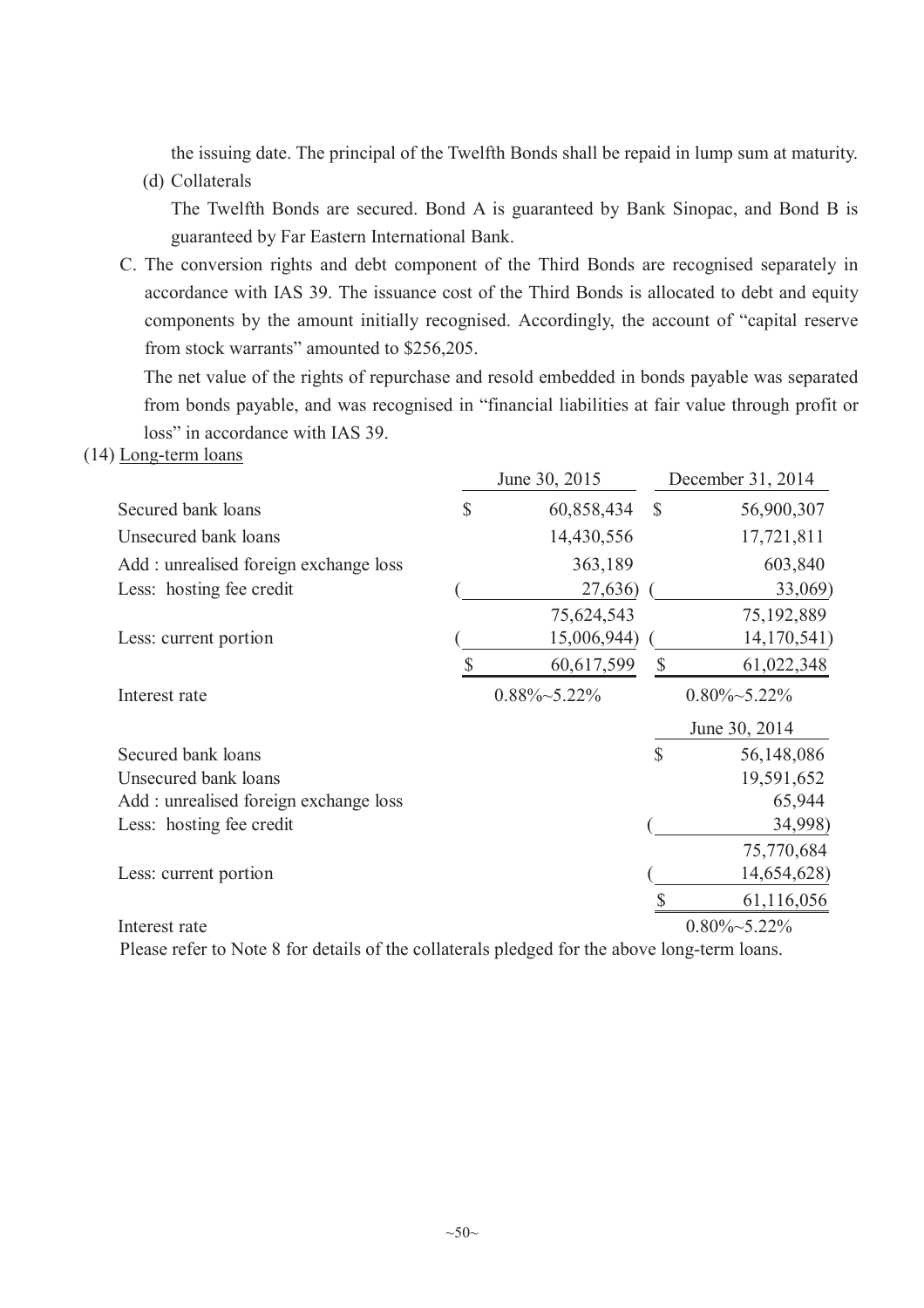### (15) Other non-current liabilities

|                                             |              | June 30, 2015 |              | December 31, 2014    |
|---------------------------------------------|--------------|---------------|--------------|----------------------|
| Long-term leases payable - non-current      | <sup>S</sup> | 13,697,068    | $\mathbb{S}$ | 15,198,354           |
| Accrued pension liabilities                 |              | 2,881,786     |              | 2,878,564            |
| Unrealised gain on sale and leaseback       |              | 81,896        |              | 105,778              |
| Credit balance of investments accounted for |              |               |              |                      |
| using equity method                         |              | 87,849        |              |                      |
| Guarantee deposits received                 |              | 24,474        |              | 43,368               |
|                                             |              | 16,773,073    | $\mathbb{S}$ | 18,226,064           |
|                                             |              |               |              |                      |
|                                             |              |               |              | June 30, 2014        |
| Long-term leases payable - non-current      |              |               | \$           | 15,243,516           |
| Accrued pension liabilities                 |              |               |              | 2,869,942            |
| Unrealised gain on sale and leaseback       |              |               |              | 95,329               |
| Credit balance of investments accounted for |              |               |              |                      |
| using equity method                         |              |               |              |                      |
| Guarantee deposits received                 |              |               |              | 39,819<br>18,248,606 |

## (16) Finance lease liabilities

The Group leases in loading and unloading equipment, ships and transportation equipment under finance lease, based on the terms of the lease contracts. Future minimum lease payments and their present values as at June 30, 2015, December 31, 2014 and June 30, 2014 are as follows:

|                             | Total finance lease<br>liabilities |            | Future finance<br>charges |   | Present value of<br>finance lease liabilities |
|-----------------------------|------------------------------------|------------|---------------------------|---|-----------------------------------------------|
| Current                     |                                    |            |                           |   |                                               |
| Not later than one year     | 2,767,357                          | $\sqrt{S}$ | 540,138)                  |   | 2,227,219                                     |
| Non-current                 |                                    |            |                           |   |                                               |
| Later than one year but not |                                    |            |                           |   |                                               |
| later than five years       | 7,235,359                          |            | 1,574,964)                |   | 5,660,395                                     |
| Over five years             | 8,609,855                          |            | 573,182)                  |   | 8,036,673                                     |
|                             | 15,845,214                         |            | 2,148,146)                |   | 13,697,068                                    |
|                             | 18,612,571                         | $\sqrt{S}$ | 2,688,284)                | S | 15,924,287                                    |

June 30, 2015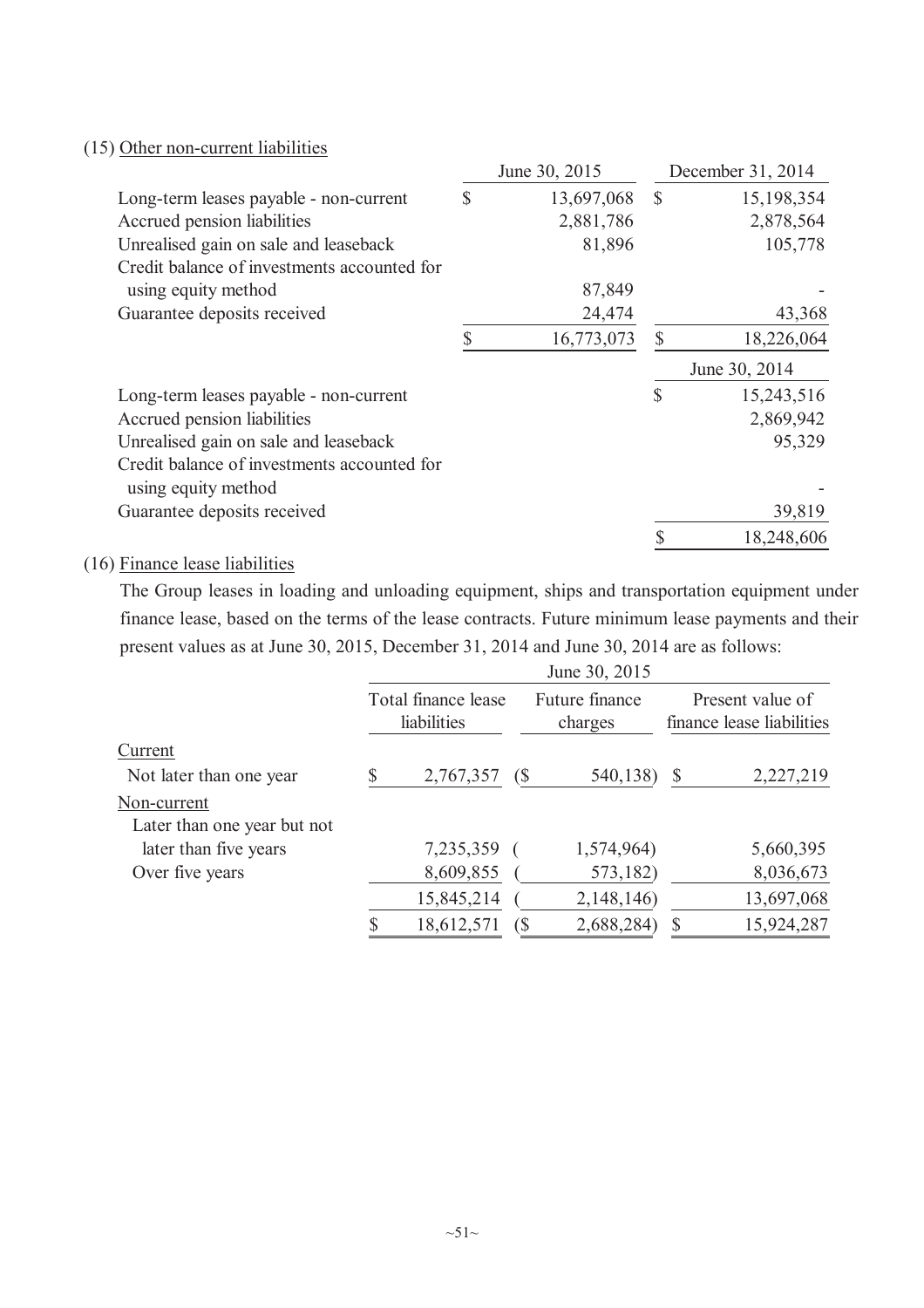|                                                      | December 31, 2014 |                     |                            |                |                           |                           |  |
|------------------------------------------------------|-------------------|---------------------|----------------------------|----------------|---------------------------|---------------------------|--|
|                                                      |                   | Total finance lease |                            | Future finance |                           | Present value of          |  |
|                                                      |                   | liabilities         |                            | charges        | finance lease liabilities |                           |  |
| Current                                              |                   |                     |                            |                |                           |                           |  |
| Not later than one year                              | $\mathbb{S}$      | 2,752,339           | $\left( \text{\$} \right)$ | 556,815)       | $\mathcal{S}$             | 2,195,524                 |  |
| Non-current                                          |                   |                     |                            |                |                           |                           |  |
| Later than one year but not<br>later than five years |                   | 8,089,443           | $\sqrt{ }$                 | 1,639,034)     |                           | 6,450,409                 |  |
| Over five years                                      |                   | 9,450,625           |                            | 702,680)       |                           | 8,747,945                 |  |
|                                                      |                   | 17,540,068          |                            | 2,341,714)     |                           | 15,198,354                |  |
|                                                      | \$                | 20,292,407          | $\left( \text{\$} \right)$ | 2,898,529)     | $\boldsymbol{\mathsf{S}}$ | 17,393,878                |  |
|                                                      |                   |                     |                            | June 30, 2014  |                           |                           |  |
|                                                      |                   | Total finance lease |                            | Future finance |                           | Present value of          |  |
|                                                      |                   |                     |                            |                |                           |                           |  |
|                                                      |                   | liabilities         |                            | charges        |                           | finance lease liabilities |  |
| <b>Current</b>                                       |                   |                     |                            |                |                           |                           |  |
| Not later than one year                              | $\mathbb{S}$      | 2,912,437           | (S)                        | 593,409)       | $\mathcal{S}$             | 2,319,028                 |  |
| Non-current                                          |                   |                     |                            |                |                           |                           |  |
| Later than one year but not<br>later than five years |                   | 8,101,076 (         |                            | 1,739,824)     |                           | 6,361,252                 |  |
| Over five years                                      |                   | 9,736,608           |                            | 854,344)       |                           | 8,882,264                 |  |
|                                                      |                   | 17,837,684          |                            | 2,594,168)     |                           | 15,243,516                |  |

### (17) Pension

- A. (a) In accordance with the Labor Pension Act ("the Act"), effective July 1, 2005, which adopted a defined contribution scheme, employees of the Company and its subsidiary-TTSC may choose to be subject to either the Act, maintaining their seniority before the enforcement of the Act, or the pension mechanism of the Labor Standard Law. Under the defined benefit pension plan, two units are accrued for each year of service for the first 15 years and one unit for each additional year thereafter, subject to a maximum of 45 units. Pension benefits are based on the number of units accrued and the average monthly salaries and wages of the last 6 months prior to retirement. The Company and its subsidiary-TTSC contribute monthly an amount equal to 15% of the employees' monthly salaries and wages to the retirement fund deposited with the Trust Department of Bank of Taiwan under the name of the Labor Pension Fund Supervisory Committee.
	- (b) The employees with R.O.C. nationality of the Group's subsidiaries, Greencompass Marine S. A. and Evergreen Marine (UK) Limited, adopted the Act. Under the defined benefit pension plan, two units are accrued for each year of service for the first 15 years and one unit for each additional year thereafter, subject to a maximum of 45 units. Pension benefits are based on the number of units accrued and the average monthly salaries and wages of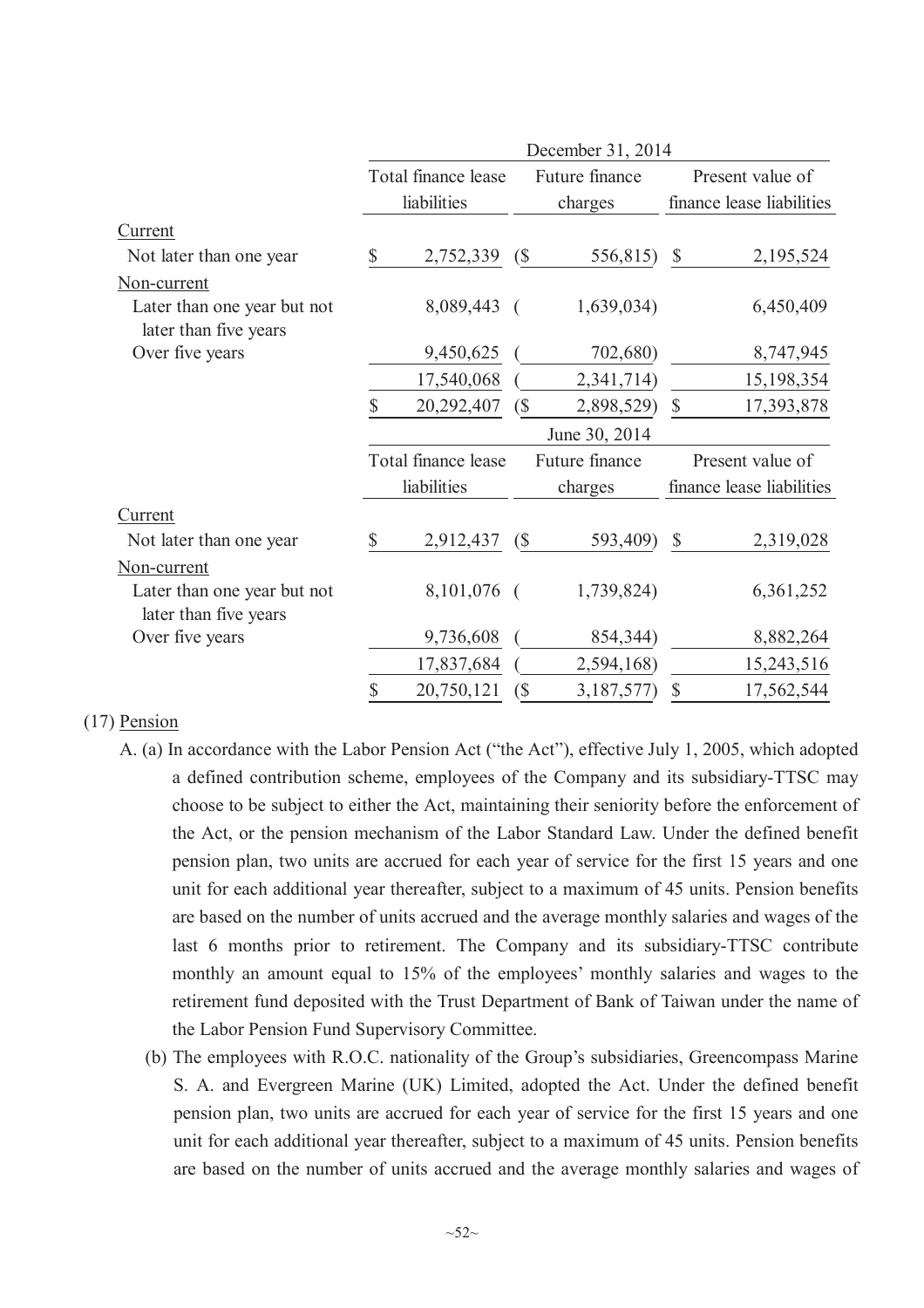the last 6 months prior to retirement.

- (c) For the aforementioned pension plan, the Group recognised pension costs of \$57,450, \$60,300, \$115,516 and \$118,139 for the three-month and six-month periods ended June 30, 2015 and 2014 respectively.
- (d) Expected contributions to the defined benefit pension plans of the Company and its subsidiary-TTSC for the year ended December 31, 2015 amounts to \$60,920.
- B.(a) Effective July 1, 2005, the Company and its domestic subsidiary-TTSC have established a defined contribution pension plan (the "New Plan") under the Labor Pension Act (the "Act"), covering all regular employees with R.O.C. nationality. Under the New Plan, the Company and its domestic subsidiary-TTSC contribute monthly an amount based on 6% of the employees' monthly salaries and wages to the employees' individual pension accounts at the Bureau of Labor Insurance. The benefits accrued are paid monthly or in lump sum upon termination of employment.
	- (b) The pension costs under defined contribution pension plans of the Group for the three-month and six-month periods ended June 30, 2015 and 2014 were \$37,047, \$28,547, \$74,498 and \$71,096, respectively.
- (18) Capital stock
	- A. As of June 30, 2015, the Company's authorized capital was \$36,000,000, and the paid-in capital was \$34,775,802, consisting of 3,477,580 thousand shares of common stocks with a par value of \$10 (in dollars) per share. All proceeds from shares issued have been collected.
	- B. The stockholders at their annual stockholders' meeting on June 17, 2015 adopted a resolution to issue 34,776 thousand shares through capitalisation of unappropriated retained earnings of \$347,758. In accordance with Jin-Guan-Zheng-Fa-Zi Letter No. 1040025135 as approved by the Financial Supervisory Commission, the Company will apply for registration of the capital increase through capitalisation of earnings after the record date of issuance of new shares.

### (19) Capital surplus

Pursuant to the R.O.C. Company Act, capital surplus arising from paid-in capital in excess of par value on issuance of common stocks and donations can be used to cover accumulated deficit or to issue new stocks or cash to shareholders in proportion to their share ownership, provided that the Company has no accumulated deficit. Further, the R.O.C. Securities and Exchange Law requires that the amount of capital surplus to be capitalised mentioned above should not exceed 10% of the paid-in capital each year. Capital surplus should not be used to cover accumulated deficit unless the legal reserve is insufficient.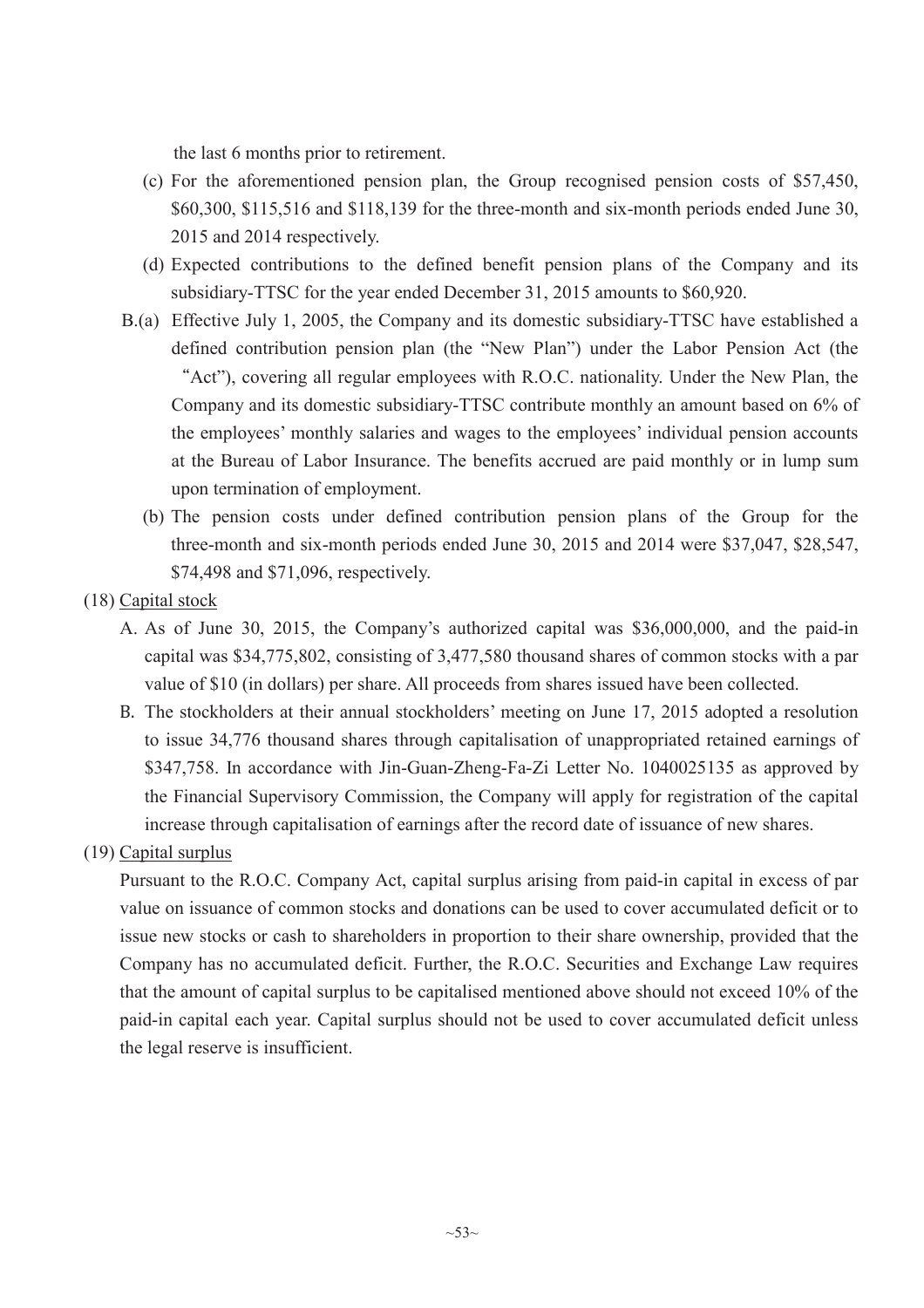|                                                      |    |           |               | Six-month period ended June 30, 2015 |               |               |               |                       |
|------------------------------------------------------|----|-----------|---------------|--------------------------------------|---------------|---------------|---------------|-----------------------|
|                                                      |    |           |               | Adjustments to                       |               |               |               |                       |
|                                                      |    |           |               | share of changes                     |               |               |               |                       |
|                                                      |    |           |               | in equity of                         |               |               |               |                       |
|                                                      |    | Share     |               | associates and                       |               | Donated       |               |                       |
|                                                      |    | premium   |               | joint ventures                       |               | assets        |               | Others                |
| At January 1, 2015                                   | S. | 5,895,171 | $\mathbb{S}$  | 1,390,128                            | $\mathcal{S}$ | 446           | $\mathcal{S}$ | 6,713                 |
| Recognition of change in equity                      |    |           |               |                                      |               |               |               |                       |
| of associates in proportion to                       |    |           |               |                                      |               |               |               |                       |
| the Company's ownership                              |    |           |               | 693,255                              |               |               |               |                       |
| At June 30, 2015                                     |    | 5,895,171 | $\mathcal{S}$ | 2,083,383                            | \$            | 446           | $\mathcal{S}$ | 6,713                 |
| (20) Retained earnings                               |    |           |               |                                      |               |               |               |                       |
|                                                      |    |           |               | Six-month period                     |               |               |               | Six-month period      |
|                                                      |    |           |               | ended June 30, 2015                  |               |               |               | ended June $30, 2014$ |
| At January 1                                         |    |           | $\mathbb{S}$  |                                      | 7,240,507 \$  |               |               | 1,109,539             |
| Profit (loss) for the period                         |    |           |               |                                      | 1,373,003     |               |               | 1,543,406)            |
| Appropriations and distribution of retained earnings |    |           |               |                                      | 15,820        |               |               | 4,986,053             |
| At June 30                                           |    |           | \$            |                                      | 8,629,330     | $\mathcal{S}$ |               | 4,552,186             |

A. According to the Company's Articles of Incorporation, if there is any profit for a fiscal year, the Company shall first make provision for all taxes and cover prior years' losses and then appropriate 10% of the residual amount as legal reserve. Dividends shall be proposed by the Board of Directors and resolved by the stockholders.

B. Dividend policy

The Company is currently at the stable growth stage. In order to facilitate future expansion plans, dividends to stockholders are distributed mutually in the form of both cash and stocks with the basic principle that the ratio of cash dividends to total stock dividends shall not be lower than 10%.

C. Legal reserve

Except for covering accumulated deficit or issuing new stocks or cash to shareholders in proportion to their share ownership, the legal reserve shall not be used for any other purpose. The use of legal reserve for the issuance of stocks or cash to shareholders in proportion to their share ownership is permitted, provided that the distribution of the reserve is limited to the portion in excess of 25% of the Company's paid-in capital.

D. (a) In accordance with the regulations, the Company shall set aside special reserve from the debit balance on other equity items at the balance sheet date before distributing earnings. When debit balance on other equity items is reversed subsequently, the reversed amount could be included in the distributable earnings.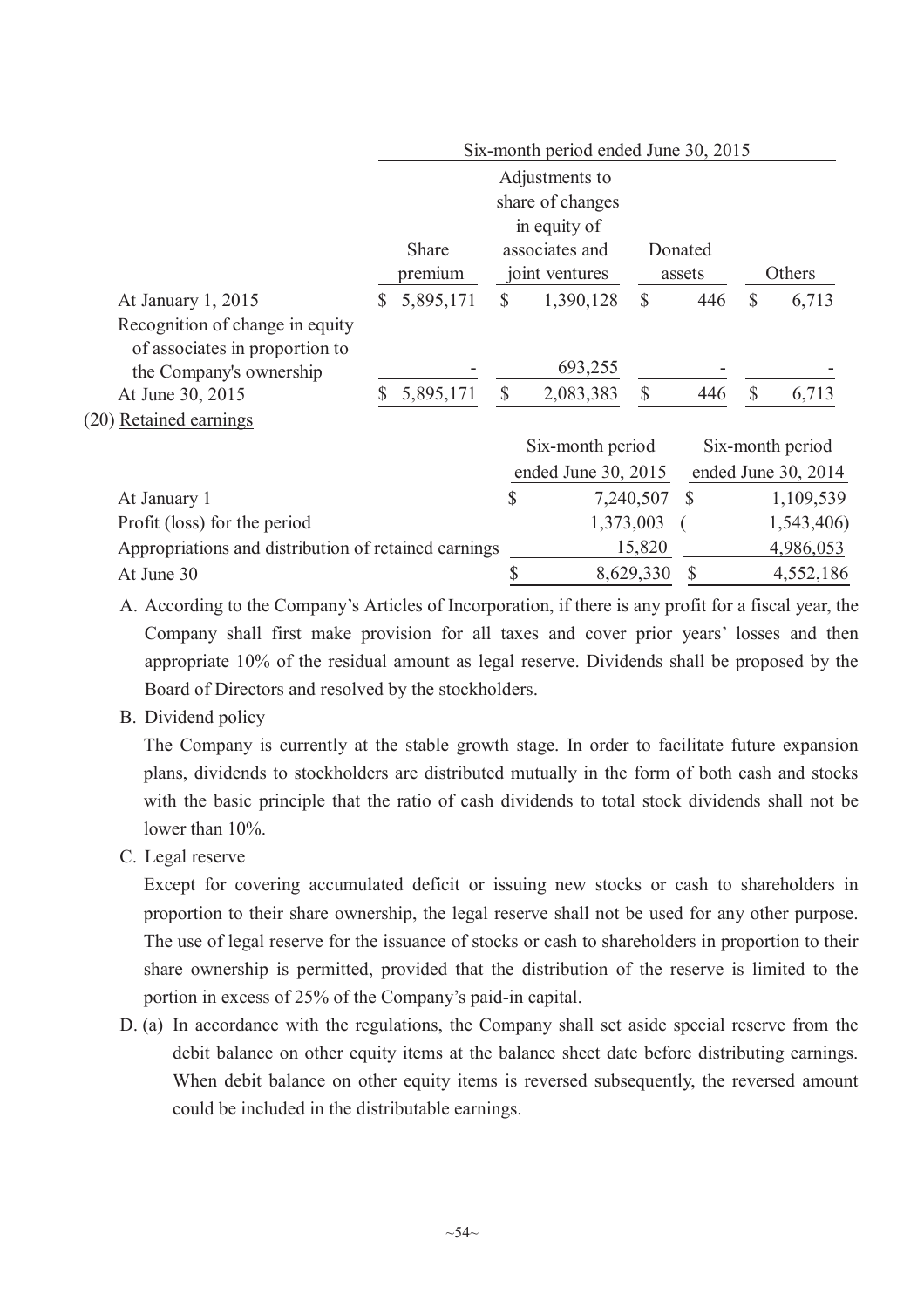- (b) The amounts previously set aside by the Company as special reserve on initial application of IFRSs in accordance with Jin-Guan-Zheng-Fa-Zi Letter No. 1010012865, dated April 6, 2012, shall be reversed proportionately when the relevant assets are used, disposed of or reclassified subsequently. Such amounts are reversed upon disposal or reclassified if the assets are investment property of land, and reversed over the use period if the assets are investment property other than land.
- E. For information relating to employees' remuneration (bonuses) and directors' and supervisors' remuneration, please refer to Note 6(28).
- F. The appropriation of 2014 earnings resolved by the Board of Directors on June 17, 2015 is as follows:

|                                             |         | Year ended December 31, 2014 |
|---------------------------------------------|---------|------------------------------|
|                                             |         | Dividend per share           |
|                                             | Amount  | (in dollars)                 |
| Accrual of legal reserve                    | 117,604 |                              |
| Reversal of special reserve                 | 828,940 |                              |
| Appropriate cash dividends to shareholders  | 347,758 | 0.1                          |
| Appropriate stock dividends to shareholders | 347,758 | () I                         |

(21) Other equity items

|                                   |     | Hedging                  |     | Available-for-  |    | Currency      |                 |
|-----------------------------------|-----|--------------------------|-----|-----------------|----|---------------|-----------------|
|                                   |     | reserve                  |     | sale investment |    | translation   | Total           |
| At January 1, 2015                | (\$ | 365,777)                 | - S | 636,519         | S. | 1,356,698     | \$<br>1,627,440 |
| $Revaluation - gross$             |     |                          |     | 767,252         |    |               | 767,252         |
| $Revaluation - tax$               |     |                          |     | 27,860)         |    |               | 27,860)         |
| Revaluation – associates          |     | $\overline{\phantom{0}}$ |     | 76,653)         |    |               | 76,653)         |
| Cash flow hedges:                 |     |                          |     |                 |    |               |                 |
| - Fair value loss in the period   |     | 18,193)                  |     |                 |    | -             | 18,193)         |
| - Fair value loss in the period   |     |                          |     |                 |    |               |                 |
| $-$ tax                           |     | 773                      |     |                 |    |               | 773             |
| - Associates                      |     | 198,309                  |     |                 |    |               | 198,309         |
| Currency translation differences: |     |                          |     |                 |    |               |                 |
| $-Group$                          |     |                          |     |                 |    | $1,227,469$ ( | 1,227,469)      |
| $-Group - tax$                    |     |                          |     |                 |    | 16            | 16              |
| -Associates                       |     |                          |     |                 |    | 99,211)       | 99,211)         |
| At June 30, 2015                  | S   | 184,888)                 | \$  | 1,299,258       | \$ | 30,034        | \$<br>1,144,404 |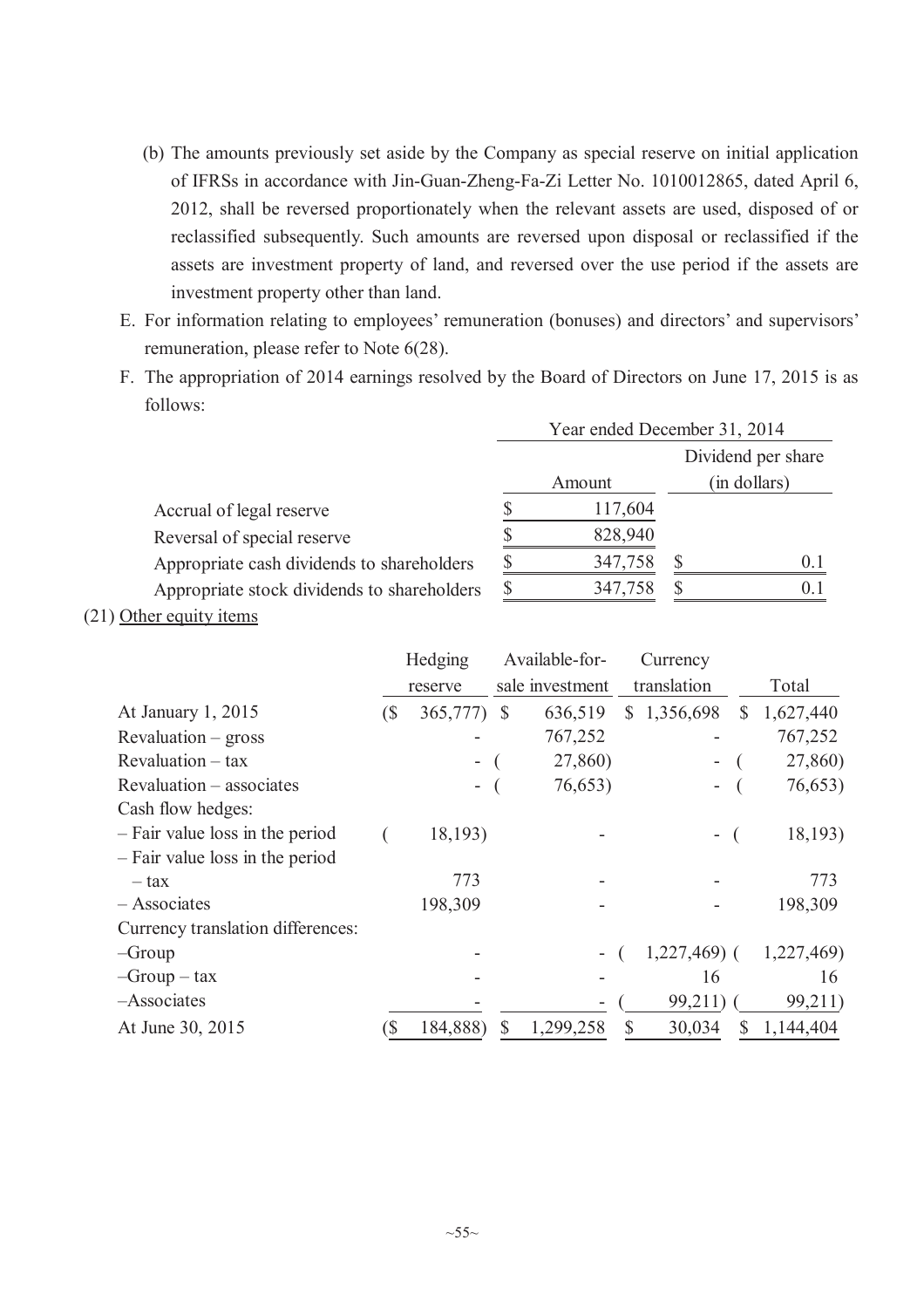|                                                | Hedging      |                           | Available-for-         |                           | Currency                |                      |
|------------------------------------------------|--------------|---------------------------|------------------------|---------------------------|-------------------------|----------------------|
|                                                | reserve      |                           | sale investment        |                           | translation             | Total                |
| At January 1, 2014                             | \$<br>12,331 | (S)                       | $36,456$ (\$)          |                           | $804,815$ (\$)          | 828,940)             |
| Revaluation - gross                            |              |                           | 70,471                 |                           |                         | 70,471               |
| Revaluation - tax                              |              |                           | 3,900                  |                           |                         | 3,900)               |
| Revaluation - associates                       |              |                           | 31,052                 |                           |                         | 31,052               |
| Cash flow hedges:                              |              |                           |                        |                           |                         |                      |
| - Fair value gains in the period               |              |                           |                        |                           |                         |                      |
| - associates                                   | 16,735       |                           |                        |                           |                         | 16,735               |
| Currency translation differences:              |              |                           |                        |                           |                         |                      |
| $-Group$                                       |              |                           |                        |                           | 70,808                  | 70,808               |
| -Associates                                    |              |                           |                        |                           | 9,375                   | 9,375                |
| At June 30, 2014                               | \$<br>29,066 | $\boldsymbol{\mathsf{S}}$ | 61,167                 | $\sqrt{S}$                | 724,632)<br>$\sqrt{\$}$ | 634,399)             |
| (22) Operating revenue                         |              |                           |                        |                           |                         |                      |
|                                                |              | Three-month period        |                        |                           | Three-month period      |                      |
|                                                |              | ended June 30, 2015       |                        |                           | ended June 30, 2014     |                      |
| Marine freight income                          | \$           |                           | 31,740,018             | $\mathcal{S}$             |                         | 32, 373, 232         |
| Container manufacturing income                 |              |                           | 603,736                |                           |                         | 589,205              |
| Ship rental and slottage income                |              |                           | 716,482                |                           |                         | 370,927              |
| Commission income and agency<br>service income |              |                           | 379,317                |                           |                         | 433,580              |
| Container income and others                    |              |                           | 1,360,925              |                           |                         | 1,412,003            |
|                                                | \$           |                           | 34,800,478             | \$                        |                         | 35,178,947           |
|                                                |              | Six-month period          |                        |                           | Six-month period        |                      |
|                                                |              | ended June 30, 2015       |                        |                           | ended June 30, 2014     |                      |
|                                                | \$           |                           |                        | $\mathcal{S}$             |                         |                      |
| Marine freight income                          |              |                           | 64,066,901             |                           |                         | 64,226,277           |
| Container manufacturing income                 |              |                           | 1,283,653<br>1,268,481 |                           |                         | 1,228,186<br>580,656 |
| Ship rental income and slottage                |              |                           | 762,076                |                           |                         | 763,164              |
| Commission income and agency<br>service income |              |                           |                        |                           |                         |                      |
| Container income and others                    |              |                           | 2,723,367              |                           |                         | 2,701,378            |
|                                                | \$           |                           | 70,104,478             | $\boldsymbol{\mathsf{S}}$ |                         | 69,499,661           |
|                                                |              |                           |                        |                           |                         |                      |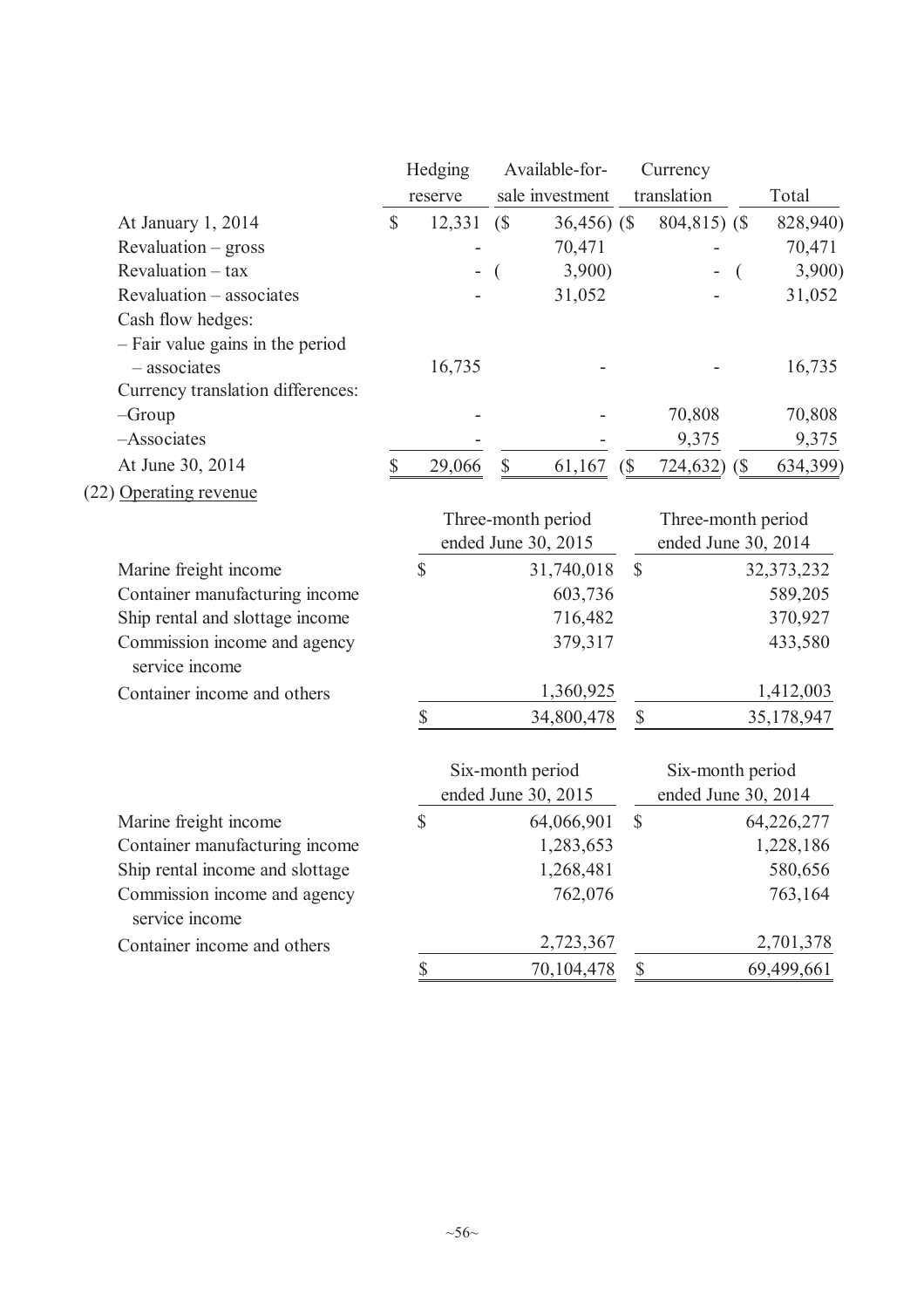# (23) Other gains, net

|                                                                                                                    |              | Three-month period<br>ended June 30, 2015 |                           | Three-month period<br>ended June 30, 2014 |
|--------------------------------------------------------------------------------------------------------------------|--------------|-------------------------------------------|---------------------------|-------------------------------------------|
| Gains on disposal of property, plant<br>and equipment                                                              | $\mathbb{S}$ | 212,236                                   | \$                        | 136,759                                   |
|                                                                                                                    |              | Six-month period<br>ended June 30, 2015   |                           | Six-month period<br>ended June 30, 2014   |
| Gains on disposal of property, plant<br>and equipment                                                              | \$           | 258,618                                   | \$                        | 330,343                                   |
| (24) Other income                                                                                                  |              |                                           |                           |                                           |
|                                                                                                                    |              | Three-month period<br>ended June 30, 2015 |                           | Three-month period<br>ended June 30, 2014 |
| Rental revenue                                                                                                     | \$           | 27,730                                    | $\mathbb{S}$              | 28,525                                    |
| Dividend income                                                                                                    |              | 73,625                                    |                           | 57,980                                    |
| Interest income:                                                                                                   |              |                                           |                           |                                           |
| Interest income from bank deposits<br>Interest income from financial assets<br>other than financial assets at fair |              | 55,247                                    |                           | 82,573                                    |
| value through profit or loss                                                                                       |              | 2,575                                     |                           | 2,571                                     |
| Other income - other                                                                                               |              | 44,446                                    |                           | 367,845                                   |
|                                                                                                                    | \$           | 203,623                                   | \$                        | 539,494                                   |
|                                                                                                                    |              | Six-month period<br>ended June 30, 2015   |                           | Six-month period<br>ended June 30, 2014   |
| Rental revenue                                                                                                     | \$           | 55,322                                    | $\boldsymbol{\mathsf{S}}$ | 56,875                                    |
| Dividend income                                                                                                    |              | 112,447                                   |                           | 89,510                                    |
| Interest income:<br>Interest income from bank deposits<br>Interest income from financial assets                    |              | 112,371                                   |                           | 176,879                                   |
| other than financial assets at fair<br>value through profit or loss                                                |              | 5,121                                     |                           | 5,110                                     |
| Other income - other                                                                                               |              | 69,005                                    |                           | 436,974                                   |
|                                                                                                                    | \$           | 354,266                                   | $\boldsymbol{\mathsf{S}}$ | 765,348                                   |
|                                                                                                                    |              |                                           |                           |                                           |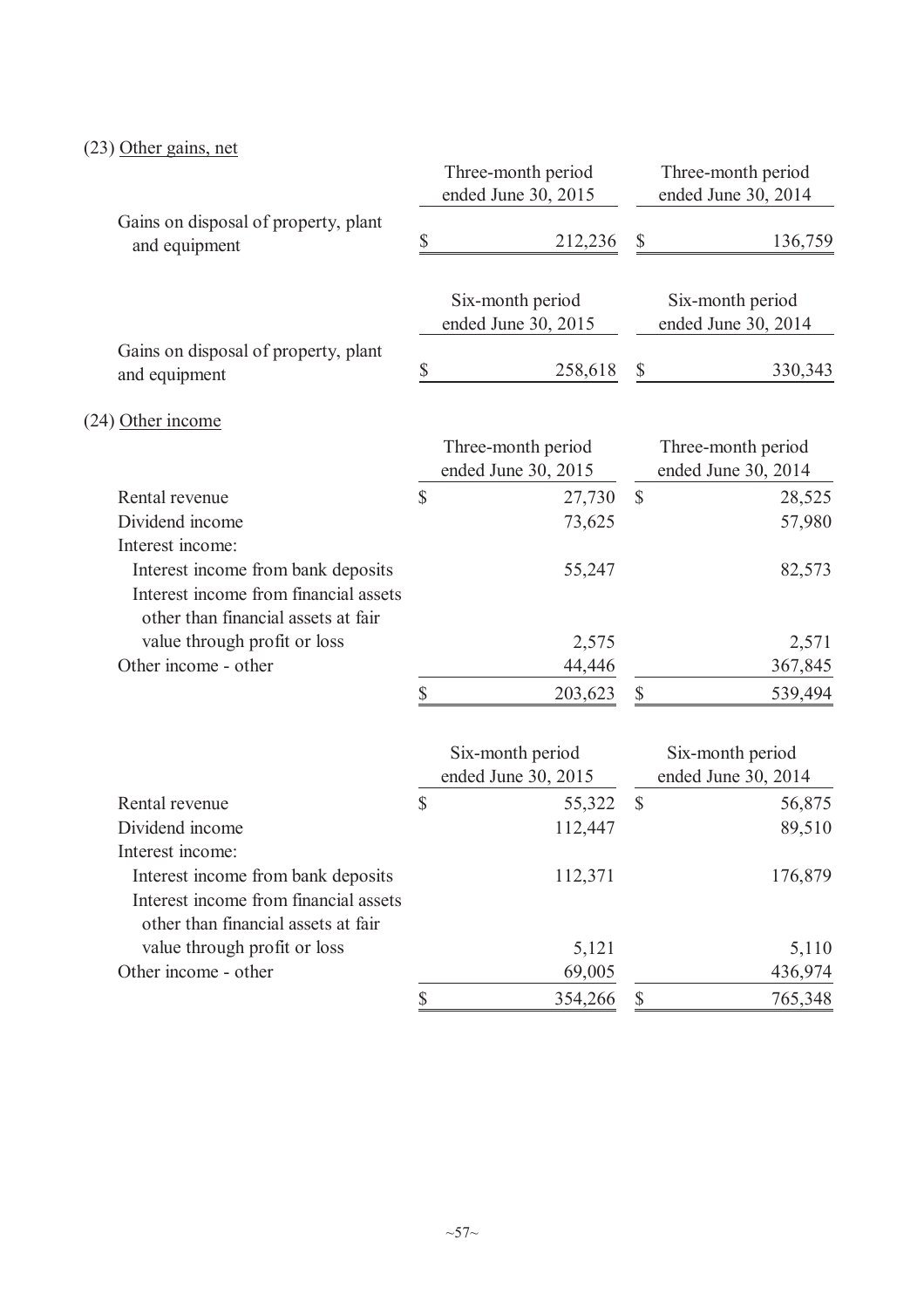# (25) Other gains and losses

|                                           |                          | Three-month period  |                    | Three-month period  |
|-------------------------------------------|--------------------------|---------------------|--------------------|---------------------|
|                                           |                          | ended June 30, 2015 |                    | ended June 30, 2014 |
| Net losses on financial assets            |                          |                     |                    |                     |
| at fair value through profit or loss      | (                        | $692)$ (\$          |                    | 2,155               |
| Net currency exchange losses              |                          | $156,921$ ) (       |                    | 174,528)            |
| Gains on disposal of investments          |                          | 1,366               |                    | 675                 |
| Other non-operating expenses              |                          | 33,123              |                    | 55,263)             |
|                                           | $\overline{\mathcal{S}}$ | 189,370) (\$        |                    | 231,271)            |
|                                           |                          | Six-month period    |                    | Six-month period    |
|                                           |                          | ended June 30, 2015 |                    | ended June 30, 2014 |
| Net losses on financial assets            |                          |                     |                    |                     |
| at fair value through profit or loss      | \$                       |                     | $\left( \text{\$}$ | 5,115)              |
| Net currency exchange gains (losses)      |                          | 47,559              |                    | 162,228)            |
| (Losses) gains on disposal of             |                          |                     |                    |                     |
| investments                               |                          | 5,470)              |                    | 71,181              |
| Other non-operating expenses              |                          | 51,620)             |                    | 71,548)             |
|                                           | (\$                      | $9,531)$ (\$        |                    | 167,710             |
| (26) Finance costs                        |                          |                     |                    |                     |
|                                           |                          | Three-month period  |                    | Three-month period  |
|                                           |                          | ended June 30, 2015 |                    | ended June 30, 2014 |
| Interest expense:                         |                          |                     |                    |                     |
| <b>Bank</b> loans                         | \$                       | 217,031             | $\mathcal{S}$      | 168,938             |
| Corporate bonds                           |                          | 9,574               |                    | 12,742              |
|                                           |                          | 226,605             |                    | 181,680             |
| Less: capitalisation of qualifying assets |                          | 4,672)              |                    | 33,902)             |
| Finance costs                             | \$                       | 221,933             | \$                 | 147,778             |
|                                           |                          | Six-month period    |                    | Six-month period    |
|                                           |                          | ended June 30, 2015 |                    | ended June 30, 2014 |
| Interest expense:                         |                          |                     |                    |                     |
| <b>Bank</b> loans                         | \$                       | 434,158             | $\mathcal{S}$      | 331,567             |
| Corporate bonds                           |                          | 19,042              |                    | 25,360              |
|                                           |                          | 453,200             |                    | 356,927             |
| Less: capitalisation of qualifying assets |                          | 13,795)             |                    | 81,062)             |
| Finance costs                             | \$                       | 439,405             | $\mathbb{S}$       | 275,865             |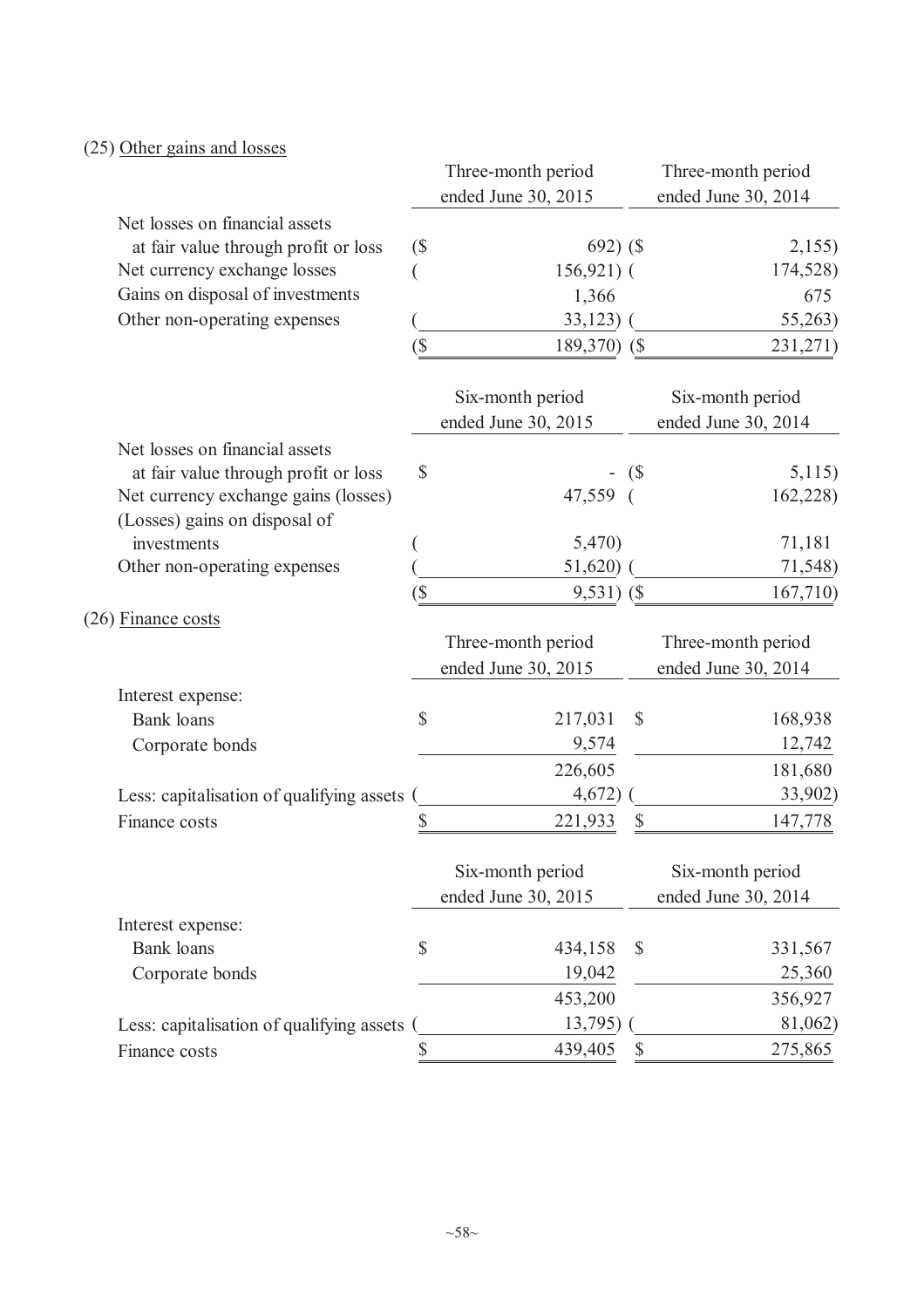## (27) Expenses by nature

|                                    |                           | Three-month period  |               | Three-month period  |
|------------------------------------|---------------------------|---------------------|---------------|---------------------|
|                                    |                           | ended June 30, 2015 |               | ended June 30, 2014 |
| Employee benefit expense           | $\mathsf{\$}$             | 1,624,955           | $\mathsf{\$}$ | 1,591,262           |
| Depreciation on property, plant    |                           |                     |               |                     |
| and equipment                      |                           | 2,002,718           |               | 1,916,693           |
| Amortisation on intangible assets  |                           | 3,778               |               | 3,329               |
| Other operating costs and expenses |                           | 31,004,042          |               | 31,197,508          |
|                                    | \$                        | 34,635,493          | $\mathbb{S}$  | 34,708,792          |
|                                    |                           | Six-month period    |               | Six-month period    |
|                                    |                           | ended June 30, 2015 |               | ended June 30, 2014 |
| Employee benefit expense           | $\mathsf{\$}$             | 3,225,875           | $\mathsf{\$}$ | 3,120,349           |
| Depreciation charges on property,  |                           |                     |               |                     |
| plant and equipment                |                           | 4,002,097           |               | 3,749,067           |
| Amortisation on intangible assets  |                           | 7,641               |               | 6,239               |
| Other operating costs and expenses |                           | 60,911,442          |               | 63,728,524          |
|                                    | \$                        | 68,147,055          | $\mathbb S$   | 70,604,179          |
| (28) Employee benefit expense      |                           |                     |               |                     |
|                                    |                           | Three-month period  |               | Three-month period  |
|                                    |                           | ended June 30, 2015 |               | ended June 30, 2014 |
| Wages and salaries                 | $\mathcal{S}$             | 1,353,090           | $\mathbb{S}$  | 1,331,419           |
| Labor and health insurance fees    |                           | 90,685              |               | 90,246              |
| Pension costs                      |                           | 94,497              |               | 88,847              |
| Other personnel expenses           |                           | 86,683              |               | 80,750              |
|                                    | \$                        | 1,624,955           | $\mathbb{S}$  | 1,591,262           |
|                                    |                           | Six-month period    |               | Six-month period    |
|                                    |                           | ended June 30, 2015 |               | ended June 30, 2014 |
| Wages and salaries                 | $\mathcal{S}$             | 2,694,701           | $\mathbb{S}$  | 2,596,738           |
| Labor and health insurance fees    |                           | 172,492             |               | 178,734             |
| Pension costs                      |                           | 190,014             |               | 189,235             |
| Other personnel expenses           |                           | 168,668             |               | 155,642             |
|                                    | $\boldsymbol{\mathsf{S}}$ | 3,225,875           | \$            | 3,120,349           |

A. According to the Articles of Incorporation of the Company, when distributing earnings, the Company shall distribute bonus to the employees that account for no less than 0.5% and pay remuneration to the directors and supervisors that account for no more than 5% of the total distributed amount.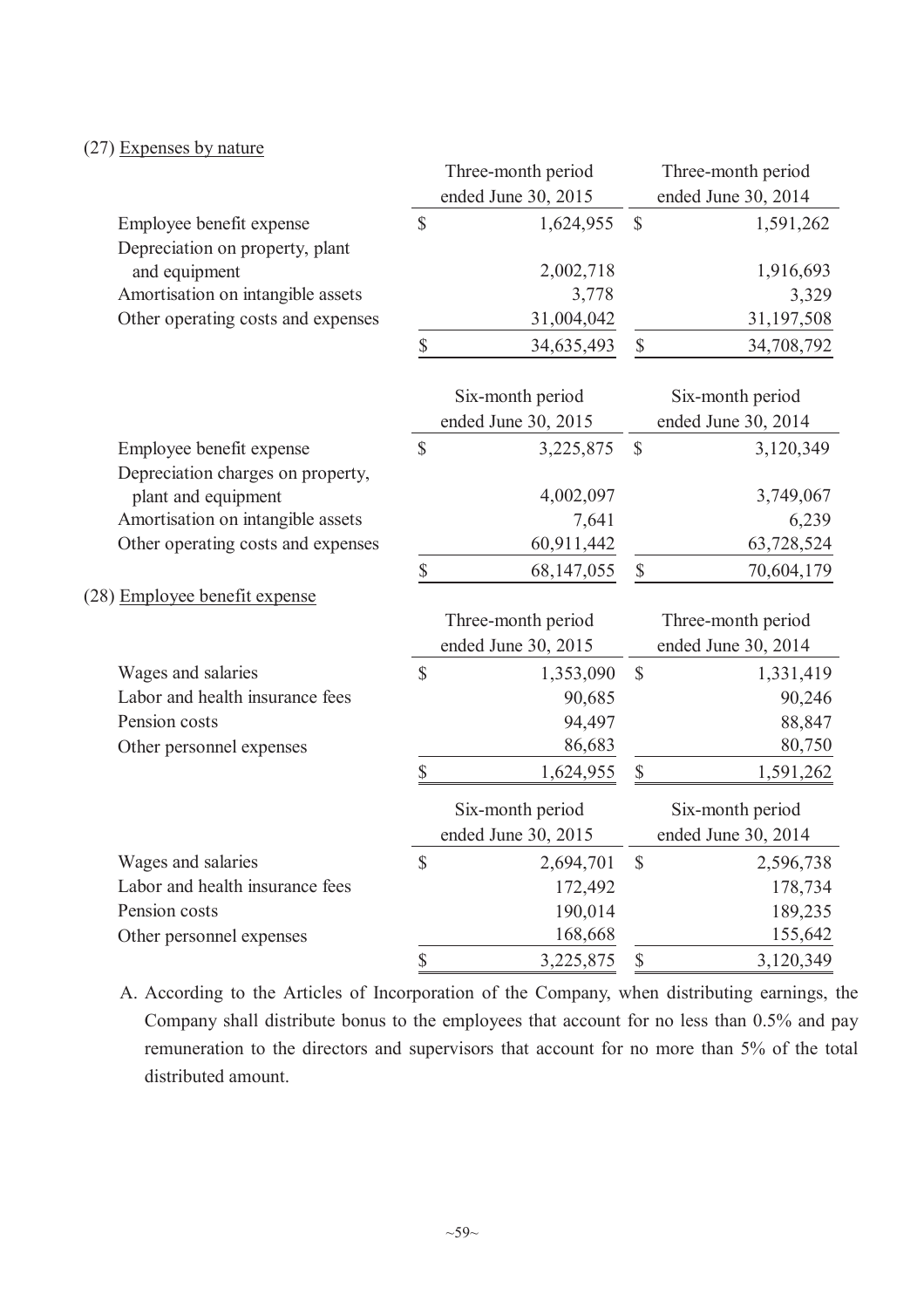However, in accordance with the Company Act amended in May 20, 2015, a company shall distribute employee remuneration, based on the current year's profit condition, in a fixed amount or a proportion of profits. If a company has accumulated deficit, earnings should be channeled to cover losses. Aforementioned employee remuneration could be paid by cash or stocks. Specifics of the compensation are to be determined in a board meeting that registers two-thirds of directors in attendance, and the resolution must receive support from half of participating members. The resolution should be reported to the shareholders' meeting. Qualification requirements of employees, including the employees of subsidiaries of the company meeting certain specific requirements, entitled to receive aforementioned stock or cash may be specified in the Articles of Incorporation.

B. For the six-month periods ended June 30, 2015 employees' remuneration (bonus) was accrued at \$6,156 which was recognised in salary expenses. The expenses recognised for the year of 2015 were accrued based on the earnings of current year and the percentage specified in the Articles of Incorporation of the Company, taking into account other factors such as legal reserve.

Employees' remuneration (bonus) and directors' and supervisors' remuneration of 2014 as resolved by the stockholders were in agreement with those amounts recognised in the 2014 financial statements.

Information about the appropriation of employees' remuneration (bonus) and directors' and supervisors' remuneration by the Company as proposed by the Board of Directors and resolved by the stockholders will be posted in the "Market Observation Post System" at the website of the Taiwan Stock Exchange.

### (29) Income tax

- A. Income tax expense
	- (a) Components of income tax expense:

|                                       |   | Three-month period  |                     | Three-month period |  |
|---------------------------------------|---|---------------------|---------------------|--------------------|--|
|                                       |   | ended June 30, 2015 | ended June 30, 2014 |                    |  |
| Current tax:                          |   |                     |                     |                    |  |
| Current tax on profits for the period | S | 164,951             | S                   | 196,473            |  |
| Tax on unappropriated earnings        |   | 35,196              |                     |                    |  |
| Adjustments in respect of prior years |   | 5,313               |                     | 14,245             |  |
| Total current tax                     |   | 205,460             |                     | 210,718            |  |
| Deferred tax:                         |   |                     |                     |                    |  |
| Origination and reversal of           |   |                     |                     |                    |  |
| temporary differences                 |   | 34,931)             |                     | 3,049              |  |
| Total deferred tax                    |   | 34,931)             |                     | 3,049              |  |
| Income tax expense                    |   | 170,529             |                     | 213,767            |  |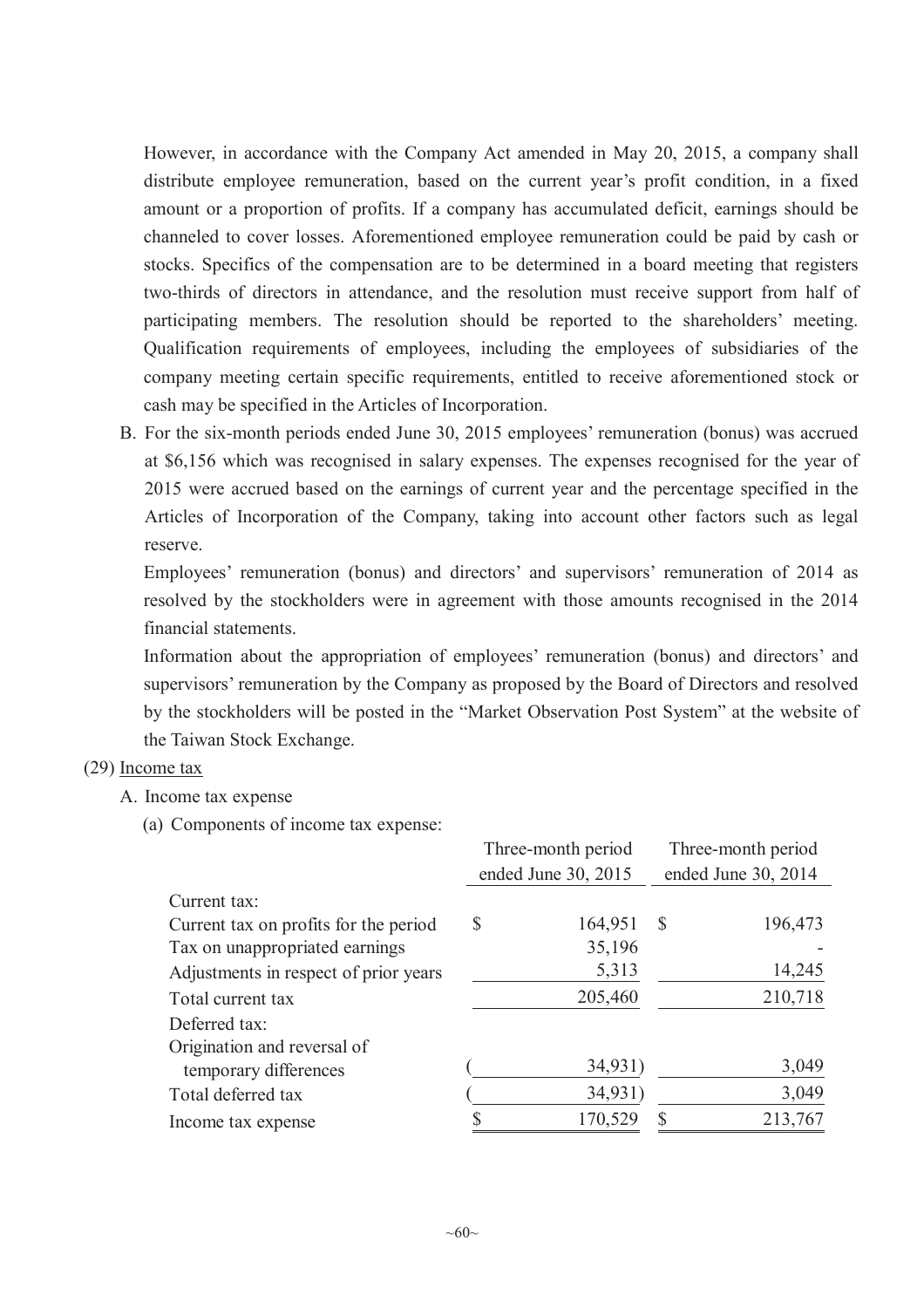|                                       |                     | Six-month period |              | Six-month period    |
|---------------------------------------|---------------------|------------------|--------------|---------------------|
|                                       | ended June 30, 2015 |                  |              | ended June 30, 2014 |
| Current tax:                          |                     |                  |              |                     |
| Current tax on profits for the period | \$                  | 390,285          | <sup>S</sup> | 303,114             |
| Tax on unappropriated earnings        |                     | 35,196           |              |                     |
| Adjustments in respect of prior       |                     |                  |              |                     |
| years                                 |                     | 5,302            |              | 1,112               |
| Total current tax                     |                     | 430,783          |              | 304,226             |
| Deferred tax:                         |                     |                  |              |                     |
| Origination and reversal of           |                     |                  |              |                     |
| temporary differences                 |                     | 26,306)          |              | 70,628)             |
| Total deferred tax                    |                     | 26,306)          |              | 70,628)             |
| Income tax expense                    |                     | 404,477          |              | 233,598             |

(b) The income tax (charge)/credit relating to components of other comprehensive income is as follows:

|                                                                            |                          | Three-month period  |     | Three-month period  |
|----------------------------------------------------------------------------|--------------------------|---------------------|-----|---------------------|
|                                                                            |                          | ended June 30, 2015 |     | ended June 30, 2014 |
| Fair value gains/losses on available-<br>for-sale financial assets         | $\overline{\mathcal{S}}$ | $13,228$ (\$)       |     | 2,768)              |
| Exchange differences on translating<br>the financial statements of foreign |                          |                     |     |                     |
| operations                                                                 |                          | 8                   |     | 12                  |
| Cash flow hedges                                                           |                          | 510                 |     |                     |
|                                                                            | (\$                      | 12,710)             | (\$ | 2,756)              |
|                                                                            |                          | Six-month period    |     | Six-month period    |
|                                                                            |                          | ended June 30, 2015 |     | ended June 30, 2014 |
| Fair value gains/losses on available-<br>for-sale financial assets         | (\$                      | 27,860) (\$         |     | 3,900               |
| Exchange differences on translating<br>the financial statements of foreign |                          |                     |     |                     |
| operations                                                                 |                          | 16                  |     |                     |
| Cash flow hedges                                                           |                          | 773                 |     |                     |
|                                                                            | `\$                      | 27,071              |     | 3,900               |

B.As of June 30, 2015, the Company's income tax returns through 2012 have been assessed and approved by the Tax Authority.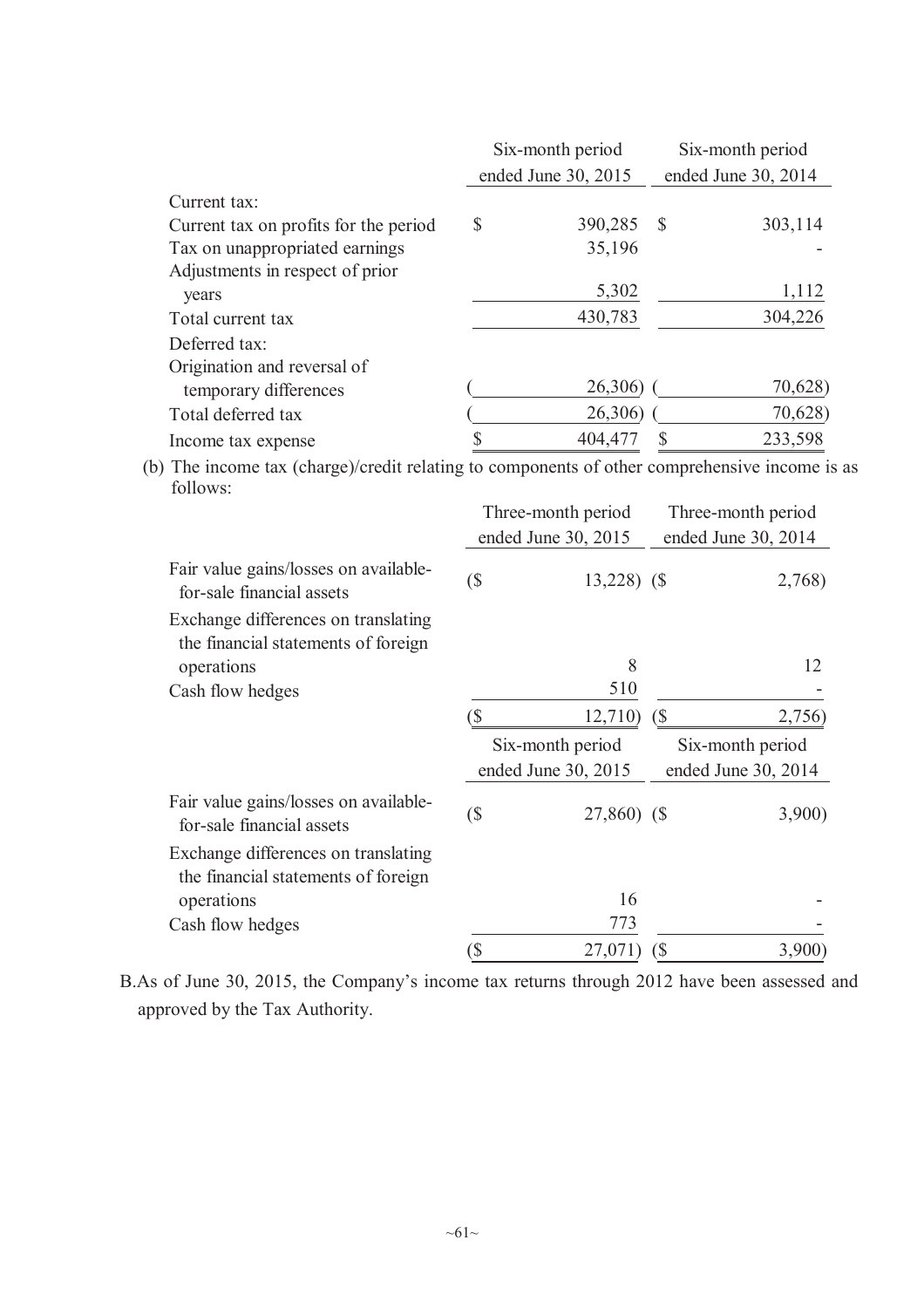C.Unappropriated retained earnings:

|                                          |                | June 30, 2015 December 31, 2014 June 30, 2014 |           |
|------------------------------------------|----------------|-----------------------------------------------|-----------|
| Earnings generated in and before 1997 \$ | $1,643,560$ \$ | 1,673,273 \$ 1,673,273                        |           |
| Earnings generated in and after 1998     | 6,985,770      | 5,567,234                                     | 2,878,913 |
|                                          | 8,629,330      | 7,240,507                                     | 4,552,186 |

D. As of June 30, 2015, December 31, 2014 and June 30, 2014 the balance of the imputation tax credit account was \$2,508,552, \$1,616,279 and \$1,561,263, respectively. The creditable tax rate was 0% for 2013 and the estimated creditable tax rate is 35.78% for 2014.

(30) Earnings (loss) per share

|                              | Three-month period ended June 30, 2015 |                  |                      |                         |  |  |
|------------------------------|----------------------------------------|------------------|----------------------|-------------------------|--|--|
|                              |                                        |                  | Weighted average     |                         |  |  |
|                              |                                        |                  | number of ordinary   |                         |  |  |
|                              |                                        |                  | shares outstanding   | Loss per share          |  |  |
|                              |                                        | Amount after tax | (share in thousands) | (in dollars)            |  |  |
| Basic loss per share         |                                        |                  |                      |                         |  |  |
| Net loss attributable to     |                                        |                  |                      |                         |  |  |
| ordinary shareholders of the |                                        |                  |                      |                         |  |  |
| parent                       | (                                      | 152,949)         | 3,512,356            | 0.04)<br>$\binom{S}{ }$ |  |  |
| Diluted loss per share       |                                        |                  |                      |                         |  |  |
| Net loss attributable to     |                                        |                  |                      |                         |  |  |
| ordinary shareholders of the |                                        |                  |                      |                         |  |  |
| parent                       |                                        | 152,949)         | 3,512,356            |                         |  |  |
| Assumed conversion of all    |                                        |                  |                      |                         |  |  |
| dilutive potential ordinary  |                                        |                  |                      |                         |  |  |
| shares                       |                                        |                  |                      |                         |  |  |
| Employees' bonuses           |                                        | Note 1           | Note 1               |                         |  |  |
| Net loss attributable to     |                                        |                  |                      |                         |  |  |
| ordinary shareholders of     |                                        |                  |                      |                         |  |  |
| the parent plus assumed      |                                        |                  |                      |                         |  |  |
| conversion of all dilutive   |                                        |                  |                      |                         |  |  |
| potential ordinary shares    | `\$                                    | 152,949)         | 3,512,356            | 0.04)<br>$\sqrt{S}$     |  |  |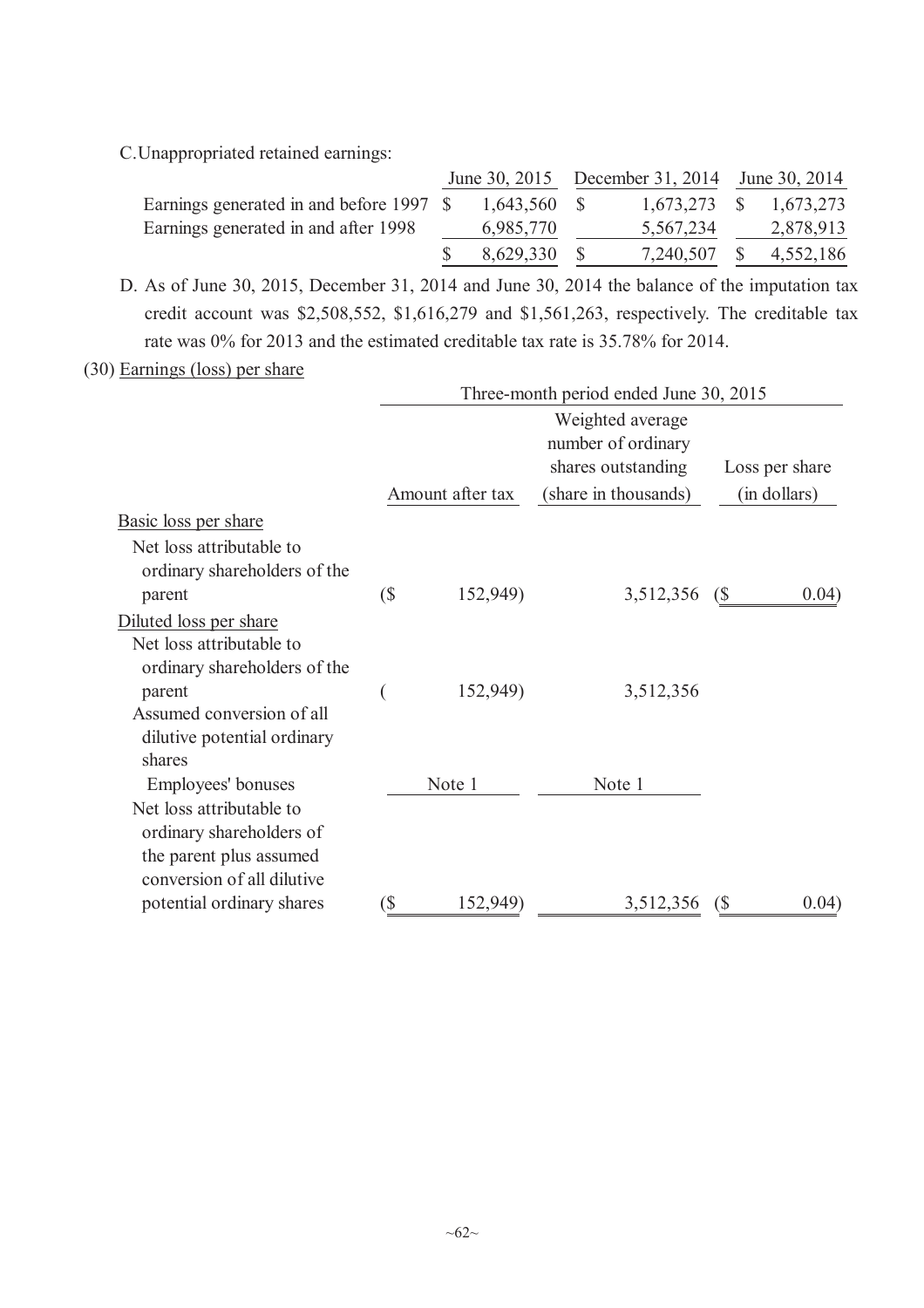|                                                                                                                 | Three-month period ended June 30, 2014 |                  |                      |              |  |  |  |
|-----------------------------------------------------------------------------------------------------------------|----------------------------------------|------------------|----------------------|--------------|--|--|--|
|                                                                                                                 |                                        |                  | Earnings per share   |              |  |  |  |
|                                                                                                                 |                                        | Amount after tax | (share in thousands) | (in dollars) |  |  |  |
| <u>Basic earnings per share</u>                                                                                 |                                        |                  |                      |              |  |  |  |
| Net income attributable to<br>ordinary shareholders of the                                                      |                                        |                  |                      |              |  |  |  |
| parent                                                                                                          | $\mathbb{S}$                           | 150,429          | 3,509,702            | 0.04<br>\$   |  |  |  |
| Diluted earnings per share<br>Net income attributable to<br>ordinary shareholders of the                        |                                        |                  |                      |              |  |  |  |
| parent                                                                                                          |                                        | 150,429          | 3,509,702            |              |  |  |  |
| Assumed conversion of all<br>dilutive potential ordinary<br>shares                                              |                                        |                  |                      |              |  |  |  |
| Convertible bonds                                                                                               |                                        | Note 2           | Note 2               |              |  |  |  |
| Net income attributable to<br>ordinary shareholders of<br>the parent plus assumed<br>conversion of all dilutive |                                        |                  |                      |              |  |  |  |
| potential ordinary shares                                                                                       | \$                                     | 150,429          | 3,509,702            | 0.04<br>\$   |  |  |  |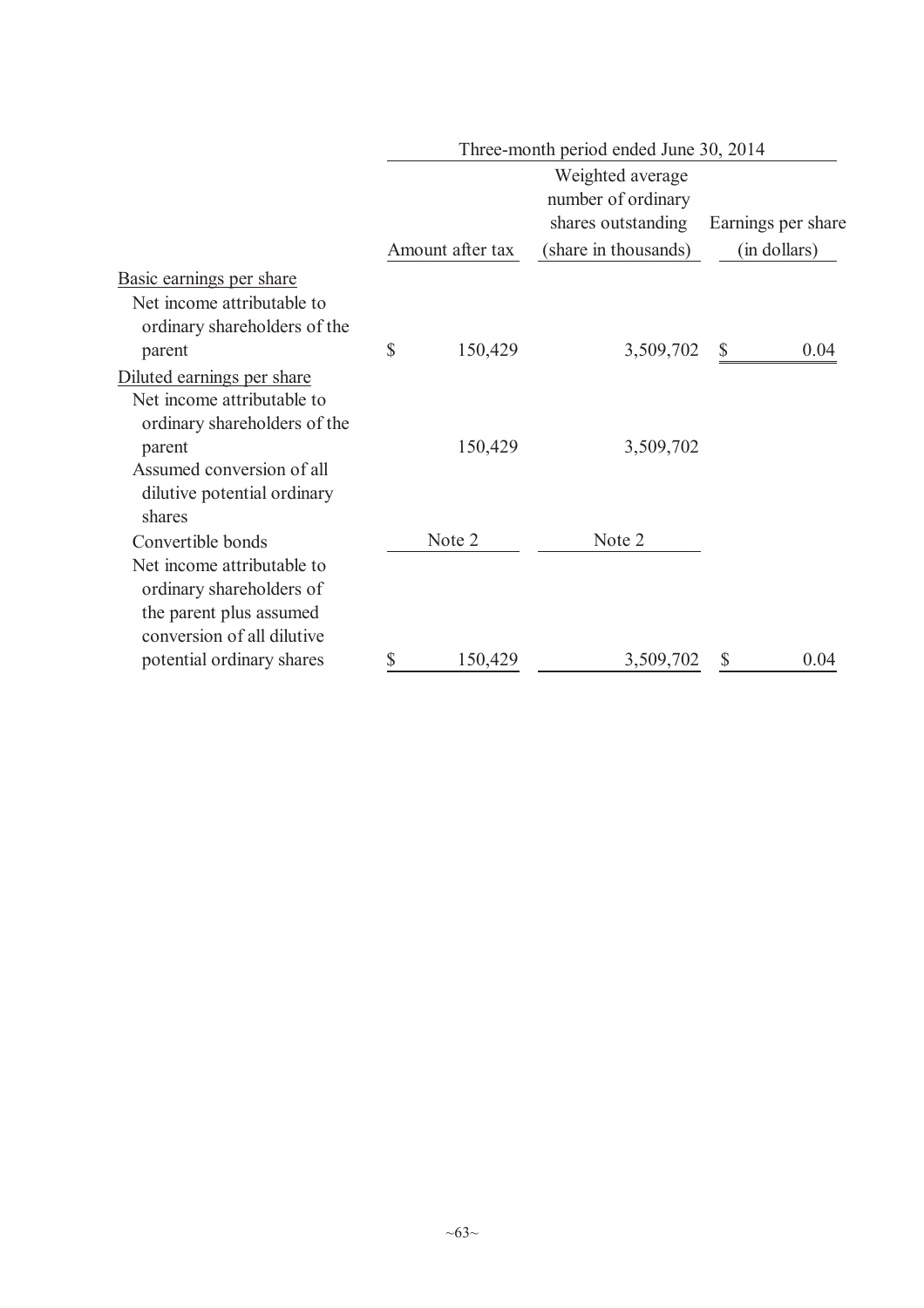|                                                                                                                 |                  | Six-month period ended June 30, 2015                                                 |                                    |
|-----------------------------------------------------------------------------------------------------------------|------------------|--------------------------------------------------------------------------------------|------------------------------------|
|                                                                                                                 | Amount after tax | Weighted average<br>number of ordinary<br>shares outstanding<br>(share in thousands) | Earnings per share<br>(in dollars) |
| Basic earnings per share                                                                                        |                  |                                                                                      |                                    |
| Net income attributable to<br>ordinary shareholders of the                                                      |                  |                                                                                      |                                    |
| parent                                                                                                          | \$<br>1,373,003  | 3,512,356                                                                            | $\mathbb{S}$<br>0.39               |
| Diluted earnings per share<br>Net income attributable to<br>ordinary shareholders of the                        |                  |                                                                                      |                                    |
| parent<br>Assumed conversion of all<br>dilutive potential ordinary<br>shares                                    | 1,373,003        | 3,512,356                                                                            |                                    |
| Employees' bonus                                                                                                |                  | 1,355                                                                                |                                    |
| Net income attributable to<br>ordinary shareholders of<br>the parent plus assumed<br>conversion of all dilutive |                  |                                                                                      |                                    |
| potential ordinary shares                                                                                       | \$<br>1,373,003  | 3,513,711                                                                            | 0.39<br>S                          |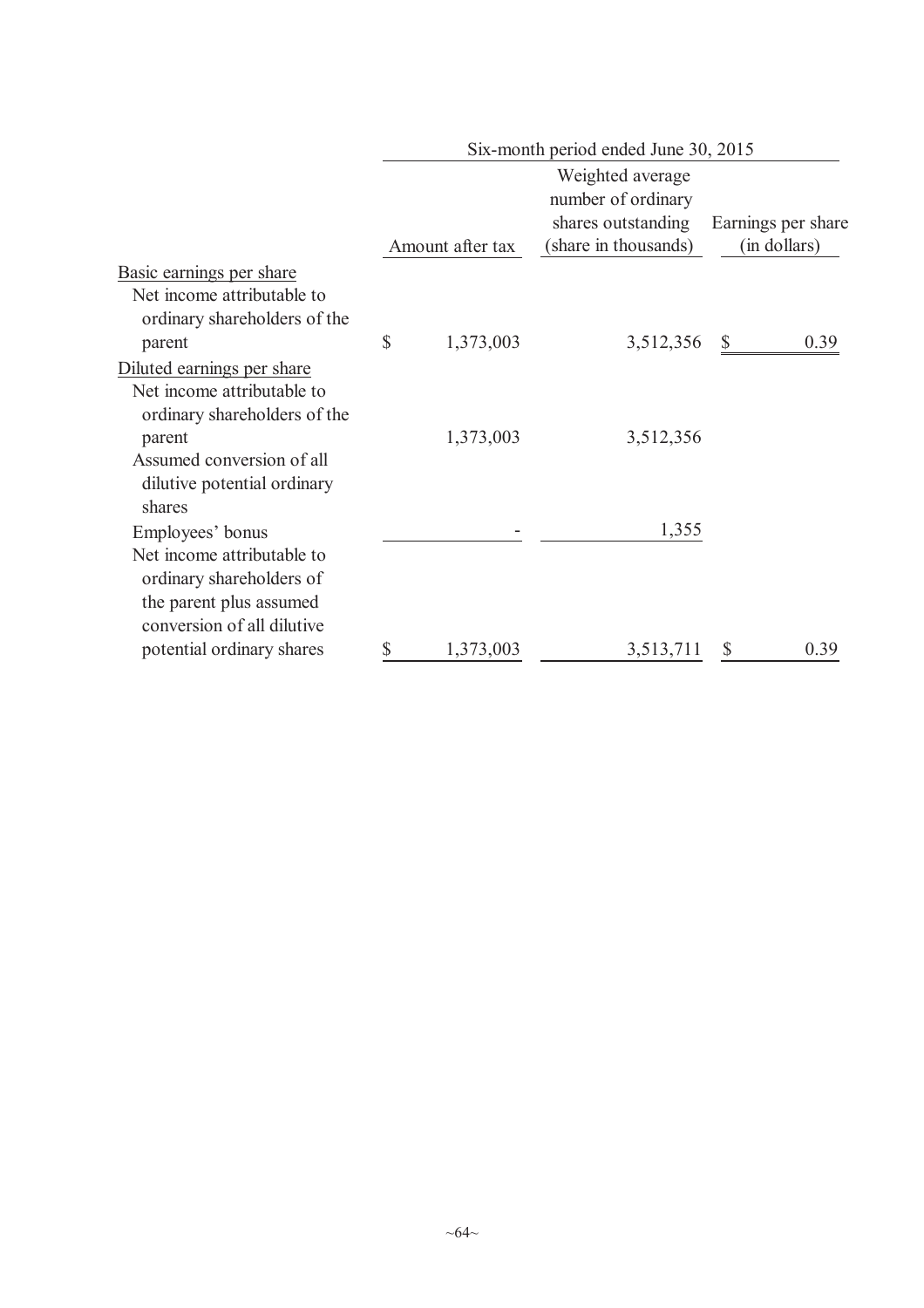|                                                                                 |    |                  |                                        | Six-month period ended June 30, 2014 |                |  |  |  |  |
|---------------------------------------------------------------------------------|----|------------------|----------------------------------------|--------------------------------------|----------------|--|--|--|--|
|                                                                                 |    |                  | Weighted average<br>number of ordinary |                                      |                |  |  |  |  |
|                                                                                 |    |                  | shares outstanding                     |                                      | Loss per share |  |  |  |  |
|                                                                                 |    | Amount after tax | (share in thousands)                   |                                      | (in dollars)   |  |  |  |  |
| <b>Basic loss per share</b>                                                     |    |                  |                                        |                                      |                |  |  |  |  |
| Net loss attributable to<br>ordinary shareholders of                            |    |                  |                                        |                                      |                |  |  |  |  |
| the parent                                                                      | (  | 1,543,406)       | 3,509,702                              | (\$                                  | 0.44)          |  |  |  |  |
| Diluted loss per share                                                          |    |                  |                                        |                                      |                |  |  |  |  |
| Net loss attributable to                                                        |    |                  |                                        |                                      |                |  |  |  |  |
| ordinary shareholders of                                                        |    |                  |                                        |                                      |                |  |  |  |  |
| the parent                                                                      |    | 1,543,406)       | 3,509,702                              |                                      |                |  |  |  |  |
| Assumed conversion of all                                                       |    |                  |                                        |                                      |                |  |  |  |  |
| dilutive potential ordinary                                                     |    |                  |                                        |                                      |                |  |  |  |  |
| shares                                                                          |    |                  |                                        |                                      |                |  |  |  |  |
| Convertible bonds                                                               |    | Note 3           | Note 3                                 |                                      |                |  |  |  |  |
| Net loss attributable to<br>ordinary shareholders of<br>the parent plus assumed |    |                  |                                        |                                      |                |  |  |  |  |
| conversion of all dilutive                                                      |    |                  |                                        |                                      |                |  |  |  |  |
| potential ordinary shares                                                       | `S | 1,543,406)       | 3,509,702                              | (\$                                  | (0.44)         |  |  |  |  |

Note 1:

According to IAS 33 "Earnings per share", the potential common stock should not be considered in calculation of basic loss per share, due to net loss from continuing operation for the three-month period ended June 30, 2015, which leads to anti-dilutive effect.

Note 2:

According to IAS 33 "Earnings per share", the potential common stock should not be considered in calculation of basic earnings per share, due to net income from continuing operation the three-month period ended June 30, 2014, which leads to anti-dilutive effect. Note  $3$ <sup>-</sup>

According to IAS 33 "Earnings per share", the potential common stock should not be considered in calculation of basic loss per share, due to net loss from continuing operation for the six-month period ended June 30, 2014, which leads to anti-dilutive effect.

On July 6, 2015, the Board of Directors has resolved the record date for distribution of dividend and share as July 31, 2015. The abovementioned weighted average number of outstanding shares was retrospectively adjusted to the Company's shares of capital increase through capitalisation of earnings as of June 30, 2015.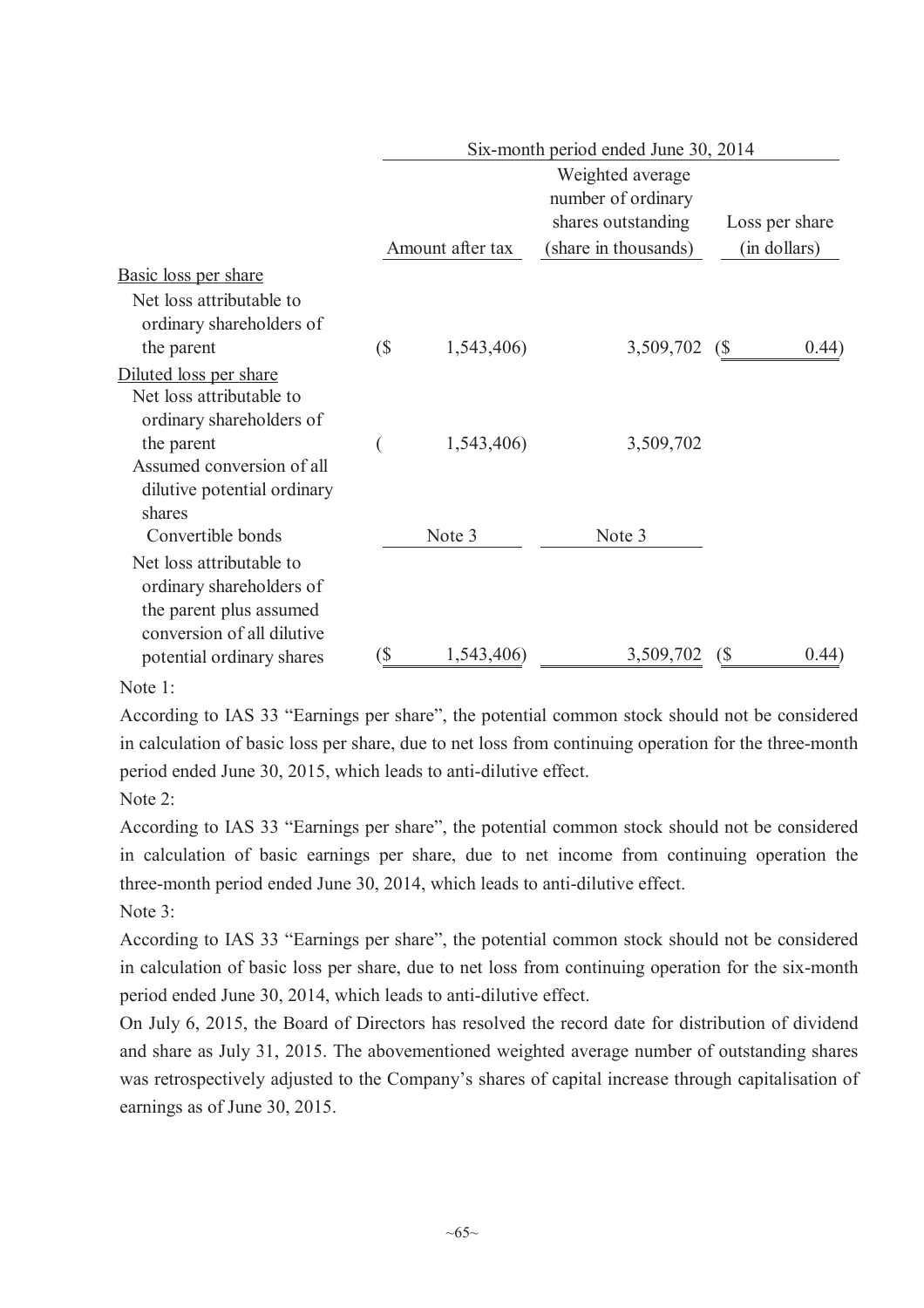### (31) Supplemental cash flow information

A. Investing activities with partial cash payments

(a) Property, plant and equipment

|                                                                          |               | Six-month period                        |                           | Six-month period                        |
|--------------------------------------------------------------------------|---------------|-----------------------------------------|---------------------------|-----------------------------------------|
|                                                                          |               | ended June 30, 2015                     |                           | ended June 30, 2014                     |
| Purchase of property, plant and<br>equipment                             | \$            | 1,705,185                               | $\mathcal{S}$             | 3,512,204                               |
| Add: opening balance of payable<br>on equipment                          |               | 1,557                                   |                           | 1,119                                   |
| Less: ending balance of payable<br>on equipment                          |               | 848)                                    |                           | 219,777)                                |
| Cash paid during the period                                              |               | 1,705,894                               |                           | \$<br>3,293,546                         |
| (b) Prepayments for equipment (recorded as other non-current assets)     |               | Six-month period<br>ended June 30, 2015 |                           | Six-month period<br>ended June 30, 2014 |
| Purchase of prepayments for equipment<br>Add: opening balance of payable | $\mathcal{S}$ | 5,344,560                               | $\mathcal{S}$             | 8,700,257                               |
| on prepayments for equipment<br>Less: ending balance of payable          |               | 277,413                                 |                           | 4,597                                   |
| on prepayments for equipment<br>capitalisation of qualifying             |               | $2,698$ ) (                             |                           | 20,421)                                 |
| assets                                                                   |               | 13,795)                                 |                           | 81,062)                                 |
| Cash paid during the period                                              |               | 5,605,480                               | $\boldsymbol{\mathsf{S}}$ | 8,603,371                               |
| B. Financing activities with no cash flow effects                        |               |                                         |                           |                                         |
|                                                                          |               | Six-month period                        |                           | Six-month period                        |
|                                                                          |               | ended June 30, 2015                     |                           | ended June 30, 2014                     |
| Cash dividend declared                                                   | \$            | 347,758                                 | \$                        |                                         |
|                                                                          |               |                                         |                           |                                         |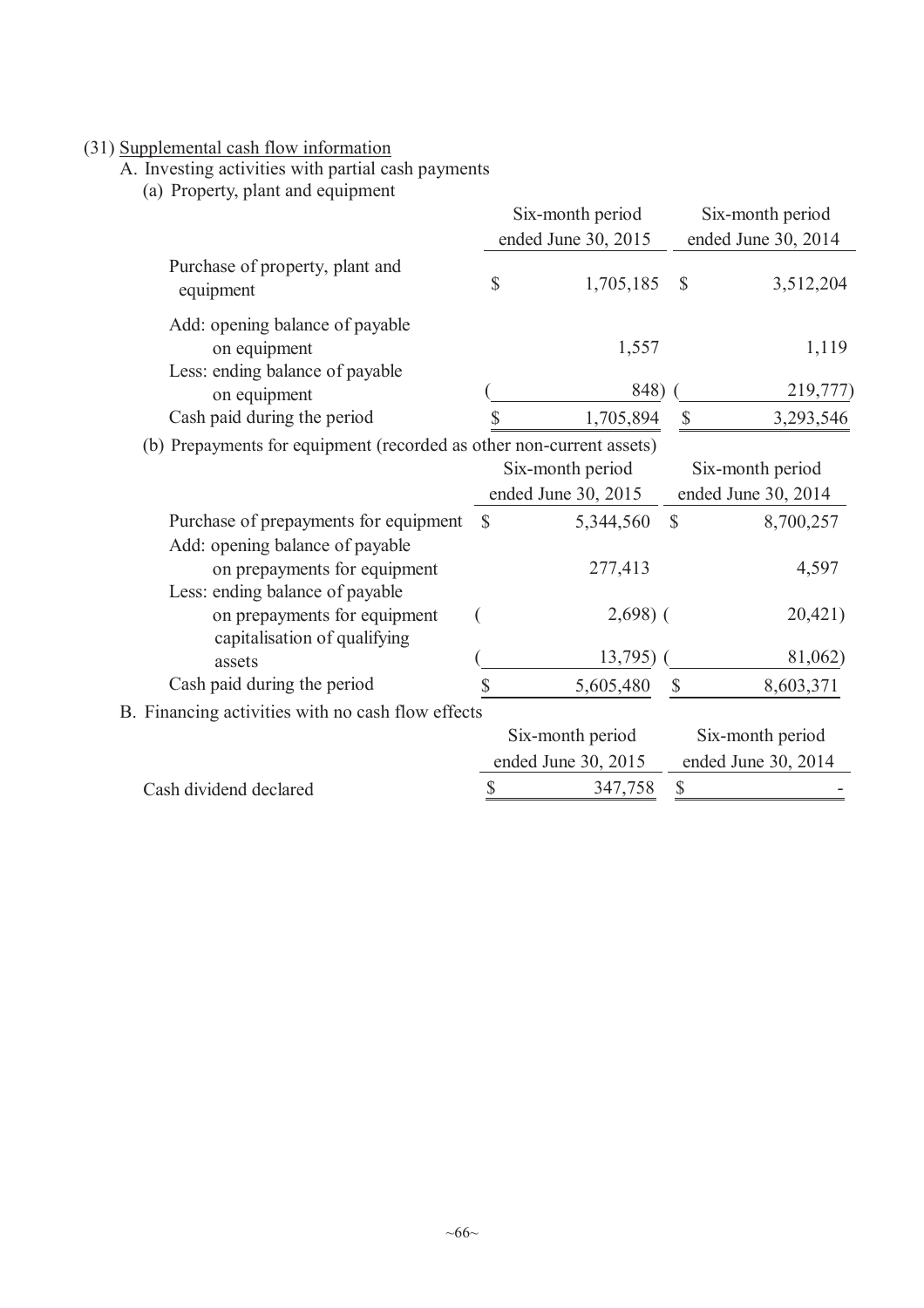## 7. RELATED PARTY TRANSACTIONS

## (1) Significant related party transactions and balances

A. Operating revenue:

|                       | Three-month period  |                     | Three-month period  |  |
|-----------------------|---------------------|---------------------|---------------------|--|
|                       | ended June 30, 2015 | ended June 30, 2014 |                     |  |
| Sales of services:    |                     |                     |                     |  |
| Associates            | \$<br>814,127       | $\mathcal{S}$       | 783,973             |  |
| Other related parties | 2,948,972           |                     | 2,078,678           |  |
|                       | \$<br>3,763,099     | \$                  | 2,862,651           |  |
|                       | Six-month period    |                     | Six-month period    |  |
|                       | ended June 30, 2015 |                     | ended June 30, 2014 |  |
| Sales of services:    |                     |                     |                     |  |
| Associates            | \$<br>1,618,993     | $\mathcal{S}$       | 1,550,462           |  |
| Other related parties | 5,697,722           |                     | 3,973,934           |  |
|                       | \$<br>7,316,715     | S                   | 5,524,396           |  |

The business terms on which the Group transacts with related parties are of no difference from those with non-related parties.

B. Purchases:

|                        | Three-month period  |                     | Three-month period  |                     |
|------------------------|---------------------|---------------------|---------------------|---------------------|
|                        | ended June 30, 2015 |                     | ended June 30, 2014 |                     |
| Purchases of services: |                     |                     |                     |                     |
| Associates             | \$                  | 593,273             | -S                  | 1,033,560           |
| Other related parties  |                     | 1,697,614           |                     | 1,646,983           |
|                        |                     | 2,290,887           | \$                  | 2,680,543           |
|                        |                     |                     |                     |                     |
|                        |                     | Six-month period    | Six-month period    |                     |
|                        |                     | ended June 30, 2015 |                     | ended June 30, 2014 |
| Purchases of services: |                     |                     |                     |                     |
| Associates             | \$                  | 1,314,930           | <sup>S</sup>        | 2,223,756           |
| Other related parties  |                     | 3,212,659           |                     | 3,319,286           |
|                        |                     | 4,527,589           |                     | 5,543,042           |

Goods and services are purchased from associates and other related parties on normal commercial terms and conditions.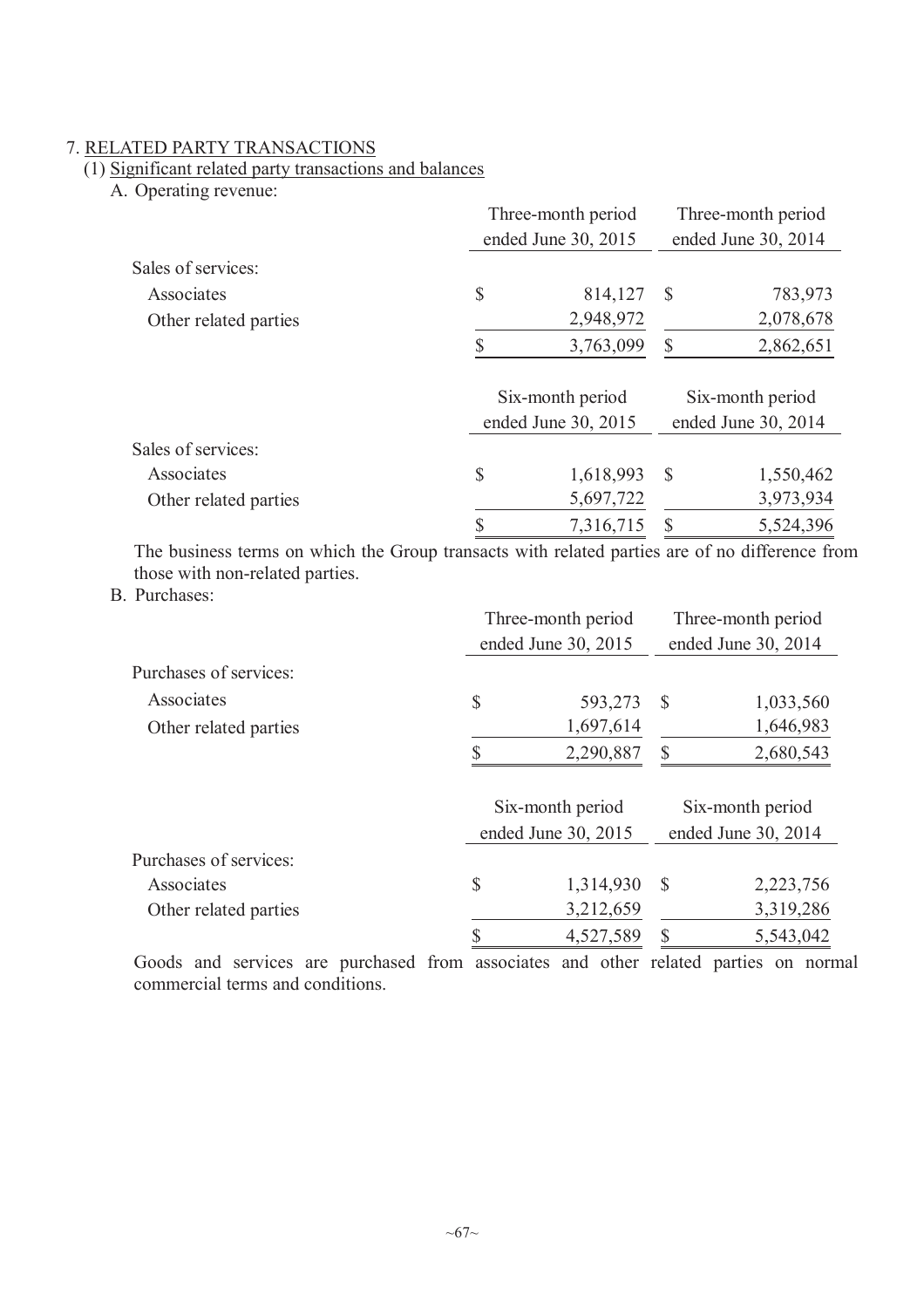C. Receivables from related parties:

|                       | June 30, 2015 |           | December 31, 2014 |         | June 30, 2014 |         |
|-----------------------|---------------|-----------|-------------------|---------|---------------|---------|
| Accounts receivable:  |               |           |                   |         |               |         |
| Associates            | \$            | 168,055   | S                 | 192,207 | $\mathcal{S}$ | 89,761  |
| Other related parties |               | 773,616   |                   | 258,878 |               | 218,603 |
| Subtotal              |               | 941,671   | <b>S</b>          | 451,085 |               | 308,364 |
| Other receivables:    |               |           |                   |         |               |         |
| Associates            | \$            | 179,682   | S                 | 1,941   | S             | 170,870 |
| Other related parties |               | 179,038   |                   | 7,384   |               | 51,711  |
| Subtotal              |               | 358,720   |                   | 9,325   |               | 222,581 |
| Total                 |               | 1,300,391 |                   | 460,410 |               | 530,945 |

The receivables from related parties arise mainly from sale transactions. The receivables are unsecured in nature and bear no interest. There are no provisions held against receivables from related parties.

D. Payables to related parties:

|                       |    | June 30, 2015 |              | December 31, 2014 |               | June 30, 2014 |
|-----------------------|----|---------------|--------------|-------------------|---------------|---------------|
| Accounts payable:     |    |               |              |                   |               |               |
| Associates            | \$ | 144,956       | S            | 146,828           | $\mathcal{S}$ | 103,192       |
| Other related parties |    | 456,421       |              | 520,741           |               | 152,790       |
| Subtotal              | S  | 601,377       |              | 667,569           |               | 255,982       |
| Other payables:       |    |               |              |                   |               |               |
| Associates            | \$ | 8,422         | <sup>S</sup> | 6,535             | <sup>S</sup>  | 8,101         |
| Other related parties |    | 27,081        |              | 36,177            |               | 36,109        |
| Subtotal              |    | 35,503        |              | 42,712            |               | 44,210        |
| Total                 |    | 636,880       |              | 710,281           |               | 300,192       |

The payables to related parties arise mainly from purchase transactions. The payables bear no interest.

E. Property transactions:

|                                                  | Three-month period ended<br>June 30, 2015 | Three-month period ended<br>June 30, 2014 |    |  |
|--------------------------------------------------|-------------------------------------------|-------------------------------------------|----|--|
| Acquisition of property,<br>plant and equipment: |                                           |                                           |    |  |
| Associates                                       | 1,747                                     |                                           |    |  |
|                                                  | Six-month period ended                    | Six-month period ended                    |    |  |
|                                                  | June 30, 2015                             | June 30, 2014                             |    |  |
| Acquisition of property,<br>plant and equipment: |                                           |                                           |    |  |
| Associates                                       | \$<br>2,291                               | S                                         | 28 |  |
| Other related parties                            |                                           |                                           |    |  |
|                                                  | 2,29                                      |                                           | 29 |  |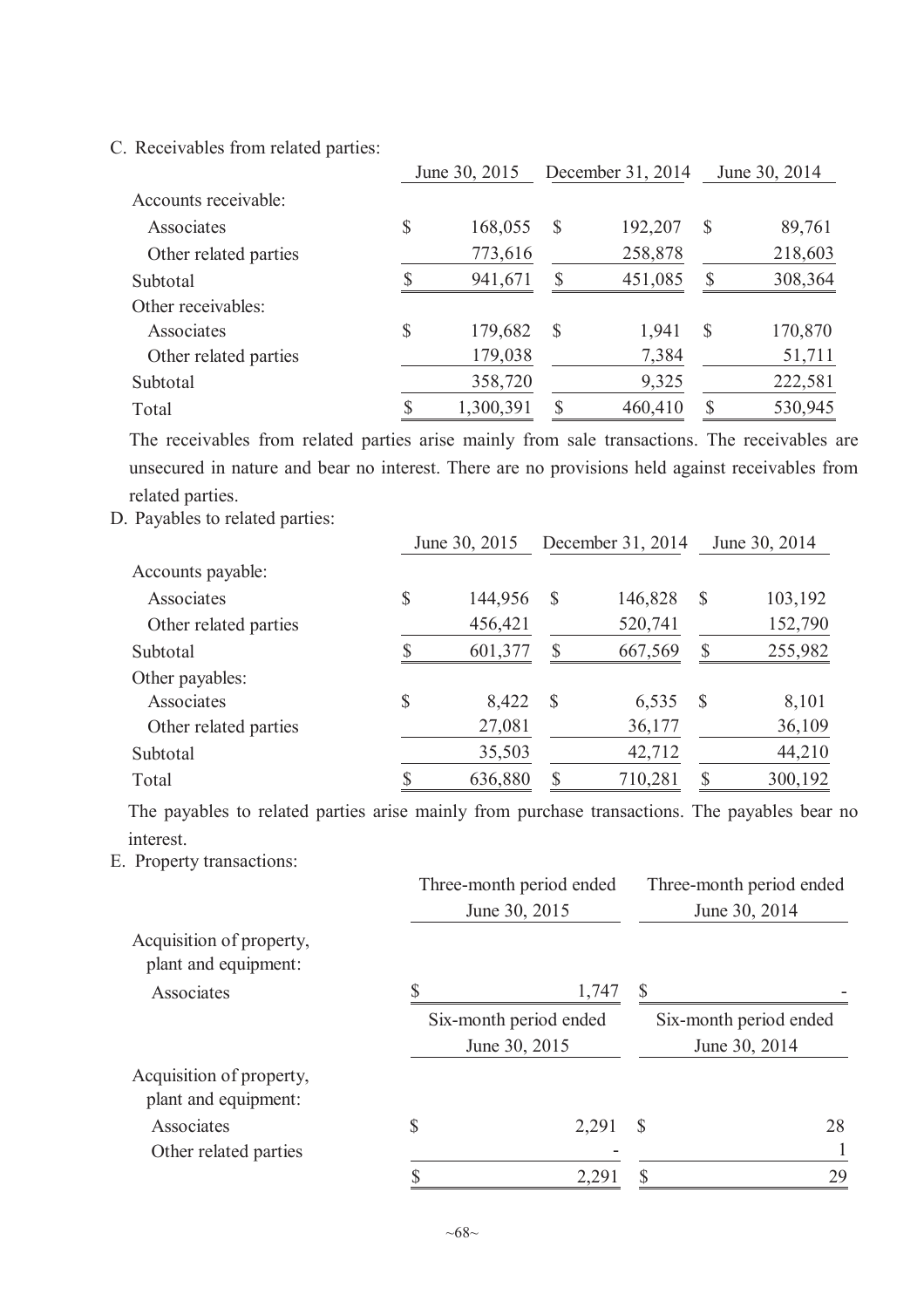|                                                                                              |                          |                      | 30, 2015                  | Six-month period ended June |                      | Six-month period ended June<br>30, 2014 |                                     |  |
|----------------------------------------------------------------------------------------------|--------------------------|----------------------|---------------------------|-----------------------------|----------------------|-----------------------------------------|-------------------------------------|--|
|                                                                                              |                          | Disposal<br>proceeds |                           | Gain (loss) on<br>disposal  | Disposal<br>proceeds |                                         | Gain (loss) on<br>disposal          |  |
| Disposal of property, plant and<br>equipment:                                                |                          |                      |                           |                             |                      |                                         |                                     |  |
| Other related parties<br>Agency accounts:<br>F.                                              | \$                       |                      | $\boldsymbol{\mathsf{S}}$ |                             |                      | 40,338                                  | $\boldsymbol{\mathsf{S}}$<br>40,137 |  |
|                                                                                              |                          | June 30, 2015        |                           |                             |                      |                                         | December 31, 2014 June 30, 2014     |  |
| Debit balance of agency accounts:                                                            |                          |                      |                           |                             |                      |                                         |                                     |  |
| Associates                                                                                   | $\mathbb{S}$             |                      |                           | $\mathcal{S}$               | 11,688               | \$                                      |                                     |  |
| Other related parties                                                                        |                          | 43,812               |                           |                             |                      |                                         | 95,973                              |  |
|                                                                                              | \$                       | 43,812               |                           | $\mathbb{S}$                | 11,688               | $\mathbb{S}$                            | 95,973                              |  |
|                                                                                              |                          | June 30, 2015        |                           | December 31, 2014           |                      |                                         | June 30, 2014                       |  |
| Credit balance of agency accounts:                                                           |                          |                      |                           |                             |                      |                                         |                                     |  |
| Associates                                                                                   | (                        |                      | 18,882) (\$               |                             | $8,630)$ (\$         |                                         | 16,254)                             |  |
| Other related parties                                                                        |                          |                      |                           |                             | 33,920)              |                                         |                                     |  |
|                                                                                              | (                        |                      | 18,882)                   | $\sqrt{\$}$                 | $42,550$ (\$)        |                                         | 16,254)                             |  |
| G. Shipowner's accounts:                                                                     |                          |                      |                           |                             |                      |                                         |                                     |  |
|                                                                                              |                          | June 30, 2015        |                           | December 31, 2014           |                      |                                         | June 30, 2014                       |  |
| Debit balance of shipowner's accounts:                                                       |                          |                      |                           |                             |                      |                                         |                                     |  |
| Associates                                                                                   | \$                       | 997,859              |                           | $\mathbb{S}$                | 106,445              | \$                                      |                                     |  |
| Other related parties                                                                        |                          | 24,721               |                           |                             | 1,312,578            |                                         | 1,193,861                           |  |
|                                                                                              | \$                       | 1,022,580            |                           | $\mathbb{S}$                | 1,419,023            | $\mathbb{S}$                            | 1,193,861                           |  |
|                                                                                              |                          | June 30, 2015        |                           | December 31, 2014           |                      |                                         | June 30, 2014                       |  |
| Credit balance of shipowner's accounts:                                                      |                          |                      |                           |                             |                      |                                         |                                     |  |
| Associates                                                                                   | \$                       |                      |                           | S                           |                      | (                                       | 28,328)                             |  |
| Other related parties                                                                        |                          | 793,161)             |                           |                             | 635,072)             |                                         | 1,186,198)                          |  |
|                                                                                              | $\overline{\mathcal{S}}$ | 793,161)             |                           | $\left( \text{\$} \right)$  | $635,072$ (\$)       |                                         | 1,214,526)                          |  |
| H. Loans to/from related parties:<br>(a) Loans to related parties:<br>i.Outstanding balance: |                          |                      |                           |                             |                      |                                         |                                     |  |
|                                                                                              |                          | June 30, 2015        |                           | December 31, 2014           |                      |                                         | June 30, 2014                       |  |
| Associates                                                                                   | \$                       | 306,946              |                           | $\boldsymbol{\mathsf{S}}$   | 308,738              | $\mathcal{S}$                           | 293,220                             |  |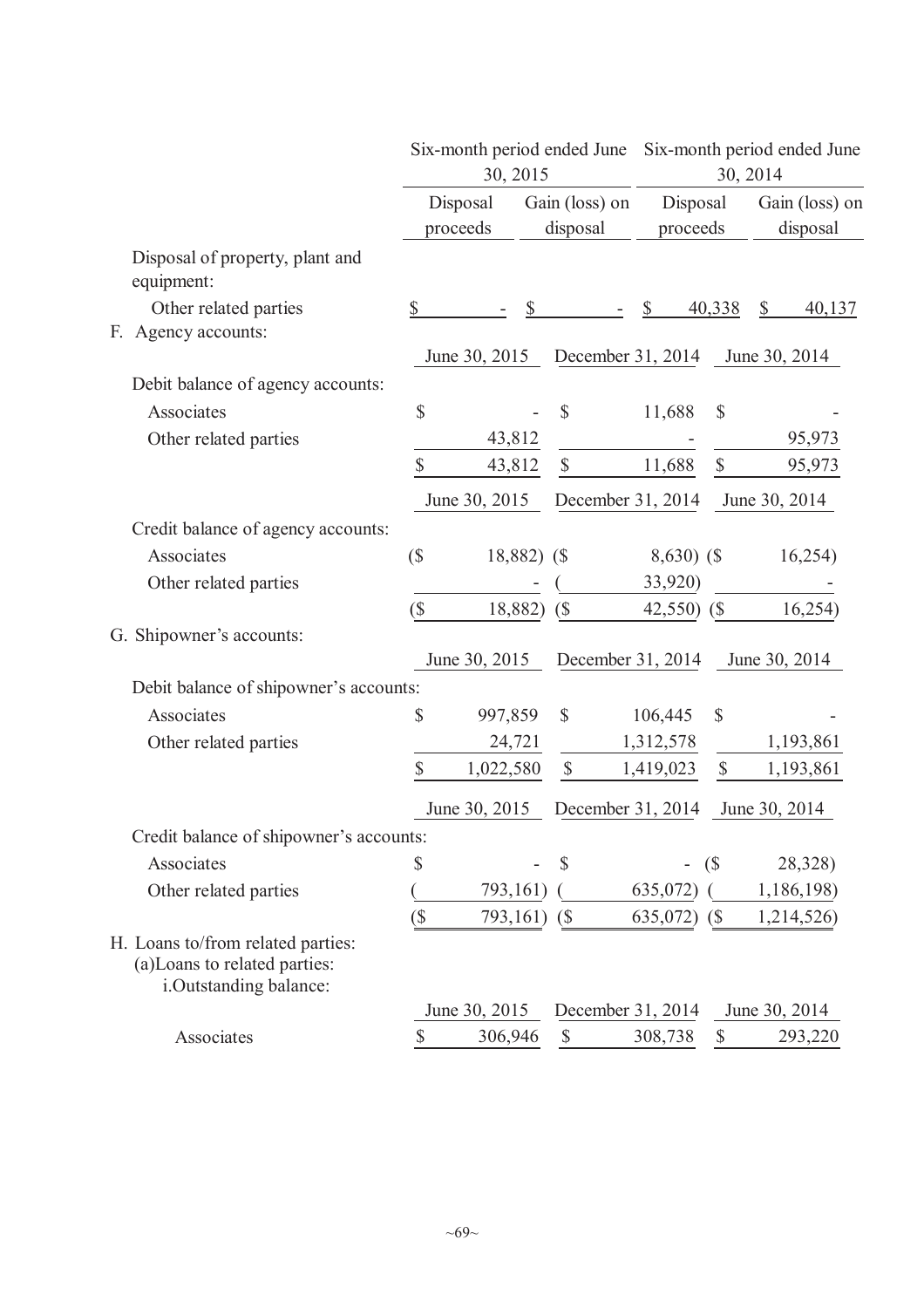ii. Interest income

|                                                                                                                                     |                                    |                        |                          | Three-month period ended Three-month period ended |                        |        |  |
|-------------------------------------------------------------------------------------------------------------------------------------|------------------------------------|------------------------|--------------------------|---------------------------------------------------|------------------------|--------|--|
|                                                                                                                                     |                                    | June 30, 2015          |                          | March 31, 2014                                    |                        |        |  |
| Associates                                                                                                                          | \$<br>981                          |                        | $\mathbb{S}$             |                                                   | 1,066                  |        |  |
|                                                                                                                                     |                                    | Six-month period ended |                          |                                                   | Six-month period ended |        |  |
|                                                                                                                                     | June 30, 2015                      |                        |                          |                                                   | June 30, 2014          |        |  |
| Associates                                                                                                                          | $\mathbb{S}$                       |                        | 1,963                    | $\mathbb{S}$                                      |                        | 2,109  |  |
| The loans to associates carry interest at floating rates for the three-month and six-month<br>periods ended June 30, 2015 and 2014. |                                    |                        |                          |                                                   |                        |        |  |
| (b) Loans from related parties:                                                                                                     |                                    |                        |                          |                                                   |                        |        |  |
| i.Outstanding balance:                                                                                                              |                                    |                        |                          |                                                   |                        |        |  |
|                                                                                                                                     | December 31, 2014<br>June 30, 2015 |                        |                          | June 30, 2014                                     |                        |        |  |
| Associates                                                                                                                          | \$                                 | 46,388                 | $\mathbb{S}$             | 47,530                                            | $\mathbb{S}$           | 44,795 |  |
| Other related parties                                                                                                               |                                    | 27,603                 |                          | 28,593                                            |                        | 36,253 |  |
|                                                                                                                                     | \$                                 | 73,991                 | $\mathbb{S}$             | 76,123                                            | $\mathbb{S}$           | 81,048 |  |
| ii. Interest expense:                                                                                                               |                                    |                        |                          |                                                   |                        |        |  |
|                                                                                                                                     | Three-month period ended           |                        | Three-month period ended |                                                   |                        |        |  |
|                                                                                                                                     | June 30, 2015                      |                        |                          | June 30, 2014                                     |                        |        |  |
| Associates                                                                                                                          | $\mathsf{\$}$                      |                        | 161                      | $\mathbb{S}$                                      |                        | 151    |  |
|                                                                                                                                     |                                    | Six-month period ended |                          | Six-month period ended                            |                        |        |  |
|                                                                                                                                     | June 30, 2015                      |                        |                          |                                                   | June 30, 2014          |        |  |
| Associates                                                                                                                          | \$                                 |                        | 315                      | $\boldsymbol{\mathsf{S}}$                         |                        | 305    |  |

The loans from associates carry interest at floating rates for the three-month and six-month periods ended June 30, 2015 and 2014.

I. Endorsements and guarantees provided to related parties:

|            |  |  |                                                    | June 30, 2015 December 31, 2014 June 30, 2014 |  |
|------------|--|--|----------------------------------------------------|-----------------------------------------------|--|
| Associates |  |  | $\$\,$ 1,345,878 $\$\,$ 1,778,407 $\$\,$ 2,311,491 |                                               |  |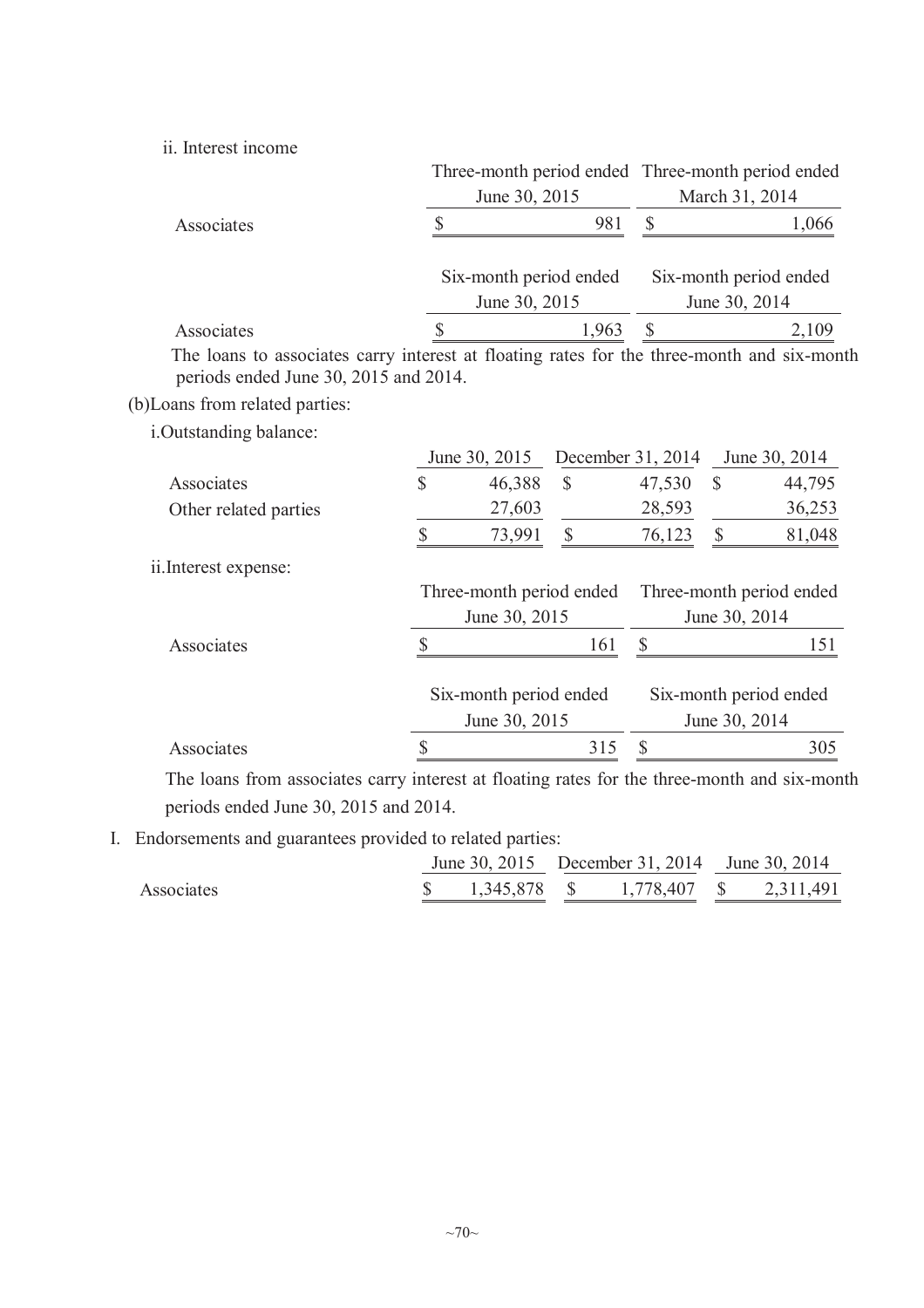# (2) Key management compensation

|                               | Three-month period ended |        | Three-month period ended |        |  |
|-------------------------------|--------------------------|--------|--------------------------|--------|--|
|                               | June 30, 2015            |        | June 30, 2014            |        |  |
| Salaries and other short-term |                          |        |                          |        |  |
| employee benefits             | \$                       | 52,239 | <sup>S</sup>             | 37,969 |  |
| Post-employment benefits      |                          | 794    |                          | 2,529  |  |
|                               |                          | 53,033 | \$                       | 40,498 |  |
|                               | Six-month period ended   |        | Six-month period ended   |        |  |
|                               | June 30, 2015            |        | June 30, 2014            |        |  |
| Salaries and other short-term |                          |        |                          |        |  |
| employee benefits             | \$                       | 92,119 | $\mathcal{S}$            | 77,754 |  |
| Post-employment benefits      |                          | 1,587  |                          | 3,166  |  |
|                               |                          | 93,706 | S                        | 80,920 |  |

# 8. PLEDGED ASSETS

The Group's assets pledged as collateral are as follows:

|                                                   | Book value |            |               |                                               |               |              |                          |  |
|---------------------------------------------------|------------|------------|---------------|-----------------------------------------------|---------------|--------------|--------------------------|--|
| Pledged assets                                    |            |            |               | June 30, 2015 December 31, 2014 June 30, 2014 |               |              | Purpose                  |  |
| Other financial assets<br>- Pledged time deposits | \$         | 173,470    | $\mathcal{S}$ | 275,244                                       | $\mathcal{S}$ | 274,431      | Performance<br>guarantee |  |
| Refundable deposits                               |            |            |               |                                               |               |              |                          |  |
| - Pledged time deposits                           |            | 2,000      |               | 2,000                                         |               | 2,000        | $^{\prime\prime}$        |  |
| Property, plant and equipment                     |            |            |               |                                               |               |              |                          |  |
| - Land                                            |            | 514,312    |               | 514,312                                       |               |              | 514,312 Long-term loan   |  |
| - Buildings                                       |            | 206,770    |               | 210,452                                       |               | 214,133      |                          |  |
| - Loading and unloading<br>equipment              |            | 2,648,820  |               | 1,277,922                                     |               | 1,085,630    | $^{\prime\prime}$        |  |
| - Ships                                           |            | 60,233,472 |               | 55,950,332                                    |               | 48,539,963   | $^{\prime\prime}$        |  |
| - Transportation equipment                        |            | 992,893    |               | 1,092,935                                     |               | 1,101,733    | $^{\prime\prime}$        |  |
| Investment property                               |            |            |               |                                               |               |              |                          |  |
| - Land                                            |            | 1,285,781  |               | 1,285,781                                     |               | 1,285,781    | Long-term loan           |  |
| - Buildings                                       |            | 516,926    |               | 526,129                                       |               | 535,332      | n                        |  |
|                                                   | \$         | 66,574,444 | \$            | 61,135,107                                    | \$            | 53, 553, 315 |                          |  |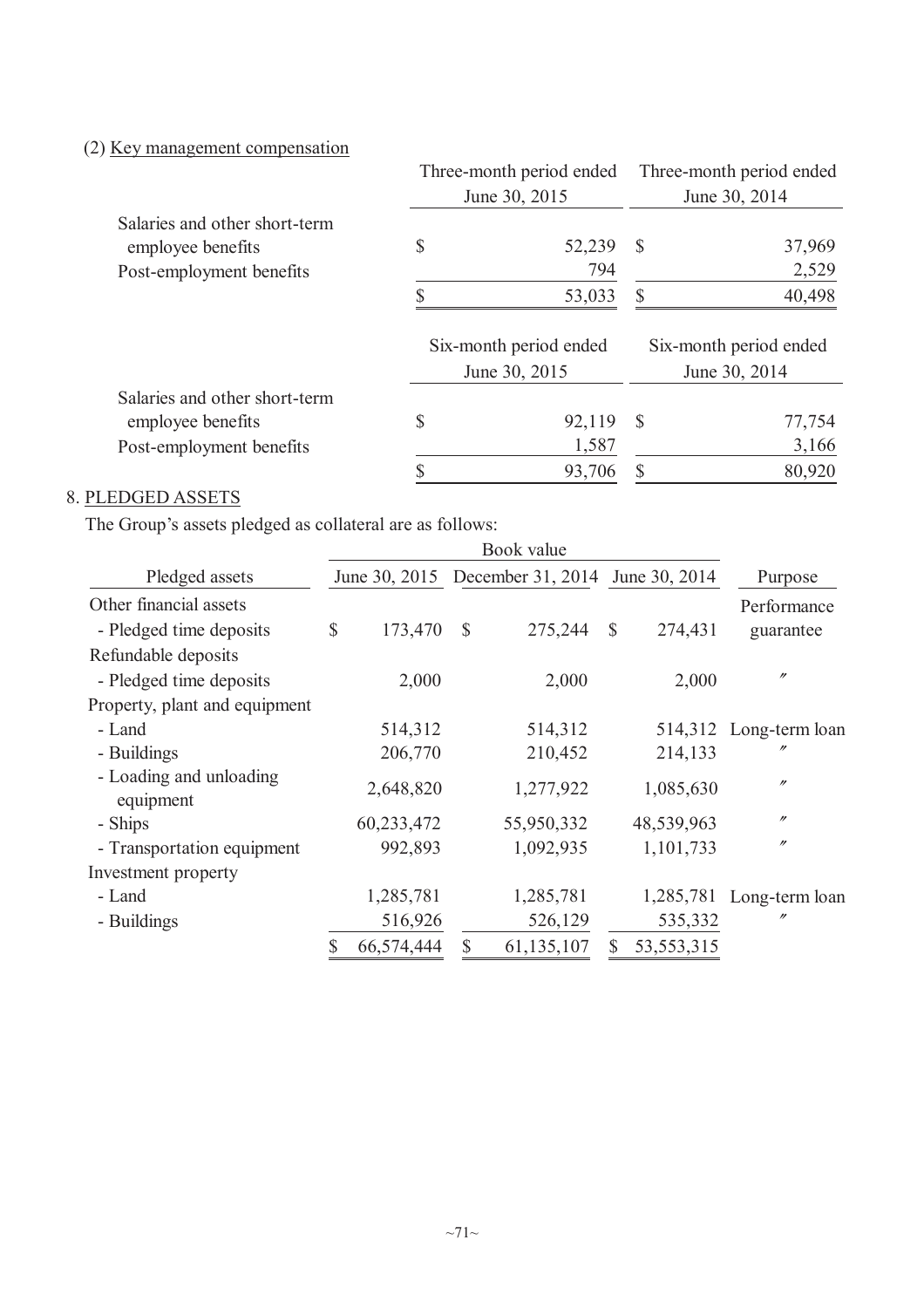# 9. SIGNIFICANT CONTINGENT LIABILITIES AND UNRECOGNISED CONTRACT **COMMITMENTS**

- (1) Contingencies None.
- (2) Commitments
	- A. As of June 30, 2015, the Company had delegated ANZ Bank to issue Standby Letter of Credit amounting to USD 5,000 thousand.
	- B. A former stockholder of the Company sold some of its shares through issuance of global depository receipts (GDRs). The issuance of GDRs was approved by the SEC on June 19, 1996 as per Letter (85) Tai-Cai-Zheng (1) No. 35410. On August 2, 1996, the GDRs were approved by the UK governing authority to be listed on the London Stock Exchange and were issued in Asia, Europe and the US. The total amount of the issuance of GDRs was USD 115,000 thousand. The initial number of units issued was 5,449,592, representing 54,495,920 shares of the Company's common stock at \$50.50 (in dollars) per share, and the number of supplementary units issued was 817,438. In total, the number of units issued was 6,267,030, representing 62,670,300 shares of the Company's common stock at \$50.50 (in dollars) per share, and the GDRs issued amounted to USD115,000 thousand. Another 2,085,856 units, representing 20,858,634 shares of the Company's common stock, were issued during the period from 1997 to June 30, 2015. As of June 30, 2015, 8,032,374 units were redeemed and 320,512 units were outstanding, representing 3,205,194 shares of the Company's common stock.
	- C. As of June 30, 2015, the long-term and medium-term loan facilities granted by the financial institutions with the resolution from the Board of Directors to finance the Group's purchase of new ships and general working capital requirement amounted to \$79,781,543 and the unutilized credit was \$4,129,364.
	- D. Operating lease

The estimated amount of charter expense in the following years under long-term contracts is set forth as follows:

|               |            | June 30, 2015 |
|---------------|------------|---------------|
| Within 1 year | <b>USD</b> | 329,063       |
| $1-5$ years   |            | 911,139       |
| Over 5 years  |            | 333,333       |
|               | <b>USD</b> | 1,573,535     |

- E. As of June 30, 2015, the amount of guaranteed notes issued by the Company for loans borrowed was \$47,243,103.
- F. To meet operational needs, the Group signed shipbuilding contracts with Taiwan Shipbuilding Co., Ltd. As of June 30, 2015, the total price of shipbuilding contracts for undelivered ships amounted to USD103,000 thousand, USD61,800 thousand of which remain unpaid.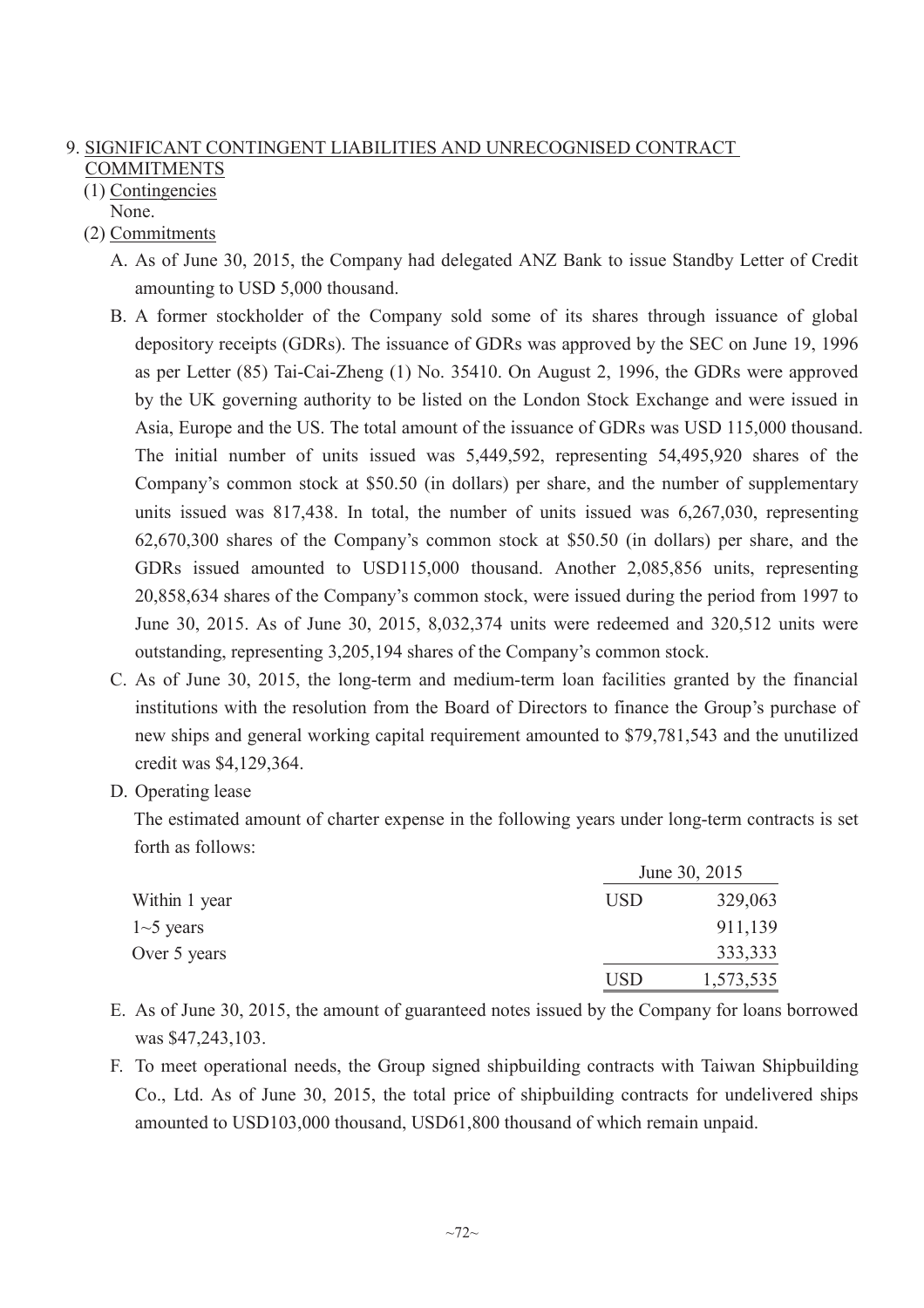G. To meet operational needs, the subsidiary, Everport Terminal Services signed engine room building contracts and automatic equipment and engineering contracts with Strategic Service Solutions Inc., Cali-Lift Inc., APS Technology, Inc., Karmar USA, Inc. and Capacity Trucks Inc. As of June 30, 2015, the total price of the contracts amounted to USD23,028 thousand, USD17,352 thousand of which remain unpaid.

## 10. SIGNIFICANT DISASTER LOSS

# None.

# 11. SIGNIFICANT EVENTS AFTER THE BALANCE SHEET DATE

- A. On July 6, 2015, the Board of Directors has resolved that the Company signed contracts for five full container vessels with capacity of 2,800TEU with Taiwan Shipbuilding Co., Ltd. and Imabari Shipbuilding Co., Ltd. The total price of the contracts amounted to USD360,000~USD390,000 thousand and it remained unpaid as of the issuance of these financial statements.
- B. On July 15, 2015, the Board of Directors has resolved that the Company's subsidiary, Peony Investment S.A., participated in the capital increase of Balsam Investment (Netherlands) N.V. as the original shareholder. The total amount of capital increase was USD9,800 thousand. After the capital increase, Peony Investment S.A.'s shareholding ratio became 49% and the investment is accounted for using equity method.

# 12. OTHERS

(1) Capital management

The Group's objectives when managing capital are to safeguard the Group's ability to continue as a going concern in order to provide returns for shareholders and to maintain an optimal capital structure to reduce the cost of capital. In order to maintain or adjust the capital structure, the Group may adjust the amount of dividends paid to shareholders, return capital to shareholders and issue new shares to maintain an optimal capital.

### (2) Financial instruments

- A. Fair value information of financial instruments
	- (a) Except for those listed in the table below, the book value of cash and cash equivalents and financial instruments measured at amortised cost (including notes receivable, accounts receivable, other receivables, other financial assets, refundable deposits, guarantee deposits received, held-to-maturity financial assets, short-term loans, accounts payable and other payables) are approximate to their fair values. The fair value information of financial instruments measured at fair value is provided in Note 12(3).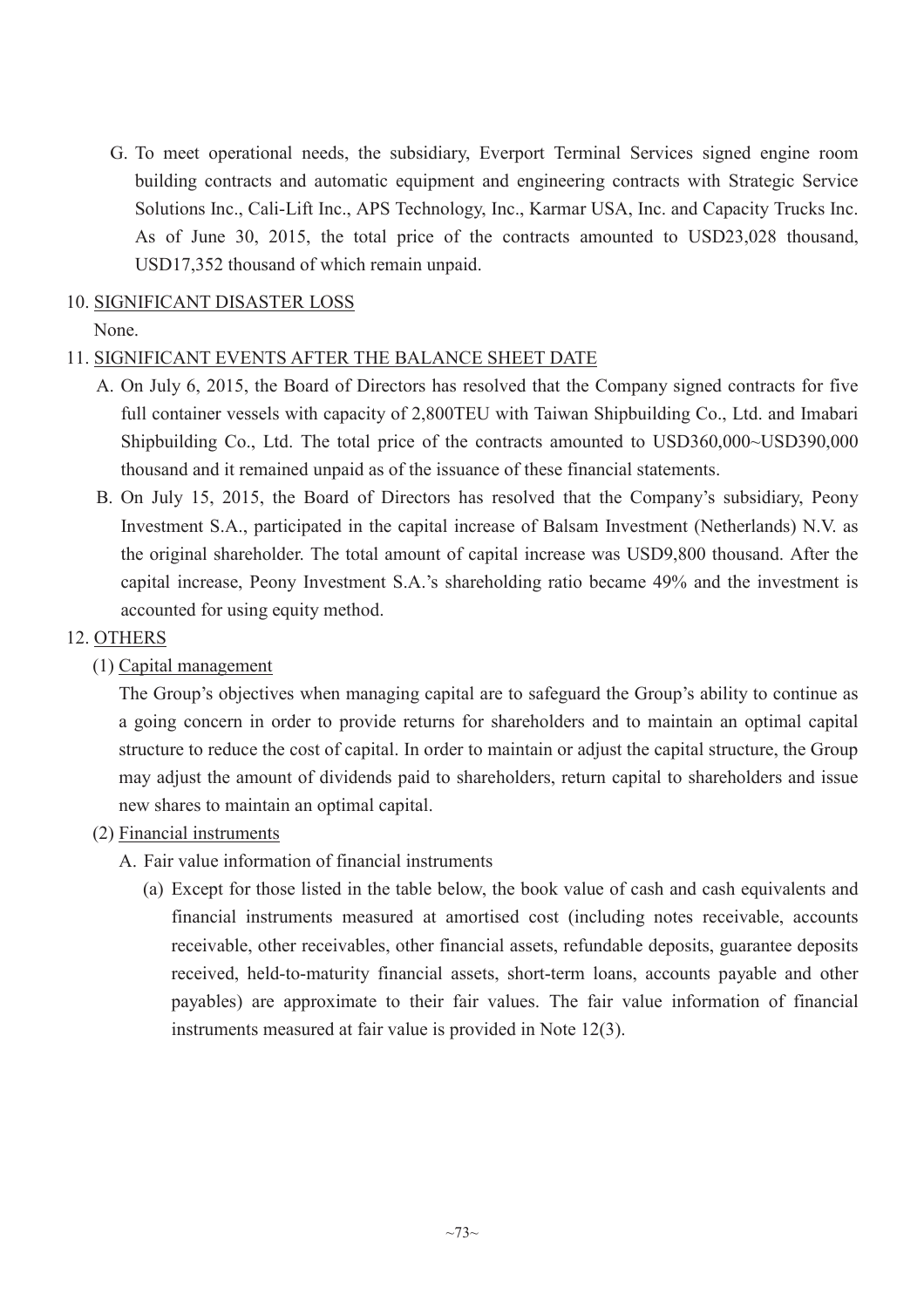|                                             |               | June 30, 2015     |               |              |
|---------------------------------------------|---------------|-------------------|---------------|--------------|
|                                             |               |                   |               | Fair value   |
|                                             |               | Book value        |               | Level 3      |
| Financial liabilities:                      |               |                   |               |              |
| Bonds payable                               | \$            | 3,000,000         | $\mathbb{S}$  | 3,022,132    |
| Long-term loans (including current portion) |               | 75,624,543        |               | 80,093,010   |
|                                             | \$            | 78,624,543        | $\mathbb{S}$  | 83, 115, 142 |
|                                             |               | December 31, 2014 |               |              |
|                                             |               | Book value        |               | Fair value   |
| Financial liabilities:                      |               |                   |               |              |
| Bonds payable                               | $\mathsf{\$}$ | 3,000,000         | $\mathbb{S}$  | 3,038,469    |
| Long-term loans (including current portion) |               | 75,192,889        |               | 79,405,440   |
|                                             | \$            | 78,192,889        | \$            | 82,443,909   |
|                                             |               | June 30, 2014     |               |              |
|                                             |               | Book value        |               | Fair value   |
| Financial liabilities:                      |               |                   |               |              |
| Bonds payable (including current portion)   | \$            | 3,567,340         | $\mathcal{S}$ | 3,681,516    |
| Long-term loans (including current portion) |               | 75,770,684        |               | 80,918,786   |
|                                             | \$            | 79,338,024        | \$            | 84,600,302   |
|                                             |               |                   |               |              |

(b)The methods and assumptions of fair value measurement are as follows:

- i. Bonds payable: Corporate bonds issued by the Company, and the corporate bonds rate is equal to the market rate. This is due to the discounted value of the expected cash flows to estimate the fair value is equivalent with the carrying amount.
- ii.Long-term loans: The Group estimates the fair value using the discounted value of the expected cash flows.
- B. Financial risk management policies
	- (a) The Group's activities expose it to a variety of financial risks: market risk (including foreign exchange risk, interest rate risk and price risk), credit risk and liquidity risk. The Group's overall risk management programme focuses on the unpredictability of financial markets and seeks to minimize potential adverse effects on the Group's financial position and financial performance.
	- (b) Risk management is carried out by the Group's Finance Department under policies approved by the Board of Directors. The Group's Finance Department identifies, evaluates and hedges financial risks in close co-operation with the Group's Operating Department. The Board of Directors provides written principles for overall risk management, as well as written policies covering specific areas and matters, such as foreign exchange risk, interest rate risk, credit risk, use of derivative financial instruments and non-derivative financial instruments, and investment of excess liquidity.
- C. Significant financial risks and degrees of financial risks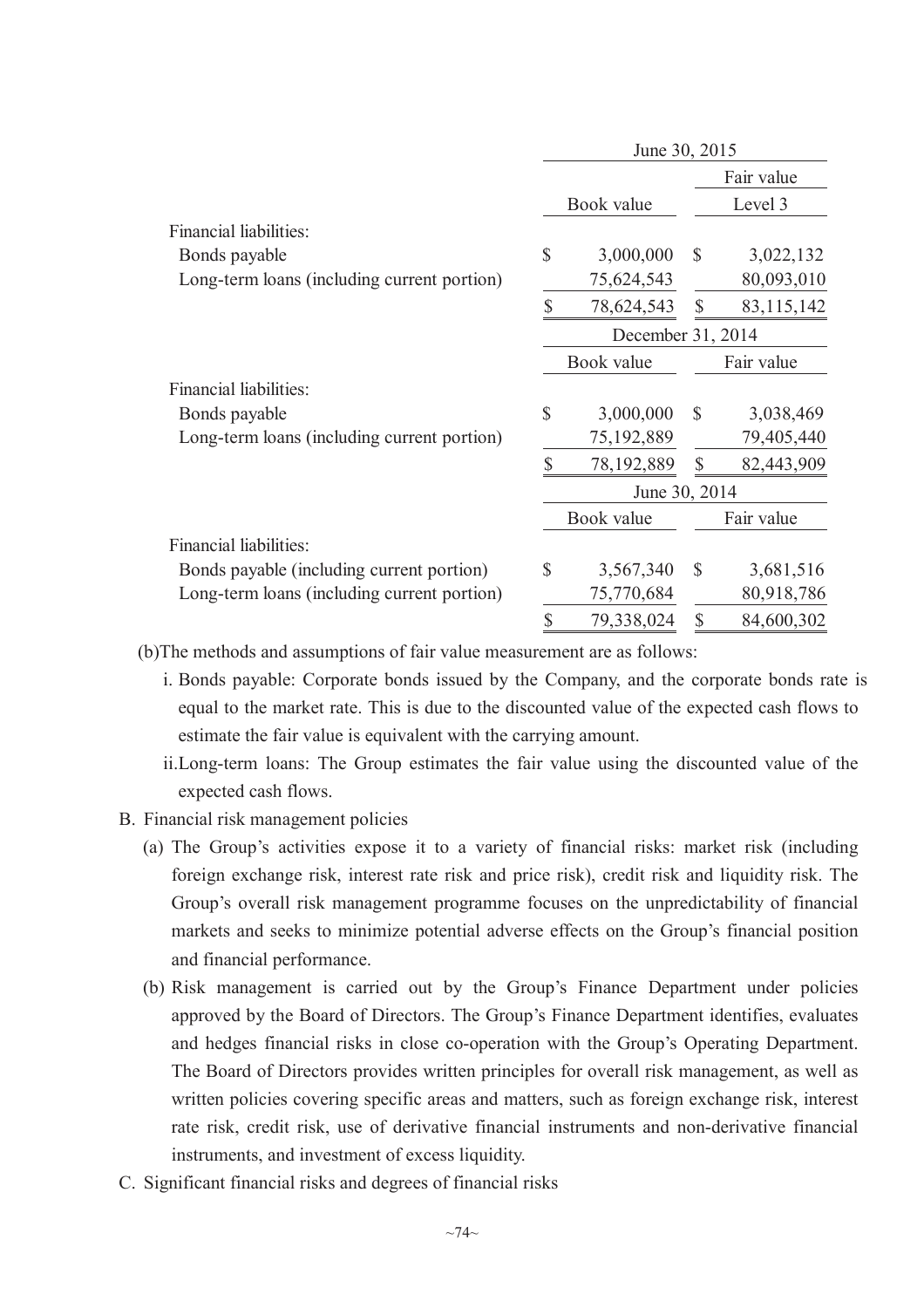## (a) Market risk

Foreign exchange risk

- i. The Group operates internationally and is exposed to foreign exchange risk arising from various currency exposures, primarily with respect to the USD, RMB, GBP and EUR. Foreign exchange risk arises from future commercial transactions, recognised assets and liabilities and net investment in foreign operations.
- ii. The Group's management has set up a policy to require group companies to manage their foreign exchange risk against their functional currency. The group companies are required to hedge their entire foreign exchange risk exposure with the Group's Finance Department. To manage their foreign exchange risk arising from future commercial transactions and recognised assets and liabilities, entities in the Group use forward foreign exchange contracts, transacted with Group's Finance Department. Foreign exchange risk arises when future commercial transactions or recognised assets or liabilities are denominated in a foreign currency that is not the entity's functional currency.
- iii. The Group's businesses involve some non-functional currency operations (the Company's and certain subsidiaries' functional currency: NTD; other certain subsidiaries' functional currency: USD, EUR and others). The information on assets and liabilities denominated in foreign currencies whose values would be materially affected by the exchange rate fluctuations is as follows:

|                                         |               |          | June 30, 2015                |              |            |
|-----------------------------------------|---------------|----------|------------------------------|--------------|------------|
|                                         |               | Foreign  |                              |              |            |
|                                         |               | currency |                              |              |            |
|                                         |               | amount   |                              |              | Book value |
|                                         |               |          | (In Thousands) Exchange rate |              | (NTD)      |
| (Foreign currency: functional currency) |               |          |                              |              |            |
| Financial assets                        |               |          |                              |              |            |
| Monetary <i>items</i>                   |               |          |                              |              |            |
| <b>USD:NTD</b>                          | $\mathcal{S}$ | 732,334  | 30.9255                      | <sup>S</sup> | 22,647,795 |
| <b>EUR:USD</b>                          |               | 3,758    | 1.1189                       |              | 130,036    |
| <b>Financial liabilities</b>            |               |          |                              |              |            |
| Monetary items                          |               |          |                              |              |            |
| <b>USD:NTD</b>                          | $\mathcal{S}$ | 432,249  | 30.9255                      | <sup>S</sup> | 13,367,516 |
| GBP:USD                                 |               | 88,707   | 1.5723                       |              | 4,313,304  |
| <b>EUR:USD</b>                          |               | 2,481    | 1.1189                       |              | 85,849     |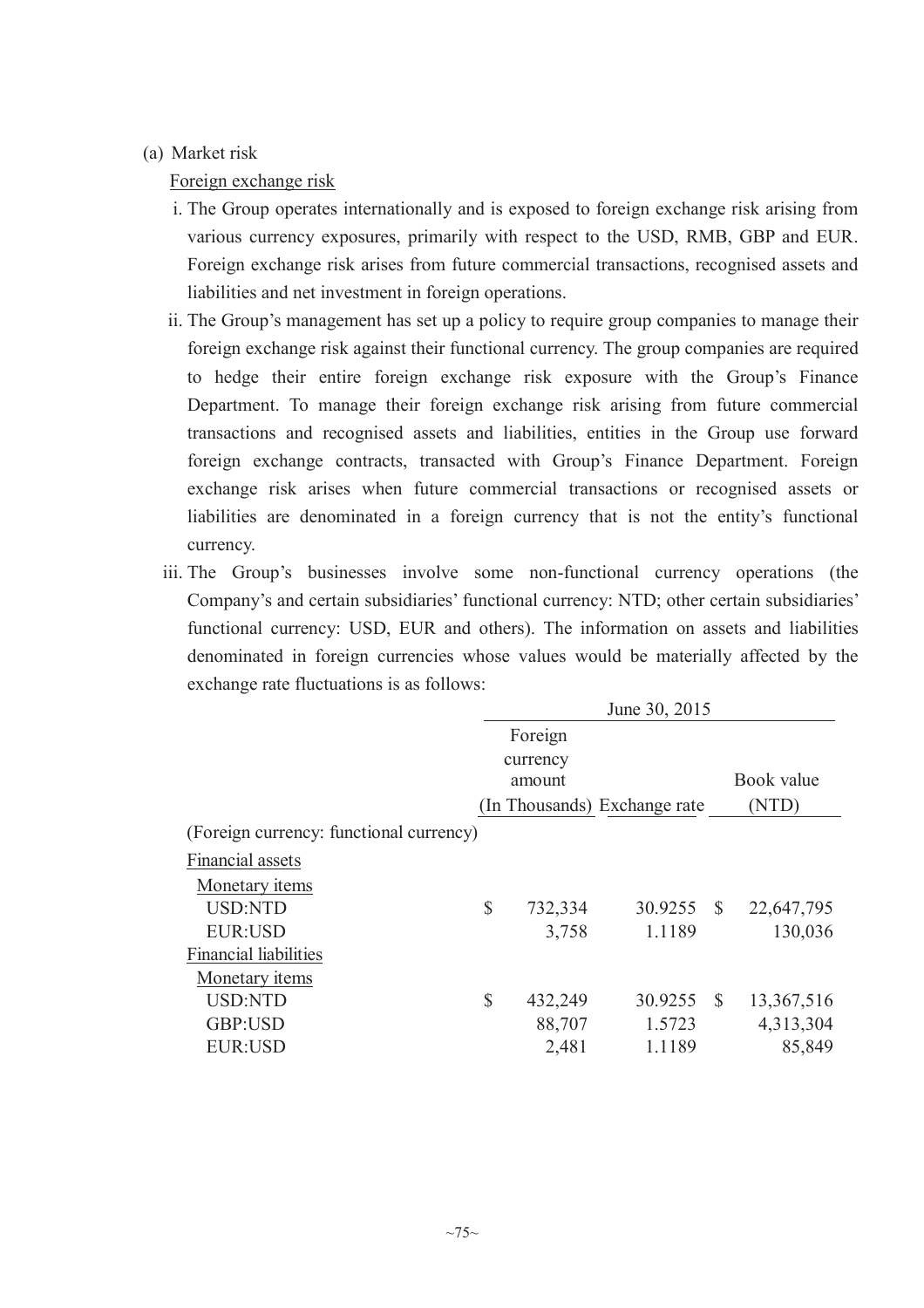|                                         | December 31, 2014         |          |                              |               |            |  |  |  |
|-----------------------------------------|---------------------------|----------|------------------------------|---------------|------------|--|--|--|
|                                         |                           | Foreign  |                              |               |            |  |  |  |
|                                         |                           | currency |                              |               |            |  |  |  |
|                                         |                           | amount   |                              |               | Book value |  |  |  |
|                                         |                           |          | (In Thousands) Exchange rate |               | (NTD)      |  |  |  |
| (Foreign currency: functional currency) |                           |          |                              |               |            |  |  |  |
| Financial assets                        |                           |          |                              |               |            |  |  |  |
| Monetary items                          |                           |          |                              |               |            |  |  |  |
| <b>USD:NTD</b>                          | $\overline{\mathbb{S}}$   | 839,143  | 31.6865                      | $\mathbb{S}$  | 26,589,505 |  |  |  |
| <b>Financial liabilities</b>            |                           |          |                              |               |            |  |  |  |
| Monetary items                          |                           |          |                              |               |            |  |  |  |
| <b>USD:NTD</b>                          | \$                        | 787,069  | 31.6865                      | $\mathbb{S}$  | 24,939,462 |  |  |  |
| GBP:USD                                 |                           | 90,242   | 1.5567                       |               | 4,451,311  |  |  |  |
|                                         |                           |          | June 30, 2014                |               |            |  |  |  |
|                                         |                           | Foreign  |                              |               |            |  |  |  |
|                                         |                           | currency |                              |               |            |  |  |  |
|                                         |                           |          |                              |               | Book value |  |  |  |
|                                         |                           | amount   |                              |               |            |  |  |  |
|                                         |                           |          | (In Thousands) Exchange rate |               | (NTD)      |  |  |  |
| (Foreign currency: functional currency) |                           |          |                              |               |            |  |  |  |
| Financial assets                        |                           |          |                              |               |            |  |  |  |
| Monetary items                          |                           |          |                              |               |            |  |  |  |
| <b>USD:NTD</b>                          | $\mathbb{S}$              | 324,073  | 29.8635                      | $\mathcal{S}$ | 9,677,954  |  |  |  |
| <b>EUR:USD</b>                          |                           | 4,780    | 1.3646                       |               | 194,793    |  |  |  |
| <b>RMB:USD</b>                          |                           | 19,558   | 0.1608                       |               | 93,919     |  |  |  |
| <b>Financial liabilities</b>            |                           |          |                              |               |            |  |  |  |
| Monetary items                          |                           |          |                              |               |            |  |  |  |
| <b>USD:NTD</b>                          | $\boldsymbol{\mathsf{S}}$ | 331,419  | 29.8635                      | $\mathbb{S}$  | 9,897,331  |  |  |  |

iv. The total exchange gain (loss) , including realised and unrealised arising from significant foreign exchange variation on the monetary items held by the Group for the three-month and six-month periods ended June 30, 2015 and 2014 amounted to (\$156,921), (\$174,528), \$47,559 and (\$162,228), respectively.

v. Analysis of foreign currency market risk arising from significant foreign exchange variation: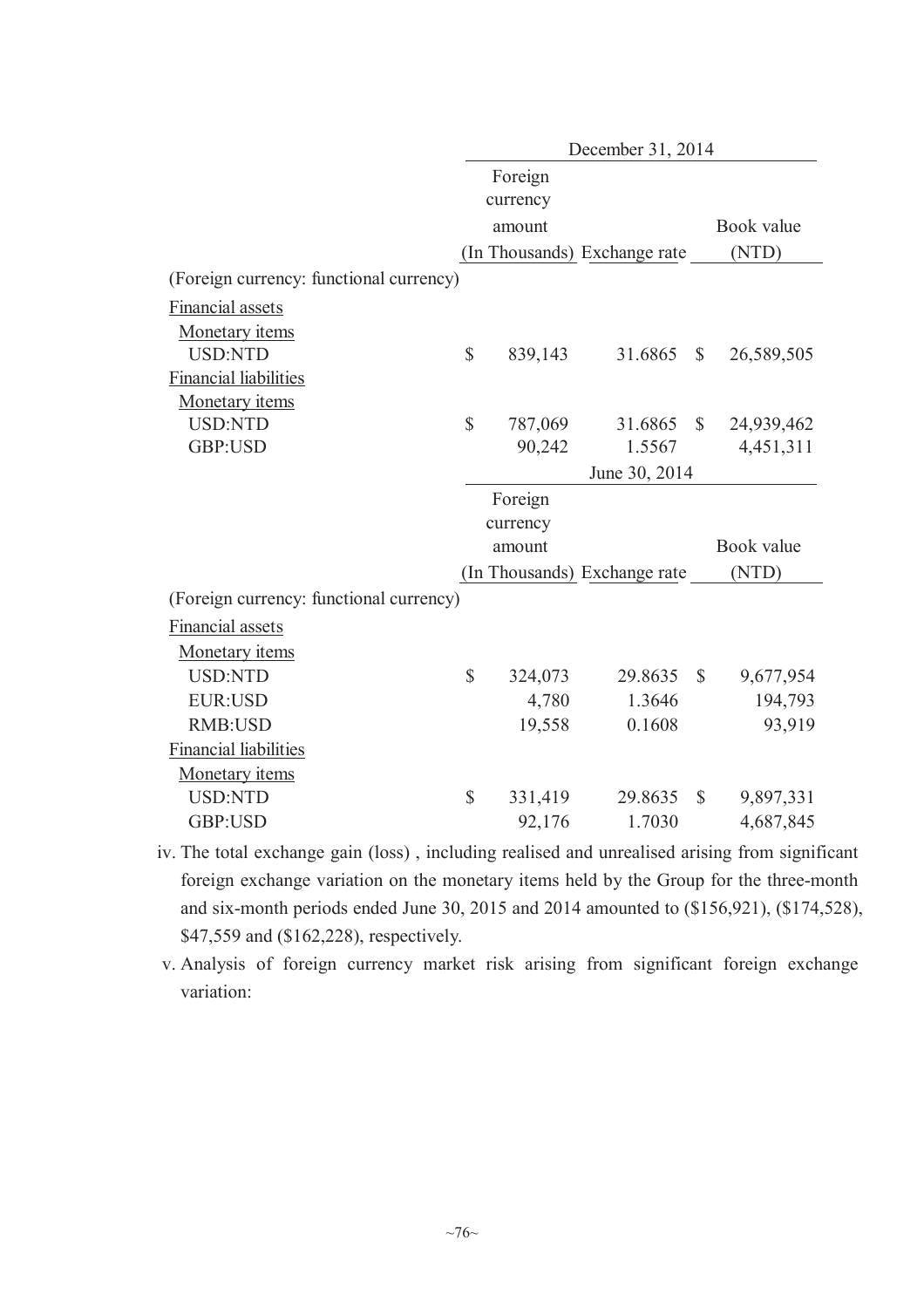|                                         |           |              | Six-month period ended June 30, 2015 |               |                 |
|-----------------------------------------|-----------|--------------|--------------------------------------|---------------|-----------------|
|                                         |           |              | Sensitivity analysis                 |               |                 |
|                                         |           |              |                                      |               | Effect on other |
|                                         | Degree of |              | Effect on                            |               | comprehensive   |
|                                         | variation |              | profit or loss                       |               | income          |
| (Foreign currency: functional currency) |           |              |                                      |               |                 |
| Financial assets                        |           |              |                                      |               |                 |
| Monetary items                          |           |              |                                      |               |                 |
| <b>USD:NTD</b>                          | $1\%$     | $\mathbb{S}$ | 226,478                              | $\mathbb{S}$  |                 |
| <b>EUR:USD</b>                          | $1\%$     |              | 1,300                                |               |                 |
| <b>Financial liabilities</b>            |           |              |                                      |               |                 |
| Monetary items                          |           |              |                                      |               |                 |
| <b>USD:NTD</b>                          | $1\%$     | \$           | 133,675                              | $\mathcal{S}$ |                 |
| GBP:USD                                 | $1\%$     |              | 43,133                               |               |                 |
| <b>EUR:USD</b>                          | $1\%$     |              | 858                                  |               |                 |
|                                         |           |              | Six-month period ended June 30, 2014 |               |                 |
|                                         |           |              | Sensitivity analysis                 |               |                 |
|                                         |           |              |                                      |               | Effect on other |
|                                         |           |              | Effect on                            |               |                 |
|                                         | Degree of |              |                                      |               | comprehensive   |
|                                         | variation |              | profit or loss                       |               | income          |
| (Foreign currency: functional currency) |           |              |                                      |               |                 |
| Financial assets                        |           |              |                                      |               |                 |
| Monetary items                          |           |              |                                      |               |                 |
| <b>USD:NTD</b>                          | $1\%$     | \$           | 96,780                               | $\mathcal{S}$ |                 |
| <b>EUR:USD</b>                          | $1\%$     |              | 1,948                                |               |                 |
| <b>RMB:USD</b>                          | $1\%$     |              | 939                                  |               |                 |
| <b>Financial liabilities</b>            |           |              |                                      |               |                 |
| Monetary items                          |           |              |                                      |               |                 |
| <b>USD:NTD</b>                          | $1\%$     | \$           | 98,973                               | \$            |                 |
| GBP:USD                                 | $1\%$     |              | 46,878                               |               |                 |

### Price risk

- i. The Group is exposed to equity securities price risk because of investments held by the Group and classified on the consolidated balance sheet either as available-for-sale or at fair value through profit or loss. The Group is not exposed to commodity price risk. To manage its price risk arising from investments in equity securities, the Group diversifies its portfolio. Diversification of the portfolio is done in accordance with the limits set by the Group.
- ii.The Group's investments in equity securities comprise domestic listed and unlisted stocks. The prices of equity securities would change due to the change of the future value of investee companies. If the prices of these equity securities had increased/decreased by 1%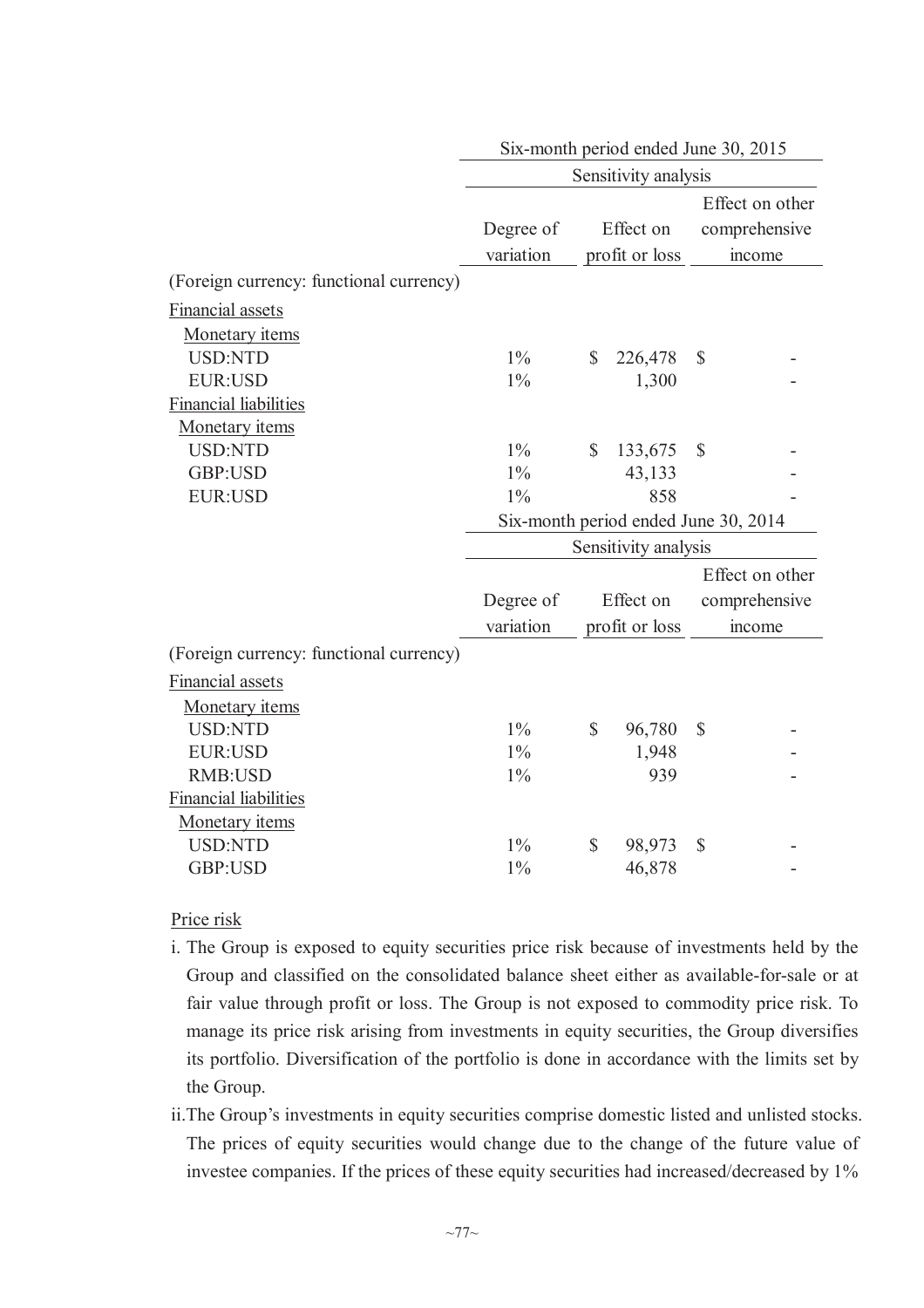with all other variables held constant, equity would have increased/decreased by \$28,856 and \$19,751 for the six-month periods ended June 30, 2015 and 2014, respectively, as a result of gains/losses on equity securities classified as available-for-sale.

# Interest rate risk

- i. The Group's interest rate risk arises from long-term borrowings. Borrowings issued at variable rates expose the Group to cash flow interest rate risk which is partially offset by cash and cash equivalents held at variable rates. Borrowings issued at fixed rates expose the Group to fair value interest rate risk. During the six-month periods ended June 30, 2015 and 2014, the Group's borrowings at variable rate were denominated in the NTD, USD and GBP.
- ii.At June 30, 2015 and 2014, if interest rates on borrowings had been 1% higher/lower with all other variables held constant, post-tax profit for six-month periods ended June 30, 2015 and 2014 would have been \$642,981 and \$577,881 lower/higher, respectively, mainly as a result of higher/lower interest expense on floating rate borrowings.
- (b)Credit risk
	- i. Credit risk refers to the risk of financial loss to the Group arising from default by the clients or counterparties of financial instruments on the contract obligations. According to the Group's credit policy, each local entity in the Group is responsible for managing and analysing the credit risk for each of their new clients before standard payment and delivery terms and conditions are offered. Internal risk control assesses the credit quality of the customers, taking into account their financial position, past experience and other factors. Individual risk limits are set based on internal or external ratings in accordance with limits set by the Board of Directors. The utilisation of credit limits is regularly monitored. Credit risk arises from cash and cash equivalents, derivative financial instruments and deposits with banks and financial institutions, as well as credit exposures to wholesale and retail customers, including outstanding receivables and committed transactions. For banks and financial institutions, only independently rated parties with high reputation are accepted.
	- ii.No credit limits were exceeded during the reporting periods, and management does not expect any significant losses from non-performance by these counterparties.
	- iii. For credit quality information of financial assets that are neither past due nor impaired, please refer to Note 6(4).

(c)Liquidity risk

i. Cash flow forecasting is performed in the operating entities of the Group and aggregated by Group treasury. Group treasury monitors rolling forecasts of the Group's liquidity requirements to ensure it has sufficient cash to meet operational needs.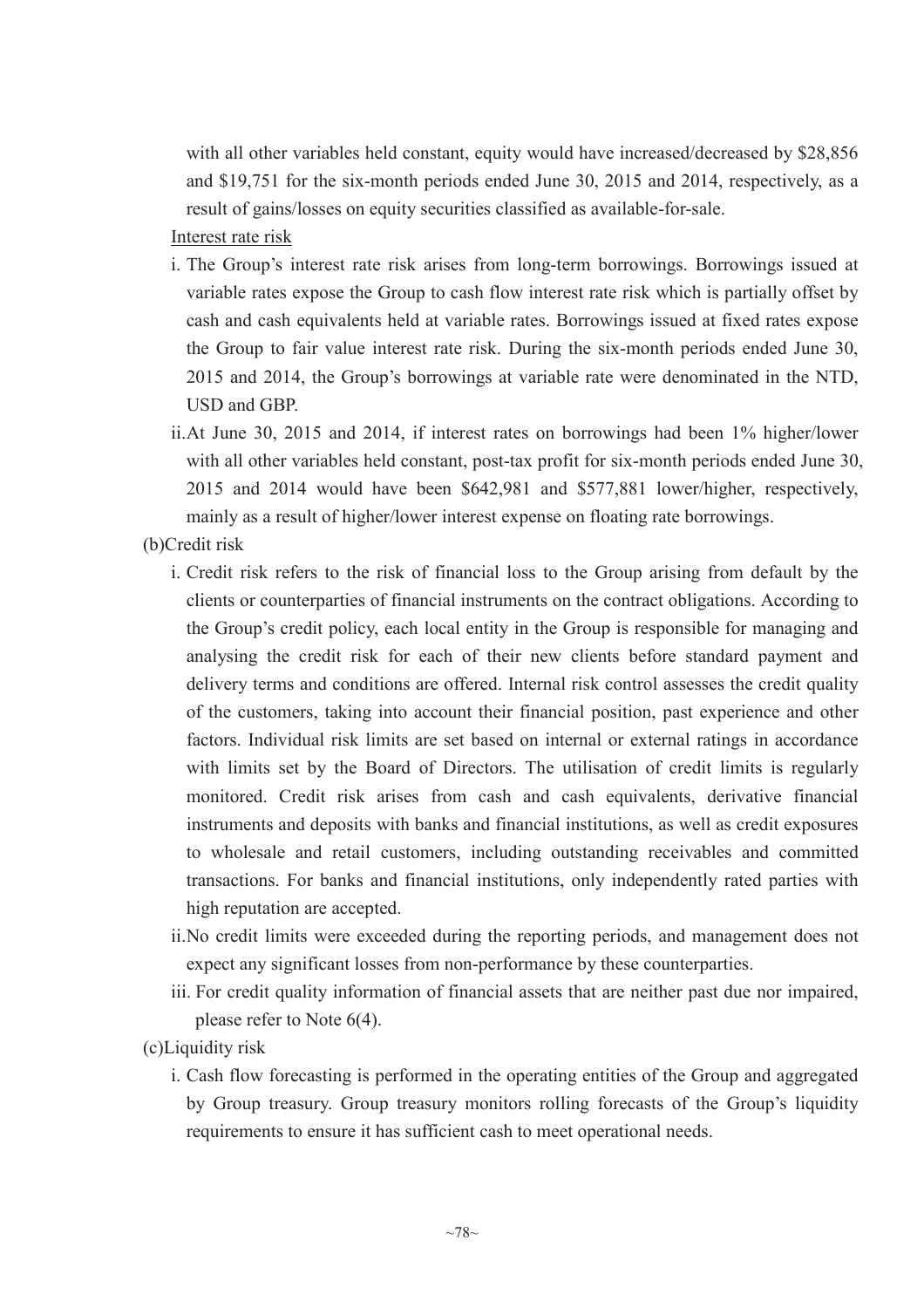ii.The table below analyses the Group's non-derivative financial liabilities and net-settled or gross-settled derivative financial liabilities into relevant maturity groupings based on the remaining period at the balance sheet date to the contractual maturity date for non-derivative financial liabilities.

|  | Non-derivative financial liabilities: |  |  |  |
|--|---------------------------------------|--|--|--|
|--|---------------------------------------|--|--|--|

| June 30, 2015                                              | Less than 3<br>months | Between 3<br>months and<br>1 year | Between 1<br>and 2 years | Between 2<br>and 5 years             | Over 5<br>years                          | Total        |
|------------------------------------------------------------|-----------------------|-----------------------------------|--------------------------|--------------------------------------|------------------------------------------|--------------|
| Accounts payable                                           | \$15,132,467          | \$.<br>65,009                     | \$<br>31                 | $\mathcal{S}$<br>$\mathcal{L}^{\pm}$ | <sup>S</sup><br>$\overline{\phantom{a}}$ | \$15,197,507 |
| Accounts payable<br>- related parties                      | 601,377               |                                   |                          |                                      |                                          | 601,377      |
| Other payables                                             | 1,650,667             | 289,314                           |                          |                                      | 1,322                                    | 1,941,303    |
| Other payables<br>- related parties                        | 35,503                | 73,991                            |                          |                                      |                                          | 109,494      |
| Bonds payable                                              |                       | $\overline{\phantom{a}}$          | 3,000,000                |                                      |                                          | 3,000,000    |
| Long-term loans<br>(including current<br>portion)          | 2,494,212             | 13,077,781                        | 12,907,726               | 23,637,635                           | 26,136,230                               | 78,253,584   |
| Long-term leases payable<br>(including current<br>portion) | 703,925               | 1,523,294                         | 1,454,696                | 4,205,699                            | 8,036,673                                | 15,924,287   |
| Guarantee deposits<br>received                             | 335                   | 100                               | 11,555                   | 1,015                                | 11,469                                   | 24,474       |

Non-derivative financial liabilities:

|                                                            |              | Between 3    |             |                                |                                           |              |
|------------------------------------------------------------|--------------|--------------|-------------|--------------------------------|-------------------------------------------|--------------|
| December 31, 2014                                          | Less than 3  | months and   | Between 1   | Between 2                      | Over 5                                    |              |
|                                                            | months       | 1 year       | and 2 years | and 5 years                    | vears                                     | Total        |
| Accounts payable                                           | \$14,285,805 | \$<br>99,506 | \$<br>34    | -S<br>$\overline{\phantom{0}}$ | <sup>\$</sup><br>$\overline{\phantom{0}}$ | \$14,385,345 |
| Accounts payable<br>- related parties                      | 633,291      | 34,278       |             |                                |                                           | 667,569      |
| Other payables                                             | 1,875,653    | 519,013      | 3,939       |                                | 1,362                                     | 2,399,967    |
| Other payables<br>- related parties                        | 36,361       | 82,474       |             |                                |                                           | 118,835      |
| Bonds payable                                              |              | 38,400       | 38,400      | 3,038,400                      | -                                         | 3,115,200    |
| Long-term loans<br>(including current<br>portion)          | 3,207,598    | 11,978,586   | 17,692,705  | 20,996,789                     | 25,646,208                                | 79,521,886   |
| Long-term leases payable<br>(including current<br>portion) | 693,251      | 1,502,273    | 1,877,805   | 4,572,603                      | 8,747,946                                 | 17,393,878   |
| Guarantee deposits<br>received                             | 345          | 5,401        | 27,189      | 879                            | 9,554                                     | 43,368       |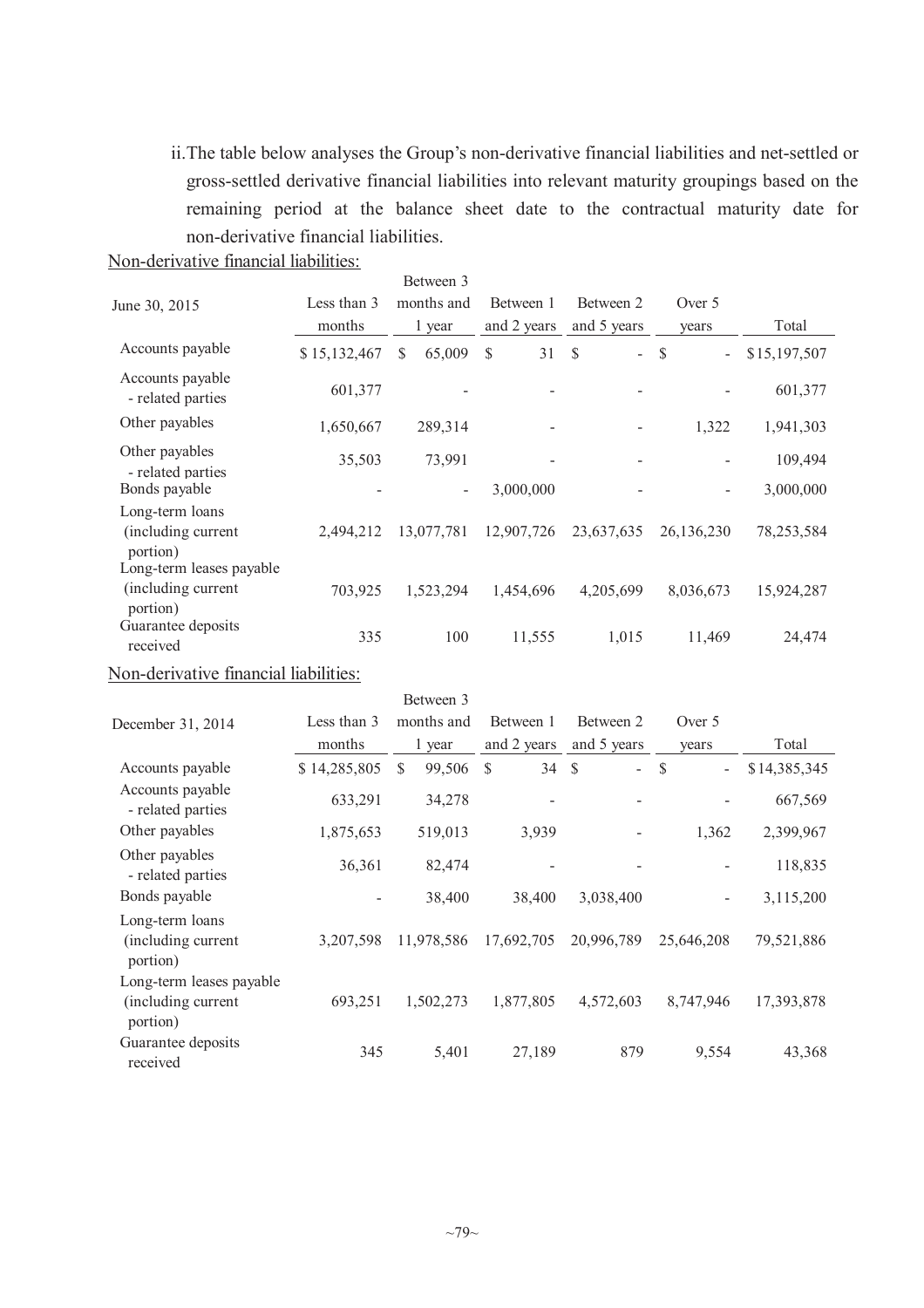|--|

|                                                            |                 | Between 3            |                                           |                                          |                         |             |
|------------------------------------------------------------|-----------------|----------------------|-------------------------------------------|------------------------------------------|-------------------------|-------------|
| June 30, 2014                                              | Less than 3     | months and           | Between 1                                 | Between 2                                | Over 5                  |             |
|                                                            | months          | 1 year               | and 2 years                               | and 5 years                              | years                   | Total       |
| Short-term loans                                           | 1,194,540<br>S. | \$<br>$\overline{a}$ | $\mathcal{S}$<br>$\overline{\phantom{0}}$ | $\mathbb{S}$<br>$\overline{\phantom{0}}$ | $\mathcal{S}$<br>$\sim$ | \$1,194,540 |
| Accounts payable                                           | 11,603,367      | 15,231               |                                           |                                          |                         | 11,618,598  |
| Accounts payable<br>- related parties                      | 255,982         |                      |                                           |                                          |                         | 255,982     |
| Other payables                                             | 1,537,952       | 425,510              | 1,045                                     | 1,661                                    | 1,300                   | 1,967,468   |
| Other payables<br>- related parties                        | 65,071          | 60,187               |                                           |                                          |                         | 125,258     |
| Bonds payable<br>(including current<br>portion)            | 567,340         | 38,400               | 38,400                                    | 3,038,400                                |                         | 3,682,540   |
| Long-term loans<br>(including current<br>portion)          | 2,141,934       | 13,656,330           | 15,004,136                                | 23,873,237                               | 26,316,243              | 80,991,880  |
| Long-term leases payable<br>(including current<br>portion) | 668,943         | 1,650,085            | 2,016,813                                 | 4,344,439                                | 8,882,264               | 17,562,544  |
| Guarantee deposits<br>received                             | 6,370           | 8,196                | 24,449                                    | 804                                      |                         | 39,819      |

iii.The Group does not expect the timing of occurrence of the cash flows estimated through the maturity date analysis will be significantly earlier, nor expect the actual cash flow amount will be significantly different.

### (3) Fair value estimation

- A. Details of the fair value of the Group's financial assets and financial liabilities not measured at fair value are provided in Note 12(2)A. Details of the fair value of the Group's investment property measured at cost are provided in Note 6(9).
- B. The different levels that the inputs to valuation techniques are used to measure fair value of financial and non-financial instruments have been defined as follows: Level 1:

Quoted prices (unadjusted) in active markets for identical assets or liabilities that the entity can access at the measurement date. A market is regarded as active where a market in which transactions for the asset or liability take place with sufficient frequency and volume to provide pricing information on an ongoing basis.

Level 2:

Inputs other than quoted prices included within Level 1 that are observable for the asset or liability, either directly or indirectly.

Level 3:

Unobservable inputs for the asset or liability.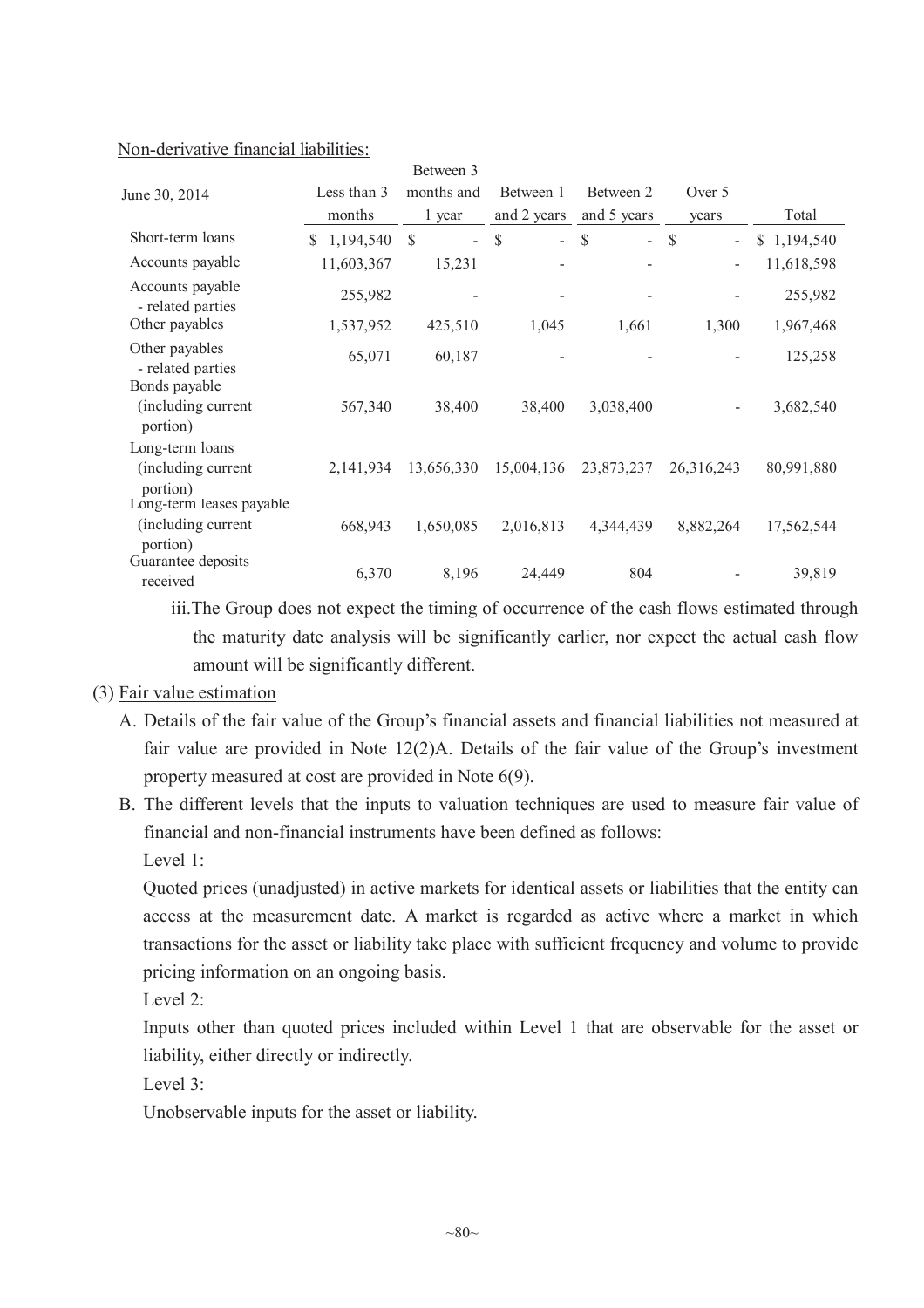C. The related information of financial and non-financial instruments measured at fair value by level on the basis of the nature, characteristics and risks of the assets and liabilities at June 30, 2015, December 31, 2014 and June 30, 2014 is as follows:

| June 30, 2015                       | Level 1      | Level 2                | Level 3                              | Total                   |
|-------------------------------------|--------------|------------------------|--------------------------------------|-------------------------|
| <b>Assets:</b>                      |              |                        |                                      |                         |
| Recurring fair value                |              |                        |                                      |                         |
| measurements                        |              |                        |                                      |                         |
| Derivative financial assets         | $\mathbb{S}$ | $\mathcal{S}$<br>314   | $\mathbb{S}$                         | $\mathbb{S}$<br>314     |
| for hedging                         |              |                        |                                      |                         |
| Available-for-sale financial assets |              |                        |                                      |                         |
| Equity securities                   | 1,358,219    |                        | 1,595,358                            | 2,953,577               |
| Total                               | \$1,358,219  | $\mathbb{S}$<br>314    | \$1,595,358                          | \$2,953,891             |
| <b>Liabilities:</b>                 |              |                        |                                      |                         |
| Recurring fair value                |              |                        |                                      |                         |
| measurements                        |              |                        |                                      |                         |
| Derivative financial liabilities    |              |                        |                                      |                         |
| for hedging                         | \$           | $\mathbb{S}$<br>18,361 | $\mathbb{S}$                         | <sup>\$</sup><br>18,361 |
|                                     |              |                        |                                      |                         |
| December 31, 2014                   | Level 1      | Level 2                | Level 3                              | Total                   |
| <b>Assets:</b>                      |              |                        |                                      |                         |
| Recurring fair value                |              |                        |                                      |                         |
| measurements                        |              |                        |                                      |                         |
| Available-for-sale financial assets |              |                        |                                      |                         |
| Equity securities                   | \$1,266,490  | $\mathbb{S}$           | \$ 944,879                           | \$2,211,369             |
| June 30, 2014                       | Level 1      | Level 2                | Level 3                              | Total                   |
| <b>Assets:</b>                      |              |                        |                                      |                         |
| Recurring fair value                |              |                        |                                      |                         |
| measurements                        |              |                        |                                      |                         |
| Financial assets at fair value      |              |                        |                                      |                         |
| through profit or loss              |              |                        |                                      |                         |
| Beneficiary certificates            |              |                        |                                      |                         |
| <b>Embedded derivatives</b>         | $\mathbb{S}$ | $\mathcal{S}$          | $\mathcal{S}$<br>57                  | $\mathbb{S}$<br>57      |
| Available-for-sale financial assets |              |                        |                                      |                         |
| Equity securities                   | 1,368,011    |                        | 635,509                              | 2,003,520               |
|                                     | \$1,368,011  | \$                     | $\boldsymbol{\mathsf{S}}$<br>635,566 | \$2,003,577             |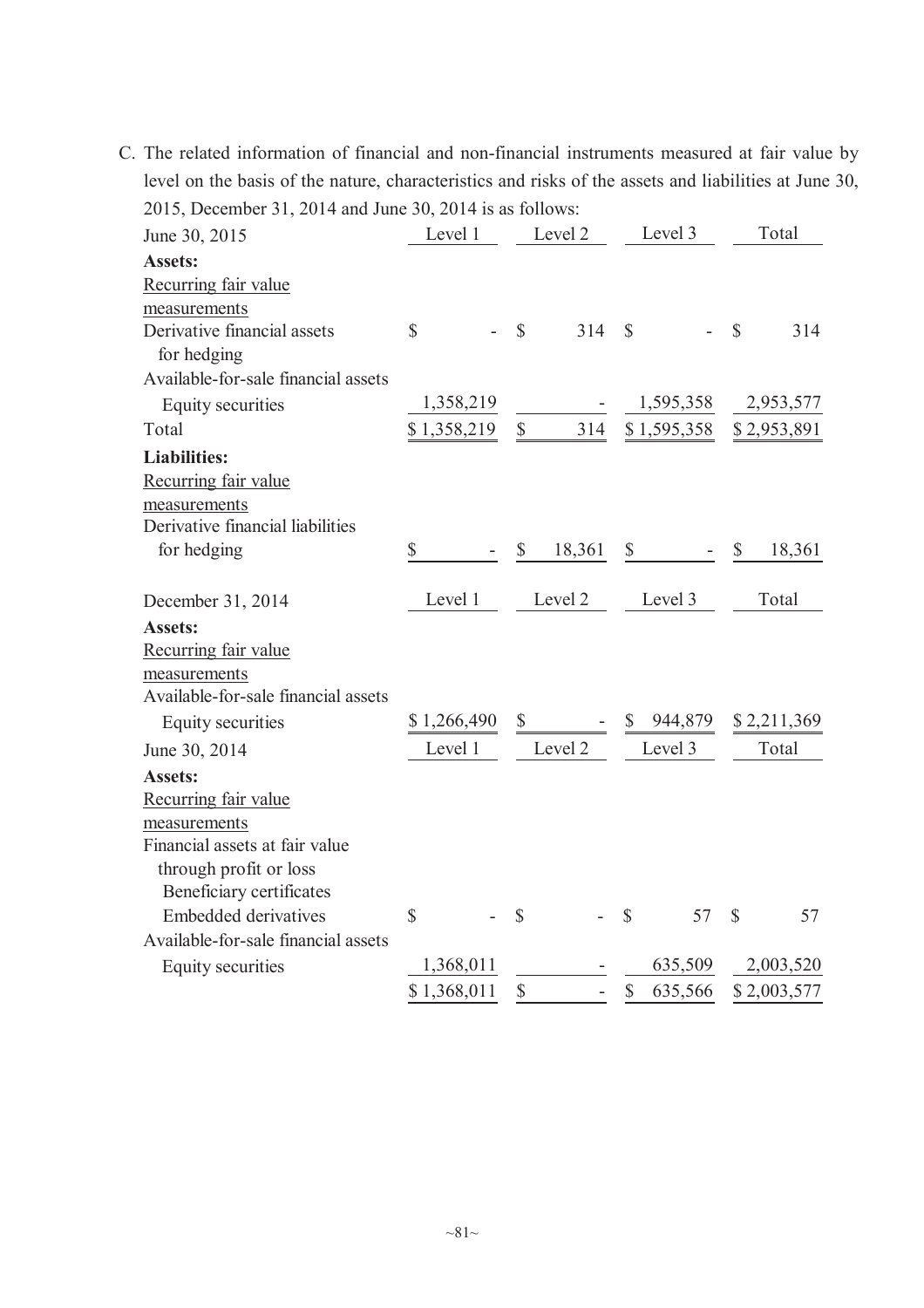- D. The methods and assumptions the Group used to measure fair value are as follows:
	- (a) The instruments the Group used market quoted prices as their fair values (that is, Level 1) are listed below by characteristics:

## Listed shares

Market quoted price Closing price

- (b) Except for financial instruments with active markets, the fair value of other financial instruments is measured by using valuation techniques or by reference to counterparty quotes. The fair value of financial instruments measured by using valuation techniques can be referred to current fair value of instruments with similar terms and characteristics in substance, discounted cash flow method or other valuation methods, including calculated by applying model using market information available at the consolidated balance sheet date (i.e. yield curves on the Taipei Exchange, average commercial paper interest rates quoted from Reuters).
- (c) When assessing non-standard and low-complexity financial instruments, for example, debt instruments without active market, interest rate swap contracts, foreign exchange swap contracts and options, the Group adopts valuation technique that is widely used by market participants. The inputs used in the valuation method to measure these financial instruments are normally observable in the market.
- (d) The valuation of derivative financial instruments is based on valuation model widely accepted by market participants, such as present value techniques and option pricing models. Forward exchange contracts are usually valued based on the current forward exchange rate. Structured interest derivative instruments are measured by using appropriate option pricing models (i.e. Black-Scholes model) or other valuation methods, such as Monte Carlo simulation.
- (e) The output of valuation model is an estimated value and the valuation technique may not be able to capture all relevant factors of the Group's financial and non-financial instruments. Therefore, the estimated value derived using valuation model is adjusted accordingly with additional inputs, for example, model risk or liquidity risk and etc. In accordance with the Group's management policies and relevant control procedures relating to the valuation models used for fair value measurement, management believes adjustment to valuation is necessary in order to reasonably represent the fair value of financial and non-financial instruments at the consolidated balance sheet. The inputs and pricing information used during valuation are carefully assessed and adjusted based on current market conditions.
- (f) The Group takes into account adjustments for credit risks to measure the fair value of financial and non-financial instruments to reflect credit risk of the counterparty and the Group's credit quality.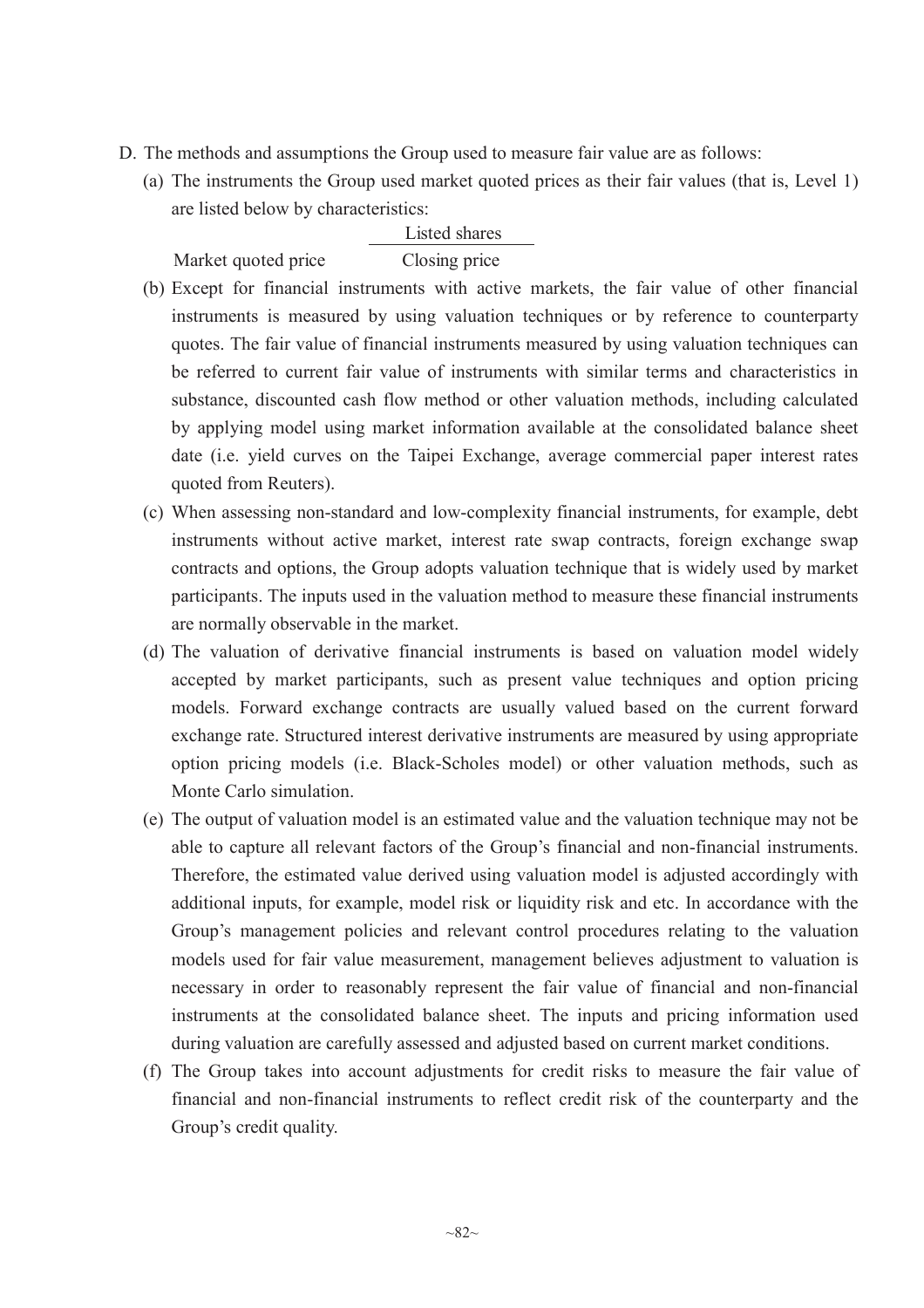- E. For the six-month periods ended June 30, 2015 and 2014, there was no transfer between Level 1 and Level 2.
- F. The following chart is the movement of Level 3 for the six-month periods ended June 30, 2015 and  $2014$

|                             |                   |              |                 |             | Derivative<br>financial |             |
|-----------------------------|-------------------|--------------|-----------------|-------------|-------------------------|-------------|
|                             | Equity securities |              | Debt securities | instruments |                         | Total       |
| At January 1, 2015          | \$<br>944,879     | <sup>S</sup> |                 | $-$ \$      |                         | 944,879     |
| Gains and losses recognised |                   |              |                 |             |                         |             |
| in other comprehensive      |                   |              |                 |             |                         |             |
| income (Note 1)             | 650,479           |              |                 |             |                         | 650,479     |
| At June 30, 2015            | 1,595,358         |              | -               |             |                         | \$1,595,358 |

Note : Recorded as unrealised valuation gain or loss of available-for-sale financial assets.

|                                                       |                          |               |                 |        | Derivative<br>financial |              |         |
|-------------------------------------------------------|--------------------------|---------------|-----------------|--------|-------------------------|--------------|---------|
|                                                       | <b>Equity securities</b> |               | Debt securities |        | instruments             |              | Total   |
| At January 1, 2014                                    | \$<br>560,047            | $\mathcal{S}$ |                 | $-$ \$ | 5,172                   | <sup>S</sup> | 565,219 |
| Gains and losses recognised<br>in net income (Note 1) |                          |               | $-$ (           |        | $5,115$ (               |              | 5,115)  |
| Gains and losses recognised<br>in other comprehensive |                          |               |                 |        |                         |              |         |
| income (Note 2)                                       | 75,462                   |               |                 |        |                         |              | 75,462  |
| At June 30, 2014                                      | 635,509                  |               |                 |        |                         |              | 635,566 |

Note 1: Recorded as non-operating income and expense.

Note 2: Recorded as unrealised valuation gain or loss of available-for-sale financial assets.

- G. For the six-month periods ended June 30, 2015 and 2014, there was no transfer into or out from Level 3.
- H. The Group's Finance Department is in charge of valuation procedures for fair value measurements being categorised within Level 3, which is to verify independent fair value of financial instruments. Such assessment is to ensure the valuation results are reasonable by applying independent information to make results close to current market conditions, confirming the resource of information is independent, reliable and in line with other resources and represented as the exercisable price, and frequently calibrating valuation model, performing back-testing, updating inputs used to the valuation model and making any other necessary adjustments to the fair value.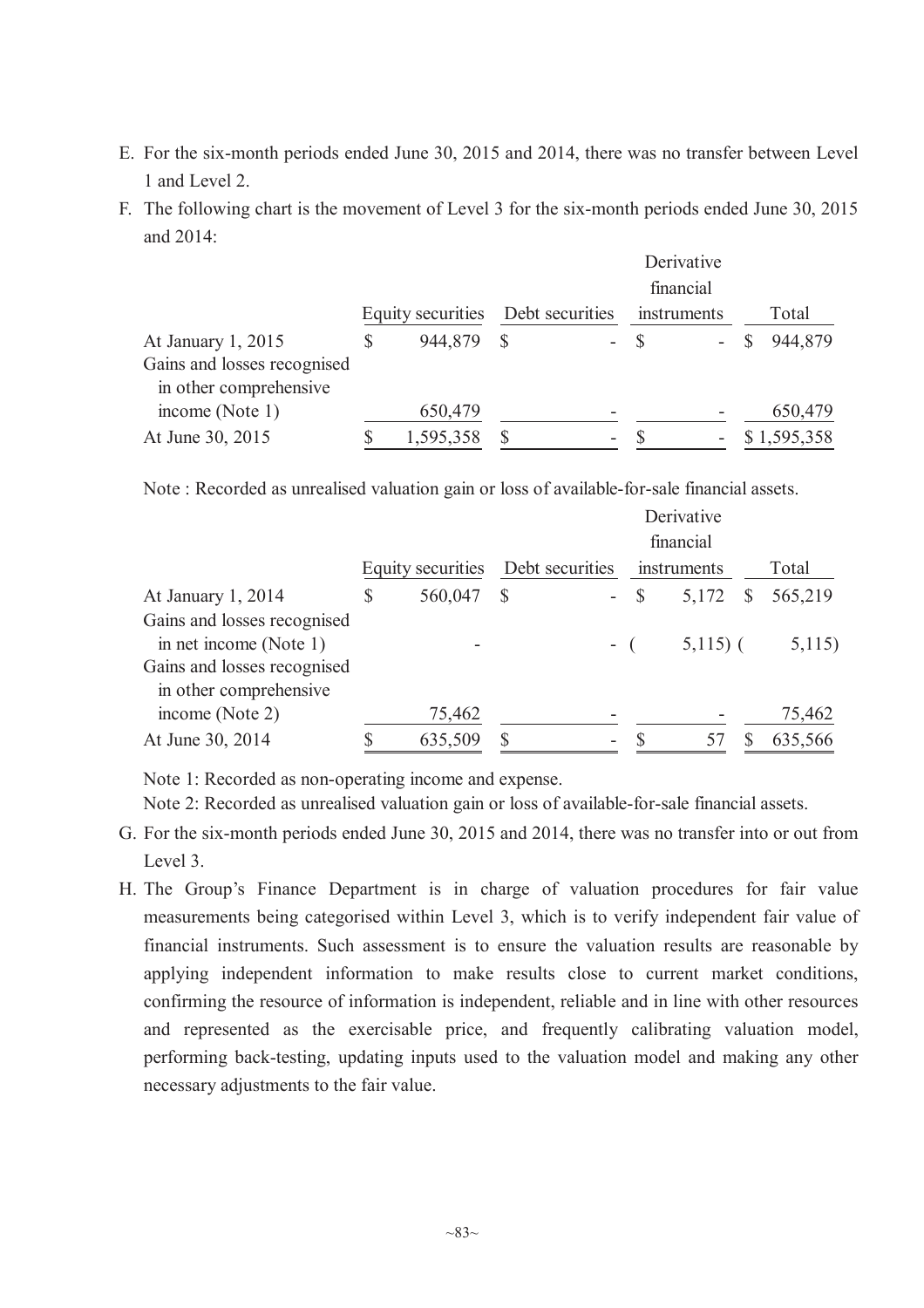I. The following is the qualitative information of significant unobservable inputs and sensitivity analysis of changes in significant unobservable inputs to valuation model used in Level 3 fair value measurement:

|                                                             | Fair value at |                         | Significant                                  | Range            |                                                                                                                        |
|-------------------------------------------------------------|---------------|-------------------------|----------------------------------------------|------------------|------------------------------------------------------------------------------------------------------------------------|
|                                                             | June 30,      | Valuation               | unobservable                                 | (weighted)       | Relationship of inputs to                                                                                              |
|                                                             | 2015          | technique               | input                                        | average)         | fair value                                                                                                             |
| Non-derivative equity<br>instrument:                        |               |                         |                                              |                  |                                                                                                                        |
|                                                             |               | Market                  | Price to                                     |                  | The higher the multiple                                                                                                |
| Unlisted shares                                             | \$1,585,189   | comparable<br>companies | earnings ratio $7.03 \sim 40.27$<br>multiple |                  | and control premium, the<br>higher the fair value                                                                      |
|                                                             |               |                         | Price to book<br>ratio multiple              | $0.46 - 1.46$    | The higher the multiple<br>and control premium, the<br>higher the fair value                                           |
|                                                             |               |                         | Discount for<br>lack of<br>marketability     | $20\% \sim 30\%$ | The higher the weighted<br>average cost of capital<br>and discount for lack of<br>control, the lower the<br>fair value |
| Venture capital shares<br>Private equity fund<br>investment | 10,169        | Net asset<br>value      | Net asset<br>value                           |                  | The higher the net asset<br>value, the higher the fair<br>value                                                        |

J. The Group has carefully assessed the valuation models and assumptions used to measure fair value; therefore, the fair value measurement is reasonable. However, use of different valuation models or assumptions may result in difference measurement. The following is the effect of profit or loss or of other comprehensive income from financial assets and liabilities categorised within Level 3 if the inputs used to valuation models have changed:

|                      |                                                                                           |           |                                          |                                                 | June 30, 2015          |                        |
|----------------------|-------------------------------------------------------------------------------------------|-----------|------------------------------------------|-------------------------------------------------|------------------------|------------------------|
|                      |                                                                                           |           |                                          | Recognised in profit or                         |                        | Recognised in other    |
|                      |                                                                                           |           |                                          | loss                                            |                        | comprehensive income   |
|                      |                                                                                           |           |                                          | Favourable Unfavourable Favourable Unfavourable |                        |                        |
|                      | Input                                                                                     | Change    | change                                   | change                                          | change                 | change                 |
| Financial assets     |                                                                                           |           |                                          |                                                 |                        |                        |
| Equity<br>instrument | Price to earnings<br>ratio/ price to book<br>ratio/ discount for<br>lack of marketability | $\pm 1\%$ | $\mathbb{S}$<br>$\overline{\phantom{a}}$ | $\mathcal{S}$<br>$\mathcal{L}^{\text{max}}$     | 15,852<br>$\mathbb{S}$ | 15,852<br><b>S</b>     |
|                      | Net asset value                                                                           | $\pm 1\%$ |                                          |                                                 | 102                    | 102                    |
|                      |                                                                                           |           | \$<br>۰                                  |                                                 | 15,954                 | 15,954<br><sup>S</sup> |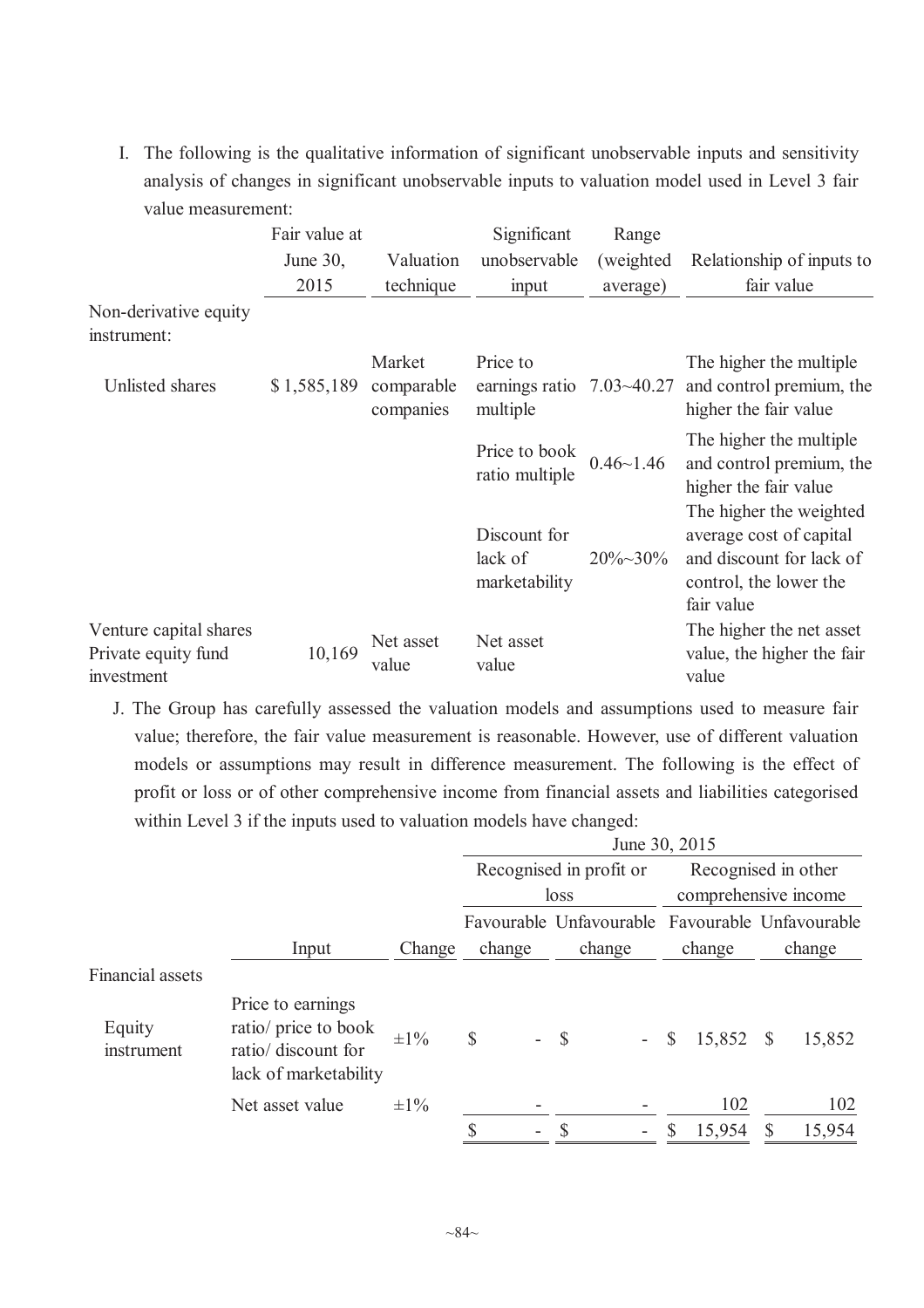|                         |                                                                                           |           |                           |                                 | December 31, 2014     |                                             |
|-------------------------|-------------------------------------------------------------------------------------------|-----------|---------------------------|---------------------------------|-----------------------|---------------------------------------------|
|                         |                                                                                           |           |                           | Recognised in profit or<br>loss |                       | Recognised in other<br>comprehensive income |
|                         |                                                                                           |           |                           | Favourable Unfavourable         |                       | Favourable Unfavourable                     |
|                         | Input                                                                                     | Change    | change                    | change                          | change                | change                                      |
| <b>Financial assets</b> |                                                                                           |           |                           |                                 |                       |                                             |
| Equity<br>instrument    | Price to earnings<br>ratio/ price to book<br>ratio/ discount for<br>lack of marketability | $\pm 1\%$ | \$                        | \$                              | $\mathbb{S}$<br>9,347 | $\mathcal{S}$<br>9,347                      |
|                         | Net asset value                                                                           | $\pm 1\%$ |                           |                                 | 102                   | 102                                         |
|                         |                                                                                           |           | \$                        | $\boldsymbol{\mathsf{S}}$       | 9,449                 | 9,449<br>\$                                 |
|                         |                                                                                           |           |                           |                                 | June 30, 2014         |                                             |
|                         |                                                                                           |           |                           | Recognised in profit or         |                       | Recognised in other                         |
|                         |                                                                                           |           |                           | loss                            |                       | comprehensive income                        |
|                         |                                                                                           |           |                           | Favourable Unfavourable         |                       | Favourable Unfavourable                     |
|                         | Input                                                                                     | Change    | change                    | change                          | change                | change                                      |
| Financial assets        |                                                                                           |           |                           |                                 |                       |                                             |
| Equity<br>instrument    | Price to earnings<br>ratio/ price to book<br>ratio/ discount for<br>lack of marketability | $\pm 1\%$ | \$                        | \$                              | $\mathbb{S}$<br>6,279 | $\mathcal{S}$<br>6,279                      |
|                         | Net asset value                                                                           | $\pm 1\%$ |                           |                                 | 76                    | 76                                          |
|                         |                                                                                           |           | $\boldsymbol{\mathsf{S}}$ | $\boldsymbol{\mathsf{S}}$       | \$<br>6,355           | $\mathbb{S}$<br>6,355                       |

### 13. SUPPLEMENTARY DISCLOSURES

- (1) Significant transactions information
	- A. Loans to others: Please refer to table 1.
	- B. Provision of endorsements and guarantees to others: Please refer to table 2.
	- C. Holding of marketable securities at the end of the period (not including subsidiaries, associates and joint ventures): Please refer to table 3.
	- D. Acquisition or sale of the same security with the accumulated cost exceeding \$300 million or 20% of the Company's paid-in capital: Please refer to table 4.
	- E. Acquisition of real estate reaching NT\$300 million or 20% of paid-in capital or more: None.
	- F. Disposal of real estate reaching NT\$300 million or 20% of paid-in capital or more: None.
	- G. Purchases or sales of goods from or to related parties reaching NT\$100 million or 20% of paid-in capital or more: Please refer to table 5.
	- H. Receivables from related parties reaching NT\$100 million or 20% of paid-in capital or more: Please refer to table 6.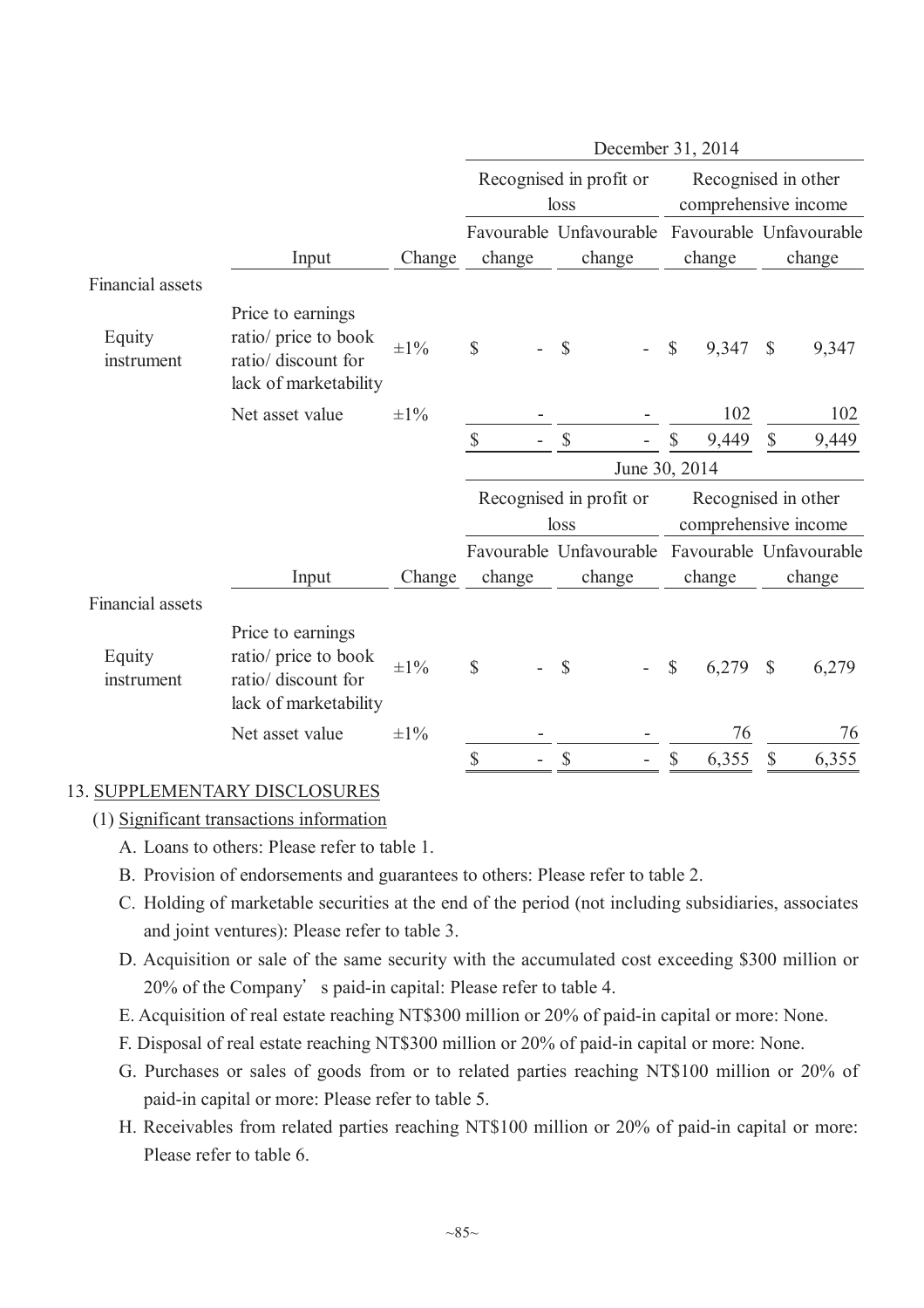- I. Trading in derivative instruments undertaken during the reporting periods: Please refer to table 7.
- J. Significant inter-company transactions during the reporting periods: Please refer to table 8.
- (2) Information on investees (not including investees in Mainland China)

Names, locations and other information of investee companies (not including investees in Mainland China) : Please refer to table 9.

(3) Information on investments in Mainland China

A. Basic information: Please refer to table 10.

B.Significant transactions, either directly or indirectly through a third area, with investee companies in the Mainland Area: None.

### 14. SEGMENT INFORMATION

### (1) General information

Management has determined the operating segments based on the reports reviewed by the chief operating decision-maker that are used to make strategic decisions.

There is no material change in the basis for formation of entities and division of segments in the Group or in the measurement basis for segment information in this period.

(2) Segment information

The segment information provided to the chief operating decision-maker for the reportable segments is as follows: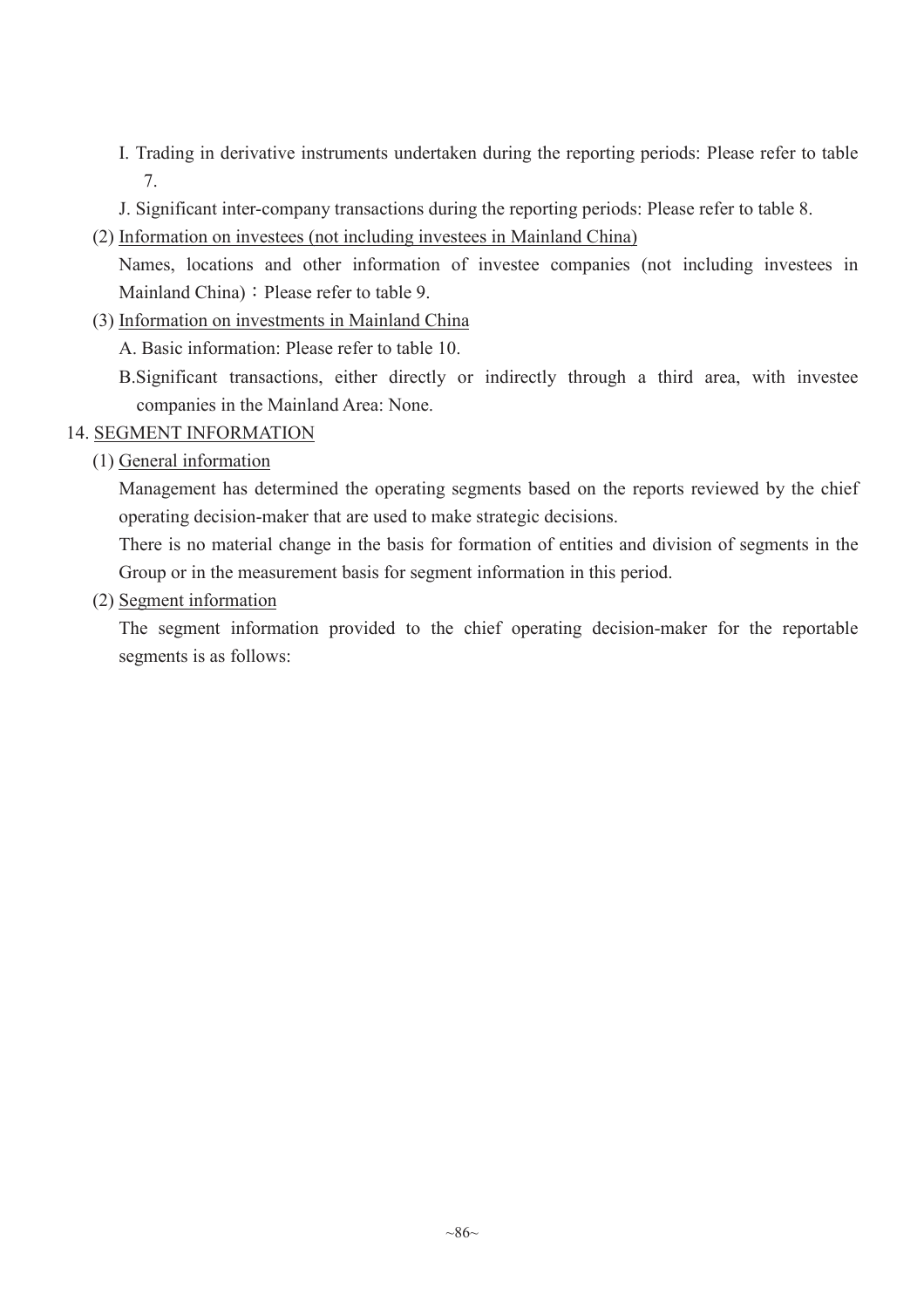|                                                                                                 |                  |        |               | Six-month period ended June 30, 2015 |                            |                          |    |               |
|-------------------------------------------------------------------------------------------------|------------------|--------|---------------|--------------------------------------|----------------------------|--------------------------|----|---------------|
|                                                                                                 |                  |        | Investing and |                                      |                            |                          |    |               |
|                                                                                                 | Transportation   |        | holding       | Other                                |                            | Adjustments and          |    |               |
|                                                                                                 | Department       |        | Department    | Departments                          |                            | written-off              |    | Total         |
| Revenue from<br>external customers<br>Revenue from                                              | 68,559,151<br>\$ | \$     | 261,674       | \$1,283,653                          | \$                         |                          | \$ | 70,104,478    |
| internal customers                                                                              | 6,104,847        |        |               |                                      |                            | 6,104,847                |    |               |
| Segment revenue                                                                                 | 74,663,998       |        | 261,674       | 1,283,653 (                          |                            | 6,104,847                |    | 70,104,478    |
| Interest income                                                                                 | 111,093          |        | 5,245         | 1,154                                |                            |                          |    | 117,492       |
| Interest expense<br>Depreciation                                                                | 439,897)         |        | 492           |                                      |                            |                          |    | 439,405)      |
| and amortisation<br>Share of income (loss) of<br>associates and joint<br>ventures accounted for | $3,833,508$ (    |        | $165,278$ ) ( | 20,804)                              |                            | $\overline{\phantom{0}}$ |    | 4,019,590)    |
| using equity method                                                                             | 808,419          |        | 674,795)      |                                      |                            |                          |    | 133,624       |
| Other items                                                                                     | 62,500,632)      |        | 68,870)       | 1,116,046)                           |                            |                          |    | 63,685,548)   |
| Segment profit (loss)                                                                           | 8,809,473<br>S   | $($ \$ | 641,532)      | 147,957<br>\$                        | $\left(\frac{1}{2}\right)$ | 6,104,847                | S. | 2,211,051     |
| Recognizable assets<br>Investments accounted for                                                | \$156,646,181    | \$     | 5,700,052     | \$1,831,510                          | $\mathbb{S}$               |                          |    | \$164,177,743 |
| using equity method                                                                             | 17,732,468       |        | 6,232,050     |                                      |                            |                          |    | 23,964,518    |
| Segment assets                                                                                  | \$174,378,649    | \$     | 11,932,102    | \$1,831,510                          | \$                         |                          |    | \$188,142,261 |
| Segment liabilities                                                                             | \$119,473,450    | \$     | 2,201,966     | S<br>322,301                         | \$                         |                          |    | \$121,997,717 |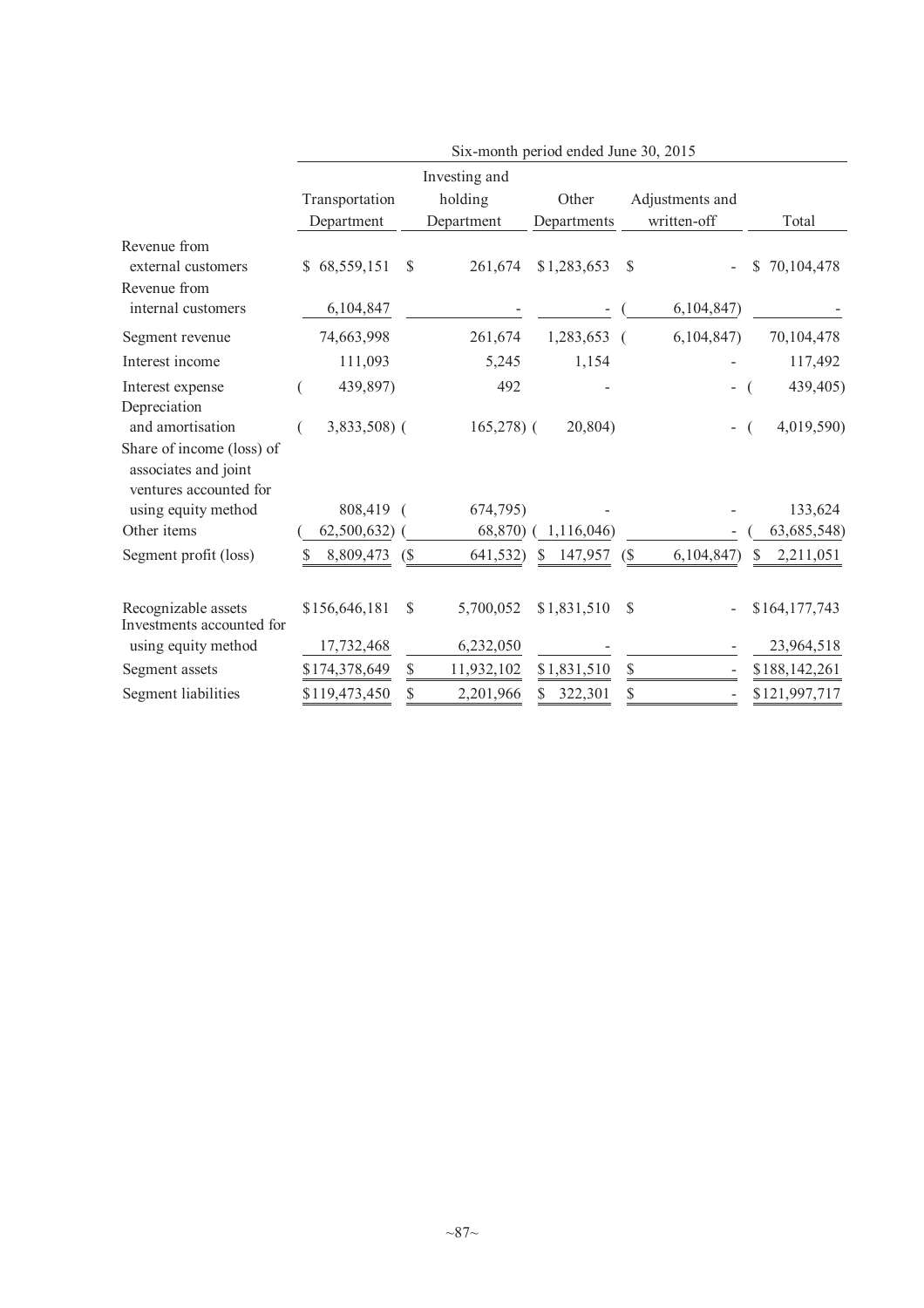|                                                                         |                             |              |                        | Six-month period ended June 30, 2014 |               |                 |                             |
|-------------------------------------------------------------------------|-----------------------------|--------------|------------------------|--------------------------------------|---------------|-----------------|-----------------------------|
|                                                                         |                             |              | Investing and          | Other                                |               |                 |                             |
|                                                                         | Transportation              |              | holding                |                                      |               | Adjustments and |                             |
|                                                                         | Department                  |              | Department             | Departments                          |               | written-off     | Total                       |
| Revenue from<br>external customers<br>Revenue from                      | \$68,024,480                | $\mathbb{S}$ | 246,995                | \$1,228,186                          | $\mathcal{S}$ |                 | \$69,499,661                |
| internal customers                                                      | 5,965,523                   |              |                        |                                      |               | 5,965,523)      |                             |
| Segment revenue                                                         | 73,990,003                  |              | 246,995                | 1,228,186 (                          |               | 5,965,523)      | 69,499,661                  |
| Interest income                                                         | 172,178                     |              | 8,761                  | 1,050                                |               |                 | 181,989                     |
| Interest expense                                                        | 275,861)                    |              |                        | 4)                                   |               |                 | 275,865)                    |
| Depreciation                                                            |                             |              |                        |                                      |               |                 |                             |
| and amortisation                                                        | $3,586,114$ (               |              | $156,629$ (            | 22,442)                              |               |                 | 3,765,185)                  |
| Share of loss of<br>associates and joint<br>ventures accounted for      |                             |              |                        |                                      |               |                 |                             |
| using equity method                                                     | $25,274$ ) (                |              | 802,693)               |                                      |               |                 | 827,967)                    |
| Other items                                                             | 64,785,716)                 |              | 36,478)                | 1,270,808)                           |               |                 | 66,093,002)                 |
| Segment profit (loss)                                                   | 5,489,216                   | (S)          | 740,044) (\$           | 64,018) $($ \$                       |               | 5,965,523) (\$  | 1,280,369)                  |
| Recognizable assets<br>Investments accounted for<br>using equity method | \$150,390,679<br>16,095,819 | $\mathbb{S}$ | 3,992,977<br>7,738,199 | \$2,044,409                          | \$            |                 | \$156,428,065<br>23,834,018 |
| Segment assets                                                          | \$166,486,498               | \$           | 11,731,176             | \$2,044,409                          | \$            |                 | \$180,262,083               |
| Segment liabilities                                                     | \$118,733,087               | \$           | 2,177,646              | \$<br>386,252                        | \$            |                 | \$121,296,985               |

(3) Reconciliation for segment income (loss)

- A. Sales between segments are carried out at arm's length. The revenue from external parties reported to the chief operating decision-maker is measured in a manner consistent with that in the statement of comprehensive income.
- B. The amounts provided to the chief operating decision-maker with respect to total assets are measured in a manner consistent with that in the balance sheet.
- C. The amounts provided to the chief operating decision-maker with respect to total liabilities are measured in a manner consistent with that in the balance sheet.
- D. The amounts provided to the chief operating decision-maker with respect to segment profit (loss) are measured in a manner consistent with the income (loss) before tax from continuing operations.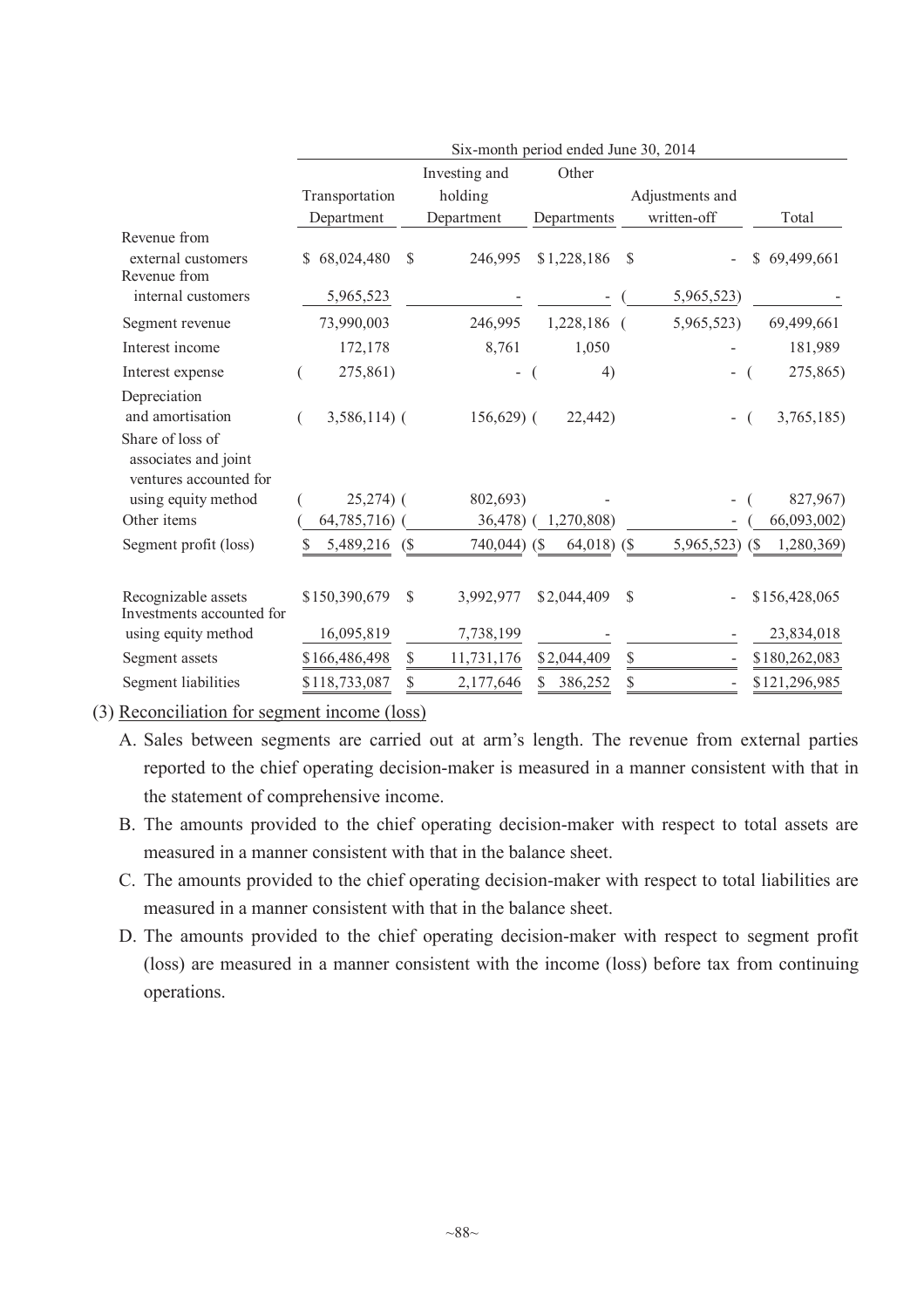### Evergreen Marine Corporation (Taiwan) Ltd. Loans to others For the six-month period ended June 30, 2015

Table 1 Expressed in thousands of NTD

| Number<br>(Note 1) | Creditor                 | Borrower                                | General ledger<br>account (Note 2)  | Is a<br>related<br>party | Maximum outstanding<br>balance during the six-<br>Balance at June 30, Actual amount<br>Interest rate<br>month periods ended<br>June 30, 2015 (Note 3) | 2015 (Note 8) | drawn down |                       | Nature of loan<br>(Note 4) | Amount of<br>transactions<br>with borrower<br>(Note 5) | Reason for short- Allowance for<br>term financing<br>(Note 6) | doubtful<br>accounts | Collateral<br>Item | Value | Limit on loans<br>granted to a single<br>party (Note 7) | Ceiling on total<br>loans granted<br>(Note 7) | Footnote |
|--------------------|--------------------------|-----------------------------------------|-------------------------------------|--------------------------|-------------------------------------------------------------------------------------------------------------------------------------------------------|---------------|------------|-----------------------|----------------------------|--------------------------------------------------------|---------------------------------------------------------------|----------------------|--------------------|-------|---------------------------------------------------------|-----------------------------------------------|----------|
|                    | Peony Investment<br>S.A. | Luanta Investment<br>(Netherlands) N.V. | Receivables from<br>related parties | Yes                      | 473,040                                                                                                                                               | 463,883 \$    | 303,497    | 1.2815%<br>1.2875%    |                            |                                                        | Working capital<br>requirement                                |                      | None \$            | $-1s$ | 7,864,127 \$                                            | 19,660,319                                    |          |
|                    | Peony Investment<br>S.A. | Clove Holding Ltd.                      | Receivables from<br>related parties | Yes                      | 346,896                                                                                                                                               | 340,181       | 324.718    | $.2848% -$<br>1.2870% |                            |                                                        | Working capital<br>requirement                                |                      | None               |       | 15,728,255                                              | 19,660,319                                    | (Note 9) |
|                    | Peony Investment<br>S.A. | Hemlock Equipment<br>LLC.               | Receivables from<br>related parties | Yes                      | 78,840                                                                                                                                                | 77,314        |            | 1.2708%               |                            |                                                        | Working capital<br>requirement                                |                      | None               |       | 15,728,255                                              | 19,660,319                                    | (Note 9) |
|                    |                          | Clove Holding Ltd. Whitney Equipment    | Receivables from<br>related parties | Yes                      | 78,840                                                                                                                                                | 46,388        | 46,388     | 1.2708%               |                            |                                                        | Working capital<br>requirement                                |                      | None               |       | 1,065,680                                               | 1,332,100                                     | (Note 9) |

Note 1: The numbers filled in for the loans provided by the Company or subsidiaries are as follows

(1)The Company is '0'

(2)The subsidiaries are numbered in order starting from '1'.

Note 2: Fill in the name of account in which the loans are recognised, such as receivables-related parties, current account with stockholders, prepayments, temporary payments, etc.

Note 3: Fill in the maximum outstanding balance of loans to others during the six-month period ended June 30, 2015

Note 4: The column of'Nature of loan' shall fill in'Business transaction or'Short-term financing'.

Note 5: Fill in the amount of business transactions when nature of the loan is related to business transactions, which is the amount of business transactions occurred between the creditor and borrower in the current year.<br>

Note 7: Fill in limit on loans granted to a single party and ceiling on total loans granted as prescribed in the creditor company's "Procedures for Provision of Loans", and state each individual party to which the loans ha

the calculation for ceiling on total loans granted in the footnote.

1. According to the Company's credit policy, the total amount of loans granted to a single company should not exceed 20% of the net worth stated in the lastest financial statements.

PEONY : USD 1,271,463\*30.9255\*20%=7,864,127

The Company held 100% voting shares directly and indirectly in foreign company, that the total amount of loans granted to a single company should not exceed 40% of the net worth stated in the latest financial statements.

PEONY : USD 1,271,463\*30.9255\*40%=15,728,255

Clove Holding Ltd.∶USD 86,149\*30.9255\*40%=1,065,680<br>2. According to the Company's credit policy, the total amount of loans granted to a single company should not exceed 40% of the net worth stated in the lastest financial

PEONY : USD 1,271,463\*30.9255\*50%=19,660,319

Clove Holding Ltd.ǺUSD 86,149\*30.9255\*50%=1,332,100

Note 8: The amounts of funds to be loand to others which have been approved by the Board of Directors of a public company in accordance with Arrier l 4. Iten 1 of the "Regulations Grandwham ger Funds and Making of Endots e

Note 9: This transaction was written off when the consolidated financial statements were prepared.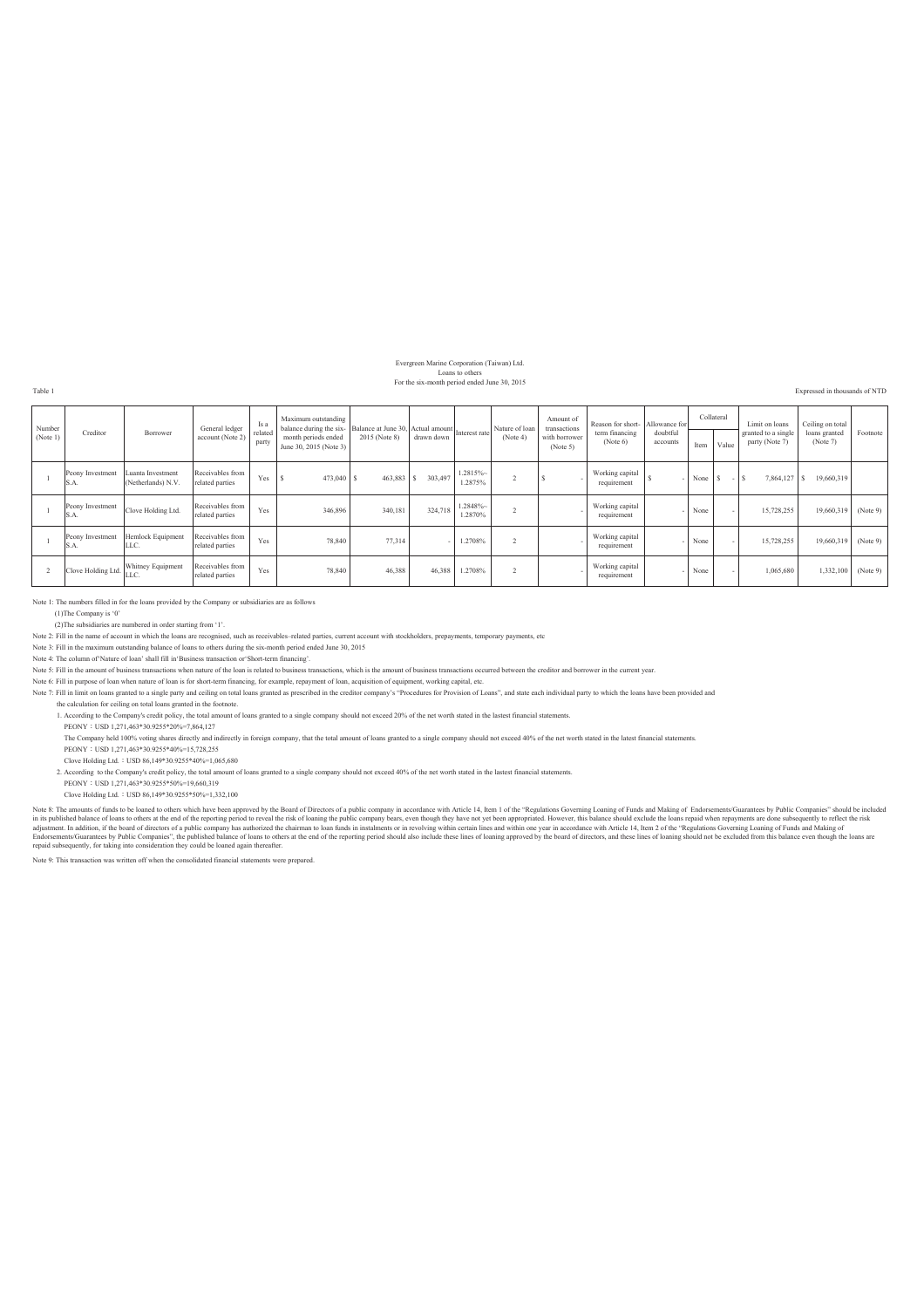#### Evergreen Marine Corporation (Taiwan) Ltd. Provision of endorsements and guarantees to others

#### For the six-month period ended June 30, 2015

Table 2 Expressed in thousands of NTD

|                    |                                 | Party being endorsed/guaranteed                |                                                          |                                                                             | Maximum                                                                            | Outstanding                                                     |                                      | Amount of                                                | Ratio of<br>accumulated<br>endorsement/                                               | Ceiling on total                                              | Provision of                                                                 | Provision of                                                                  | Provision of                                                                 |          |
|--------------------|---------------------------------|------------------------------------------------|----------------------------------------------------------|-----------------------------------------------------------------------------|------------------------------------------------------------------------------------|-----------------------------------------------------------------|--------------------------------------|----------------------------------------------------------|---------------------------------------------------------------------------------------|---------------------------------------------------------------|------------------------------------------------------------------------------|-------------------------------------------------------------------------------|------------------------------------------------------------------------------|----------|
| Number<br>(Note 1) | Endorser/Guarantor              | Company name                                   | Relationship with<br>the endorser/<br>guarantor (Note 2) | Limit on endorsements/<br>guarntees provided for a<br>single party (Note 3) | outstanding<br>endorsement/<br>guarantee amount as<br>of June 30, 2015<br>(Note 4) | endorsement<br>guarantee amount<br>at June 30, 2015<br>(Note 5) | Actual amount drawn<br>down (Note 6) | endorsements<br>guarantees<br>secured with<br>collateral | guarantee<br>amount to net<br>asset value of<br>the endorser/<br>guarantor<br>company | amount of<br>endorsements/<br>guarantees provided<br>(Note 3) | endorsements/<br>guarantees by paren<br>company to<br>subsidiary<br>(Note 7) | endorsements/<br>guarantees by<br>subsidiary to<br>parent company<br>(Note 7) | endorsements/<br>guarantees to the<br>party in Mainland<br>China<br>(Note 7) | Footnote |
| $\Omega$           | Evergreen Marine<br>Corporation | Greencompass Marine S.A                        | $\ddot{\mathbf{3}}$                                      | 124,232,498 \$                                                              | 29,919,996 \$                                                                      | 28,859,227                                                      | 17,777,497 \$                        |                                                          | 46.46                                                                                 | 155,290,622                                                   | $\overline{v}$                                                               | N                                                                             | N                                                                            |          |
| $\Omega$           | Evergreen Marine<br>Corporation | Peony Investment S.A.<br>(Peony)               | $\overline{2}$                                           | 124,232,498                                                                 | 466,733                                                                            | 457,697                                                         | 303,070                              |                                                          | 0.74                                                                                  | 155,290,622                                                   | V                                                                            | N                                                                             | N                                                                            |          |
| $\Omega$           | Evergreen Marine<br>Corporation | Evergreen Marine (UK)<br>Limited               |                                                          | 124,232,498                                                                 | 42,396,528                                                                         | 41,841,235                                                      | 36,903,219                           |                                                          | 67.36                                                                                 | 155,290,622                                                   | $\sqrt{ }$                                                                   | N                                                                             | N                                                                            |          |
| $\Omega$           | Evergreen Marine<br>Corporation | Whitney Equipment LLC.                         | $\ddot{ }$                                               | 124,232,498                                                                 | 1,150,164                                                                          | 1,127,898                                                       | 995,373                              |                                                          | 1.82                                                                                  | 155,290,622                                                   | $\mathbf{v}$                                                                 | N                                                                             | N                                                                            |          |
| $\Omega$           | Evergreen Marine<br>Corporation | Hemlock Equipment LLC                          |                                                          | 124,232,498                                                                 | 711,786                                                                            | 703,314                                                         | 634,369                              |                                                          | 1.13                                                                                  | 155,290,622                                                   | $\sqrt{ }$                                                                   | N                                                                             | N                                                                            |          |
| $\Omega$           | Evergreen Marine<br>Corporation | Colon Container Terminal<br>S.A.               | 6                                                        | 31,058,124                                                                  | 692,531                                                                            | 679,124                                                         | 345,553                              |                                                          | 1.09                                                                                  | 155,290,622                                                   | N                                                                            | N                                                                             | N                                                                            |          |
|                    | Evergreen Marine<br>Corporation | <b>Balsam Investment</b><br>(Netherlands) N.V. | 6                                                        | 31,058,124                                                                  | 911,706                                                                            | 666,754                                                         | 659,177                              |                                                          | 1.07                                                                                  | 155,290,622                                                   | N                                                                            | N                                                                             | N                                                                            |          |

Note 1: The numbers filled in for the endorsements/guarantees provided by the Company or subsidiaries are as follows:

(1)The Company is '0'.

(2)The subsidiaries are numbered in order starting from '1'.

Note 2: Relationship between the endorser/guarantor and the party being endorsed/guaranteed is classified into the following six categories; fill in the number of category each case belongs to:

(1) Having business relationship.

(2) The endorser/guarantor parent company owns directly more than 50% voting shares of the endorsed/guaranteed subsidiary.

(3) The endorser/guarantor parent company and its subsidiaries jointly own more than 50% voting shares of the endorsed/guaranteed company.

(4) The endorsed/guaranteed parent company directly or indirectly owns more than 50% voting shares of the endorser/guarantor subsidiary.

(5) Mutual guarantee of the trade as required by the construction contract.

(6) Due to joint venture, each shareholder provides endorsements/guarantees to the endorsed/guaranteed company in proportion to its ownership.

Note 3: Fill in limit on endorsements/guarantees provided for a single party and ceiling on total amount of endorsements/guarantees provided as prescribed in the endorser/guarantor company's "Procedures for Provision of En

Guarantees", and state each individual party to which the endorsements/guarantees have been provided and the calculation for ceiling on total amount of endorsements/guarantees provided in the footnote.

The calculation is as follows:

The Company: 62,116,249\*250% = 155,290,622

Limit on endorsement or guarantees provided by the Company for a single entity is \$31,058,124 (amounting to 50% of its net worth).

When the Company owns more than 50% voting shares of the endorsed/guaranteed company, the limit on endorsement or guarantee provided by the Company should not exceed 200% of its net worth, which equals to \$124,232,498.<br>Not

Note 6: Fill in the actual amount of endorsements/guarantees used by the endorsed/guaranteed company.

Note 7: Fill in 'Y' for those cases of provision of endorsements/guarantees by listed parent company to subsidiary and provision by subsidiary to listed parent company, and provision to the party in Mainland China.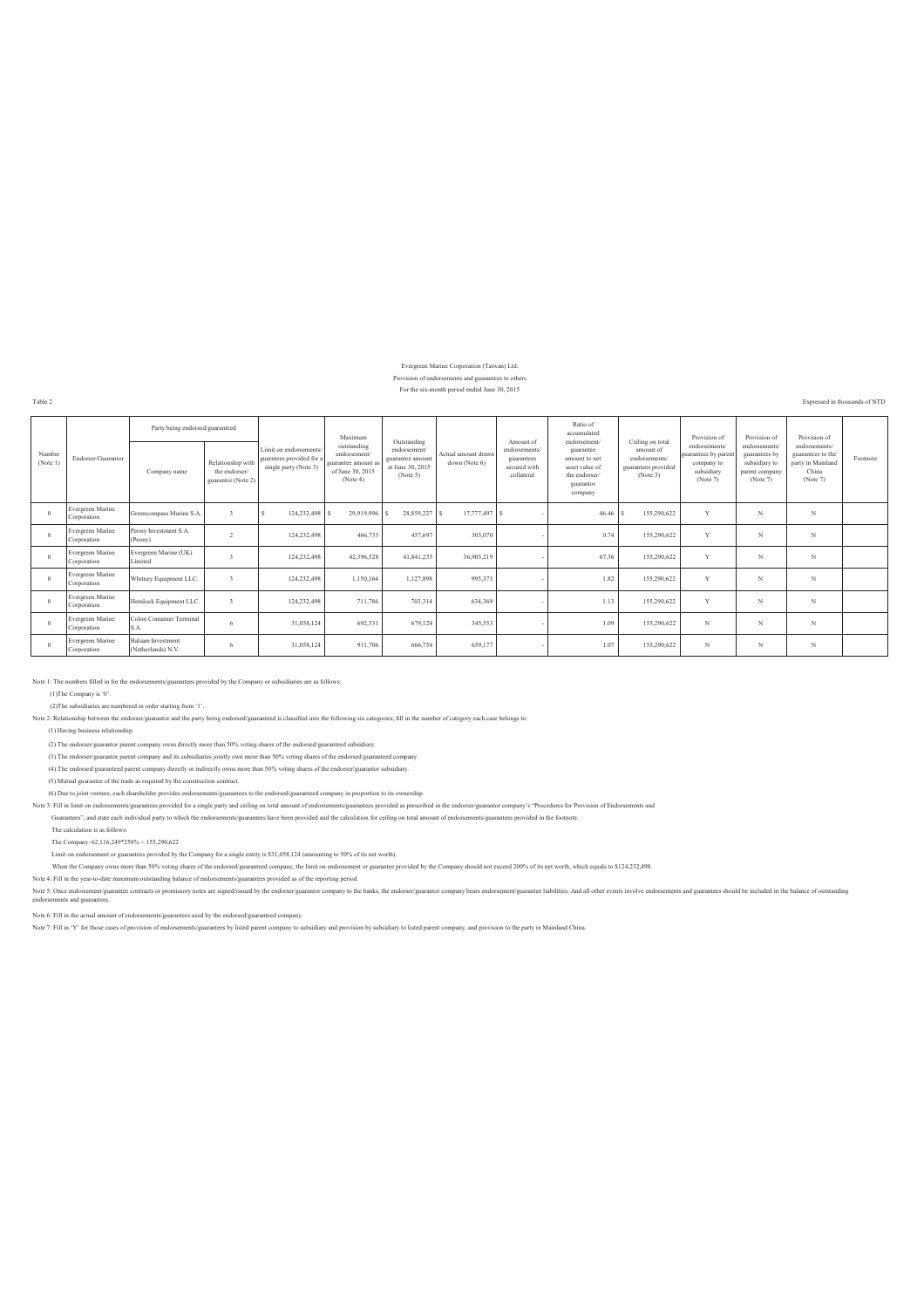### Evergreen Marine Corporation (Taiwan) Ltd.

#### Holding of marketable securities at the end of the period (not including subsidiaries, associates and joint ventures) For the six-month period ended June 30, 2015

Table 3 Expressed in thousands of NTD

| Securities held by                                     | Marketable securities (Note 1)                                                              | Relationship with the      | Genearl ledger account                            |                  |                      | As of June 30, 2015 |                      | Footnote (Note 4) |
|--------------------------------------------------------|---------------------------------------------------------------------------------------------|----------------------------|---------------------------------------------------|------------------|----------------------|---------------------|----------------------|-------------------|
|                                                        |                                                                                             | securities issuer (Note 2) |                                                   | Number of shares | Book value (Note 3)  | Ownership (%)       | Fair value           |                   |
| Evergreen Marine Corporation                           | Stock:                                                                                      |                            |                                                   |                  |                      |                     |                      |                   |
|                                                        | Power World Fund Inc.                                                                       |                            | Available-for-sale financial<br>asset-non-current | $1,017$ S        | 10,169               | $5.68\%$ S          | 10,169               |                   |
|                                                        | Taiwan HSR Consortium                                                                       |                            | $\boldsymbol{\mathcal{B}}$                        | 126,735          | 600,724              | 1.95%               | 600,724              |                   |
|                                                        | Linden Technologies, Inc.                                                                   |                            | $\boldsymbol{\theta}$                             | 50               | 28,219               | 1.44%               | 28,219               |                   |
|                                                        | TopLogis, Inc.                                                                              |                            | $\boldsymbol{\pi}$                                | 2,464            | 5,381                | 17.48%              | 5,381                |                   |
|                                                        | Ever Accord Construction Corp.                                                              |                            | $\boldsymbol{\pi}$                                | 9,317            | 86,562               | 17.50%              | 86,562               |                   |
|                                                        | Central Reinsurance Corp.                                                                   |                            | $\boldsymbol{\mathcal{B}}$                        | 47,492           | 757,495              | 8.45%               | 757,495              |                   |
|                                                        | Financial bonds:                                                                            |                            |                                                   |                  |                      |                     |                      |                   |
|                                                        | Bank of Taichung Unsecured Subordinated Financial Debentures                                |                            | Held-to-maturity financial<br>asset-current       |                  | 200.000              |                     | 200,000              |                   |
|                                                        | Bank of Taichung Unsecured Subordinated Financial Debentures                                |                            | Held-to-maturity financial<br>asset-non-current   |                  | 20,000               |                     | 20,000               |                   |
|                                                        | Ta Chong Commercial Bank 1st Unsecured Subordinate Financial Debentures-<br>B Issue in 2009 |                            | $\boldsymbol{\mathcal{B}}$                        |                  | 100,000              |                     | 100,000              |                   |
|                                                        | Sunny Bank 1st Subordinate Financial Debentures-B Issue in 2010                             |                            | $\prime\prime$                                    |                  | 50,000               |                     | 50,000               |                   |
| Peony Investment S.A.                                  | Dongbu Pusan Container Terminal Co., Ltd.                                                   |                            | Available-for-sale financial<br>asset-non-current | 300              | <b>USD</b><br>13,871 | 15.00               | <b>USD</b><br>13,871 |                   |
|                                                        | Hutchison Inland Container Depots Ltd.                                                      |                            | $\boldsymbol{\pi}$                                | 0.75             | 306<br><b>USD</b>    | 7.50                | <b>USD</b><br>306    |                   |
|                                                        | South Asia Gateway Terminals (Private) Ltd.                                                 |                            | $\boldsymbol{\pi}$                                | 18,942           | USD 33,117           | 5.00                | USD 33,117           |                   |
| Evergreen Shipping Agency (Singapore)<br>Pte. Ltd.     | RTW Air Services (S) Pte Ltd.                                                               |                            | $^{\prime\prime}$                                 | 30               | SGD<br>44            | 2.00                | SGD<br>44            |                   |
| Evergreen Shipping Agency (Thailand)<br>Co., Ltd.      | Green Siam Air Service Co., Ltd.                                                            |                            | $\boldsymbol{\mathcal{B}}$                        | $\overline{4}$   | 1,160<br>THB         | 2.00                | THB<br>1,160         |                   |
| <b>Evergreen Shipping Agency</b><br>(Deutschland) GmbH | Zoll Pool Hafen Hamburg AG                                                                  |                            | $\boldsymbol{\mathcal{B}}$                        | 10 <sup>°</sup>  | <b>EUR</b><br>10     | 2.86                | ${\rm EUR}$<br>10    |                   |

Note 1: Marketable securities in the table refer to stocks, bonds, bends, bonds, bends, then the scope of MS9, Thancial instruments: recognition and measurement".<br>Note 2: Leave the column blank if the issuer of marketable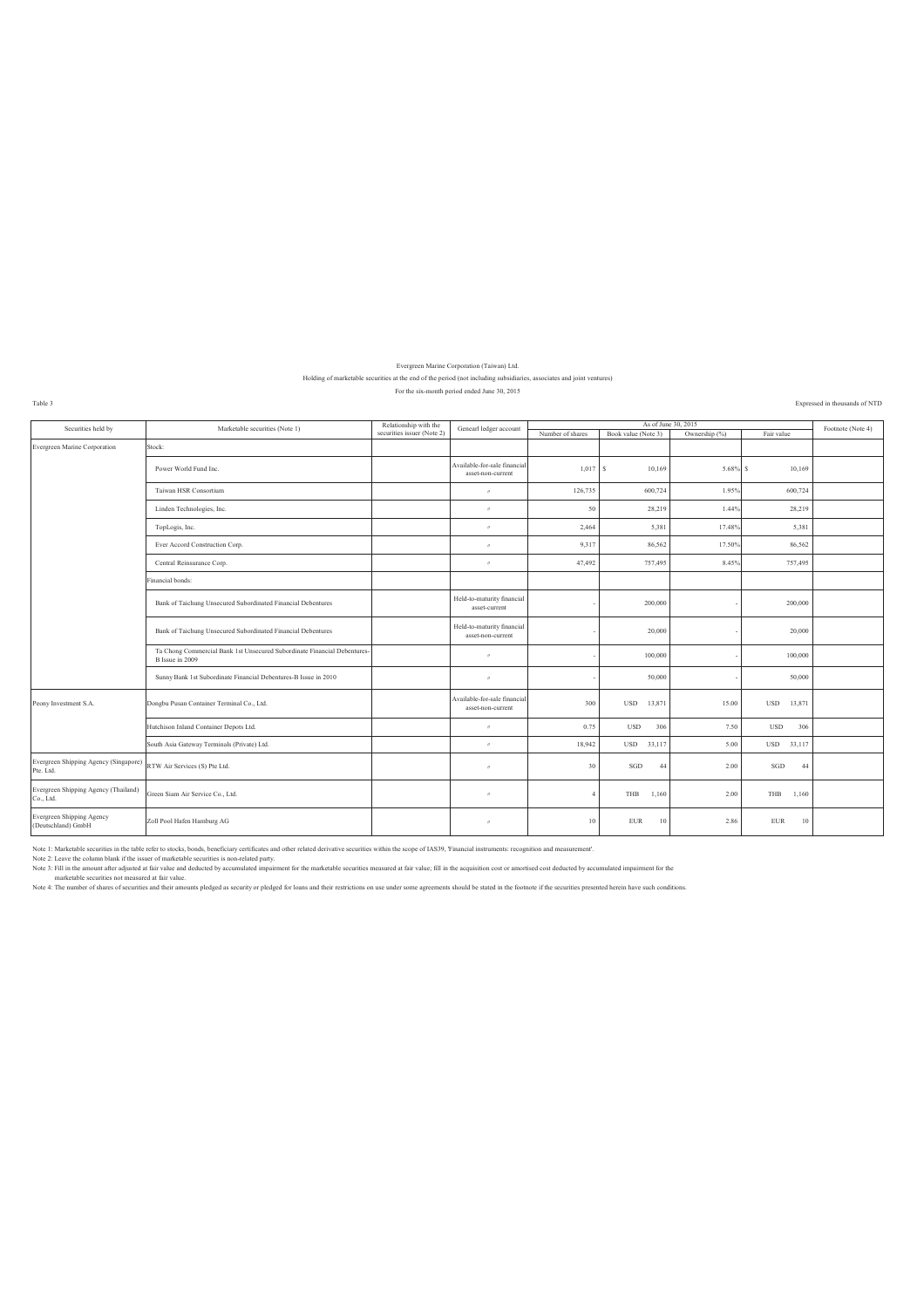Evergreen Marine Corporation (Taiwan) Ltd.

### Acquisition or sale of the same security with the accumulated cost exceeding \$300 million or 20% of the Company's paid-in capital

For the six-month period ended June 30, 2015

Table 4 Expressed in thousands of NTD

|                                    | Marketable securities                         | General ledger                                                        | Counterparty | Relationship with the | Balance as at January 1.<br>2015 |        | Addition (Note 3)   |                |                     | Disposal (Note 3) |            |                                      |        | Balance as at June 30, 2015 |
|------------------------------------|-----------------------------------------------|-----------------------------------------------------------------------|--------------|-----------------------|----------------------------------|--------|---------------------|----------------|---------------------|-------------------|------------|--------------------------------------|--------|-----------------------------|
| Investor                           | (Note 1)                                      | account                                                               | (Note 2)     | investor (Note 2)     | Number of<br>shares              | Amount | Number of<br>shares | Amount         | Number of<br>shares | Selling price     | Book value | Gain (loss) on Number of<br>disposal | shares | Amount                      |
| Evergreen<br>Marine<br>Corporation | <b>Beneficiary Certificates:</b>              |                                                                       |              |                       |                                  |        |                     |                |                     |                   |            |                                      |        |                             |
|                                    | Yuanta Wan Tai Money<br>Market Fund           | Financial assets at fair<br>value through profit or<br>loss - current |              |                       | ۰.                               | S      | 46,937              | 700,000<br>l S | $46,937$ \$         | $700,094$ \$      | 700,000 \$ | 94                                   |        | s                           |
|                                    | Fubon Chi-Hsiang Money<br>Market              | $^{\prime\prime}$                                                     |              |                       |                                  |        | 48,567              | 750,000        | 48,567              | 750,070           | 750,000    | 70                                   |        | $\sim$                      |
|                                    | FSITC Taiwan Money<br>Market                  | $^{\prime}$                                                           |              |                       |                                  |        | 19,947              | 300,000        | 19,947              | 300,042           | 300,000    | 42                                   |        | $\sim$                      |
|                                    | Taishin 1699 Money Market<br>Fund             | $^{\prime}$                                                           |              |                       |                                  |        | 82,702              | 1,100,000      | 82,702              | 1,100,466         | 1,100,000  | 466                                  |        | $\sim$                      |
|                                    | Capital Money Market                          | $^{\prime\prime}$                                                     |              |                       |                                  |        | 25,233              | 400,000        | 25,233              | 400,322           | 400,000    | 322                                  |        | $\sim$                      |
|                                    | Allianz Glbl Investors<br>Taiwan Money Market | $\boldsymbol{\mu}$                                                    |              |                       |                                  |        | 24,346              | 300,000        | 24,346              | 300,046           | 300,000    | 46                                   |        | $\sim$                      |
|                                    | Mega Diamond Bond Fund                        | $^{\prime\prime}$                                                     |              |                       |                                  |        | 52,783              | 650,000        | 52,783              | 651,033           | 650,000    | 1,033                                |        | $\sim$                      |

Note 1: Marketable securities in the table refer to stocks, bonds, beneficiary certificates and other related derivative securities.

Note 2: Fill in the columns the counterparty and relationship if securities are accounted for under the equity method; otherwise leave the columns blank.

Note 3: Aggregate purchases and sales amounts should be calculated separately at their market values to verify whether they individually reach NT\$300 million or 20% of paid-in capital or more.

Note 4: Paid-in capital referred to herein is the paid-in capital of parent company.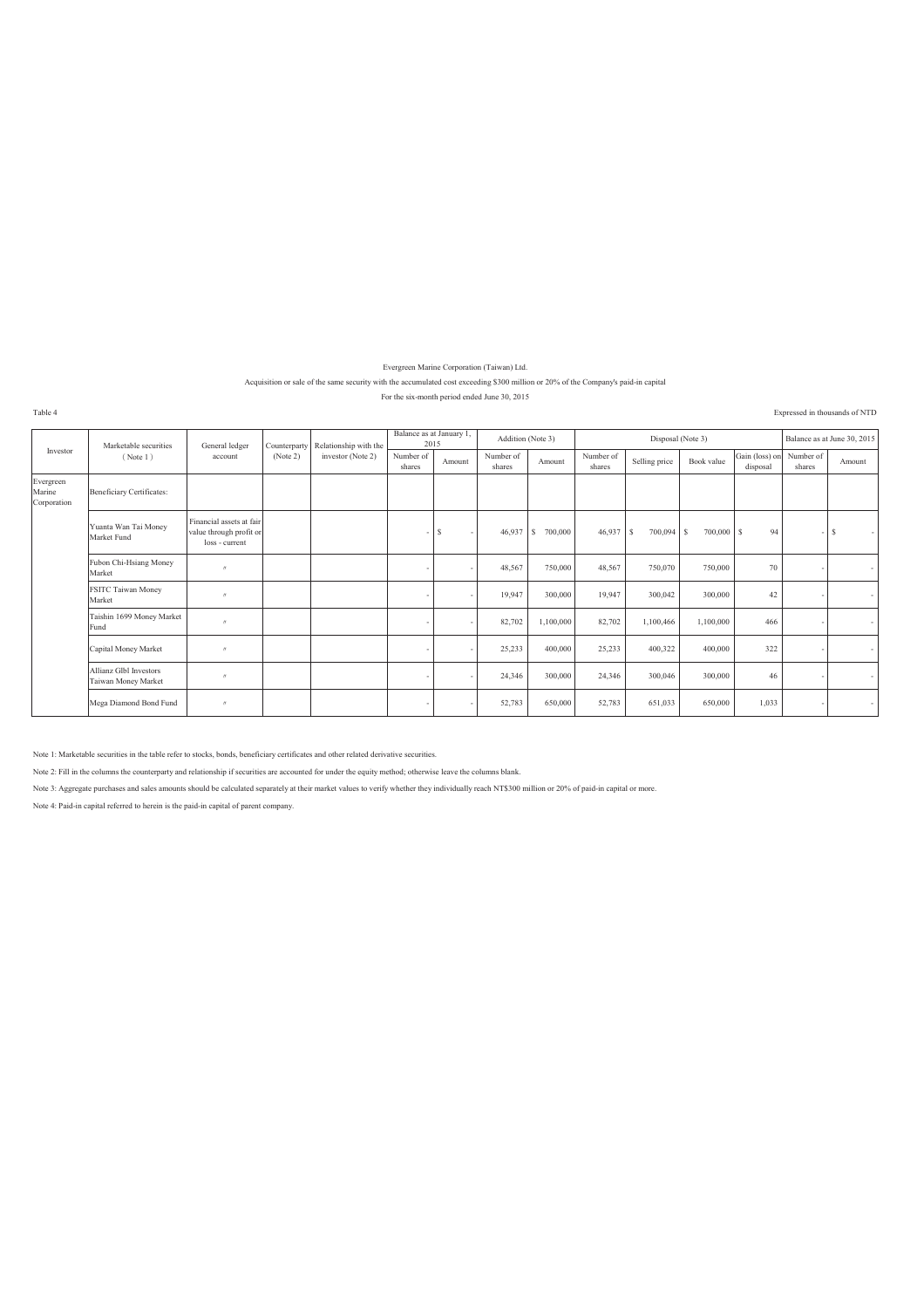#### Evergreen Marine Corporation (Taiwan) Ltd. Purchases or sales of goods from or to related parties reaching NT\$100 million or 20% of paid-in capital or more For the six-month period ended June 30, 2015

Table 5 Expressed in thousands of NTD

| Purchaser/Seller                  | Counterparty                                           | Relationship with the                                      |                     | Transaction  |                                               |                | Differences in<br>transaction terms<br>compared to third party<br>transactions (Note 1) |                |                | Notes/accounts receivable (payable)                           | Footnote |
|-----------------------------------|--------------------------------------------------------|------------------------------------------------------------|---------------------|--------------|-----------------------------------------------|----------------|-----------------------------------------------------------------------------------------|----------------|----------------|---------------------------------------------------------------|----------|
|                                   |                                                        | counterparty                                               | Purchases/<br>sales | Amount       | Percentage of<br>total<br>purchases/<br>sales | Credit term    | Unit price                                                                              | Credit<br>term | Balance        | Percentage of total<br>notes/accounts<br>receivable (payable) | (Note 2) |
| Evergreen Marine Corporation      | Taiwan Terminal Services Co., Ltd.                     | Subsidiary                                                 | Purchases           | 363,871<br>s | 3%                                            | $30 - 60$ days | S                                                                                       |                | (S)<br>69,905) | 2%                                                            | (Note)   |
|                                   | Greencompass Marine S.A.                               | Indirect subsidiary of the                                 | <b>Sales</b>        | 750,269      | 5%                                            | $30 - 60$ days |                                                                                         |                | 15,383         | 1%                                                            | (Note)   |
|                                   |                                                        | Company                                                    | Purchases           | 553,920      | 4%                                            | $30 - 60$ days |                                                                                         |                |                |                                                               | (Note)   |
|                                   | Everport Terminal Services Inc.                        | Subsidiary                                                 | Purchases           | 116,801      | $1\%$                                         | 10 days        |                                                                                         |                | 13,537         |                                                               | (Note)   |
|                                   | Evergreen International Storage and<br>Transport Corp. | Investee accounted for<br>using equity method              | Purchases           | 215,392      | 2%                                            | $30 - 60$ days |                                                                                         |                | 7,548          |                                                               |          |
|                                   | Evergreen International Corp.                          | Investee of the<br>Company's major                         | <b>Sales</b>        | 869,229      | 6%                                            | $30 - 60$ days |                                                                                         |                | 75,087         | 3%                                                            |          |
|                                   |                                                        | shareholder                                                | Purchases           | 223,929      | 2%                                            | $30 - 60$ days |                                                                                         |                | 18,082)        | 1%                                                            |          |
|                                   | Gaining Enterprise S.A.                                | Subsidiary of EITC<br>accounted for using<br>equity method | Purchases           | 802,937      | 6%                                            | $30 - 60$ days |                                                                                         |                |                |                                                               |          |
|                                   | Evergreen Marine (Singapore) Pte. Ltd.                 | Investee of the<br>Company's major                         | <b>Sales</b>        | 902,375      | 6%                                            | $30 - 60$ days |                                                                                         |                | 19,652         | $1\%$                                                         |          |
|                                   |                                                        | shareholder                                                | Purchases           | 115,804      | 1%                                            | $30 - 60$ days |                                                                                         |                | 9,877)         |                                                               |          |
|                                   | Evergreen Marine (Hong Kong) Ltd.                      | Investee of the<br>Company's major<br>shareholder          | Purchases           | 127,409      | 1%                                            | $30 - 60$ days |                                                                                         |                | 67,369)        | 2%                                                            |          |
|                                   | Evergreen Marine (UK) Limited                          | Indirect subsidiary of the<br>Company                      | <b>Sales</b>        | 582,692      | 4%                                            | $30 - 60$ days |                                                                                         |                | 4.964          |                                                               | (Note)   |
|                                   | Italia Marittima S.p.A.                                | Investee of Balsam                                         | <b>Sales</b>        | 393,596      | 3%                                            | $30 - 60$ days |                                                                                         |                | 35,874         | 2%                                                            |          |
| Taiwan Terminal Services Co. Ltd. | Evergreen Marine Corp.                                 | The parent                                                 | Sales               | 363,871      | 90%                                           | $30 - 60$ days |                                                                                         |                | 69,905         | 99%                                                           | (Note)   |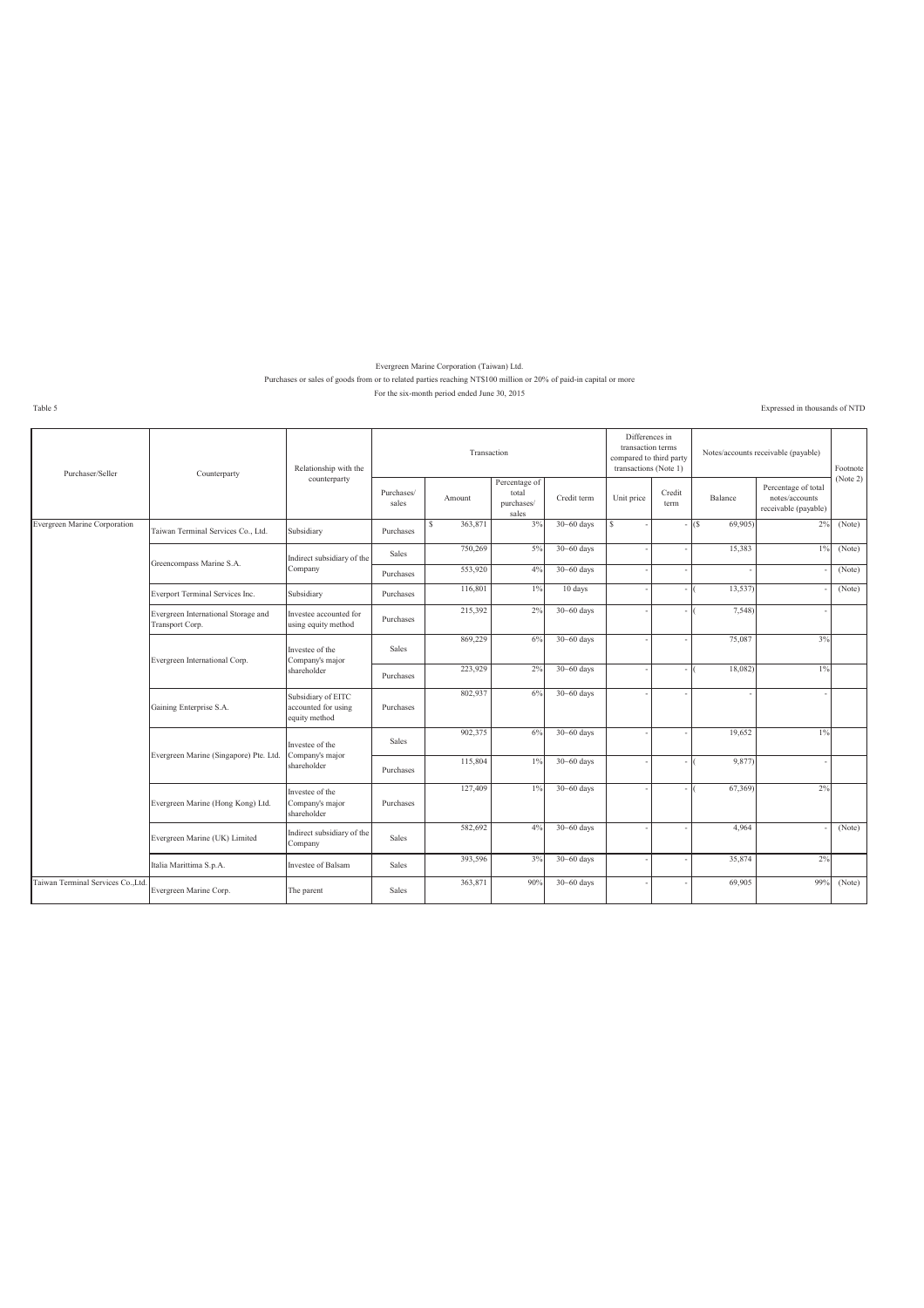| Purchaser/Seller                | Counterparty                           | Relationship with the                                    |                        |                          | Transaction      |                                               |                                  | Differences in<br>transaction terms<br>compared to third party<br>transactions (Note 1) |                |            |             | Notes/accounts receivable (payable)                           | Footnote         |
|---------------------------------|----------------------------------------|----------------------------------------------------------|------------------------|--------------------------|------------------|-----------------------------------------------|----------------------------------|-----------------------------------------------------------------------------------------|----------------|------------|-------------|---------------------------------------------------------------|------------------|
|                                 |                                        | counterparty                                             | Purchases/<br>sales    | Amount                   |                  | Percentage of<br>total<br>purchases/<br>sales | Credit term                      | Unit price                                                                              | Credit<br>term | Balance    |             | Percentage of total<br>notes/accounts<br>receivable (payable) | (Note 2)         |
| Everport Terminal Services Inc. | Evergreen Marine Corp.                 | The parent                                               | Sales                  | <b>USD</b>               | 3,746            | 10%                                           | 10 days                          | $\mathbf S$                                                                             |                | <b>USD</b> | 438         | 7%                                                            | (Note)           |
|                                 | Evergreen Marine (Singapore) Pte. Ltd. | Investee of the Parent<br>Company's major<br>shareholder | Sales                  | <b>USD</b>               | 9,735            | 25%                                           | 10 days                          |                                                                                         |                | <b>USD</b> | 1.344       | 22%                                                           |                  |
|                                 | Greencompass Marine S.A.               | Indirect subsidiary of the<br>Parent Company             | Sales                  | <b>USD</b>               | 4,320            | 11%                                           | 10 days                          |                                                                                         |                | <b>USD</b> | 718         | 12%                                                           | (Note)           |
|                                 | Evergreen Marine (UK) Limited          | Indirect subsidiary of the<br>Parent Company             | Sales                  | <b>USD</b>               | 13,193           | 34%                                           | 10 days                          |                                                                                         |                |            | USD 2,102   | 35%                                                           | (Note)           |
|                                 | Seaside Transportation Service LLC.    | Investee of the Parent<br>Company's major<br>shareholder | Sales                  | <b>USD</b>               | 4,285            | 11%                                           | 10 days                          |                                                                                         |                | <b>USD</b> | 496         | 8%                                                            |                  |
| Greencompass Marine S.A.        | Evergreen Marine (UK) Limited          | Indirect subsidiary of the<br>Parent Company             | Sales                  | <b>USD</b>               | 16,484           | 2%                                            | $15 - 30$ days                   |                                                                                         |                | <b>USD</b> | 134         |                                                               | (Note)           |
|                                 |                                        |                                                          | Purchases              | <b>USD</b>               | 7,771            | $1\%$                                         | $15 - 30$ days                   |                                                                                         |                |            |             |                                                               | (Note)           |
|                                 | Evergreen Marine Corp.                 | The parent                                               | Sales                  | <b>USD</b><br><b>USD</b> | 17,767<br>24,065 | 2%<br>2%                                      | $30 - 60$ days<br>$30 - 60$ days |                                                                                         |                | (USD)      | 497         |                                                               | (Note)<br>(Note) |
|                                 | Everport Terminal Services Inc.        | Subsidiary of the Parent<br>Company                      | Purchases<br>Purchases | <b>USD</b>               | 4,320            |                                               | 10 days                          |                                                                                         |                | (USD)      | 718         |                                                               | (Note)           |
|                                 | Evergreen Marine (Singapore) Pte. Ltd. | Investee of the Parent<br>Company's major                | <b>Sales</b>           | <b>USD</b>               | 40,146           | 4%                                            | $15 - 30$ days                   |                                                                                         |                |            | USD 3,633   | 2%                                                            |                  |
|                                 |                                        | shareholder                                              | Purchases              | <b>USD</b>               | 9,189            | 1%                                            | $15 - 30$ days                   |                                                                                         |                | (USD)      | 126         |                                                               |                  |
|                                 | Evergreen International S.A.           | Major shareholder of the<br>Parent Company's             | Purchases              | <b>USD</b>               | 8,109            | $1\%$                                         | $15 - 30$ days                   |                                                                                         |                |            | (USD 2,947) | $1\%$                                                         |                  |
|                                 | Evergreen International Corp.          | Investee of the Parent<br>Company's major<br>shareholder | Purchases              | <b>USD</b>               | 5,272            | $1\%$                                         | $15 - 30$ days                   |                                                                                         |                |            |             |                                                               |                  |
|                                 |                                        |                                                          | <b>Sales</b>           | <b>USD</b>               | 16,729           | 2%                                            | $15 - 30$ days                   |                                                                                         |                |            |             |                                                               |                  |
|                                 | Italia Marittima S.p.A.                | Investee of Balsam                                       | Purchases              | <b>USD</b>               | 10,317           | $1\%$                                         | $15 - 30$ days                   |                                                                                         |                |            |             |                                                               |                  |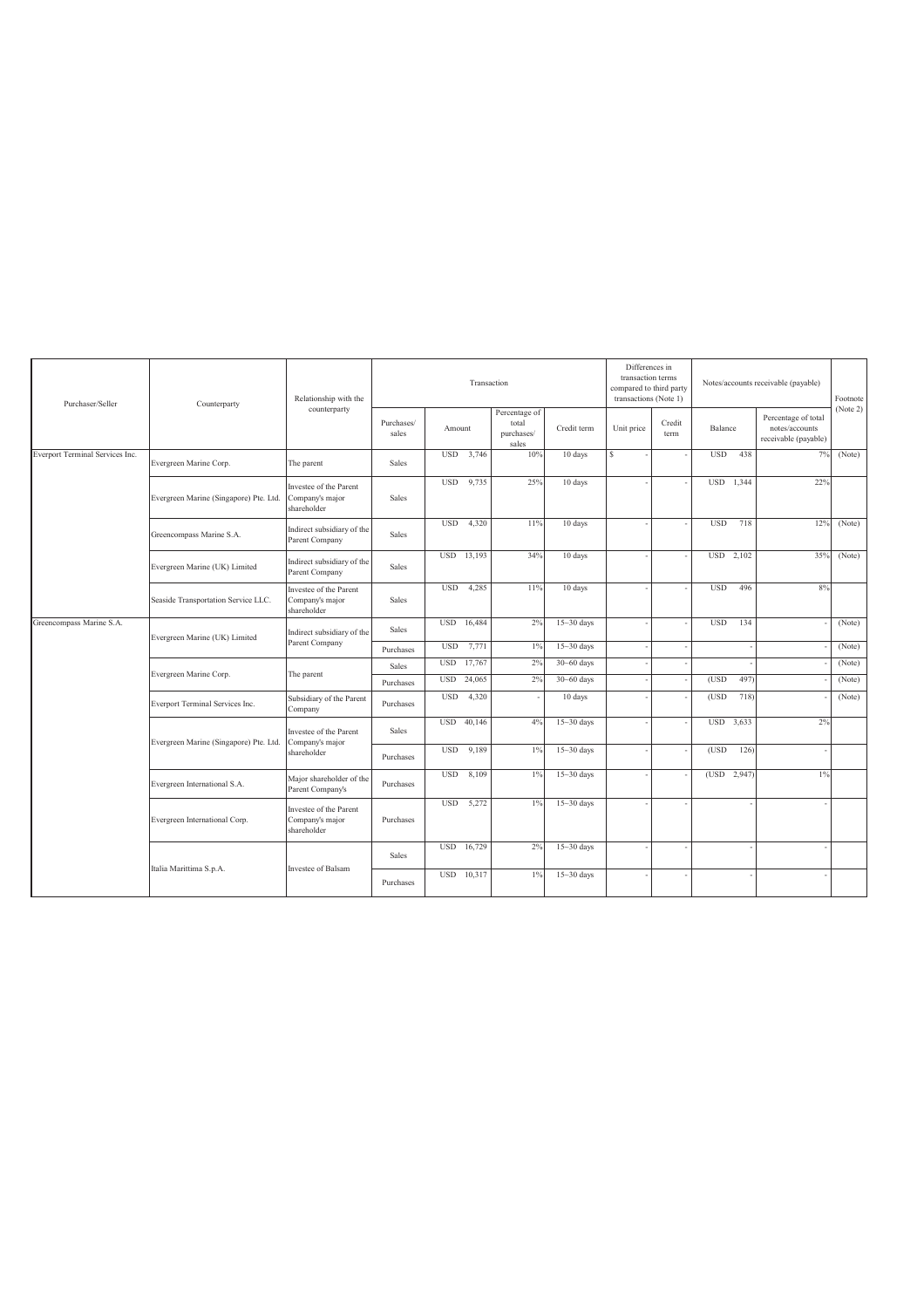| Purchaser/Seller                                          | Counterparty                      | Relationship with the                                    |                     |                      | Differences in<br>transaction terms<br>compared to third party<br>transactions (Note 1) |                | Notes/accounts receivable (payable) | Footnote<br>(Note 2) |               |                                                               |        |
|-----------------------------------------------------------|-----------------------------------|----------------------------------------------------------|---------------------|----------------------|-----------------------------------------------------------------------------------------|----------------|-------------------------------------|----------------------|---------------|---------------------------------------------------------------|--------|
|                                                           |                                   | counterparty                                             | Purchases/<br>sales | Amount               | Percentage of<br>total<br>purchases/<br>sales                                           | Credit term    | Unit price                          | Credit<br>term       | Balance       | Percentage of total<br>notes/accounts<br>receivable (payable) |        |
| Greencompass Marine S.A.                                  | Evergreen Marine (Hong Kong) Ltd. | Investee of the Parent<br>Company's major<br>shareholder | Purchases           | USD 18,598           | 2%                                                                                      | $15 - 30$ days | $\mathcal{S}$                       |                      | (USD 2,810)   | $1\%$                                                         |        |
| Evergreen Marine (UK) Limited<br>Greencompass Marine S.A. |                                   | Indirect subsidiary of the                               | <b>Sales</b>        | <b>USD</b><br>7,771  | $1\%$                                                                                   | $15 - 30$ days |                                     |                      |               |                                                               | (Note) |
|                                                           |                                   | Parent Company                                           | Purchases           | <b>USD</b><br>16,484 | 2%                                                                                      | $15 - 30$ days |                                     |                      | (USD)<br>134) |                                                               | (Note) |
|                                                           | Evergreen Marine Corp.            | The Parent                                               | Purchases           | <b>USD</b><br>18,690 | 2%                                                                                      | $30 - 60$ days |                                     |                      | (USD)<br>161) |                                                               | (Note) |
|                                                           | Everport Terminal Services Inc.   | Subsidiary of the Parent<br>Company                      | Purchases           | USD 13,193           | 2%                                                                                      | 10 days        |                                     |                      | (USD 2,102)   | $1\%$                                                         | (Note) |
|                                                           |                                   | Investee of Balsam                                       | Sales               | <b>USD</b><br>8,957  | $1\%$                                                                                   | $30 - 60$ days |                                     |                      | USD 1,625     | $1\%$                                                         |        |
|                                                           | Italia Marittima S.p.A.           |                                                          | Purchases           | <b>USD</b><br>15,936 | 2%                                                                                      | $30 - 60$ days |                                     |                      | (USD)<br>293) |                                                               |        |
|                                                           |                                   | Investee of the Parent                                   | Sales               | <b>USD</b><br>12,088 | 2%                                                                                      | $30 - 60$ days |                                     |                      | USD 3,089     | 2%                                                            |        |
| Evergreen Marine (Singapore) Pte. Ltd.                    |                                   | Company's major<br>shareholder                           | Purchases           | <b>USD</b><br>7,818  | $1\%$                                                                                   | $30 - 60$ days |                                     |                      | (USD)<br>55)  |                                                               |        |
|                                                           | Evergreen International Corp.     | Investee of the Parent<br>Company's major<br>shareholder | Purchases           | 4,014<br><b>USD</b>  | $1\%$                                                                                   | $30 - 60$ days |                                     |                      | (USD)<br>5)   |                                                               |        |
| Evergreen Heavy Industrial<br>Corp.(Malaysia) Berhad      | Gaining Enterprise S.A.           | Investee of EITC                                         | <b>Sales</b>        | MYR 149,214          | 99%                                                                                     | 45 days        |                                     |                      | MYR 39,051    | 100%                                                          |        |

Note: This transaction was written off when the consolidated financial statements were prepared.

Note 1: If terms of related-party transactions are different from third-party transactions, explain the differences and reasons in the 'Unit price' and 'Credit term' columns.

Note 2: In case related-party transaction terms involve advance receipts (prepayments) transactions, explain in the footnote the reasons, contractual provisions, related amounts, and differences in types of transactions co

transactions. Note 3: Paid-in capital referred to herein is the paid-in capital of parent company.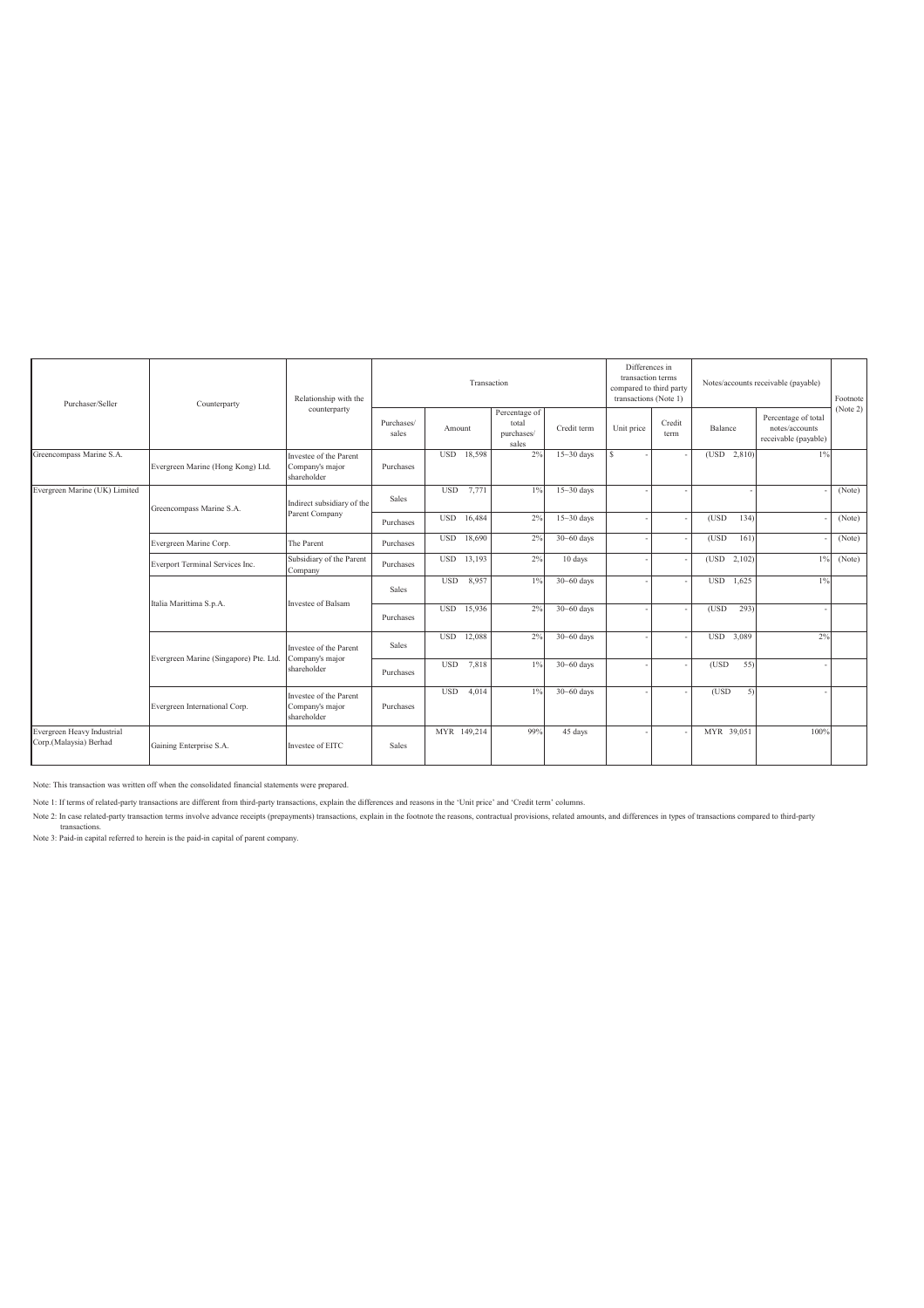# Evergreen Marine Corporation (Taiwan) Ltd.<br>Receivables from related parties reaching NT\$100 million or 20% of paid-in capital or more<br>June 30, 2015

Table 6 Expressed in thousands of NTD

|                                                       |                                                        | Relationship with the                                                        | Balance as at June 30, |                          |        | Overdue receivables | Amount collected                        | Allowance for<br>doubtful accounts |  |
|-------------------------------------------------------|--------------------------------------------------------|------------------------------------------------------------------------------|------------------------|--------------------------|--------|---------------------|-----------------------------------------|------------------------------------|--|
| Creditor                                              | Counterparty                                           | counterparty                                                                 | 2015<br>(Note 1)       | Turnover rate            | Amount | Action taken        | subsequent to the<br>balance sheet date |                                    |  |
| Evergreen Marine Corp.                                | Evergreen International Corporation                    | Investee of the<br>Company's major<br>shareholder                            | 246,396<br>S.          | $\overline{\phantom{a}}$ | -S     |                     | 125,207                                 | -S<br>$\overline{\phantom{a}}$     |  |
|                                                       | Evergreen International Storage and Transport<br>Corp. | Investee accounted for<br>using equity method                                | 172,095                |                          |        |                     | $\mathbf{\hat{z}}$                      |                                    |  |
| Peony Investment S.A.                                 | Clove Holding Ltd. (Note)                              | Subsidiary                                                                   | 10,570<br><b>USD</b>   |                          |        |                     |                                         |                                    |  |
|                                                       | Luanta Investment (Netherlands) N.V.                   | Peony's investee<br>accounted for using<br>equity method                     | 9,925<br><b>USD</b>    |                          |        |                     |                                         |                                    |  |
| Greencompass Marine S.A.                              | Evergreen Marine (Singapore) Pte. Ltd.                 | Investee of the Parent<br>Company's major<br>shareholder                     | <b>USD</b><br>3,633    |                          |        |                     |                                         |                                    |  |
| Evergreen Heavy Industrial Corp.<br>(Malaysia) Berhad | Gaining Enterprise S.A.                                | Investee of Evergreen<br><b>International Storage</b><br>and Transport Corp. | <b>MYR</b><br>39,051   |                          |        |                     |                                         |                                    |  |

Note: This transaction was written off when the consolidated financial statements were prepared.

Note 1: Fill in separately the balances of accounts receivable–related parties, notes receivable–related parties, other receivables–related parties, etc.

Note 2: Paid-in capital referred to herein is the paid-in capital of parent company.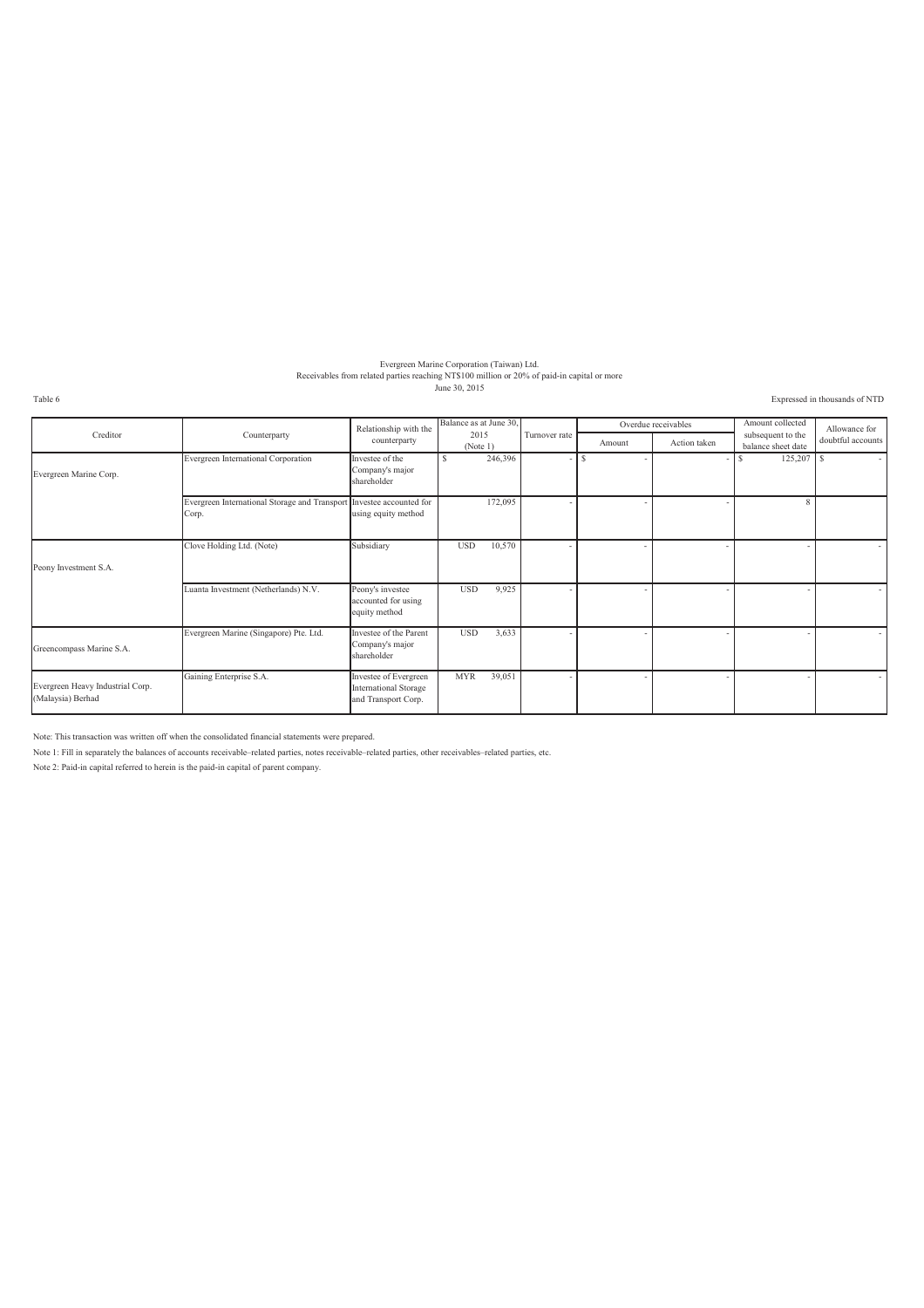Evergreen Marine Corporation (Taiwan) Ltd.

### Trading in derivative instruments undertaken during the reporting periods

### For the six-month period ended June 30, 2015

Table 7 Expressed in thousands of NTD

| Engaged company          | Hedged items                    | Derivative instruments<br>designated as hedges | Fair value | Period of anticipated cash flow         | Period of gain (loss) expected to<br>be recognised in profit or loss | Amount recognised in other<br>comprehensive income or loss |
|--------------------------|---------------------------------|------------------------------------------------|------------|-----------------------------------------|----------------------------------------------------------------------|------------------------------------------------------------|
| Greencompass Marine S.A. | Oil of floating price in market | Oil price exchange contract (\$                |            | 18,047) August $2015 \sim$ October 2015 | July $2015 \sim$ September 2015                                      | 18, 193                                                    |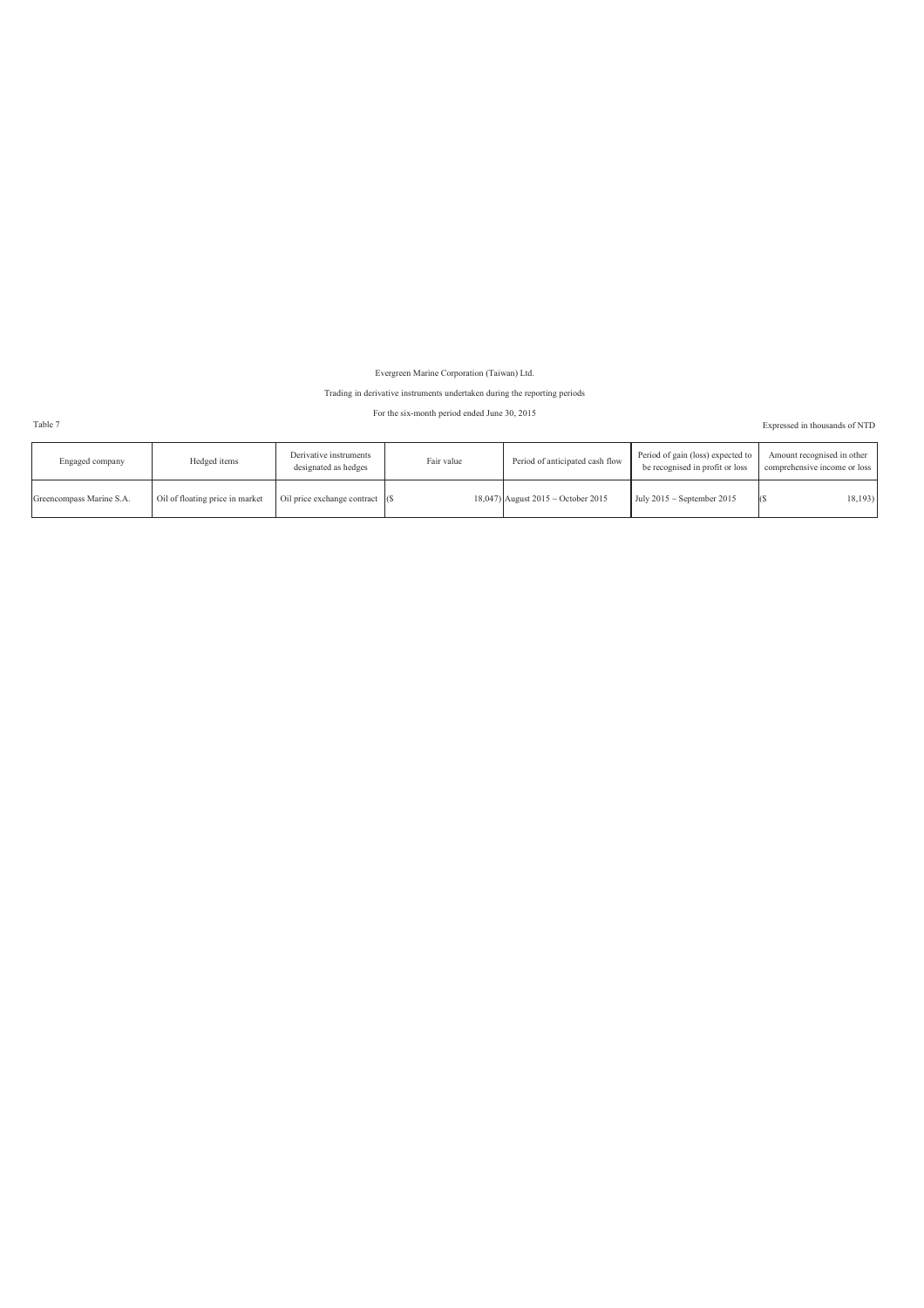### Evergreen Marine Corporation (Taiwan) Ltd. Significant inter-company transactions during the reporting periods For the six-month period ended June 30, 2015

Expressed in thousands of NTD

Table 8

|                         |                               |                                    |                                                 |                              | Transaction |                          |                                                                                    |
|-------------------------|-------------------------------|------------------------------------|-------------------------------------------------|------------------------------|-------------|--------------------------|------------------------------------------------------------------------------------|
| Number<br>(Note 1)      | Company name                  | Counterparty                       | Relationship (Note 2)<br>General ledger account |                              | Amount      | <b>Transaction</b> terms | Percentage of consolidated total<br>operating<br>revenues or total assets (Note 3) |
| $\overline{0}$          | Evergreen Marine Corporation  | Taiwan Terminal Services Co., Ltd. |                                                 | Operating cost               | 363,871     | Note 4                   | 0.52                                                                               |
| $\mathbf{0}$            | Evergreen Marine Corporation  | Greencompass Marine S.A.           |                                                 | Shipowner's account - credit | 212,809     | $\cdots$                 | 0.11                                                                               |
| $\mathbf{0}$            | Evergreen Marine Corporation  | Greencompass Marine S.A.           |                                                 | Operating revenue            | 750,269     | $\cdots$                 | 1.07                                                                               |
| $\mathbf{0}$            | Evergreen Marine Corporation  | Greencompass Marine S.A.           |                                                 | Operating cost               | 553,920     | $\mathbf{H}$             | 0.79                                                                               |
| $\mathbf{0}$            | Evergreen Marine Corporation  | Evergreen Marine (UK) Limited      |                                                 | Shipowner's account - debit  | 102,973     |                          | 0.05                                                                               |
| $\mathbf{0}$            | Evergreen Marine Corporation  | Evergreen Marine (UK) Limited      |                                                 | Operating revenue            | 582,692     | $\mathbf{H}$             | 0.83                                                                               |
| $\mathbf{0}$            | Evergreen Marine Corporation  | Everport Terminal Services Inc.    |                                                 | Operating cost               | 116,801     | $\ddot{\phantom{0}}$     | 0.17                                                                               |
|                         | Greencompass Marine S.A.      | Evergreen Marine (UK) Limited      |                                                 | Operating revenue            | 513,920     | $\cdots$                 | 0.73                                                                               |
|                         | Greencompass Marine S.A.      | Evergreen Marine (UK) Limited      |                                                 | Operating cost               | 232,706     |                          | 0.33                                                                               |
|                         | Greencompass Marine S.A.      | Everport Terminal Services Inc.    |                                                 | Operating cost               | 134,694     | $\ddot{\phantom{a}}$     | 0.19                                                                               |
| $\overline{2}$          | Evergreen Marine (UK) Limited | Everport Terminal Services Inc.    |                                                 | Operating cost               | 411,327     | $\ddot{\phantom{a}}$     | 0.59                                                                               |
| $\overline{\mathbf{3}}$ | Peony Investment S.A.         | Clove Holding Ltd.                 |                                                 | Other receivables            | 326,897     |                          | 0.17                                                                               |

Note 1: The numbers filled in for the transaction company in respect of inter-company transactions are as follows:

(1) Parent company is '0'.

(2) The subsidiaries are numbered in order starting from '1'.

Note 2: Relationship between transaction company and counterparty is classified into the following three categories; fill in the number of category each case belongs to (If transactions between parent company and subsidiar subsidiaries refer to the same transaction, it is not required to disclose twice. For example, if the parent company has already disclosed its transaction with a subsidiary, then the subsidiary is not required to disclose for transactions between two subsidiaries, if one of the subsidiaries has disclosed the transaction, then the other is not required to disclose the transaction.):

(1) Parent company to subsidiary.

(2) Subsidiary to parent company

(3) Subsidiary to subsidiary

Note 3: Regarding percentage of transaction amount to consolidated total operating revenues or total assets, it is computed based on period-end balance of transaction to consolidated total assets for balance sheet accounts accumulated transaction amount for the period to consolidated total operating revenues for income statement accounts.

Note 4: Terms are approximately the same as for general transactions.

Note 5:The Company may decide to disclose or not to disclose transaction details in this table based on the Materiality Principle.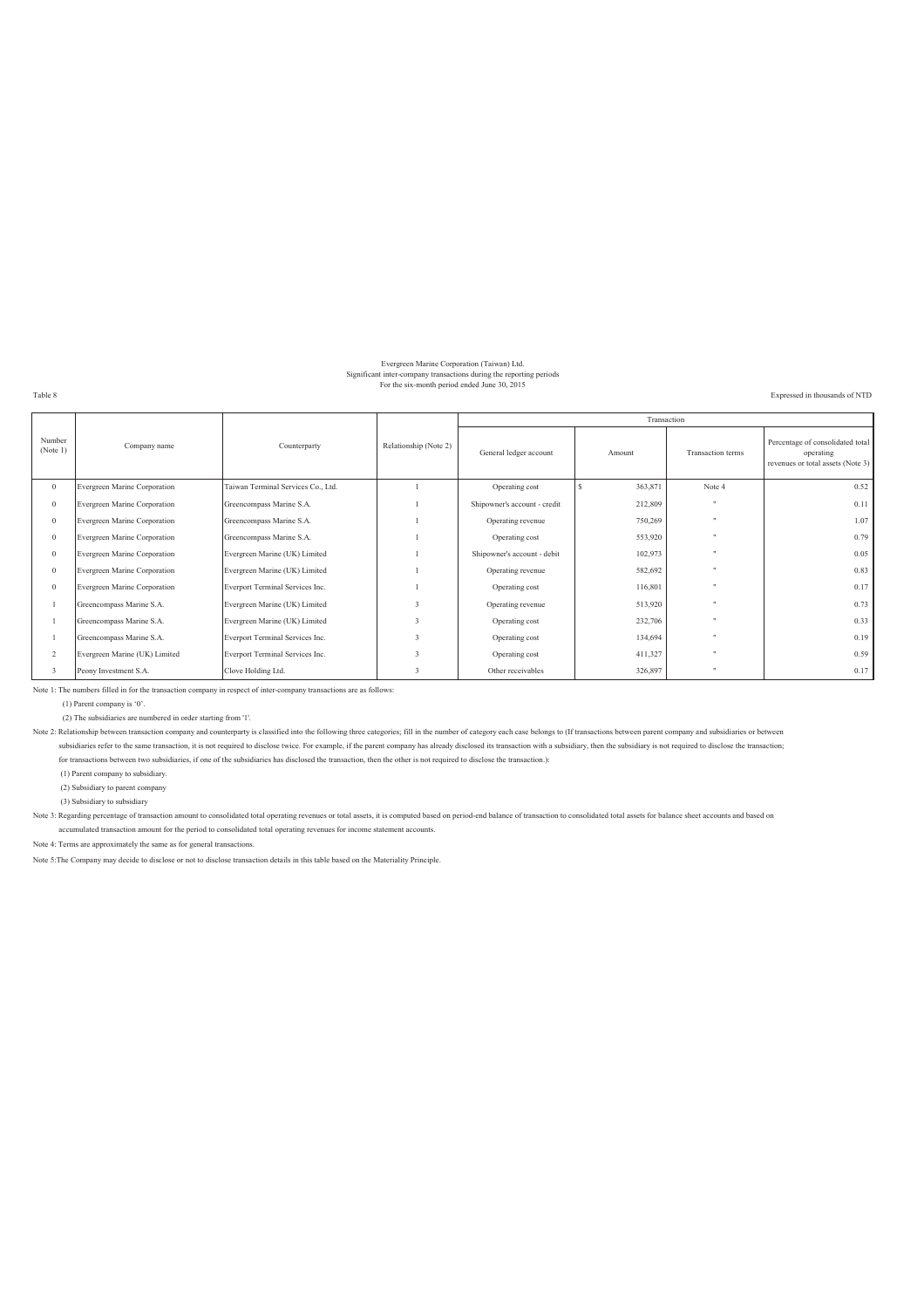#### Information on investees Evergreen Marine Corporation (Taiwan) Ltd.

#### For the six-month period ended June 30, 2015

Expressed in thousands of shares/thousand of NTD

Table 9 ł.

|                        |                                                                     |                              |                                                                         | Initial investment amount   |                                   |                                | Shares held as at June 30, 2015 |                     | Net profit (loss) of the                                                    | Investment income (loss)                                                                   |                                                  |
|------------------------|---------------------------------------------------------------------|------------------------------|-------------------------------------------------------------------------|-----------------------------|-----------------------------------|--------------------------------|---------------------------------|---------------------|-----------------------------------------------------------------------------|--------------------------------------------------------------------------------------------|--------------------------------------------------|
| Investor               | Investee (Notes 1 and 2)                                            | Location                     | Main business activities                                                | Balance as at June 30, 2015 | Balance as at December 31<br>2014 | Number of shares Ownership (%) |                                 | Book value          | investee for the six-<br>month<br>period ended June 30.<br>2015 (Note 2(2)) | recognised by the Company<br>for the six-month period<br>ended June 30, 2015 (Note<br>2(3) | Footnote                                         |
| Evergreen Marine Corp. | Peony Investment S.A.                                               | Republic of<br>Panama        | nvestment activities                                                    | 14,736,001<br>s             | s<br>14,736,001                   | 4,765                          | 100.00                          | s<br>39,175,888 (\$ | $240,233$ ) (\$)                                                            | 270,453                                                                                    | Subsidiary of the<br>Company (Note)              |
|                        | Faiwan Terminal Services Co., Ltd.                                  | Taiwan                       | oading and discharging<br>operations of container yards                 | 55,000                      | 55,000                            | 5,500                          | 55.00                           | 32,563              | 14,275                                                                      | 7,851                                                                                      | $\prime\prime$ (Note)                            |
|                        | Everport Terminal Services Inc.                                     | U.S.A                        | Terminal services                                                       | 3,093                       | 3,093                             |                                | 100.00                          | 163,441             | 19,794                                                                      | 19,794                                                                                     | $\prime\prime$ (Note)                            |
|                        | Charng Yang Development Co., Ltd.                                   | Taiwan                       | Development, rental, sale of<br>residential and commercial<br>buildings | 320,000                     | 320,000                           | 58,542                         | 40.00                           | 486,678             | 79,257                                                                      | 31,702                                                                                     | Investee accounted<br>for using equity<br>method |
|                        | Evergreen International Storage and<br><b>Transport Corporation</b> | Taiwan                       | Container transportation and gas<br>stations                            | 4,753,514                   | 4,753,514                         | 424,062                        | 39.74                           | 8,138,338           | 426,870                                                                     | 171,056                                                                                    | $\theta$                                         |
|                        | <b>Evergreen Security Corporation</b>                               | Taiwan                       | General security guards services                                        | 25,000                      | 25,000                            | 6,336                          | 31.25                           | 80,712              | 24,642                                                                      | 7,700                                                                                      | $\boldsymbol{\pi}$                               |
|                        | <b>EVA Airways Corporation</b>                                      | Taiwan                       | nternational passengers and<br>cargo transportation                     | 10,767,879                  | 10,767,879                        | 629,483                        | 16.31                           | 8,021,495           | 3,654,251                                                                   | 605,250                                                                                    | $\boldsymbol{\pi}$                               |
|                        | Taipei Port Container Terminal<br>Corporation                       | Taiwan                       | Container distribution and cargo<br>stevedoring                         | 1,094,073                   | 1,094,073                         | 109,378                        | 21.03                           | 997,710             | 36,024                                                                      | 7,577                                                                                      | $\boldsymbol{\theta}$                            |
|                        | Evergreen Marine (Latin America),<br>S.A.                           | Republic o<br>Panama         | Management consultancy                                                  | 3,247                       | 3,247                             | 105                            | 17.50                           | 3,879               | 846                                                                         | 148                                                                                        | $\boldsymbol{\pi}$                               |
| Peony Investment S.A.  | Clove Holding Ltd.                                                  | British<br>Virgin<br>Islands | nvestment holding company                                               | 1,625,113                   | 1,625,113                         | 10                             | 100.00                          | 2,664,201           | 32,034                                                                      | 32,034                                                                                     | Indirect subsidiary<br>of the Company<br>(Note)  |
|                        | Evergreen Shipping Agency<br>(Deutschland) GmbH                     | Germany                      | Shipping agency                                                         | 257,176                     | 257,176                           |                                | 100.00                          | 220,539             | 5,140                                                                       | 5,140                                                                                      | $^{\prime\prime}$ (Note)                         |
|                        | Evergreen Shipping Agency (Ireland)<br>ht. I                        | Ireland                      | Shipping agency                                                         | 2,938                       | 2,938                             | 0.1                            | 100.00                          | 7,711               | 327                                                                         | 327                                                                                        | $\prime\prime$ (Note)                            |
|                        | Evergreen Shipping Agency (Korea)<br>Corporation                    |                              | South Korea Shipping agency                                             | 75,025                      | 75,025                            | 121                            | 100.00                          | 55,200              | 13,073                                                                      | 13,073                                                                                     | $\prime\prime$ (Note)                            |
|                        | Evergreen Shipping Agency<br>(Netherlands) B.V.                     |                              | Netherlands Shipping agency                                             | 122,991                     | 122,991                           | 0.047                          | 100.00                          | 75,057              | 34,735)                                                                     | 34,735)                                                                                    | $^{\prime\prime}$ (Note)                         |
|                        | Evergreen Shipping Agency (Poland)<br>SP. ZO. O                     | Poland                       | Shipping agency                                                         | 20,473                      | 20,473                            | $\overline{2}$                 | 100.00                          | 10,371              | 27                                                                          | 27                                                                                         | $\prime\prime$ (Note)                            |
|                        | Greencompass Marine S.A.                                            | Republic o<br>Panama         | Marine transportation                                                   | 10,932,164                  | 10,932,164                        | 3,535                          | 100.00                          | 24,110,920          | 117,109)                                                                    | 117,109)                                                                                   | $\prime\prime$ (Note)                            |
|                        | Evergreen Shipping Agency (India)<br>Pvt. Ltd.                      | India                        | Shipping agency                                                         | 36,392                      | 36,392                            | 100                            | 99.99                           | 88,733              | 17,197                                                                      | 17,197                                                                                     | $\prime\prime$ (Note)                            |
|                        | Evergreen Argentina S.A.                                            | Argentina                    | Leasing                                                                 | 4,330                       | 4,330                             | 150                            | 95.00                           | 1,408               | 2,769)                                                                      | 2,630                                                                                      | $\prime\prime$ (Note)                            |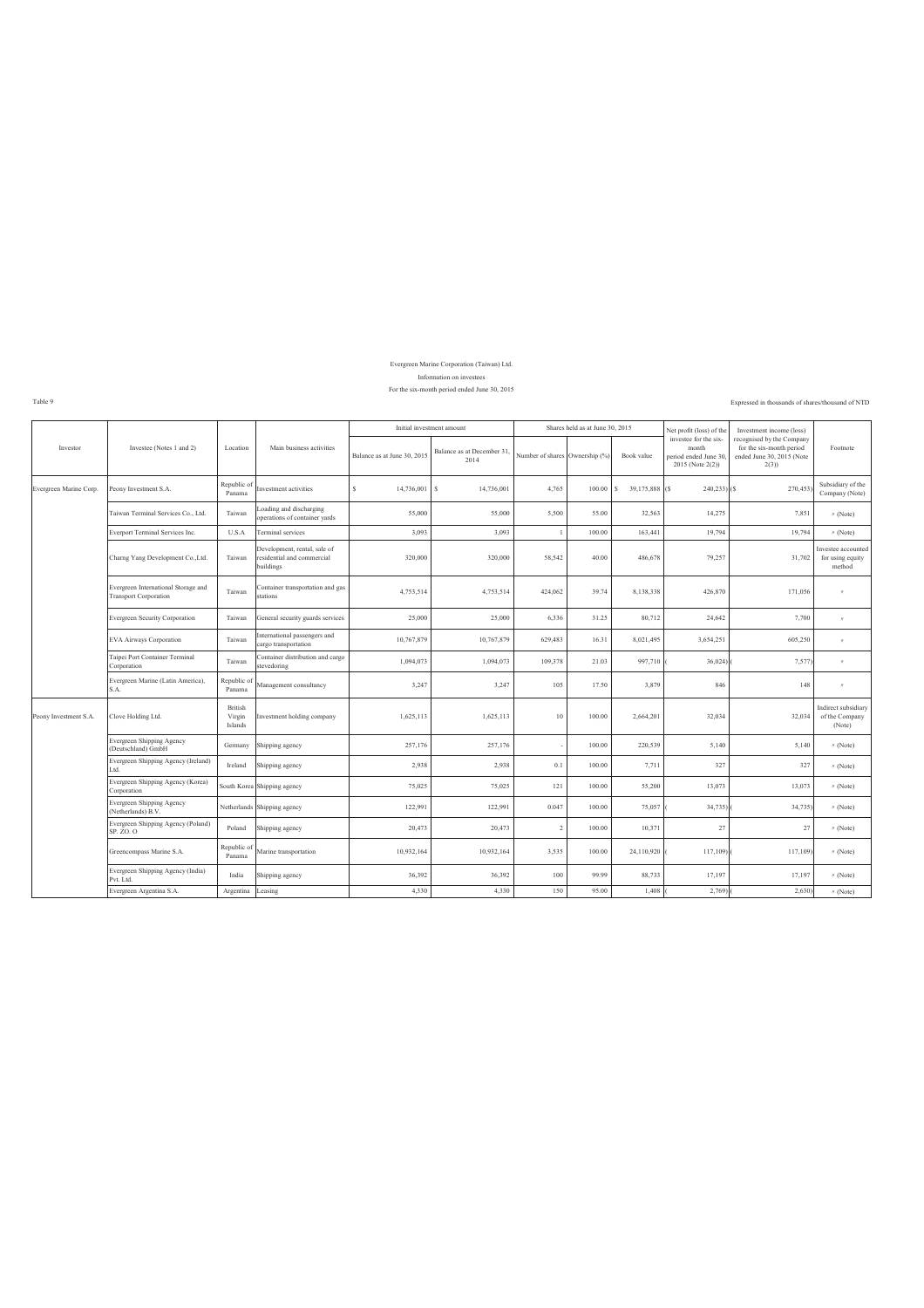|                                         |                                                       |                                |                                                                                       |                             | Initial investment amount         |                                | Shares held as at June 30, 2015 |                | Net profit (loss) of the                                                    | Investment income (loss)                                                                   |                                                                      |
|-----------------------------------------|-------------------------------------------------------|--------------------------------|---------------------------------------------------------------------------------------|-----------------------------|-----------------------------------|--------------------------------|---------------------------------|----------------|-----------------------------------------------------------------------------|--------------------------------------------------------------------------------------------|----------------------------------------------------------------------|
| Investor                                | Investee (Notes 1 and 2)                              | Location                       | Main business activities                                                              | Balance as at June 30, 2015 | Balance as at December 31<br>2014 | Number of shares Ownership (%) |                                 | Book value     | investee for the six-<br>month<br>period ended June 30.<br>2015 (Note 2(2)) | recognised by the Company<br>for the six-month period<br>ended June 30, 2015 (Note<br>2(3) | Footnote                                                             |
| Peony Investment S.A.                   | Evergreen Shipping Agency France<br>S.A.S.            | France                         | Shipping agency                                                                       | 28,049                      | 28,049                            | $\leq$                         | 100.00                          | 58,128         | 2,168                                                                       | 2,168                                                                                      | $\prime\prime$ (Note)                                                |
|                                         | PT. Multi Bina Pura International                     | Indonesia                      | oading and discharging<br>perations of container yards and \$<br>sland transportation | 242,485                     | 242,485<br>s                      | 17                             | 95.03                           | 383,714 S<br>s | 36,279                                                                      | 34,475<br>s                                                                                | $\prime\prime$ (Note)                                                |
|                                         | PT. Multi Bina Transport                              | Indonesia                      | Container repair, cleaning and<br>sland distribution                                  | 24,873                      | 24,873                            | $\mathcal{L}$                  | 17.39                           | 14,230         | 10,739                                                                      | 1,868                                                                                      | $\prime\prime$ (Note)                                                |
|                                         | Evergreen Heavy Industrial Corp.<br>(Malaysia) Berhad | Malaysia                       | Container manufacturing                                                               | 844,107                     | 844,107                           | 42,120                         | 84.44                           | 1,273,365      | 112,690                                                                     | 95,155                                                                                     | $\prime\prime$ (Note)                                                |
|                                         | Armand Investment (Netherlands)<br>N.V.               | Curacao                        | Investment holding company                                                            | 356,031                     | 356,031                           | $\Delta$                       | 70.00                           | 321,186        | 4,893)                                                                      | 3,425                                                                                      | $\prime\prime$ (Note)                                                |
|                                         | Evergreen Shipping (Spain) S.L.                       | Spain                          | Shipping agency                                                                       | 119.682                     | 119.682                           | $\overline{3}$                 | 55.00                           | 79.853         | 57,536                                                                      | 31,645                                                                                     | // (Note)                                                            |
|                                         | Evergreen Shipping Agency (Italy)<br>S.p.A.           | Italy                          | Shipping agency                                                                       | 72,737                      | 72,737                            |                                | 55.00                           | 77,152         | 9.527                                                                       | 5,240                                                                                      | $\prime\prime$ (Note)                                                |
|                                         | Evergreen Marine (UK) Limited                         | U.K                            | Marine transportation                                                                 | 992,790                     | 992,790                           | 765                            | 51.00                           | 2,780,981      | 523,080                                                                     | 266,771                                                                                    | $\prime\prime$ (Note)                                                |
|                                         | Evergreen Shipping Agency (Australia<br>Pty. Ltd.     | Australia                      | Shipping agency                                                                       | 7,641                       | 7,641                             |                                | 67.50                           | 14,895         | 17,781                                                                      | 12,002                                                                                     | $\prime\prime$ (Note)                                                |
|                                         | Evergreen Shipping Agency (Russia)<br>ht              | Russia                         | Shipping agency                                                                       | 26,225                      | 26,225                            |                                | 51.00                           | 14,259         | 23,988                                                                      | 12,234                                                                                     | $\prime\prime$ (Note)                                                |
|                                         | Evergreen Shipping<br>Agency(Singapore) Pte. Ltd.     | Singapore                      | Shipping agency                                                                       | 66,706                      | 66,706                            | 765                            | 51.00                           | 134,097        | 31,975                                                                      | 16,307                                                                                     | $\prime\prime$ (Note)                                                |
|                                         | Evergreen Shipping Agency (Thailand)<br>Co., Ltd.     | Thailand                       | Shipping agency                                                                       | 45,584                      | 45,584                            | 408                            | 51.00                           | 44,375         | 42,970                                                                      | 21,915                                                                                     | $\prime\prime$ (Note)                                                |
|                                         | Evergreen Shipping Agency (Vietnam)<br>Corp.          | Vietnam                        | Shipping agency                                                                       | 14,040                      | 14.040                            |                                | 51.00                           | 27,999         | 40,331                                                                      | 20,569                                                                                     | $\prime\prime$ (Note)                                                |
|                                         | Evergreen Agency (South Africa) (Pty)<br>Ltd.         |                                | South Africa Shipping agency                                                          | 17,961                      | 17,961                            | 5,500                          | 55.00                           | 103,185        | 60,481                                                                      | 33,264                                                                                     | $\prime\prime$ (Note)                                                |
|                                         | PT. Evergreen Shipping Agency<br>Indonesia            | Indonesia                      | Shipping agency                                                                       | 30,091                      | 30.091                            | 0.441                          | 49.00                           | 132.674        | 47,131                                                                      | 23,094                                                                                     | Investee company<br>of Peony accounted<br>for using equity<br>method |
|                                         | Luanta Investment (Netherlands) N.V                   | Curaçao                        | Investment holding company                                                            | 1,431,075                   | 1,395,485                         | 460                            | 50.00                           | 2,326,873      | 184,856)                                                                    | 92,428                                                                                     | $\boldsymbol{\pi}$                                                   |
|                                         | Balsam Investment (Netherlands) N.V                   | Curaçao                        | Investment holding company                                                            | 8,005,421                   | 8,005,421                         | 0.451                          | 49.00                           | 87,849)        | 1,481,842)                                                                  | 726,102                                                                                    | $\boldsymbol{\theta}$                                                |
|                                         | Green Peninsula Agencies SDN. BHD                     | Malaysia                       | Investment holding company                                                            | 224,365                     | 224,365                           | 1,500                          | 30.00                           | 260,569        | 111,603                                                                     | 33,481                                                                                     | $\boldsymbol{\pi}$                                                   |
|                                         | Evergreen Shipping Agency Co.<br>(U.A.E.) LLC         | <b>Jnited Arab</b><br>Emirates | Shipping agency                                                                       | 64,387                      | 64.387                            |                                | 49.00                           | 62.409         | 54,307                                                                      | 26,610                                                                                     | $\boldsymbol{\pi}$                                                   |
|                                         | Greenpen Properties Sdn. Bhd.                         | Malaysia                       | Renting estate and storehouse<br>ompany                                               | 13,176                      | 2.804                             | 300                            | 30.00                           | 43.336         | 5,816                                                                       | 1,745                                                                                      | $\boldsymbol{\pi}$                                                   |
| Armand Investment<br>(Netherlands) N.V. | Armand Estate B.V.                                    |                                | Netherlands Investment holding company                                                | 523,752                     | 523,752                           | 0.045                          | 100.00                          | 460,157        | 4,504)                                                                      | 4,504)                                                                                     | Indirect subsidiary<br>of the Company<br>(Note)                      |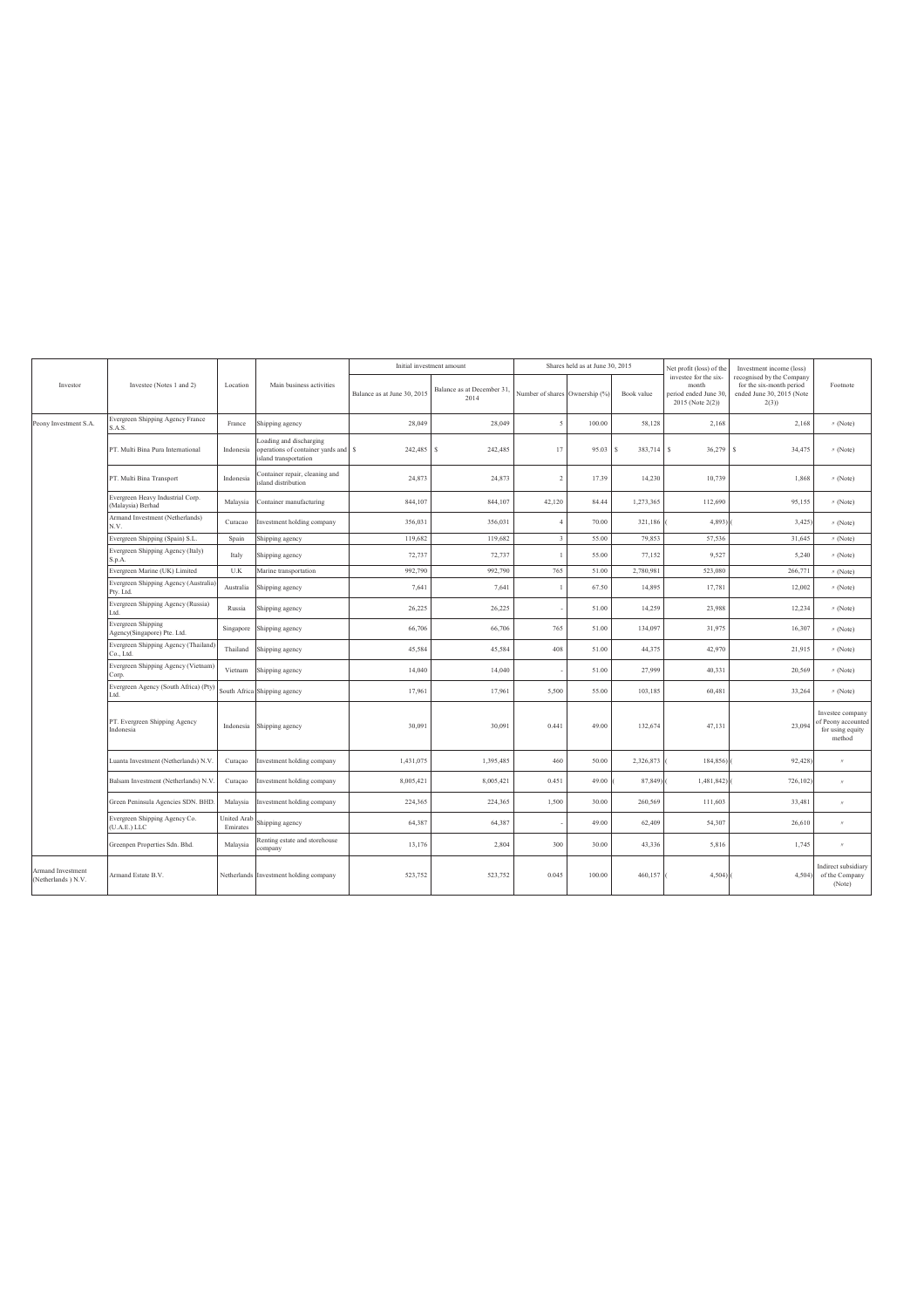|                                                    |                                                                                                                                                                                                                                                                                                                                                                                                                                                                                                                             |                       |                                                      |                             | Initial investment amount         |                                | Shares held as at June 30, 2015 |                      | Net profit (loss) of the                                                    | Investment income (loss)                                                                       |                                                                                                   |
|----------------------------------------------------|-----------------------------------------------------------------------------------------------------------------------------------------------------------------------------------------------------------------------------------------------------------------------------------------------------------------------------------------------------------------------------------------------------------------------------------------------------------------------------------------------------------------------------|-----------------------|------------------------------------------------------|-----------------------------|-----------------------------------|--------------------------------|---------------------------------|----------------------|-----------------------------------------------------------------------------|------------------------------------------------------------------------------------------------|---------------------------------------------------------------------------------------------------|
| Investor                                           | Investee (Notes 1 and 2)                                                                                                                                                                                                                                                                                                                                                                                                                                                                                                    | Location              | Main business activities                             | Balance as at June 30, 2015 | Balance as at December 31<br>2014 | Number of shares Ownership (%) |                                 | Book value           | investee for the six-<br>month<br>period ended June 30.<br>2015 (Note 2(2)) | recognised by the Company<br>for the six-month period<br>ended June 30, 2015 (Note<br>$2(3)$ ) | Footnote                                                                                          |
| Armand Estate B.V.                                 | Taipei Port Container Terminal<br>Corporation                                                                                                                                                                                                                                                                                                                                                                                                                                                                               | Taiwan                | Container distribution and cargo<br>stevedoring      | 506,019                     | 506,019<br><sup>S</sup>           | 50,602                         | 9.73                            | $460,804$ (S)<br>l S | $36,024$ ) (S                                                               |                                                                                                | Investee company<br>of Armand Estate<br>3,505) B.V. accounted for<br>using equity<br>method       |
| Clove Holding Ltd.                                 | Colon Container Terminal, S.A.                                                                                                                                                                                                                                                                                                                                                                                                                                                                                              | Panama                | Republic of Island container storage and<br>loading  | 706,957                     | 706,957                           | 22,860                         | 40.00                           | 2,627,639            | 56,600                                                                      | 22,640                                                                                         | Investee company<br>of Clove Holding<br>Ltd. accounted for<br>using equity<br>method              |
|                                                    | Island Equipment LLC.                                                                                                                                                                                                                                                                                                                                                                                                                                                                                                       | U.S.A                 | nvestment holding company                            | 4,453                       | 4,453                             |                                | 36.00                           | 136,721              | 31,427                                                                      | 11,314                                                                                         | Indirect subsidiary<br>of the Company<br>(Note)                                                   |
| sland Equipment LLC                                | Whitney Equipment LLC.                                                                                                                                                                                                                                                                                                                                                                                                                                                                                                      | U.S.A                 | Equipment leasing company                            | 6,185                       | 6,185                             |                                | 100.00                          | 137,100              | 23,955                                                                      | 23,955                                                                                         | $\prime\prime$ (Note)                                                                             |
|                                                    | Hemlock Equipment LLC.                                                                                                                                                                                                                                                                                                                                                                                                                                                                                                      | U.S.A                 | Equipment leasing company                            | 6,185                       | 6.185                             |                                | 100.00                          | 259.396              | 23,431                                                                      | 23,431                                                                                         | $\prime\prime$ (Note)                                                                             |
| Evergreen Marine (UK)<br>imited                    | Island Equipment LLC.                                                                                                                                                                                                                                                                                                                                                                                                                                                                                                       | U.S.A                 | nvestment holding company                            | 1,856                       | 1,856                             |                                | 15.00                           | 56,967               | 31,427                                                                      | 4,714                                                                                          | $\prime\prime$ (Note)                                                                             |
|                                                    | Evergreen Shipping Agency (UK)<br>Limited                                                                                                                                                                                                                                                                                                                                                                                                                                                                                   | U.K                   | Shipping agency                                      | 0.06                        | 0.06                              |                                | 100.00                          | 60,670               | 4,279                                                                       | 4,279                                                                                          | $\prime\prime$ (Note)                                                                             |
|                                                    | Evergreen Marine (Latin America),<br>S.A.                                                                                                                                                                                                                                                                                                                                                                                                                                                                                   | Republic of<br>Panama | Management consultancy                               | 3,062                       | 3.062                             | 99                             | 16.50                           | 3,657                | 846                                                                         | 139                                                                                            | Investee company<br>of Evergreen<br>Marine (UK)<br>imited accounted<br>for using equity<br>method |
| PT. Multi Bina Pura<br>nternational                | PT. Multi Bina Transport                                                                                                                                                                                                                                                                                                                                                                                                                                                                                                    | Indonesia             | Container repair, cleaning and<br>sland distribution | 102,098                     | 102,098                           |                                | 72.95                           | 59,694               | 10,739                                                                      | 7,834                                                                                          | Indirect subsidiary<br>of the Company<br>(Note)                                                   |
| Evergreen Shipping<br>Agency (Deutschland)<br>GmbH | Evergreen Shipping Agency (Austria)<br>GmbH                                                                                                                                                                                                                                                                                                                                                                                                                                                                                 | Austria               | Shipping agency                                      | 629                         | 629                               |                                | 100.00                          | 7,127                | 456                                                                         | 456                                                                                            | $\prime\prime$ (Note)                                                                             |
|                                                    | Evergreen Shipping Agency<br>(Switzerland) S.A.                                                                                                                                                                                                                                                                                                                                                                                                                                                                             |                       | Switzerland Shipping agency                          | 2,383                       | 2.383                             | 0.1                            | 100.00                          | 9.510                | 457                                                                         | 457                                                                                            | $\prime\prime$ (Note)                                                                             |
|                                                    | Note: This transaction was written off when the consolidated financial statements were prepared.<br>Note 1: If a public company is equipped with an overseas holding company and takes consolidated financial report as the main financial report according to the local law rules, it can only disclose the information of the ov<br>company about the disclosure of related overseas investee information.<br>Note 2: If situation does not belong to Note 1, fill in the columns according to the following regulations: |                       |                                                      |                             |                                   |                                |                                 |                      |                                                                             |                                                                                                |                                                                                                   |

(1) The columns of 'Investee', 'Location', 'Main business activities', Initial investment amount' and 'Shares held as at June 30, 2015' should fill orderly in the Company's (public company's) information on investees and e